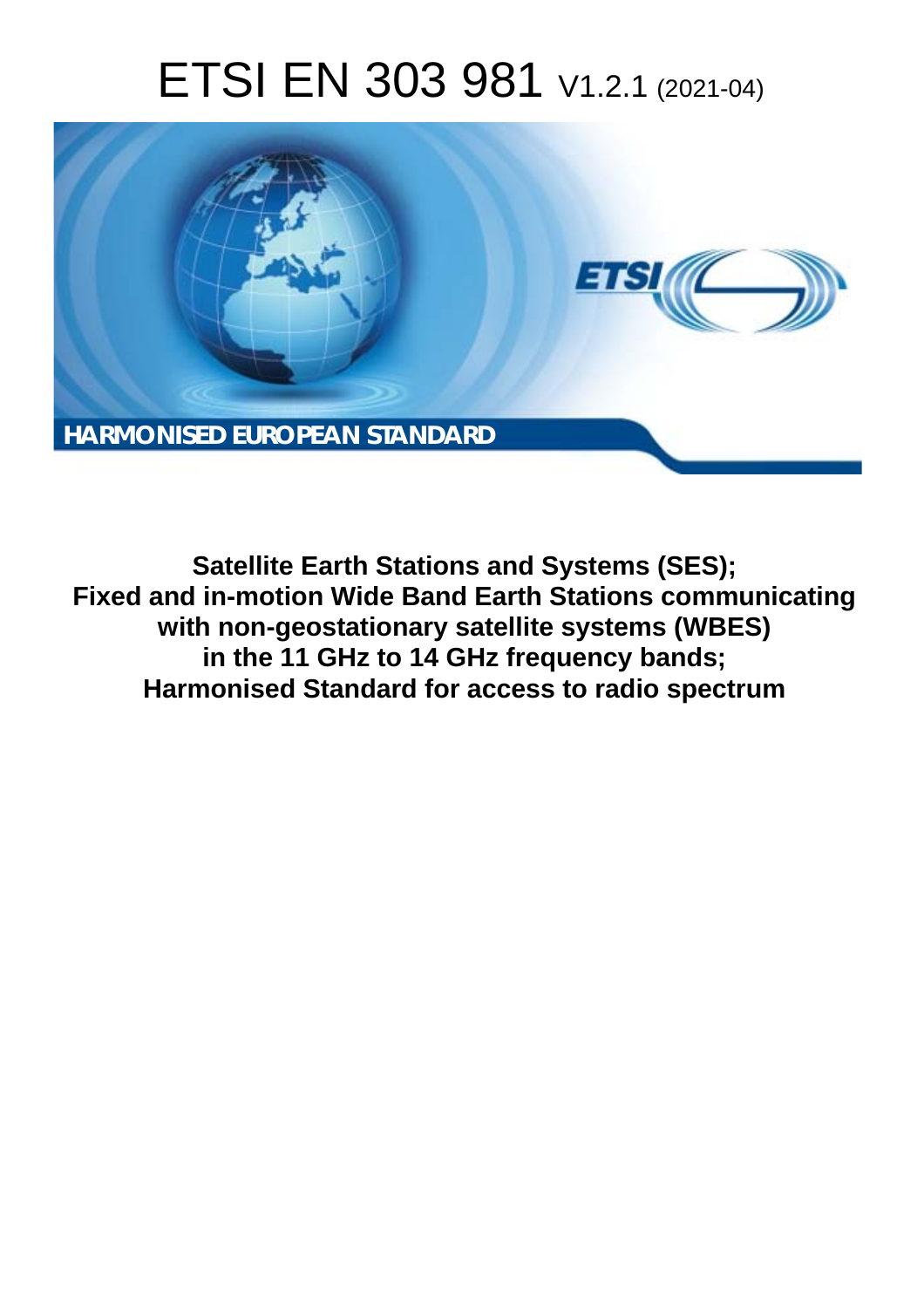Reference DEN/SES-00450

Keywords broadband, earth station, mobile, regulation, satellite

#### *ETSI*

#### 650 Route des Lucioles F-06921 Sophia Antipolis Cedex - FRANCE

Tel.: +33 4 92 94 42 00 Fax: +33 4 93 65 47 16

Siret N° 348 623 562 00017 - NAF 742 C Association à but non lucratif enregistrée à la Sous-Préfecture de Grasse (06) N° 7803/88

#### *Important notice*

The present document can be downloaded from: <http://www.etsi.org/standards-search>

The present document may be made available in electronic versions and/or in print. The content of any electronic and/or print versions of the present document shall not be modified without the prior written authorization of ETSI. In case of any existing or perceived difference in contents between such versions and/or in print, the prevailing version of an ETSI deliverable is the one made publicly available in PDF format at [www.etsi.org/deliver](http://www.etsi.org/deliver).

Users of the present document should be aware that the document may be subject to revision or change of status. Information on the current status of this and other ETSI documents is available at <https://portal.etsi.org/TB/ETSIDeliverableStatus.aspx>

If you find errors in the present document, please send your comment to one of the following services: <https://portal.etsi.org/People/CommiteeSupportStaff.aspx>

#### *Copyright Notification*

No part may be reproduced or utilized in any form or by any means, electronic or mechanical, including photocopying and microfilm except as authorized by written permission of ETSI. The content of the PDF version shall not be modified without the written authorization of ETSI. The copyright and the foregoing restriction extend to reproduction in all media.

> © ETSI 2021. All rights reserved.

**DECT™**, **PLUGTESTS™**, **UMTS™** and the ETSI logo are trademarks of ETSI registered for the benefit of its Members. **3GPP™** and **LTE™** are trademarks of ETSI registered for the benefit of its Members and of the 3GPP Organizational Partners. **oneM2M™** logo is a trademark of ETSI registered for the benefit of its Members and of the oneM2M Partners. **GSM®** and the GSM logo are trademarks registered and owned by the GSM Association.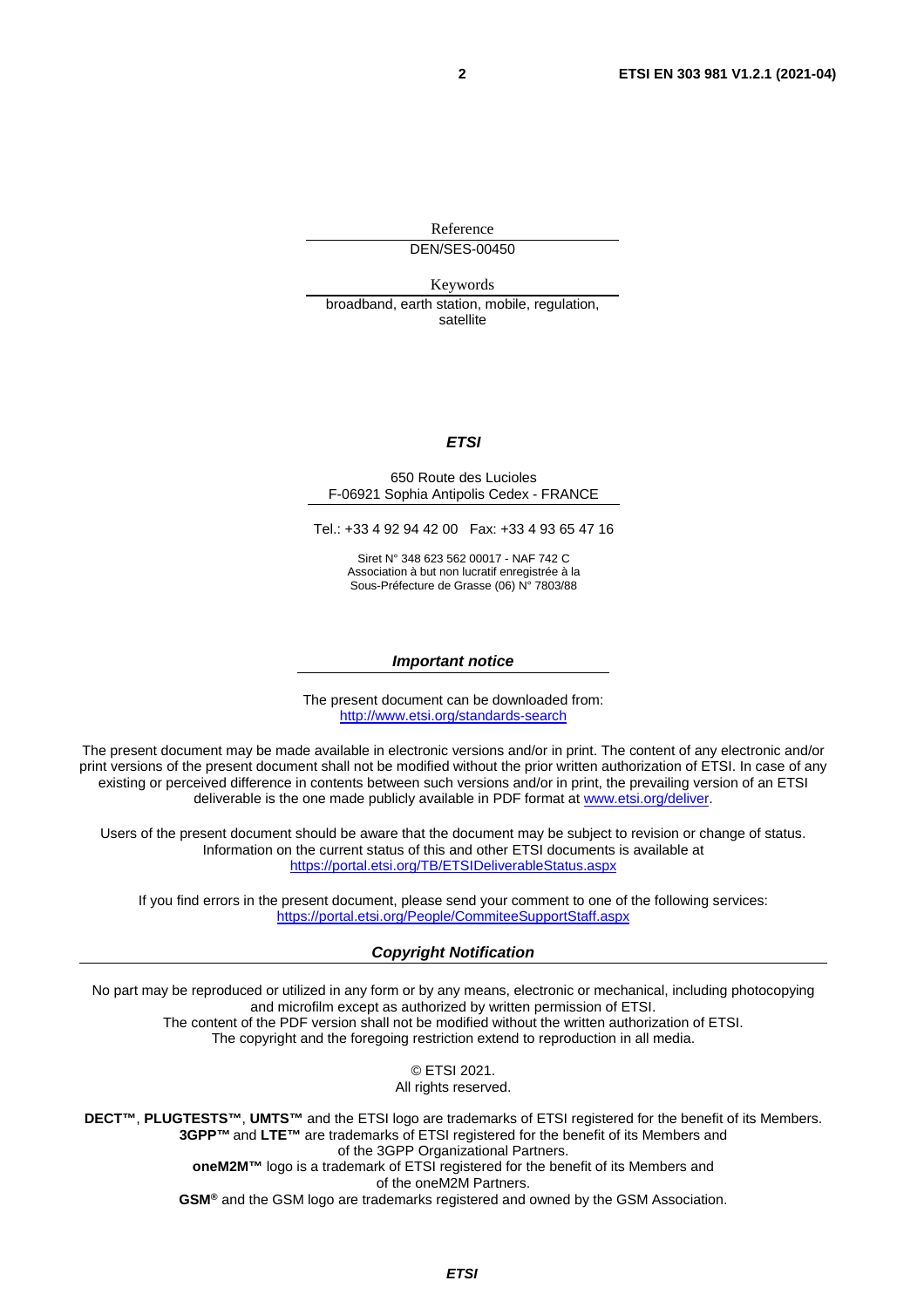## Contents

| $\mathbf{I}$         |  |  |  |
|----------------------|--|--|--|
| 2                    |  |  |  |
| 2.1                  |  |  |  |
| 2.2                  |  |  |  |
| 3                    |  |  |  |
| 3.1                  |  |  |  |
| 3.2                  |  |  |  |
| 3.3                  |  |  |  |
| 4                    |  |  |  |
| 4.1                  |  |  |  |
| 4.1.0                |  |  |  |
| 4.1.1                |  |  |  |
| 4.1.2                |  |  |  |
| 4.1.3                |  |  |  |
| 4.1.4                |  |  |  |
| 4.1.5                |  |  |  |
| 4.1.6                |  |  |  |
| 4.1.7                |  |  |  |
| 4.2                  |  |  |  |
| 4.2.1                |  |  |  |
| 4.2.1.1              |  |  |  |
| 4.2.1.1.1            |  |  |  |
| 4.2.1.1.2<br>4.2.1.2 |  |  |  |
| 4.2.1.2.1            |  |  |  |
| 4.2.1.2.2            |  |  |  |
| 4.2.1.3              |  |  |  |
| 4.2.2                |  |  |  |
| 4.2.2.1              |  |  |  |
| 4.2.2.2              |  |  |  |
| 4.2.2.3              |  |  |  |
| 4.2.3                |  |  |  |
| 4.2.3.1              |  |  |  |
| 4.2.3.2              |  |  |  |
| 4.2.3.2.1            |  |  |  |
| 4.2.3.2.2            |  |  |  |
| 4.2.3.3              |  |  |  |
| 4.2.4                |  |  |  |
| 4.2.4.1              |  |  |  |
| 4.2.4.2              |  |  |  |
| 4.2.4.3              |  |  |  |
| 4.2.5                |  |  |  |
| 4.2.5.1              |  |  |  |
| 4.2.5.2<br>4.2.5.2.1 |  |  |  |
| 4.2.5.2.2            |  |  |  |
| 4.2.5.2.3            |  |  |  |
| 4.2.5.2.4            |  |  |  |
| 4.2.5.3              |  |  |  |
| 4.2.6                |  |  |  |
|                      |  |  |  |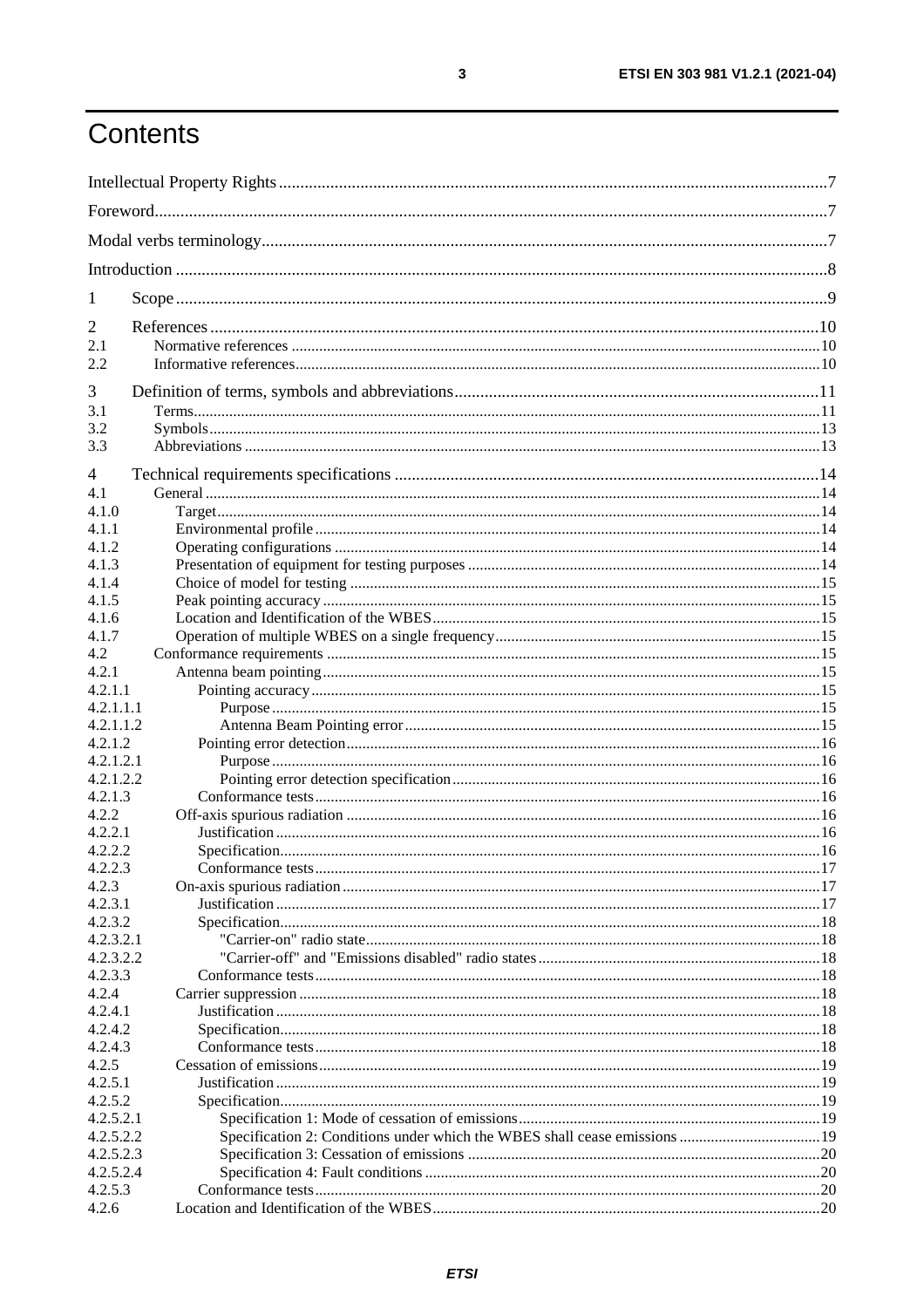| 4.2.6.1   |  |
|-----------|--|
| 4.2.6.2   |  |
| 4.2.6.3   |  |
| 4.2.7     |  |
| 4.2.7.1   |  |
| 4.2.7.2   |  |
| 4.2.7.2.1 |  |
| 4.2.7.2.2 |  |
| 4.2.7.2.3 |  |
| 4.2.7.3   |  |
| 4.2.7.3.1 |  |
| 4.2.7.3.2 |  |
| 4.2.7.3.3 |  |
| 4.2.7.4   |  |
| 4.2.7.4.1 |  |
| 4.2.7.4.2 |  |
| 4.2.7.4.3 |  |
| 4.2.7.5   |  |
| 4.2.7.5.1 |  |
| 4.2.7.5.2 |  |
| 4.2.7.5.3 |  |
| 4.2.7.6   |  |
| 4.2.7.6.1 |  |
| 4.2.7.6.2 |  |
| 4.2.7.6.3 |  |
| 4.2.7.7   |  |
| 4.2.7.7.1 |  |
| 4.2.7.7.2 |  |
| 4.2.7.7.3 |  |
| 4.2.7.8   |  |
| 4.2.7.8.1 |  |
| 4.2.7.8.2 |  |
| 4.2.7.8.3 |  |
| 4.2.8     |  |
| 4.2.8.1   |  |
| 4.2.8.2   |  |
| 4.2.8.2.1 |  |
| 4.2.8.2.2 |  |
| 4.2.8.3   |  |
| 4.2.9     |  |
| 4.2.9.1   |  |
| 4.2.9.2   |  |
| 4.2.9.2.1 |  |
| 4.2.9.2.2 |  |
| 4.2.9.3   |  |
| 4.2.10    |  |
| 4.2.10.1  |  |
| 4.2.10.2  |  |
| 4.2.10.3  |  |
| 4.2.11    |  |
| 4.2.11.1  |  |
| 4.2.11.2  |  |
| 4.2.11.3  |  |
|           |  |
| 5         |  |
| 5.1       |  |
| 5.2       |  |
| 5.3       |  |
| 6         |  |
| 6.1       |  |
| 6.1.1     |  |
|           |  |

 $\overline{\mathbf{4}}$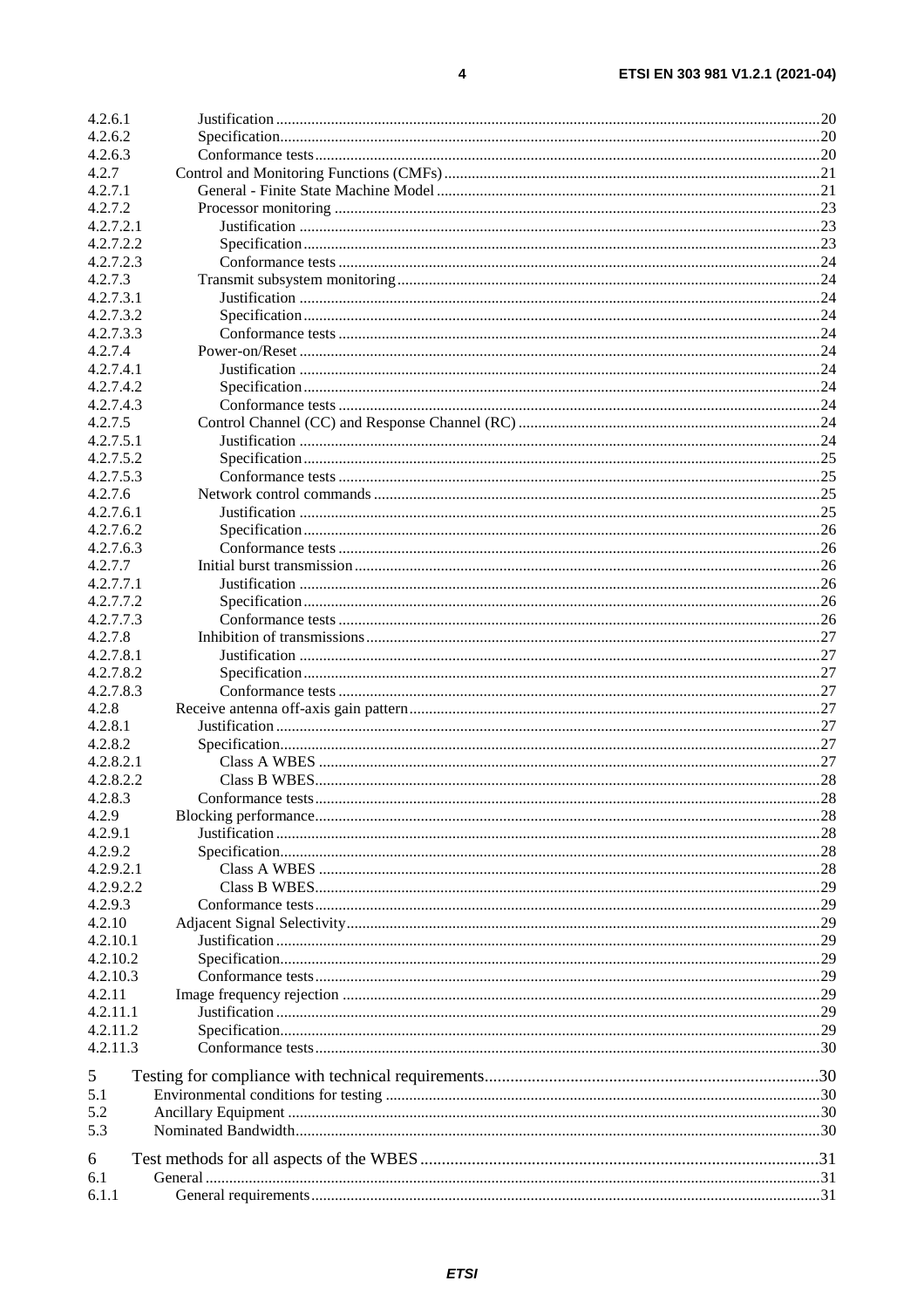| 6.2       |  |
|-----------|--|
| 6.2.1     |  |
| 6.2.2     |  |
| 6.2.2.1   |  |
| 6.2.2.2   |  |
| 6.2.3     |  |
| 6.2.3.1   |  |
| 6.2.3.2   |  |
| 6.2.4     |  |
| 6.2.4.1   |  |
| 6.2.4.2   |  |
| 6.2.4.2.1 |  |
| 6.2.4.2.2 |  |
| 6.2.4.3   |  |
| 6.2.4.3.1 |  |
| 6.2.4.3.2 |  |
| 6.2.4.4   |  |
| 6.2.4.4.1 |  |
| 6.2.4.4.2 |  |
| 6.3       |  |
| 6.3.1     |  |
| 6.3.1.1   |  |
| 6.3.1.2   |  |
| 6.3.1.3   |  |
| 6.3.1.3.1 |  |
| 6.3.1.3.2 |  |
| 6.3.1.3.3 |  |
|           |  |
| 6.4       |  |
| 6.4.1     |  |
| 6.4.2     |  |
| 6.5       |  |
| 6.5.1     |  |
| 6.5.2     |  |
| 6.6       |  |
| 6.6.1     |  |
| 6.6.2     |  |
| 6.6.2.1   |  |
| 6.6.2.2   |  |
| 6.6.2.3   |  |
| 6.6.2.4   |  |
| 6.6.2.4.1 |  |
| 6.6.2.4.2 |  |
| 6.6.2.5   |  |
| 6.6.2.6   |  |
| 6.7       |  |
| 6.7.1     |  |
| 6.7.2     |  |
| 6.8       |  |
| 6.8.1     |  |
| 6.8.2     |  |
| 6.8.3     |  |
| 6.8.4     |  |
| 6.8.5     |  |
| 6.8.6     |  |
| 6.8.7     |  |
| 6.8.8     |  |
| 6.8.9     |  |
|           |  |
| 6.9       |  |
| 6.9.1     |  |
| 6.9.1.1   |  |
| 6.9.1.2   |  |
| 6.9.1.3   |  |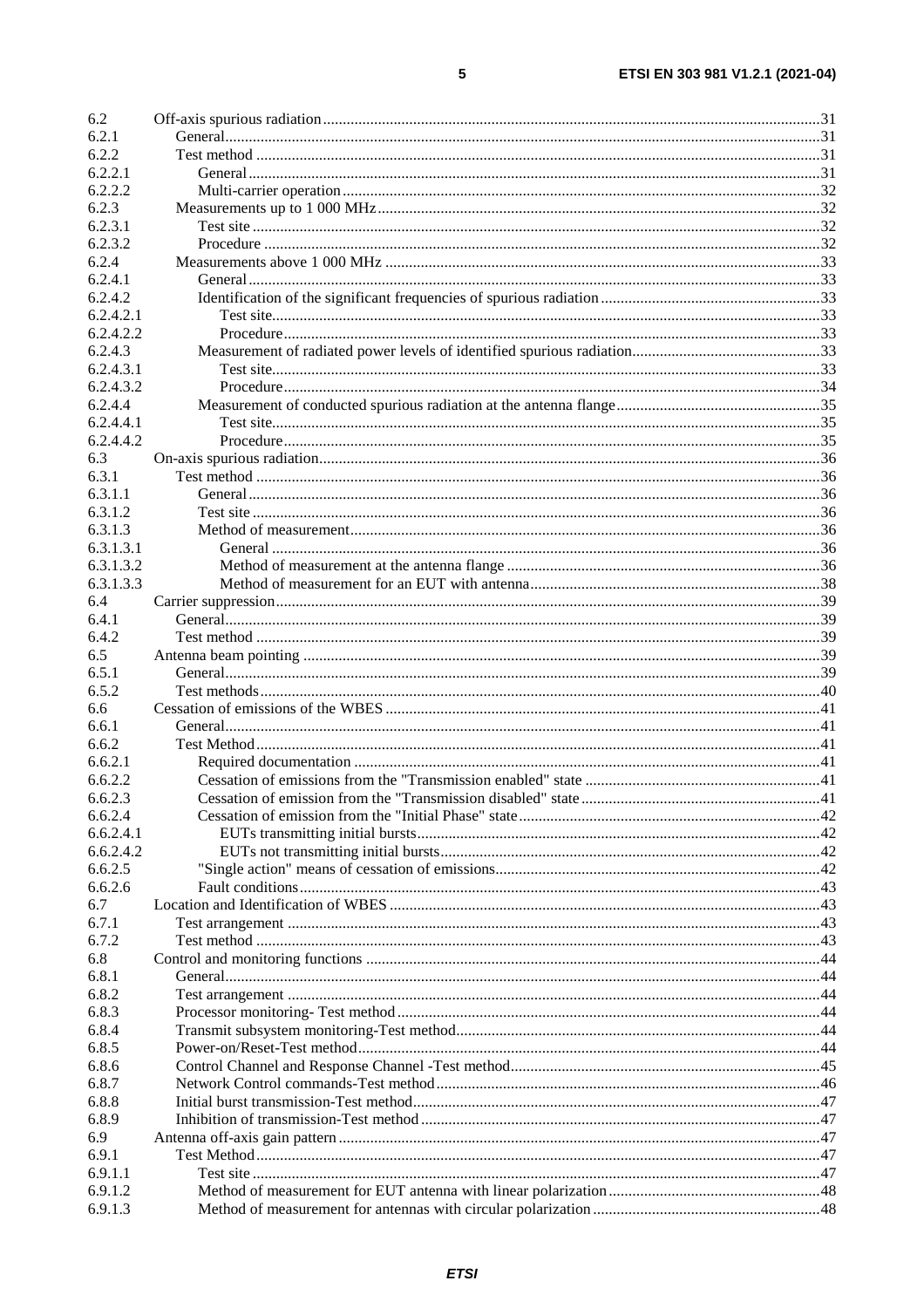| 6.10                      |                               |                                                                                               |  |
|---------------------------|-------------------------------|-----------------------------------------------------------------------------------------------|--|
| 6.10.1                    |                               |                                                                                               |  |
| 6.11<br>6.11.1            |                               |                                                                                               |  |
|                           |                               |                                                                                               |  |
|                           | <b>Annex A (informative):</b> | Relationship between the present document and the essential                                   |  |
|                           |                               |                                                                                               |  |
|                           | <b>Annex B</b> (normative):   |                                                                                               |  |
| B.1                       |                               |                                                                                               |  |
|                           |                               |                                                                                               |  |
| B.2                       |                               | Free Field Test sites and general arrangements for measurements involving the use of radiated |  |
| B.2.1                     |                               |                                                                                               |  |
| <b>B.2.2</b>              |                               |                                                                                               |  |
| <b>B.2.3</b>              |                               |                                                                                               |  |
| B.2.4                     |                               |                                                                                               |  |
| B.2.4.1                   |                               |                                                                                               |  |
| B.2.4.2                   |                               |                                                                                               |  |
| B.2.4.3<br>B.2.4.4        |                               |                                                                                               |  |
| B.2.5                     |                               |                                                                                               |  |
| B.2.5.1                   |                               |                                                                                               |  |
| B.2.5.2                   |                               |                                                                                               |  |
| <b>B.2.5.3</b>            |                               |                                                                                               |  |
| <b>B.2.5.4</b>            |                               |                                                                                               |  |
| B.2.5.5                   |                               |                                                                                               |  |
| B.2.5.6                   |                               |                                                                                               |  |
| B.2.5.7<br><b>B.2.5.8</b> |                               |                                                                                               |  |
| B.2.5.8.0                 |                               |                                                                                               |  |
| B.2.5.8.1                 |                               |                                                                                               |  |
| B.2.5.8.2                 |                               |                                                                                               |  |
| B.3                       |                               |                                                                                               |  |
| <b>B.3.1</b>              |                               |                                                                                               |  |
| <b>B.3.2</b>              |                               |                                                                                               |  |
| <b>B.3.3</b>              |                               |                                                                                               |  |
| <b>B.4</b>                |                               |                                                                                               |  |
| B.4.1                     |                               |                                                                                               |  |
| <b>B.4.2</b>              |                               |                                                                                               |  |
|                           | <b>Annex C</b> (normative):   |                                                                                               |  |
|                           | <b>Annex D</b> (informative): |                                                                                               |  |
|                           | <b>Annex E</b> (informative): |                                                                                               |  |
|                           | <b>Annex F</b> (informative): |                                                                                               |  |
| F.1                       |                               |                                                                                               |  |
| F <sub>.2</sub>           |                               |                                                                                               |  |
| F.3                       |                               |                                                                                               |  |
|                           | <b>Annex G (informative):</b> |                                                                                               |  |
|                           |                               |                                                                                               |  |
|                           | <b>Annex H</b> (informative): |                                                                                               |  |
|                           | <b>Annex I</b> (informative): |                                                                                               |  |
|                           |                               |                                                                                               |  |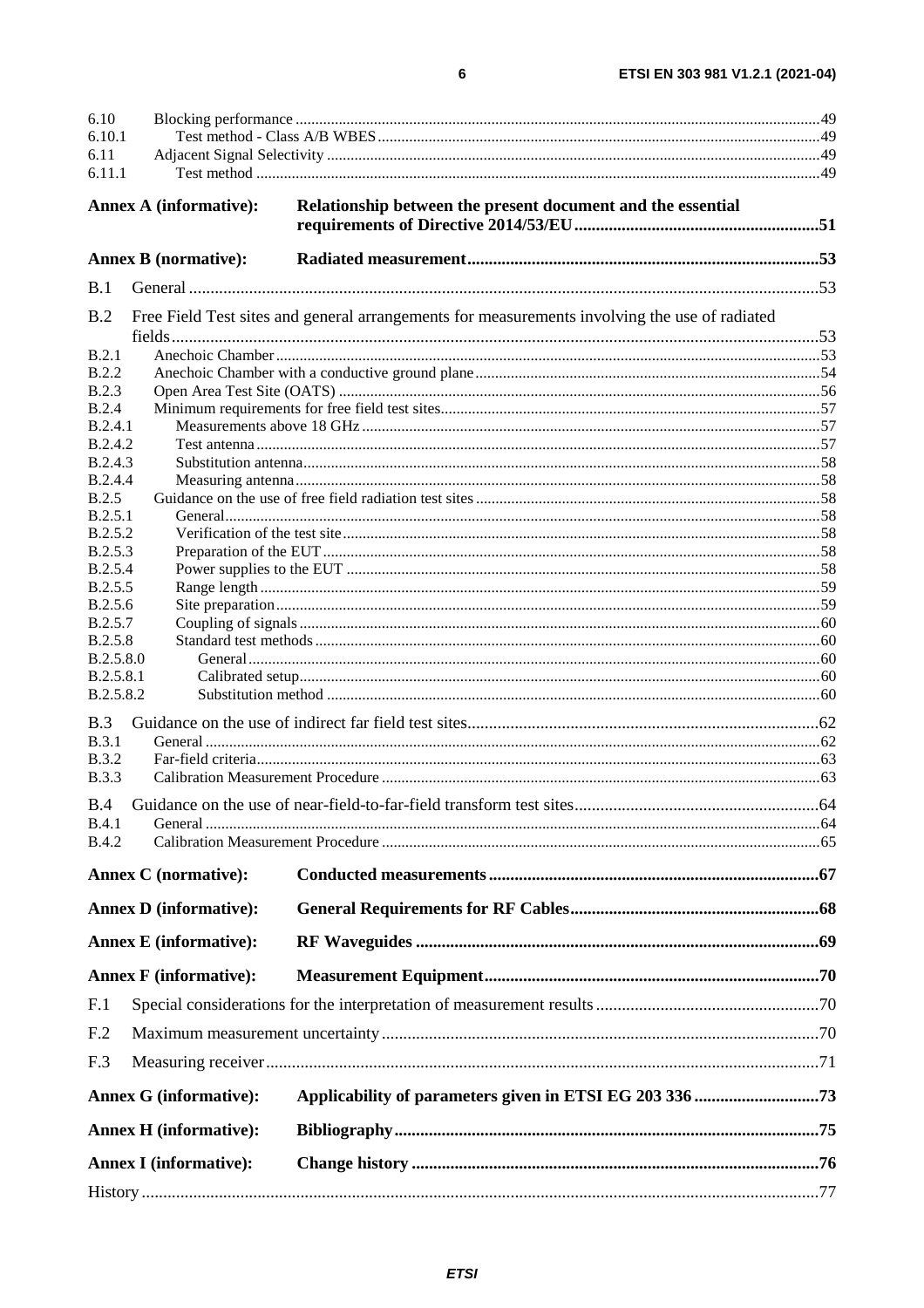## <span id="page-6-0"></span>Intellectual Property Rights

#### Essential patents

IPRs essential or potentially essential to normative deliverables may have been declared to ETSI. The information pertaining to these essential IPRs, if any, is publicly available for **ETSI members and non-members**, and can be found in ETSI SR 000 314: *"Intellectual Property Rights (IPRs); Essential, or potentially Essential, IPRs notified to ETSI in respect of ETSI standards"*, which is available from the ETSI Secretariat. Latest updates are available on the ETSI Web server (<https://ipr.etsi.org/>).

Pursuant to the ETSI IPR Policy, no investigation, including IPR searches, has been carried out by ETSI. No guarantee can be given as to the existence of other IPRs not referenced in ETSI SR 000 314 (or the updates on the ETSI Web server) which are, or may be, or may become, essential to the present document.

#### **Trademarks**

The present document may include trademarks and/or tradenames which are asserted and/or registered by their owners. ETSI claims no ownership of these except for any which are indicated as being the property of ETSI, and conveys no right to use or reproduce any trademark and/or tradename. Mention of those trademarks in the present document does not constitute an endorsement by ETSI of products, services or organizations associated with those trademarks.

## Foreword

This Harmonised European Standard (EN) has been produced by ETSI Technical Committee Satellite Earth Stations and Systems (SES).

The present document has been prepared under the Commission's standardisation request C(2015) 5376 final [\[i.1\]](#page-9-0) to provide one voluntary means of conforming to the essential requirements of Directive 2014/53/EU on the harmonisation of the laws of the Member States relating to the making available on the market of radio equipment and repealing Directive 1999/5/EC [\[i.7](#page-10-0)].

Once the present document is cited in the Official Journal of the European Union under that Directive, compliance with the normative clauses of the present document given in table A.1 confers, within the limits of the scope of the present document, a presumption of conformity with the corresponding essential requirements of that Directive and associated EFTA regulations.

| <b>National transposition dates</b>                                                         |                 |  |  |
|---------------------------------------------------------------------------------------------|-----------------|--|--|
| Date of adoption of this EN:                                                                | 6 April 2021    |  |  |
| Date of latest announcement of this EN (doa):                                               | 31 July 2021    |  |  |
| Date of latest publication of new National Standard<br>or endorsement of this $EN$ (dop/e): | 31 January 2022 |  |  |
| Date of withdrawal of any conflicting National Standard (dow):                              | 31 January 2023 |  |  |

## Modal verbs terminology

In the present document "**shall**", "**shall not**", "**should**", "**should not**", "**may**", "**need not**", "**will**", "**will not**", "**can**" and "**cannot**" are to be interpreted as described in clause 3.2 of the [ETSI Drafting Rules](https://portal.etsi.org/Services/editHelp!/Howtostart/ETSIDraftingRules.aspx) (Verbal forms for the expression of provisions).

"**must**" and "**must not**" are **NOT** allowed in ETSI deliverables except when used in direct citation.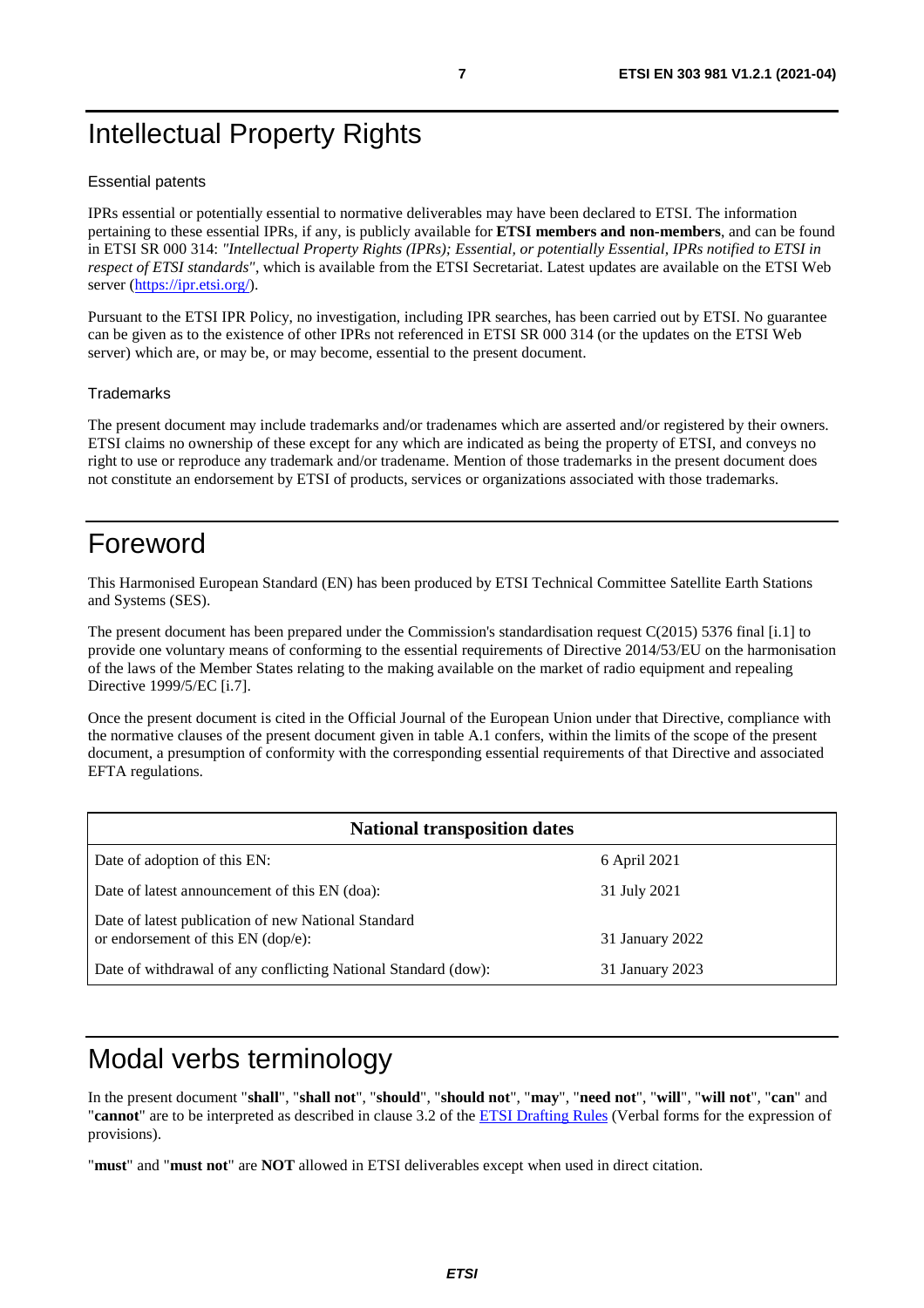## <span id="page-7-0"></span>Introduction

The present document is part of a set of standards developed by ETSI and is designed to fit in a modular structure to cover all radio and telecommunications terminal equipment within the scope of the RE Directive [\[i.7\]](#page-10-0). The modular structure is shown in ETSI EG 201 399 [[i.2](#page-9-0)].

The present document is largely based on ETSI EN 303 979 [\[i.4](#page-10-0)], for ESOMPs operating with NGSO satellites, and ETSI EN 303 980 [\[i.5\]](#page-10-0) for NEST operating with NGSO satellites.

The present document may also be applicable to the frequency band 14,0 GHz to 14,50 GHz (Earth-to-space) and 10,70 GHz to 12,75 GHz (space-to-Earth) subject to national regulation.

Annex A (informative) provides the relationship between the present document and the essential requirements of Directive 2014/53/EU [\[i.7](#page-10-0)].

Annex B (normative) describes methods of taking radiated measurements.

Annex C (normative) describes methods of taking conducted measurements.

Annex D (informative) describes requirements for RF measurement cables.

Annex E (informative) describes use of RF waveguides.

Annex F (informative) describes measurement equipment.

Annex G (informative) describes the applicability of parameters in ETSI EG 203 336 [\[i.8](#page-10-0)].

Annex H (informative) is the Bibliography.

Annex I (informative) is the Change history.

Recital 10 of Directive 2014/53/EU [\[i.7\]](#page-10-0) states that "*in order to ensure that radio equipment uses the radio spectrum effectively and supports the efficient use of radio spectrum, radio equipment should be constructed so that: in the case of a transmitter, when the transmitter is properly installed, maintained and used for its intended purpose it generates radio waves emissions that do not create harmful interference, while unwanted radio waves emissions generated by the transmitter (e.g. in adjacent channels) with a potential negative impact on the goals of radio spectrum policy should be limited to such a level that, according to the state of the art, harmful interference is avoided; and, in the case of a receiver, it has a level of performance that allows it to operate as intended and protects it against the risk of harmful interference, in particular from shared or adjacent channels, and, in so doing, supports improvements in the efficient use of shared or adjacent channels*".

Recital 11 of Directive 2014/53/EU [\[i.7\]](#page-10-0) states that "although receivers do not themselves cause harmful interference, reception capabilities are an increasingly important factor in ensuring the efficient use of radio spectrum by way of an increased resilience of receivers against harmful interference and unwanted signals on the basis of the relevant essential requirements of Union harmonisation legislation".

As a consequence, the present document includes both transmitting and receiving parameters aiming to maximize the efficient use of radio spectrum.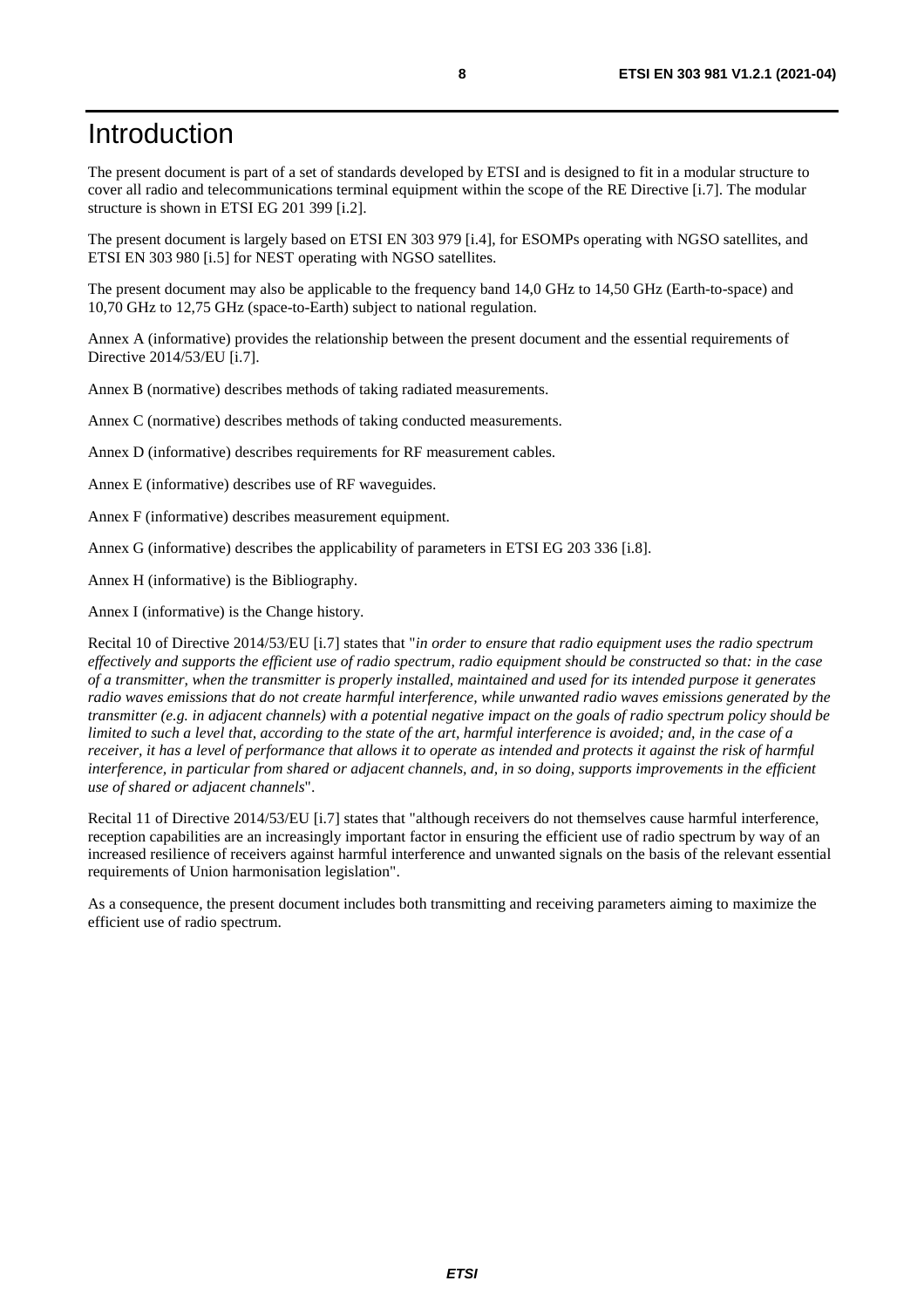## <span id="page-8-0"></span>1 Scope

The present document specifies technical characteristics and methods of measurements for fixed and in-motion Earth Stations communicating with non-geostationary satellite systems (WBES) in the 11 GHz to 14 GHz FSS frequency bands, which have the following characteristics:

- The WBES is further defined as one of two classes of Earth stations, class A and class B. The clauses in the present document apply to both classes unless separately delineated.
- The WBES is designed for both in-motion and stationary operation.
- The WBES operates in-motion on various platforms such as trains, maritime vessels, aircraft and other vehicles and, therefore, may be subject to occasional disturbances and interruptions in the satellite link.
- The WBES is operating as part of a satellite system used for the provision of broadband communications.
- The WBES is comprised of all the equipment, electrical and mechanical, from the antenna itself to the interface with other communications equipment on a mobile platform.
- The WBES comprises one or more emitters and the system overview as given in figure 1 should be interpreted accordingly.
- The transmit and receive frequencies are shown in table 1.

#### **Table 1: Frequency bands**

|                           | <b>Frequency Bands</b> |
|---------------------------|------------------------|
| Transmit (Earth-to-space) | 14,0 GHz to 14,50 GHz  |
| Receive (space-to-Earth)  | 10,70 GHz to 12,75 GHz |

- The WBES transmits within the frequency range from 14,0 GHz to 14,50 GHz.
- The WBES receives within the range from 10,70 GHz to 12,75 GHz.
- The Class A WBES transmits at elevation angles of 50° or greater, relative to the horizontal plane.
- The Class B WBES transmits at elevation angles of 25° or greater, relative to the horizontal plane.
- The WBES uses linear or circular polarization.
- The WBES communicates with non-geostationary satellites.
- The WBES is designed for unattended operation.
- The WBES is controlled and monitored by a Network Control Facility (NCF). The NCF is outside the scope of the present document.



**Figure 1: WBES System Overview**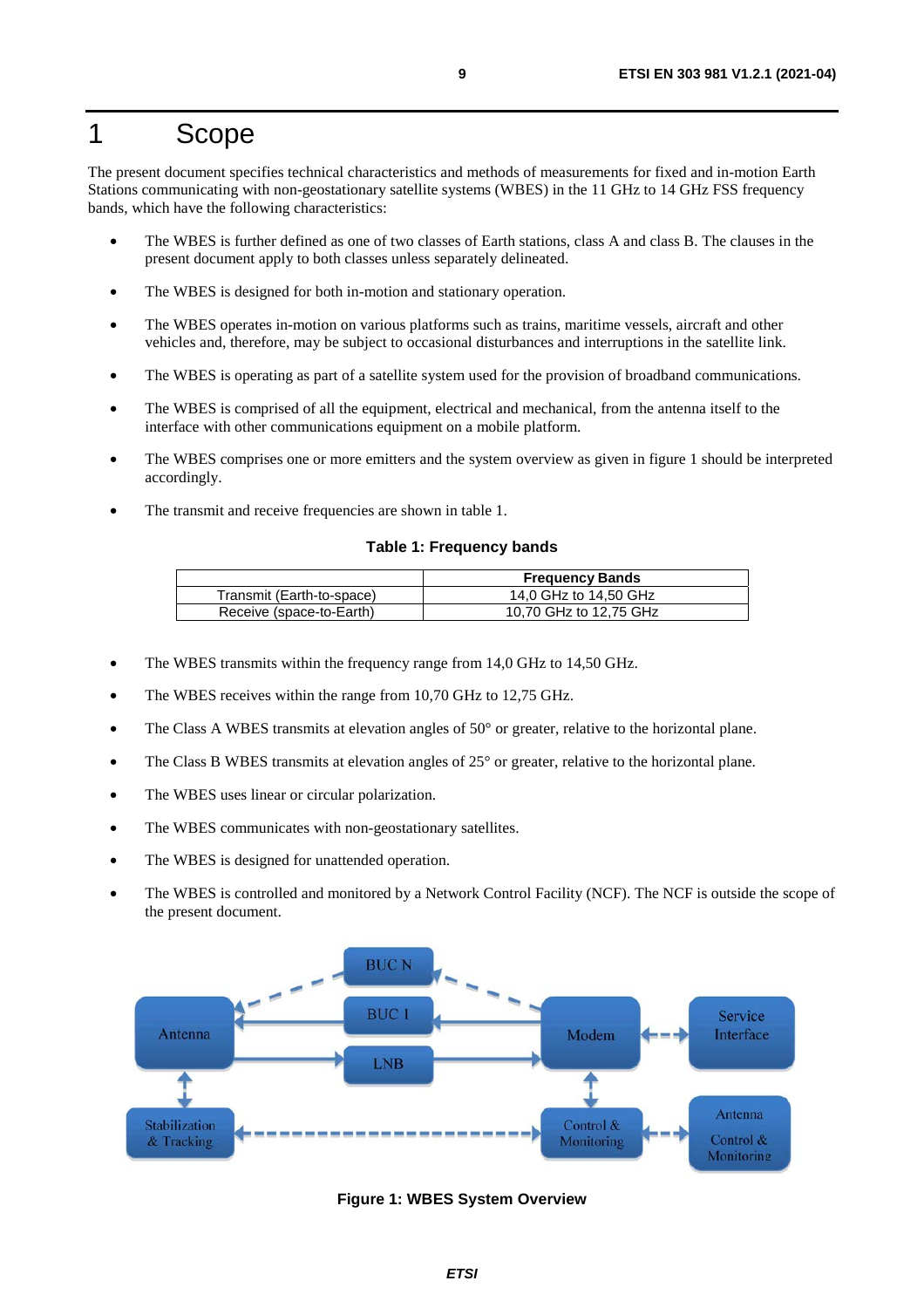<span id="page-9-0"></span>The present document applies to the WBES with its ancillary equipment and its various telecommunication ports, and when operated within the boundary limits of the operational environmental profile as declared by the manufacturer and when installed as required by the manufacturer's declaration or in the user documentation.

NOTE: The relationship between the present document and essential requirements of article 3.2 of Directive 2014/53/EU [\[i.7](#page-10-0)] is given in annex A.

## 2 References

## 2.1 Normative references

References are either specific (identified by date of publication and/or edition number or version number) or non-specific. For specific references, only the cited version applies. For non-specific references, the latest version of the referenced document (including any amendments) applies.

Referenced documents which are not found to be publicly available in the expected location might be found at <https://docbox.etsi.org/Reference/>.

NOTE: While any hyperlinks included in this clause were valid at the time of publication, ETSI cannot guarantee their long term validity.

The following referenced documents are necessary for the application of the present document.

- [1] CISPR 16-1-1 (2019): "Specification for radio disturbance and immunity measuring apparatus and methods - Part 1-1: Radio disturbance and immunity measuring apparatus - Measuring apparatus".
- [2] CISPR 16-1-4 (2019): "Specification for radio disturbance and immunity measuring apparatus and methods - Part 1-4: Radio disturbance and immunity measuring apparatus - Antennas and test sites for radiated disturbance measurements".
- [3] ETSI ETS 300 457 (Edition 1) (11-1995): "Satellite Earth Stations and Systems (SES); Test methods for Television Receive Only (TVRO) operating in the 11/12 GHz frequency bands".

## 2.2 Informative references

References are either specific (identified by date of publication and/or edition number or version number) or non-specific. For specific references, only the cited version applies. For non-specific references, the latest version of the referenced document (including any amendments) applies.

NOTE: While any hyperlinks included in this clause were valid at the time of publication, ETSI cannot guarantee their long-term validity.

The following referenced documents are not necessary for the application of the present document but they assist the user with regard to a particular subject area.

- [i.1] Commission Implementing Decision C(2015) 5376 final of 04.08.2015 on a standardisation request to the European Committee for Electrotechnical Standardisation and to the European Telecommunications Standards Institute as regards radio equipment in support of Directive 2014/53/EU of the European Parliament and of the Council. [i.2] ETSI EG 201 399: "Electromagnetic compatibility and Radio spectrum Matters (ERM); A guide to the production of Harmonized Standards for application under the Radio & Telecommunication
- Terminal Equipment Directive 1999/5/EC (R&TTE) and a first guide on the impact of the Radio Equipment Directive 2014/53/EU (RED) on Harmonized Standards".
- [i.3] ETSI TS 103 052: "Electromagnetic compatibility and Radio spectrum Matters (ERM); Radiated measurement methods and general arrangements for test sites up to 100 GHz".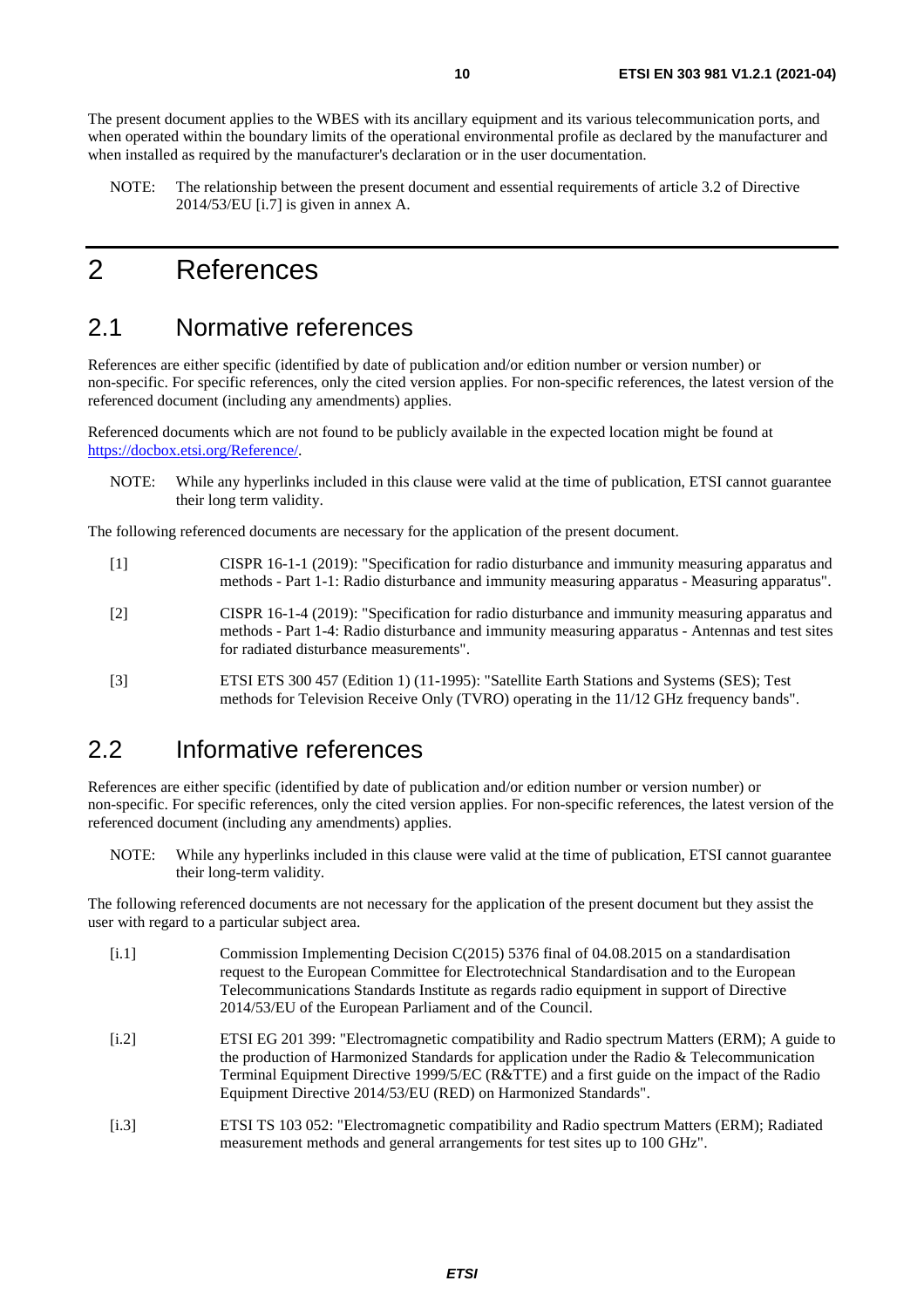<span id="page-10-0"></span>

| [i.4]    | ETSI EN 303 979 (V2.1.2): "Satellite Earth Stations and Systems (SES); Harmonised Standard for<br>Earth Stations on Mobile Platforms (ESOMP) transmitting towards satellites in non-geostationary<br>orbit, operating in the 27,5 GHz to 29,1 GHz and 29,5 GHz to 30,0 GHz frequency bands covering<br>the essential requirements of article 3.2 of the Directive 2014/53/EU". |
|----------|--------------------------------------------------------------------------------------------------------------------------------------------------------------------------------------------------------------------------------------------------------------------------------------------------------------------------------------------------------------------------------|
| $[i.5]$  | ETSI EN 303 980 (V1.1.1): "Satellite Earth Stations and Systems (SES); Harmonised Standard for<br>fixed and in-motion Earth Stations communicating with non-geostationary satellite systems<br>(NEST) in the 11 GHz to 14 GHz frequency bands covering essential requirements of article 3.2 of<br>Directive 2014/53/EU".                                                      |
| $[i.6]$  | ETSI TR 100 028 (all parts) (V1.4.1) (12-2001): "Electromagnetic compatibility and Radio<br>spectrum Matters (ERM); Uncertainties in the measurement of mobile radio equipment<br>characteristics".                                                                                                                                                                            |
| $[1.7]$  | Directive 2014/53/EU of the European Parliament and of the Council of 16 April 2014 on the<br>harmonisation of the laws of the Member States relating to the making available on the market of<br>radio equipment and repealing Directive 1999/5/EC.                                                                                                                           |
| $[1.8]$  | ETSI EG 203 336 (V1.2.1): "Guide for the selection of technical parameters for the production of<br>Harmonised Standards covering article 3.1(b) and article 3.2 of Directive 2014/53/EU".                                                                                                                                                                                     |
| [i.9]    | IEC 60153 parts 1 to 7 (IEC 60153-1 to 60153-7): "Hollow metallic waveguides".                                                                                                                                                                                                                                                                                                 |
| $[$ .10] | Recommendation ITU-R BO.1213: "Reference receiving earth station antenna pattern for the<br>broadcasting-satellite service in the 11.7-12.75 GHz band".                                                                                                                                                                                                                        |
| [i.11]   | ETSI TR 102 273 (all parts) (V1.2.1) (12-2001): "Electromagnetic compatibility and Radio<br>spectrum Matters (ERM); Improvement on Radiated Methods of Measurement (using test site) and<br>evaluation of the corresponding measurement uncertainties".                                                                                                                        |
| [1.12]   | ANSI C63.5 (2006): "American National Standard for Electromagnetic Compatibility Radiated<br>Emission Measurements in Electromagnetic Interference (EMI) Control Calibration of Antennas<br>(9 kHz to 40 GHz)".                                                                                                                                                                |
| [i.13]   | 3GPP TR 37.842: "3 <sup>rd</sup> Generation Partnership Project; Technical Specification Group Radio<br>Access Network; Evolved Universal Terrestrial Radio Access (E-UTRA) and Universal Terrestrial<br>Radio Access (UTRA); Radio Frequency (RF) requirement background for Active Antenna<br>System (AAS) Base Station (BS)".                                               |

## 3 Definition of terms, symbols and abbreviations

## 3.1 Terms

For the purposes of the present document, the terms given in Directive 2014/53/EU [i.7] and the following apply:

**ancillary equipment:** equipment used in connection with a WBES

NOTE: See clause 5.2.

**antenna controller:** equipment used to maintain antenna stabilization and tracking accuracy based on inputs from the Control and Monitoring Function

**carrier-off radio state:** radio state in which the WBES may transmit and does not transmit any carrier

NOTE: See clause 4.2.7.

**carrier-on radio state:** radio state in which the WBES may transmit and transmits a carrier

**Control Channel (CC):** channel or channels by which WBESs receive and send control information from and to the NCF

desense: reduction in the sensitivity of a receiver due to the presence of high power signals in the adjacent channel(s)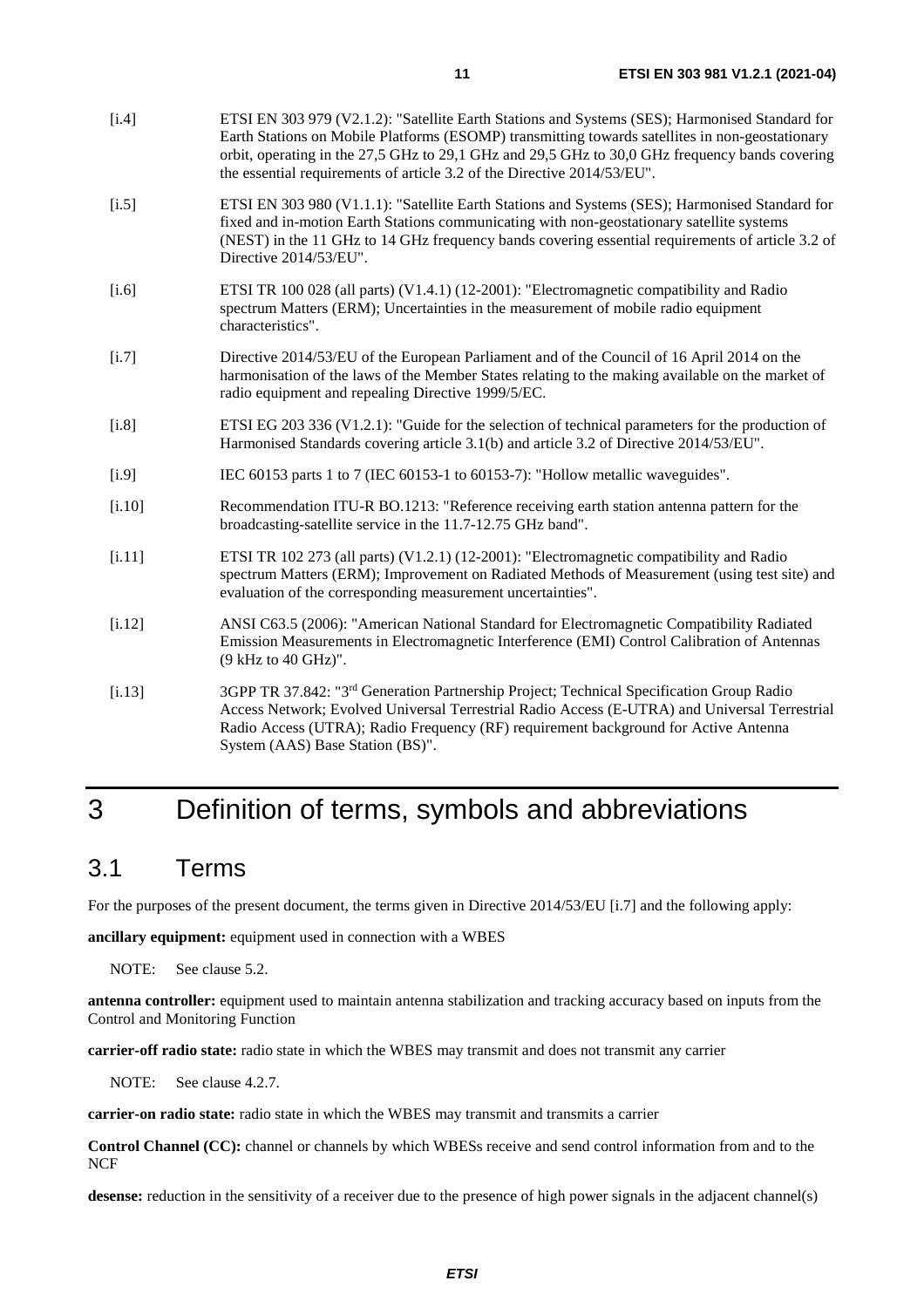**EIRP<sub>max</sub>:** maximum EIRP capability of the WBES as declared by the manufacturer

**EIRP density <sub>max</sub>:** maximum EIRP in 1 MHz of the WBES as declared by the manufacturer taking into account the spectral distribution of that EIRP<sub>max</sub>

**emissions disabled radio state:** radio state in which the WBES may not emit

NOTE: Examples of cases where the WBES is in this radio state:

- before system monitoring pass, before the control channel is received;<br>when a failure is detected:
- when a failure is detected;
- when an WBES is commanded to disable; and
- when the WBES is in a location requiring cessation of emissions.

**external control channel:** control channel which is either:

- i) carried by the WBES network via the same or another satellite, but not within the internal protocol of the WBES system; or
- ii) carried by any other radio communication system

**external response channel:** response channel which is either:

- i) carried by the WBES network via the same or another satellite, but not within the internal protocol of the WBES system; or
- ii) carried by any other radio communication system

**integral antenna:** antenna which may not be removed during the tests according to the manufacturer's declaration

**internal control channel:** control channel which is carried by the WBES network via the same satellite as used for transmission of user data and within the internal protocol structure of the WBES system

**internal response channel:** response channel which is carried by the WBES network via the same satellite as used for transmission of user data and within the internal protocol structure of the WBES system

**Network Control Facility (NCF):** set of functional entities that, at system level, monitor and control the correct operation of the WBES and, if appropriate, all of the WBESs in a network

**nominated bandwidth:** bandwidth of the WBES radio frequency transmission declared by the manufacturer

NOTE: See clause 5.3.

**off-axis angle:** angle between the direction of the axis of the antenna main beam and the considered direction

**removable antenna:** antenna which may be removed during the tests according to the manufacturer's declaration

**Response Channel (RC):** channel by which the WBES transmit monitoring information to the NCF

**spurious radiation:** in the present document, any radiation outside the nominated bandwidth

**terrestrial port:** in the present document, RF port intended to feed an antenna connecting to terrestrial networks, using frequency bands that are outside of the scope of the present document

**transmission disabled state:** radio state in which the WBES is not authorized to transmit by the NCF

**transmission enabled state:** radio state in which the WBES is authorized to transmit by the NCF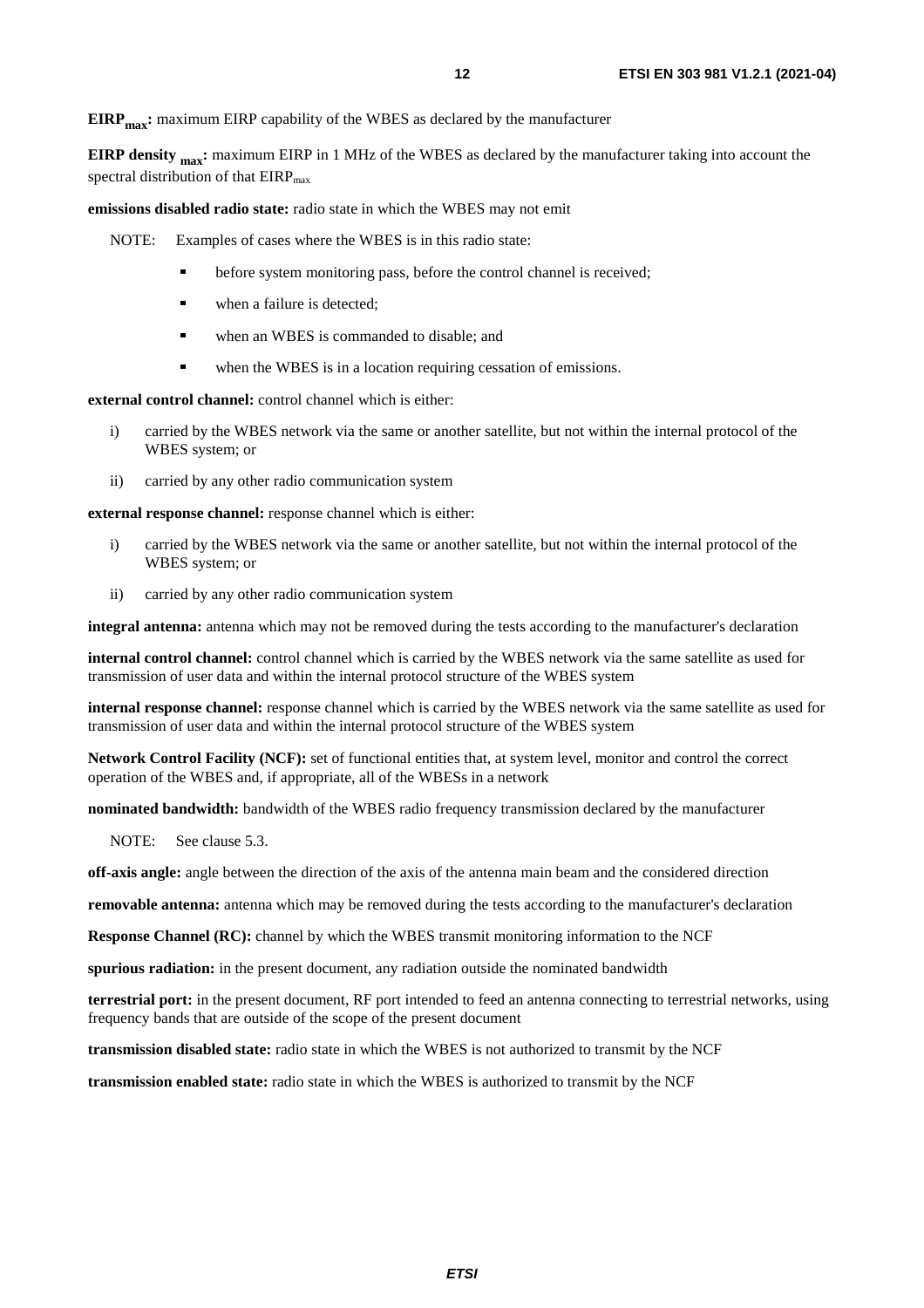- <span id="page-12-0"></span>• for a digital modulation scheme: width of the signal spectrum 10 dB below the maximum in-band power density;
- for an analogue modulation scheme: width of a frequency band such that, below the lower and above the upper frequency limits, the mean power emitted is equal to 0,5 % of the total mean power of the emission

## 3.2 Symbols

For the purposes of the present document, the following symbols apply:

| dBi    | ratio of an antenna gain to the gain of an isotropic antenna, expressed in decibels                     |
|--------|---------------------------------------------------------------------------------------------------------|
| dBsd   | ratio expressed in decibels relative to the spectral density                                            |
| dBW    | ratio of a power to 1 watt, expressed in decibels                                                       |
| dBpW   | ratio of a power to 1 picowatt, expressed in decibels                                                   |
| dBuV/m | ratio of an electric field to 1 $\mu$ V/m, expressed in decibels (20 log(electric field / 1 $\mu$ V/m)) |
|        |                                                                                                         |

## 3.3 Abbreviations

For the purposes of the present document, the following abbreviations apply:

| BW               | Wanted signal occupied Bandwidth                                                                                           |
|------------------|----------------------------------------------------------------------------------------------------------------------------|
| <b>CATR</b>      | <b>Compact Antenna Test Range</b>                                                                                          |
| CC               | <b>Control Channel</b>                                                                                                     |
| <b>CCF</b>       | Control Channel reception Failure                                                                                          |
| <b>CCR</b>       | Control Channel correctly Received                                                                                         |
| <b>CENR</b>      | <b>Cessation of Emissions Not Required</b>                                                                                 |
| <b>CER</b>       | <b>Cessation of Emissions Required</b>                                                                                     |
| <b>CISPR</b>     | Comité International Spécial des Perturbations Radioélectriques (International Special Committee<br>on Radio Interference) |
| <b>CMF</b>       | <b>Control and Monitoring Functions</b>                                                                                    |
| DC               | Direct Current                                                                                                             |
| <b>EFTA</b>      | European Free Trade Association                                                                                            |
| <b>EIRP</b>      | <b>Effective Isotropic Radiated Power</b>                                                                                  |
| $EIRP_{max}$     | Maximum EIRP transmitted by the WBES                                                                                       |
| <b>EMC</b>       | ElectroMagnetic Compatibility                                                                                              |
| <b>EUT</b>       | <b>Equipment Under Test</b>                                                                                                |
| <b>FEC</b>       | <b>Forward Error Correction</b>                                                                                            |
| <b>FSS</b>       | <b>Fixed Satellite Service</b>                                                                                             |
| <b>GEUT</b>      | Gain of EUT                                                                                                                |
| <b>GSO</b>       | Geostationary Satellite Orbit                                                                                              |
| <b>HPA</b>       | High Power Amplifier                                                                                                       |
| IFF              | <b>Indirect Far Field</b>                                                                                                  |
| <b>IPR</b>       | <b>Intellectual Property Rights</b>                                                                                        |
| $IT_{max}$       | maximum Inhibit Time                                                                                                       |
| <b>LNB</b>       | Low-Noise Block down converter                                                                                             |
| LO               | <b>Local Oscillator</b>                                                                                                    |
| LV               | Low Voltage                                                                                                                |
| <b>NCF</b>       | <b>Network Control Facility</b>                                                                                            |
| <b>NEST</b>      | Non-geostationary Earth Station Terminals                                                                                  |
| <b>NFTF</b>      | Near Field To Far Field                                                                                                    |
| <b>NGSO</b>      | Non Geostationary Satellite Orbit                                                                                          |
| <b>OATS</b>      | Open Area Test Site                                                                                                        |
| <b>R&amp;TTE</b> | Radio and Telecommunications Terminal Equipment                                                                            |
| <b>RBW</b>       | Reference BandWidth                                                                                                        |
| RC               | Response Channel                                                                                                           |
| RE               | Radio Equipment                                                                                                            |
| <b>RED</b>       | Radio Equipment Directive                                                                                                  |
| RF               | Radio Frequency                                                                                                            |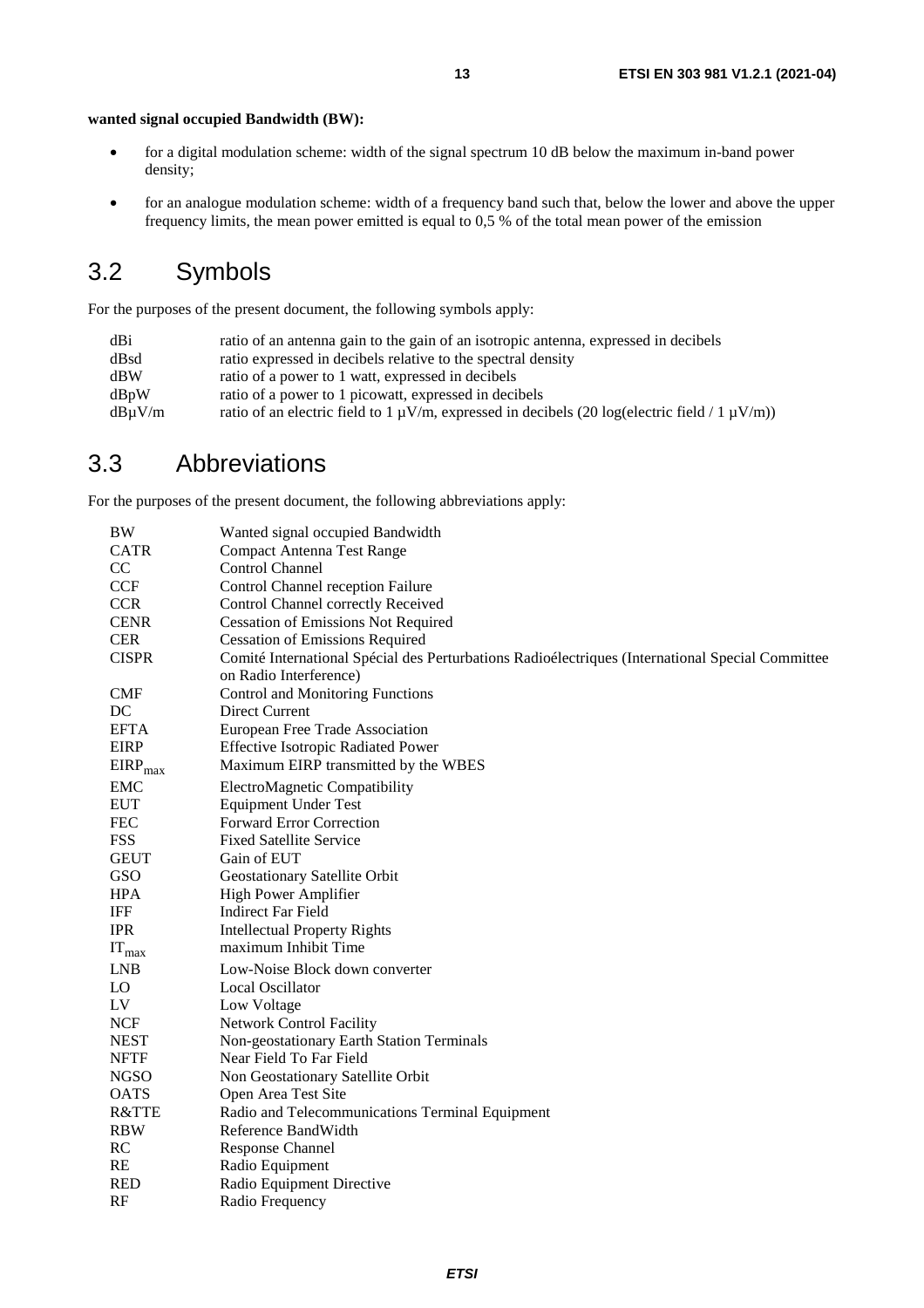<span id="page-13-0"></span>

| <b>RMS</b>  | Root Mean Square                                                  |
|-------------|-------------------------------------------------------------------|
| <b>SMF</b>  | <b>System Monitoring Fail</b>                                     |
| <b>SMP</b>  | <b>System Monitoring Pass</b>                                     |
| <b>SNR</b>  | Signal to Noise Ratio                                             |
| <b>STE</b>  | Special Test Equipment                                            |
| $T_{trans}$ | Time to transition from "Carrier off" to "Carrier on" radio state |
| TxD         | <b>Transmission Disable command</b>                               |
| TxE         | <b>Transmission Enable command</b>                                |
| <b>VBW</b>  | Video BandWidth                                                   |
| <b>VSWR</b> | Voltage Standing Wave Ratio                                       |
| <b>WBES</b> | Wide Band Earth Station communicating with NGSO satellite system  |

## 4 Technical requirements specifications

## 4.1 General

## 4.1.0 Target

This clause includes information for the test house to be able to conduct the tests.

## 4.1.1 Environmental profile

The technical requirements of the present document apply under the environmental profile for operation of the equipment, which shall be in accordance with its intended use. The equipment shall comply with all the technical requirements of the present document at all times when operating within the boundary limits of the operational environmental profile defined by its intended use.

## 4.1.2 Operating configurations

Under operational conditions an WBES may dynamically change the occupied bandwidth and other transmission parameters (e.g. FEC, modulation, symbol rate) of the transmitted signal. For each declared occupied bandwidth an EIRP<sub>max</sub> and a nominated bandwidth shall be declared by the manufacturer. For the purposes of verifying that the EUT complies with these specifications, the manufacturer may declare the worst case combination of transmission parameters. The following specifications apply to the EUT for each occupied bandwidth and other transmission parameters.

All operational parameters including the maximum EIRP, EIRP densities in use, modulation, occupied bandwidth and polarization shall be provided for the EUT testing

The manufacturer shall declare the number of emitters of the EUT that may be used simultaneously. The specifications in clause 4 shall be applied to such configuration as declared by the manufacturer.

## 4.1.3 Presentation of equipment for testing purposes

WBES equipment submitted for testing, where applicable, shall fulfil the requirements of the present document on all frequencies over which it is intended to operate.

The manufacturer shall submit one or more samples of the equipment as appropriate for testing.

Additionally, technical documentation and operating manuals, sufficient to allow testing to be performed, shall be supplied.

The performance of the WBES equipment submitted for testing shall be representative of the performance of the corresponding production model. The manufacturer shall offer equipment complete with any auxiliary equipment needed for testing.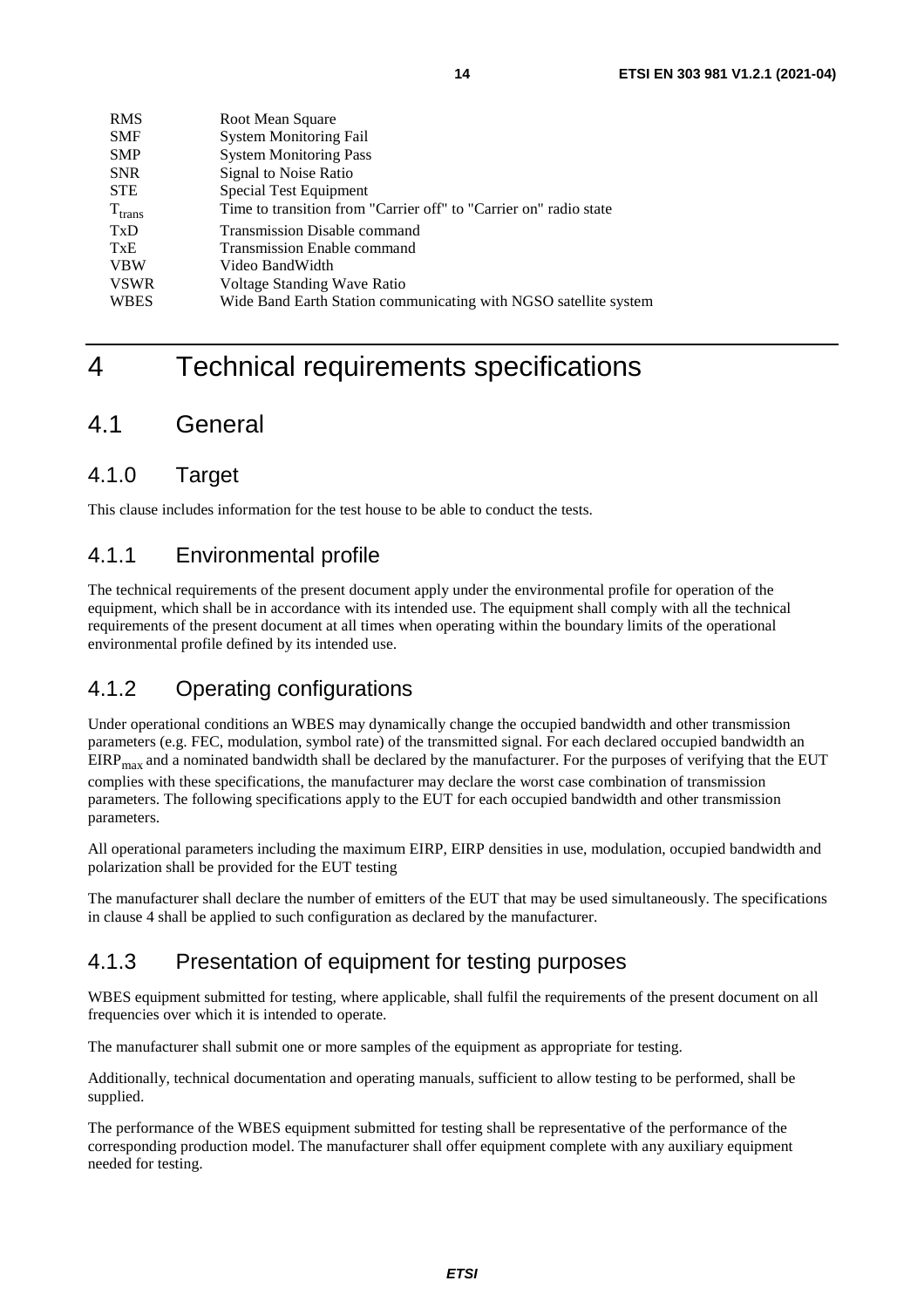<span id="page-14-0"></span>The manufacturer shall declare the frequency range(s), the range of operation conditions and power requirements, as applicable, in order to establish the appropriate test conditions.

## 4.1.4 Choice of model for testing

If an WBES equipment has several optional features, considered not to affect the RF parameters then the tests need only to be performed on one sample of the equipment configured with that combination of features considered to create the highest unintentional emissions.

In addition, when a device has the capability of using different dedicated antennas or other features that affect the RF parameters, at least the worst combination of features from an emission point of view as agreed between the manufacturer and the test laboratory shall be tested.

Where the transmitter is designed with adjustable output power, then all transmitter parameters shall be measured using the highest maximum mean power spectral density level, as declared by the manufacturer.

The choice of model(s) for testing shall be recorded in the test report.

## 4.1.5 Peak pointing accuracy

The manufacturer shall provide the maximum antenna beam pointing error  $\delta\phi_{\text{max}}$ , beyond which transmissions shall be disabled.

## 4.1.6 Location and Identification of the WBES

The manufacturer shall declare the means of determining, reporting and logging at appropriate update rates, the geographic location of the WBES within the accuracy and precision needed for the intended application such as vehicular or fixed.

The manufacturer shall be responsible for identifying and declaring at the time of test these location requirements and the method of test. In the case where an external system is required, the manufacturer shall declare which additional means are necessary for identification of the WBES.

## 4.1.7 Operation of multiple WBES on a single frequency

The manufacturer shall declare if the design and operation of the satellite network permits more than one WBES to transmit simultaneously on a given carrier frequency within a single spot beam of a satellite system. In such a case, the manufacturer shall also declare the maximum number N of WBES that may transmit simultaneously on a given carrier frequency.

## 4.2 Conformance requirements

- 4.2.1 Antenna beam pointing
- 4.2.1.1 Pointing accuracy
- 4.2.1.1.1 Purpose

To validate that the antenna points correctly within the  $\delta\phi_{\text{max}}$ .

4.2.1.1.2 Antenna Beam Pointing error

The antenna beam pointing error is a difference between true azimuth and elevation position related to a given RF boresight of the WBES and the azimuth and elevation reported by the antenna control and tracking system.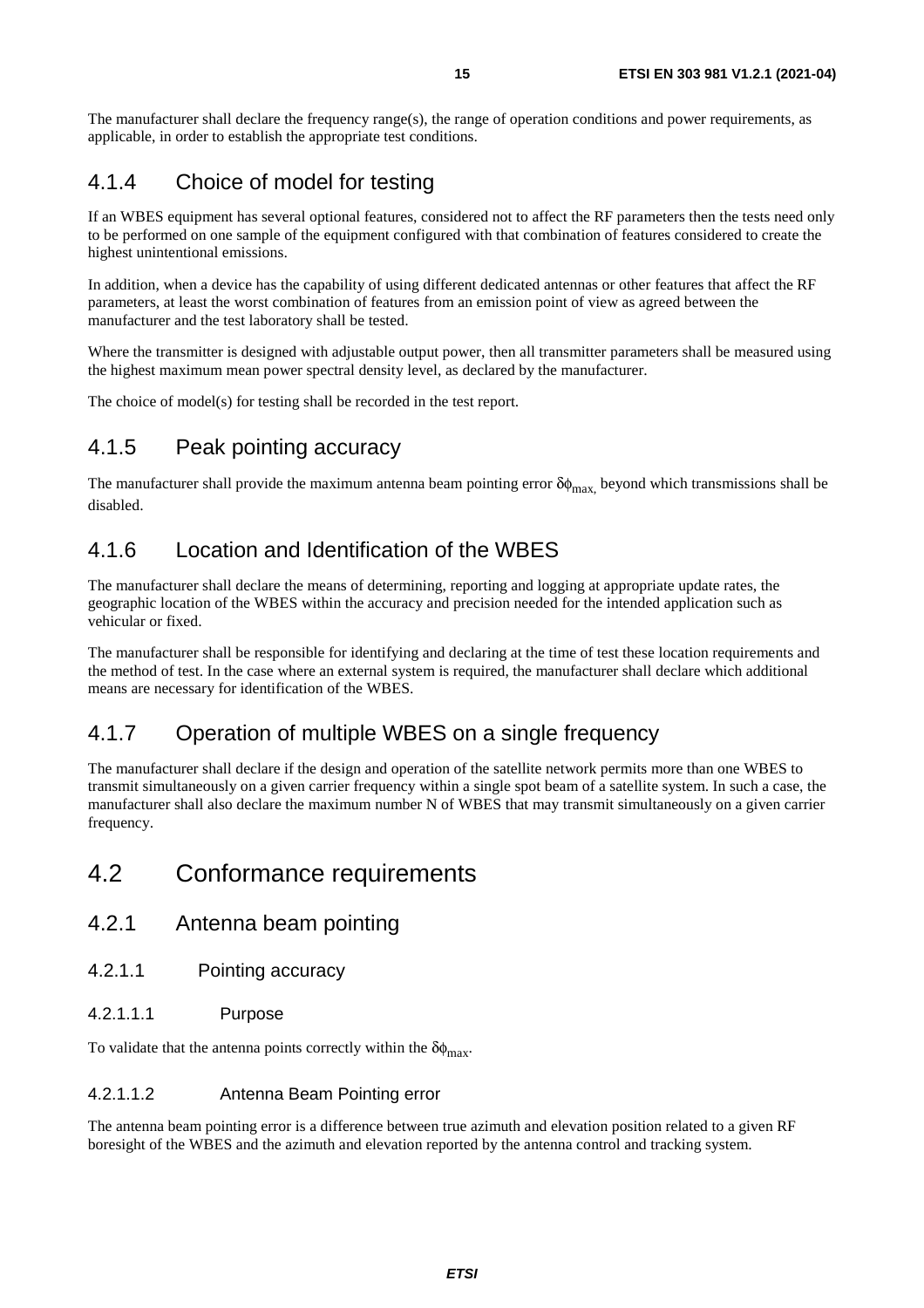### <span id="page-15-0"></span>4.2.1.2 Pointing error detection

#### 4.2.1.2.1 Purpose

Protection to GSO satellites from WBES emissions caused by erroneous beam pointing.

#### 4.2.1.2.2 Pointing error detection specification

Pointing error detection:

- The WBES shall have the means to detect antenna beam pointing errors specified in clause 4.2.1.1.2. This detection shall be performed over the range of azimuth and elevation angles for the intended use.
- The WBES, when in the "Carrier-on" radio state, shall enter the "Carrier-off" radio state when the antenna beam pointing error has exceeded the maximum pointing error,  $\delta\phi_{\text{max}}$ . The WBES shall not re-enter the "Carrier-on" radio state until the pointing error is within  $\delta\phi_{\text{max}}$ .
- The manufacturer shall declare the maximum inhibit time  $(IT_{max})$  that the WBES can remain in "Transmission" enabled" state and "Carrier off" radio state (see also clause 4.2.7.8). If the pointing error threshold is exceeded for more than  $IT<sub>max</sub>$  then the WBES shall enter the "Initial phase" state.
- NOTE:  $\delta \phi_{\text{max}}$  could be exceeded when the WBES is in any other state other than "Carrier-on" radio state. In this case, the behaviour of the WBES is in accordance with clause 4.2.5.

### 4.2.1.3 Conformance tests

Conformance tests shall be carried out in accordance with clause 6.5.

## 4.2.2 Off-axis spurious radiation

### 4.2.2.1 Justification

To limit the level of interference to terrestrial and satellite radio services.

### 4.2.2.2 Specification

The following specifications apply to the WBES transmitting at Equivalent Isotropically Radiated Power (EIRP) values up to and including  $EIRP<sub>max</sub>$ .

1) The electric field strength level of any radiation from the WBES in the frequency range from 30 MHz to 1 GHz shall not exceed the limits specified in table 2.

#### **Table 2: Limits of radiated field strength at a test distance of 10 m in a 120 kHz bandwidth**

| <b>Frequency range</b> | Quasi-peak limits |
|------------------------|-------------------|
| 30 MHz to 230 MHz      | 30 dBµV/m         |
| 230 MHz to 1 000 MHz   | 37 dBµV/m         |

The lower limits shall apply at the transition frequency, which is the frequency separating two adjacent frequency ranges.

The Quasi Peak detector shall be in accordance with CISPR 16-1-1 [\[1](#page-9-0)].

2) When the WBES is in the "Emissions disabled" radio state, the off-axis spurious EIRP from the WBES shall not exceed the limits in table 3, for all off-axis angles greater than 7°.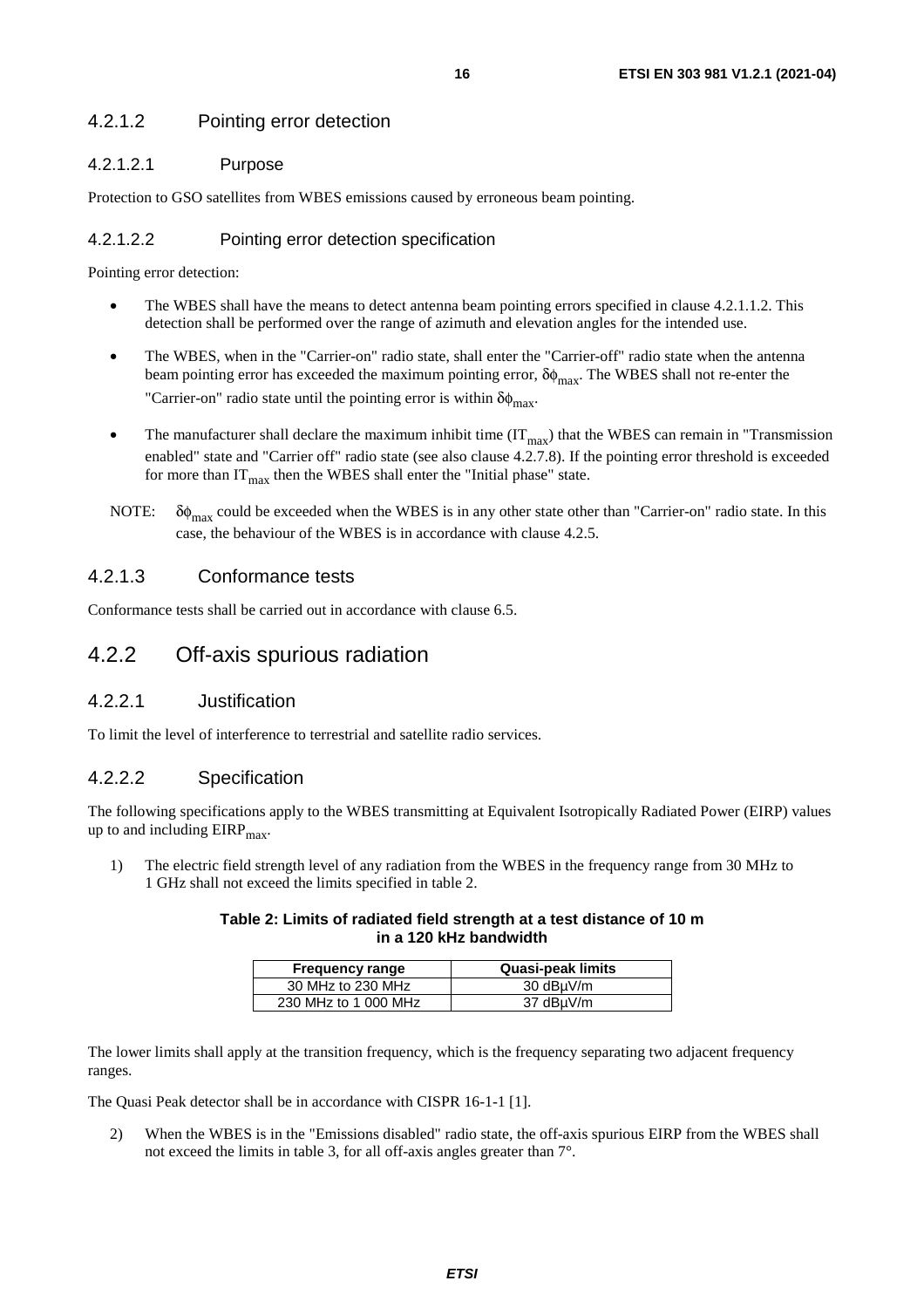| <b>Frequency band</b> | <b>EIRP limit</b> | <b>Measurement bandwidth</b> |
|-----------------------|-------------------|------------------------------|
| 1.0 GHz to 2.0 GHz    | 52 dBpW           | 1 MH <sub>z</sub>            |
| 2.0 GHz to 10.7 GHz   | 58 dBpW           | 1 MHz                        |
| 10.7 GHz to 21.2 GHz  | 64 dBpW           | 1 MH <sub>z</sub>            |
| 21,2 GHz to 60,0 GHz  | 70 dBpW           | 1 MHz                        |

<span id="page-16-0"></span>**Table 3: Limits of spurious EIRP - "Emissions disabled" radio state** 

The lower limits shall apply at the transition frequency, which is the frequency separating two adjacent frequency ranges.

3) In the "Carrier-on" and "Carrier-off" radio states, the off-axis spurious EIRP density from the WBES, shall not exceed the limits in table 4, for all off-axis angles greater than  $7^{\circ}$ .

| Table 4: Limits of spurious EIRP - "Carrier-on" and "Carrier-off" radio states |  |
|--------------------------------------------------------------------------------|--|
|--------------------------------------------------------------------------------|--|

| <b>Frequency band</b>                                                 | <b>EIRP limit</b> | <b>Measurement bandwidth</b>                                      |
|-----------------------------------------------------------------------|-------------------|-------------------------------------------------------------------|
| 1,0 GHz to 2,0 GHz                                                    | 53 dBpW           | 1 MHz                                                             |
| 2,0 GHz to 3,4 GHz                                                    | 59 dBpW           | 1 MHz                                                             |
| 3.4 GHz to 10.7 GHz                                                   | 65 dBpW           | 1 MHz                                                             |
| 10.7 GHz to 13.75 GHz                                                 | 71 dBpW           | 1 MHz                                                             |
| 13,75 GHz to 14,0 GHz                                                 | 95 dBpW           | 10 MHz                                                            |
|                                                                       | (see note)        |                                                                   |
| 14,50 GHz to 14,75 GHz                                                | 95 dBpW           | 10 MHz                                                            |
|                                                                       | (see note)        |                                                                   |
| 14,75 GHz to 21,2 GHz                                                 | 71 dBpW           | 1 MHz                                                             |
| 21,2 GHz to 27,35 GHz                                                 | 77 dBpW           | 1 MHz                                                             |
| 27,35 GHz to 27,50 GHz                                                | 85 dBpW           | 1 MHz                                                             |
| 27,50 GHz to 30,00 GHz                                                | 85 dBpW           | 1 MHz                                                             |
| 30,00 GHz to 31,00 GHz                                                | 85 dBpW           | 1 MHz                                                             |
| 31,00 GHz to 31,15 GHz                                                | 85 dBpW           | 1 MHz                                                             |
| 31,15 GHz to 60,0 GHz                                                 | 77 dBpW           | 1 MHz                                                             |
| NOTE:                                                                 |                   | This limit may be exceeded in a frequency band which shall not be |
| greater than 125 MHz, centred on the carrier frequency, provided that |                   |                                                                   |
| the considered frequency is within the nominated bandwidth or         |                   |                                                                   |
| spurious EIRP density at the considered frequency is 40 dB below the  |                   |                                                                   |
| maximum on-axis EIRP density of the signal (within the nominated      |                   |                                                                   |
| bandwidth) expressed in dBW/1 MHz.                                    |                   |                                                                   |

The lower limits shall apply at the transition frequency, which is the frequency separating two adjacent frequency ranges.

- 4) In the "Carrier-on" and "Carrier-off" radio states, the off-axis EIRP density from the WBES towards the horizon in the band 14,47 GHz to 14,5 GHz shall not exceed -12,8 dBW/MHz in any azimuth direction, for the protection of the radio astronomy service.
- 5) These limits are applicable to the complete WBES equipment, including cabling between the units.

### 4.2.2.3 Conformance tests

Conformance tests shall be carried out in accordance with clause 6.2.

## 4.2.3 On-axis spurious radiation

#### 4.2.3.1 Justification

To limit the level of interference to satellite radio services.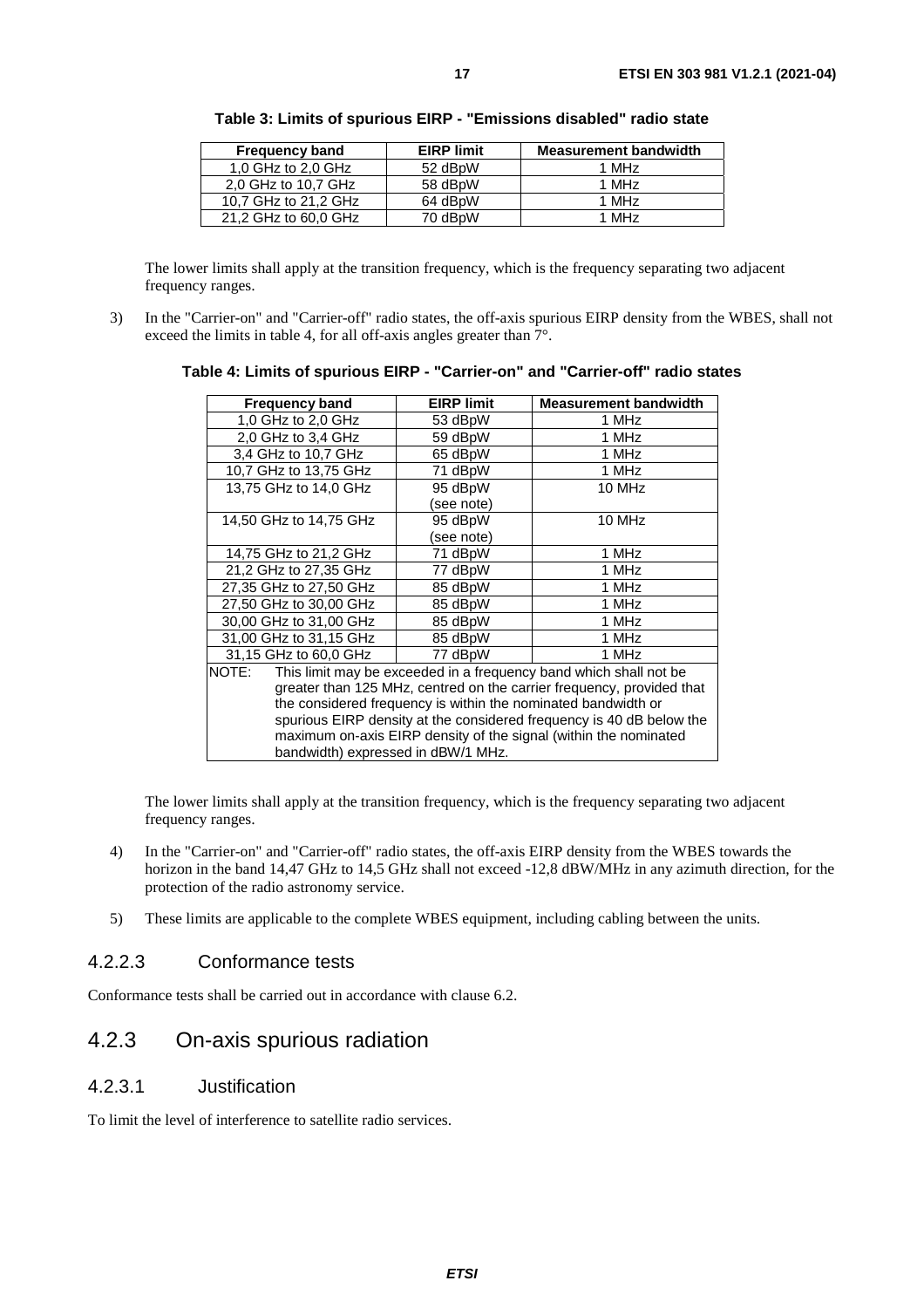### <span id="page-17-0"></span>4.2.3.2 Specification

#### 4.2.3.2.1 "Carrier-on" radio state

The following specification applies to the WBES transmitting at EIRP values up to  $EIRP<sub>max</sub>$ .

In the 14,0 GHz to 14,50 GHz band the EIRP spectral density of the spurious radiation outside the nominated bandwidth centred on the carrier centre frequency shall not exceed 14 - K dBW in any 1 MHz band.

Where K is the factor that accounts for a reduction on the on-axis spurious radiation level in case of multiple WBESs operating on the same frequency within a single spot beam of a satellite system (see clause 4.1.7) and the value is given by one of the following cases:

- 1) For the case where only one WBES transmits at any one time on a given carrier frequency, the value of K is 0.
- 2) For the case where several WBESs are expected to transmit simultaneously on a given carrier frequency at the same EIRP then  $K = 10 \log(N)$  where N is the maximum number of these WBESs.
- 3) For the case where several WBESs are expected to transmit simultaneously on a given carrier frequency at different EIRP levels then  $K = 10 \log (EIRP_{Aegregate} / EIRP_{term})$ , where:
	- $EIRP_{term}$  is the on-axis  $EIRP$  (Watts) of the WBES within the nominated bandwidth.

The value of EIRP<sub>Aggregate</sub> and the operational conditions of the WBES network shall be declared by the manufacturer.

- NOTE 1: The on-axis spurious radiations, outside the band 14.0 GHz to 14.50 GHz, are indirectly limited by clause 4.2.2.2. Consequently no specification is needed.
- NOTE 2: Intermodulation limits inside the band of 14,0 GHz to 14,50 GHz are to be determined by system design and are subject to satellite operator specifications.

For WBESs designed to transmit several carriers on different frequencies simultaneously (multicarrier operation), the above limits only apply to each individual carrier when transmitted alone.

#### 4.2.3.2.2 "Carrier-off" and "Emissions disabled" radio states

In the 14,0 GHz to 14,50 GHz band the EIRP spectral density of the spurious radiation outside the nominated bandwidth shall not exceed -11 dBW in any 1 MHz band.

#### 4.2.3.3 Conformance tests

Conformance tests shall be carried out in accordance with clause 6.3.

## 4.2.4 Carrier suppression

#### 4.2.4.1 Justification

To allow for the satisfactory suppression of transmissions of the WBES by the NCF, under any fault condition and under any cessation of emissions condition (see clause 4.2.5 for definition).

#### 4.2.4.2 Specification

In the "Carrier-off" and in the "Emissions disabled" radio states the on-axis EIRP density shall not exceed 0 dBW in any 1 MHz band within the nominated bandwidth.

#### 4.2.4.3 Conformance tests

Conformance tests shall be carried out in accordance with clause 6.4.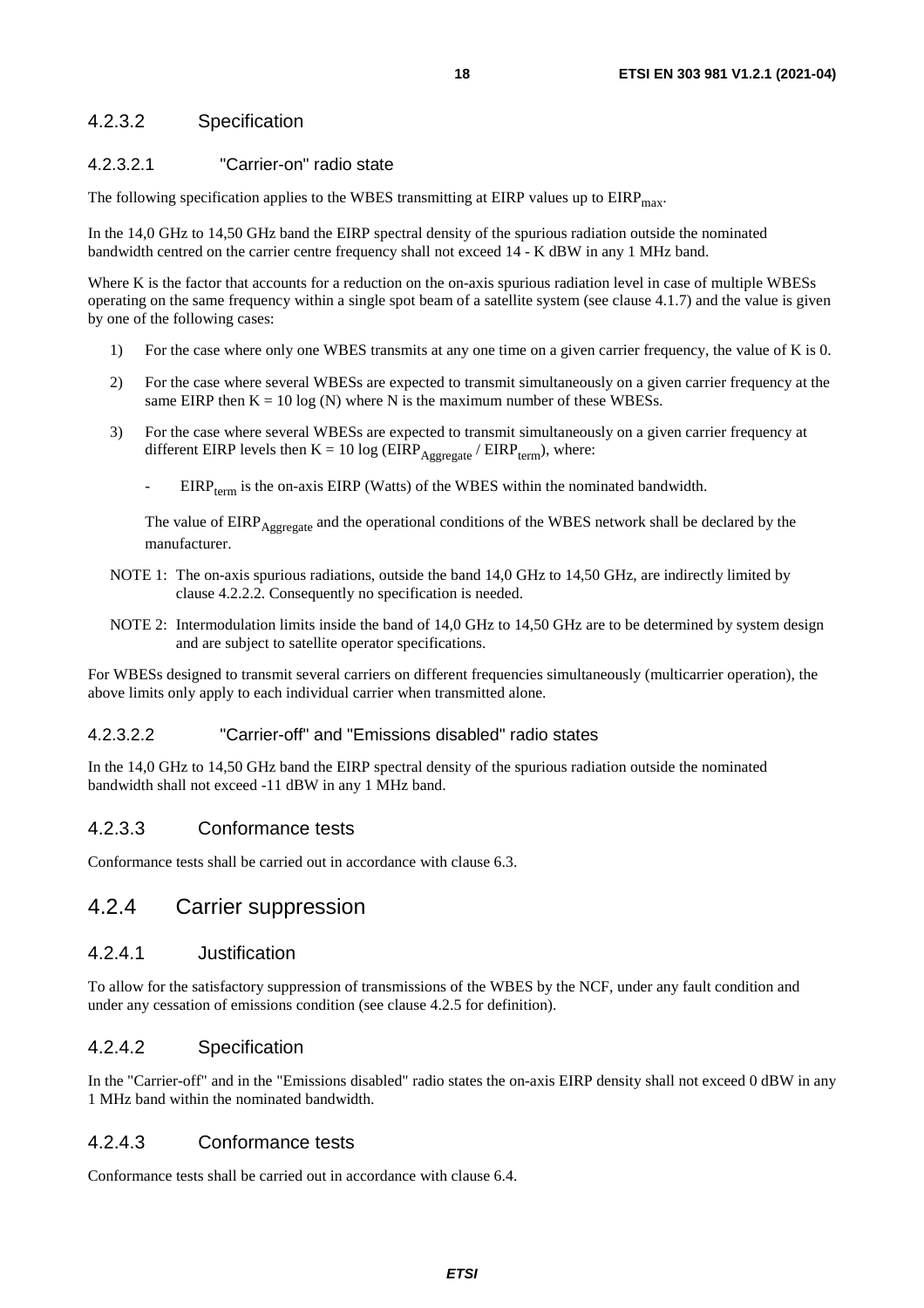## <span id="page-18-0"></span>4.2.5 Cessation of emissions

### 4.2.5.1 Justification

Cessation of emissions of the WBES where the WBES is not allowed to transmit.

### 4.2.5.2 Specification

#### 4.2.5.2.1 Specification 1: Mode of cessation of emissions

The following three modes of cessation of emissions shall be implemented:

- a) the NCF determines that the WBES shall cease emissions;
- b) the WBES autonomously determines that it shall cease emissions;
- c) a "single-action" means (e.g. operating a switch) by which a local operator may disable the WBES and thereby cease emissions.

The manufacturer shall declare the WBES interfaces involved in the cessation of emissions:

- the list of relevant parameters which are collected by the WBES or the NCF for determination as to whether the WBES should cease emissions;
- the list of these relevant parameters which are used by the WBES;
- the list of these relevant parameters which are transmitted by the WBES to the NCF;
- the list of the relevant parameters which are received by the WBES from the NCF;
- for the collected relevant parameters, the WBES interface(s), including the protocols, the timing, the ranges of the values, the speed of the variations and the required accuracies;
- for the relevant parameters transmitted to the NCF, the WBES interface with the NCF, including the protocols and the timing;
- for the transmission parameter received from the NCF, the WBES interface with the NCF, including the protocols and the timing.

#### 4.2.5.2.2 Specification 2: Conditions under which the WBES shall cease emissions

The relevant parameters and the exchange of information between the WBES and the NCF shall be sufficient to cease emissions within the location accuracy declared by the manufacturer.

The conditions for cessation of emissions shall take into account at least the following parameters:

- the location of the WBES and the boundaries of the authorized operating area so that cessation of emissions occurs prior to entering any exclusionary zone including any inaccuracy in determination of the geographic location of the WBES;
- NOTE: The above zone may require a reduction of WBES transmit power, rather than a cessation of its emissions.
- the operating parameters specified in clauses 4.2.1 through 4.2.4;
- the carrier frequency and the authorized frequency bands.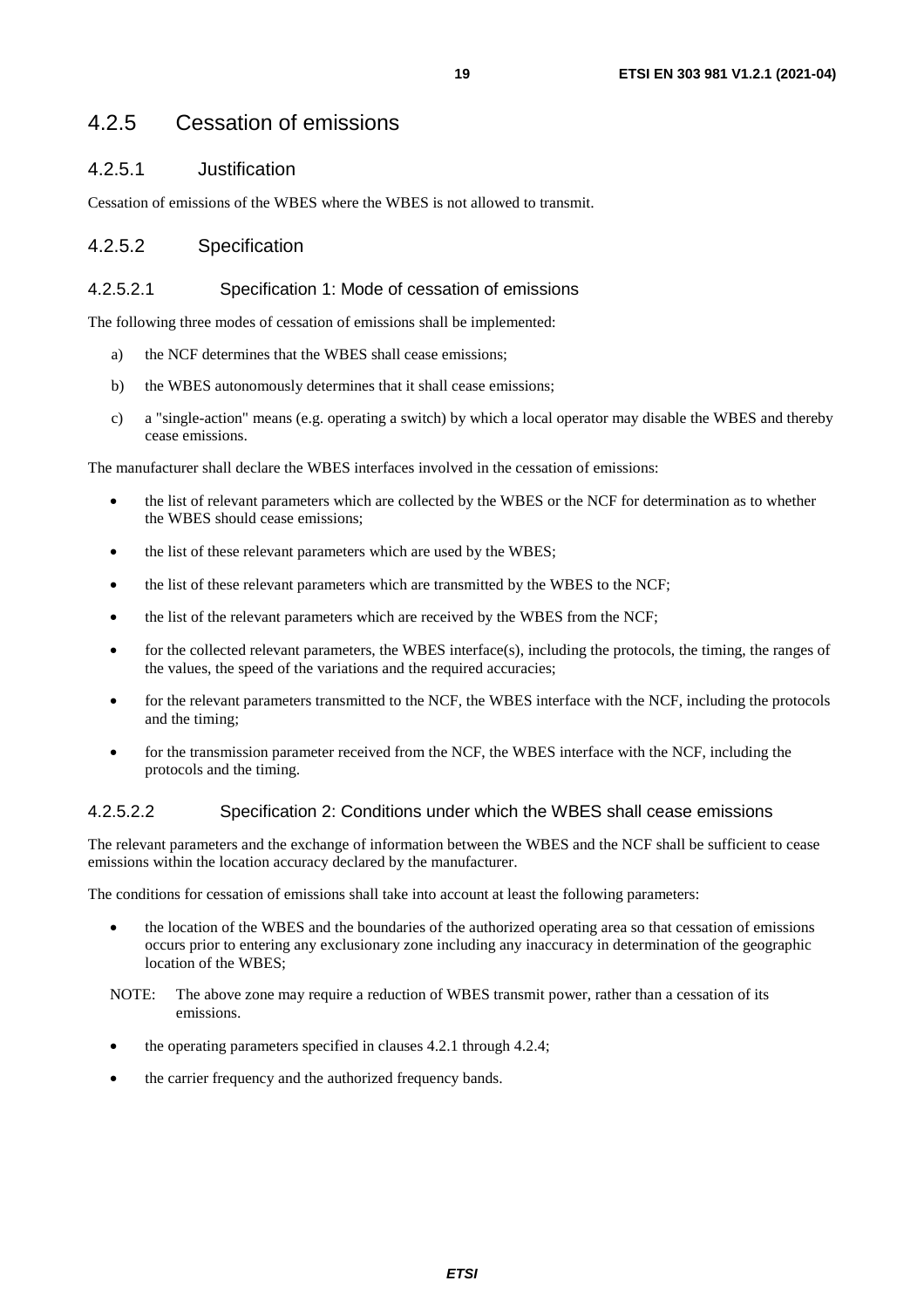### <span id="page-19-0"></span>4.2.5.2.3 Specification 3: Cessation of emissions

A condition requiring cessation of emissions occurs either when the WBES receives the command from the NCF at its input or when the WBES determines autonomously on the need to cease emissions.

When in the "Transmission enabled" state a condition requiring cessation of emissions occurs, the WBES shall cease transmissions and enter the "Initial Phase" state.

When in the "Transmission disabled" state, the WBES shall not leave that state for the "Transmission enable" state as long as a condition requiring cessation of emissions exists or the last CC command received from the NCF is a transmission disable command.

When in the "Initial phase-BurstOn" or "Initial phase-BurstOff" substate a condition requiring cessation of emissions occurs, the WBES shall cease transmissions and enter the "Initial phase-Standby" substate.

When in the "Initial phase-Standby" substate, the WBES shall not leave that state for the "Initial phase-BurstOn" or the "Transmission enabled" states as long as a condition requiring cessation of emissions exists.

The time for transition in any state from the occurrence of a condition requiring cessation of emissions to the "Emissions disabled" radio state shall not exceed 1 second.

#### 4.2.5.2.4 Specification 4: Fault conditions

Any collection of the relevant parameters by the WBES or transmission of these parameters to the NCF, which have not been completed correctly within the required delay(s) as declared by the manufacturer, shall be considered as a fault condition.

Any transmission parameter not received or not correctly received from the NCF within the required delay declared by the manufacturer shall be considered as a fault condition.

These fault conditions shall be processed as conditions requiring cessation of emissions.

### 4.2.5.3 Conformance tests

Conformance tests shall be carried out in accordance with clause 6.6.

## 4.2.6 Location and Identification of the WBES

#### 4.2.6.1 Justification

To fulfil the requirements for identification of individual WBES, whether operated at a fixed location or in-motion, and for potential use by duly authorized entities.

#### 4.2.6.2 Specification

The WBES shall be designed such that it is possible for the NCF to identify which WBESs are transmitting in a given geographic area.

#### 4.2.6.3 Conformance tests

Conformance tests shall be carried out in accordance with clause 6.7.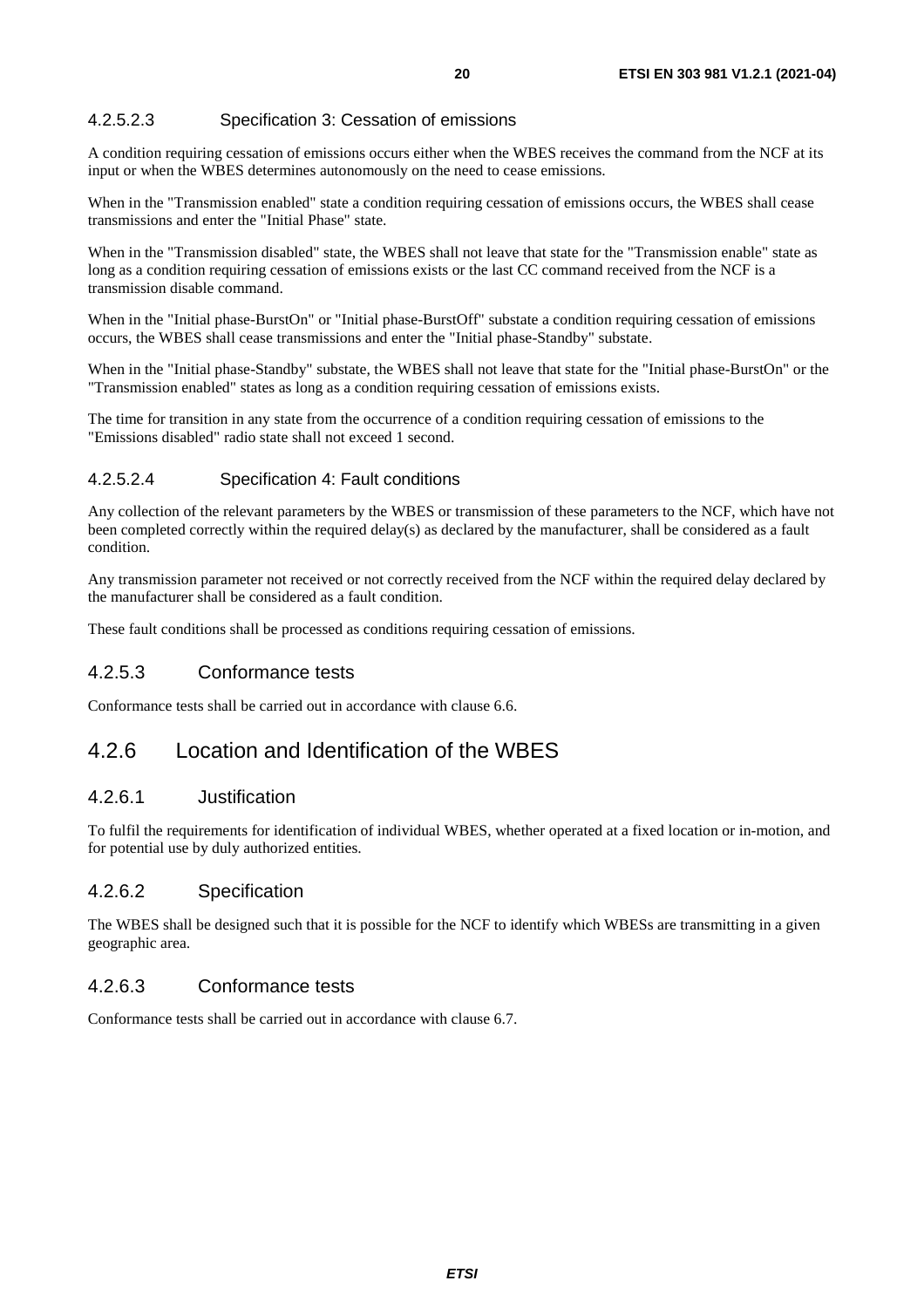## <span id="page-20-0"></span>4.2.7 Control and Monitoring Functions (CMFs)

### 4.2.7.1 General - Finite State Machine Model

For the purpose of testing the CMF the following four finite states of the WBES are defined, without presuming the effective implementation of the finite state machine model:

- "Non valid":
- "Initial phase";
- "Transmission disabled"; and
- "Transmission enabled".

The four finite states are represented on figure 2, State Transition Diagram of the Control and Monitoring Functions (CMFs).

In the "Non-valid" state and in the "Transmission disabled" state the WBES is not allowed to transmit. In the "Transmission-enabled" state the WBES is allowed to transmit. In the "Initial phase" state the WBES is only allowed to transmit initial bursts or is waiting for a transmit enable/disable command.

The "Initial phase" is divided into three substates:

- "Initial phase-Standby" prior to the transmission of the first initial burst or when no initial bursts are transmitted.
- "Initial phase-BurstOn" during the transmission of the initial bursts.
- "Initial phase-BurstOff" between initial bursts.

NOTE 1: WBESs which do not transmit initial bursts have no "Initial phase-BurstOn" state and no "Initial phase-BurstOff" state.

The WBES is allowed to transmit when the following conditions for transmission are satisfied:

- in a state where transmissions are permitted;
- no failure detected;
- correctly pointed towards the satellite: and
- there is no requirement for cessation of emissions.

The following radio states of the WBES are defined:

- "Emissions disabled" when the WBES shall not transmit any carrier;
- "Carrier-off" when the WBES may transmit and does not transmit any carrier;
- NOTE 2: The phrase "the WBES may transmit" means that all the conditions for transmission are satisfied (e.g. in a state where transmissions are permitted, no failure detected, and the WBES is correctly pointed towards the satellite).
- NOTE 3: The existence of a "Carrier-off" radio state depends on the system of transmission used. For WBESs designed for continuous transmission mode there may be no "Carrier-off" state.
- "Carrier-on" when the WBES may transmit and transmits a carrier.

Table 5 gives the only possible combinations of the finite states and radio states which shall apply, with some examples of associated events.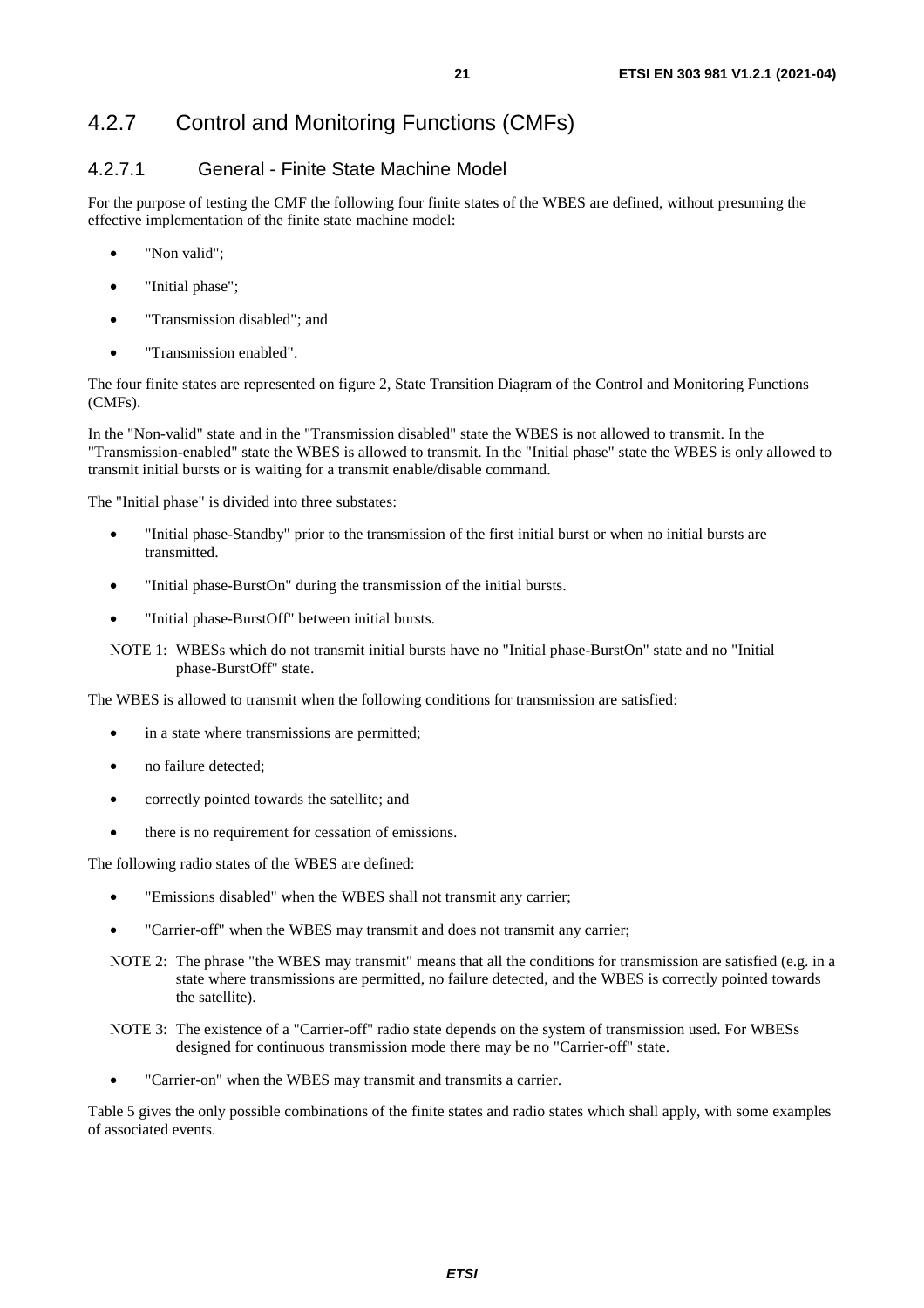| <b>WBES</b> finite states and<br>substates | <b>Radio states</b>     | <b>Examples of events</b>                                                                                                                                                    |
|--------------------------------------------|-------------------------|------------------------------------------------------------------------------------------------------------------------------------------------------------------------------|
| "Non valid"                                | "Emissions<br>disabled" | After-power on; or<br>After any fault; or<br>During the checking phase.                                                                                                      |
| "Initial phase"                            |                         | When waiting for a transmission enable or disable<br>command from the NCF.                                                                                                   |
| "Initial phase-Standby"                    | "Emissions<br>disabled" | Before the first initial burst transmissions; or<br>In locations where no transmission is allowed.                                                                           |
| "Initial phase-BurstOn"                    | "Carrier-on"            | During the transmission of each initial burst, and<br>the pointing is correct.                                                                                               |
| "Initial phase-BurstOff"                   | "Carrier-off"           | Between initial bursts; or<br>When the pointing threshold is exceeded.                                                                                                       |
| "Transmission enabled"                     | "Carrier-off"           | When no carrier is transmitted; or<br>When receive synchronization is lost; or<br>When the pointing threshold is exceeded.                                                   |
|                                            | "Carrier-on"            | During transmission of carrier(s), and the pointing<br>is correct.                                                                                                           |
| "Transmission disabled"                    | "Emissions<br>disabled" | When a disable command from the NCF has<br>been received and waiting for a transmission<br>enable command from the NCF; or<br>In locations where no transmission is allowed. |

| Table 5: Finite states and radio states of the WBES |  |  |
|-----------------------------------------------------|--|--|
|-----------------------------------------------------|--|--|

The following minimum set of CMF shall be implemented in WBESs in order to minimize the probability that they originate unwanted transmissions that may give rise to harmful interference to other systems.

In the "Non-valid" state and in the "Transmission disabled" state the WBES shall not transmit. In the "Transmission-enabled" state the WBES is allowed to transmit. In the "Initial phase" state the WBES is only allowed to transmit initial bursts.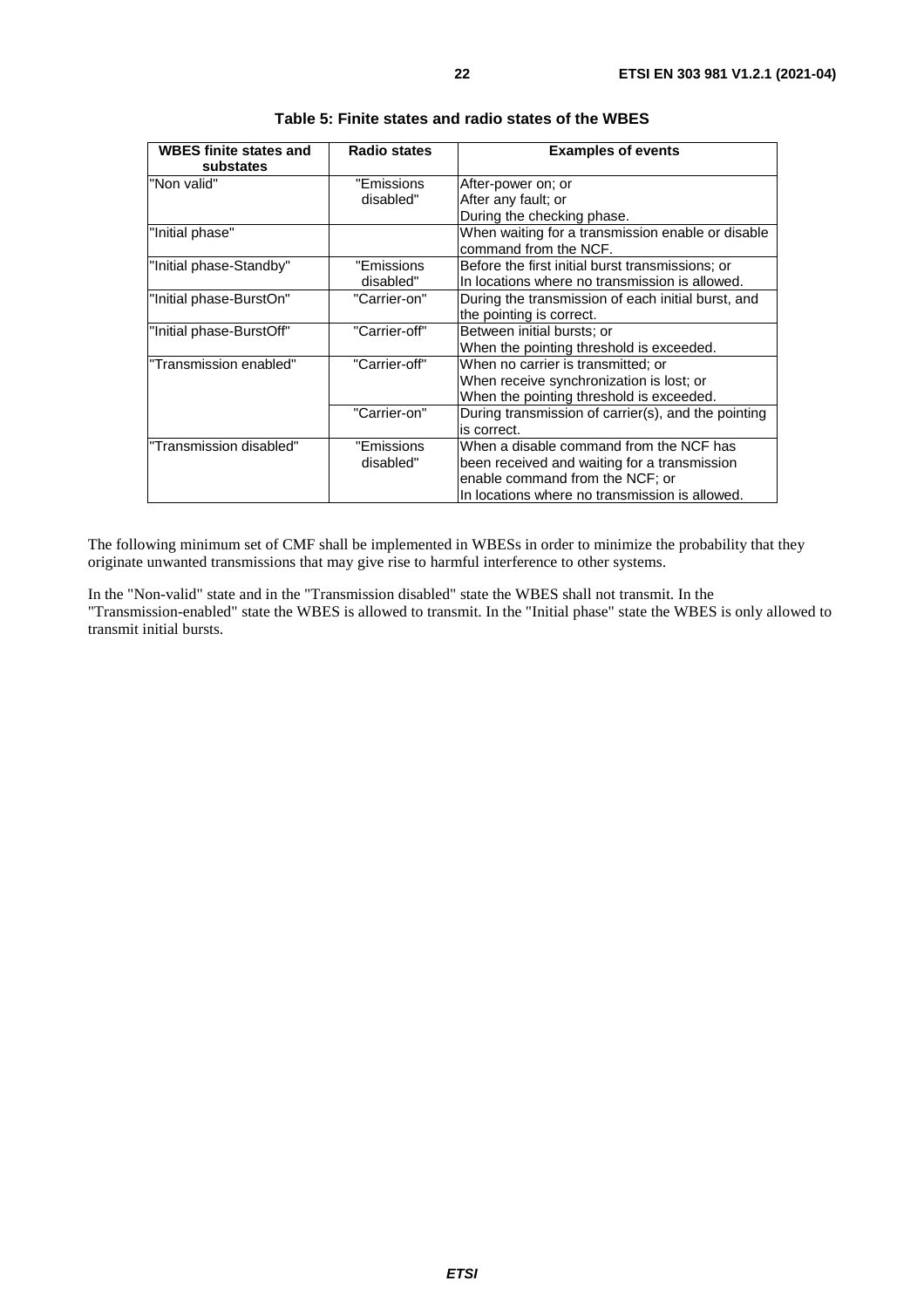<span id="page-22-0"></span>NOTE 4: The restrictions in the "Initial phase" state are for the protection of other systems when the WBES is entering the system after a power-on or a reset. These initial burst restrictions do not apply to the WBES transmissions in the "Transmission-enabled" state and once a transmission enable command has been received by the WBES the WBES may transmit or not transmit as required.



#### **Figure 2: State transition diagram of the control and monitoring function of a WBES**

NOTE 5: From "Transmission disabled" state a TxE command may also result in a transition towards the "Initial phase" state.

When the WBES transmits several carriers having different frequencies, a WBES finite state machine as described above may be associated with each carrier or each set of carriers. The events then apply to the subsystem associated with the specific carrier or the specific set of carriers, rather than the whole WBES.

#### 4.2.7.2 Processor monitoring

#### 4.2.7.2.1 Justification

To ensure that the WBES can suppress its transmissions in the event of a processor sub-system failure.

#### 4.2.7.2.2 Specification

The WBES shall incorporate a processor monitoring function for each of its processors involved in maintaining the performance requirements of the present document and in Control and Monitoring Functions (CMFs).

The processor monitoring function shall detect failures of these processors' hardware and software.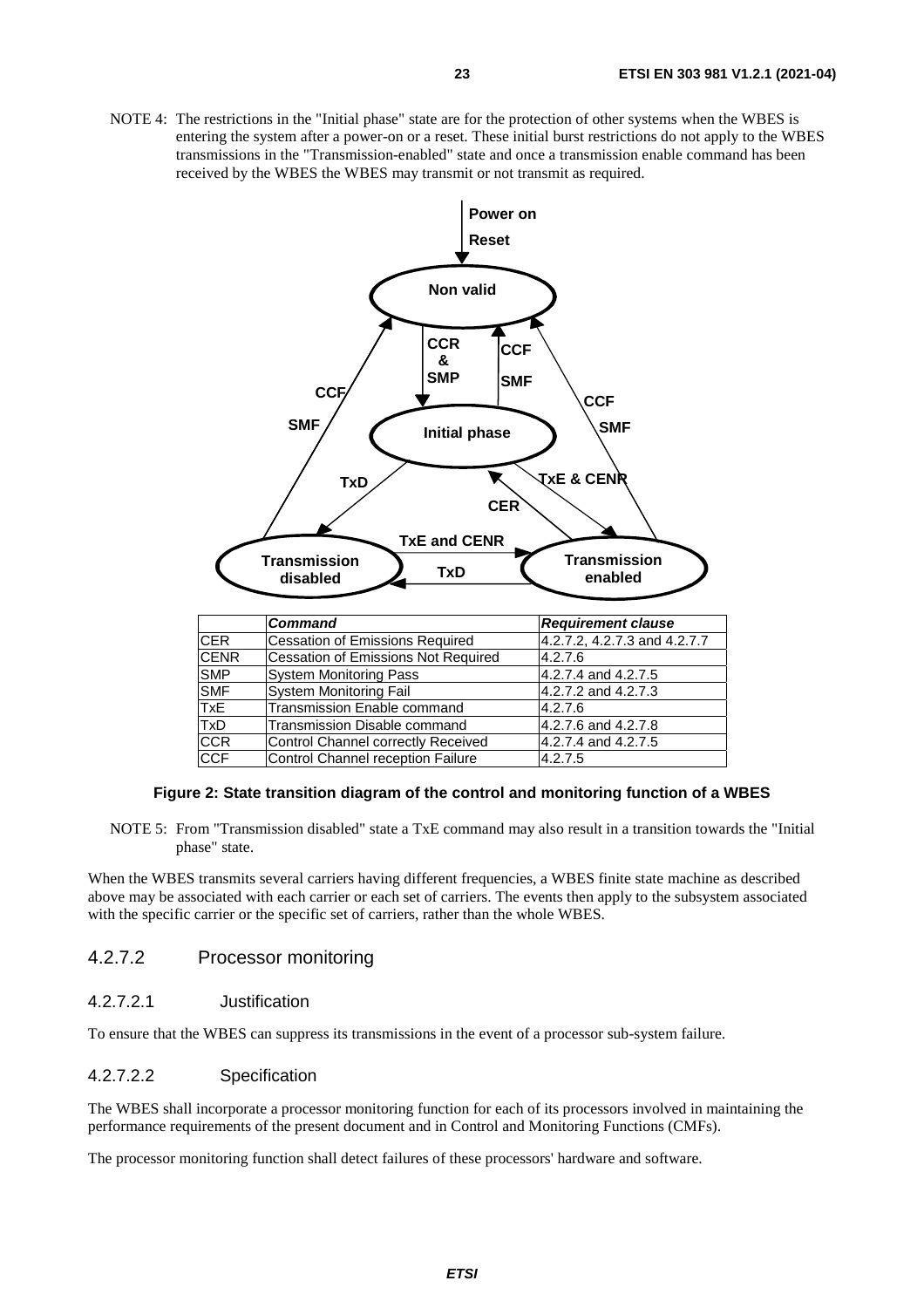<span id="page-23-0"></span>In the "Transmission enabled" state, the WBES shall enter the "Non valid" state or the "Carrier-off" radio state no later than 1 second after any fault condition occurs. In all states, the WBES shall enter the "Non valid" state within a maximum of 30 seconds after the occurrence of any persistent fault condition. Once in the "Non Valid" state, the WBES shall remain in the "Non Valid" state until the processor monitoring function has determined that all fault conditions have been cleared.

#### 4.2.7.2.3 Conformance tests

Conformance tests shall be carried out in accordance with clause 6.8.3.

#### 4.2.7.3 Transmit subsystem monitoring

#### 4.2.7.3.1 Justification

To ensure the inhibition of transmissions that are potentially harmful to other systems in the event of incorrect operation of the transmit frequency generation sub-system.

#### 4.2.7.3.2 Specification

The WBES shall monitor the operation of its transmit frequency generation sub-system and shall be able to detect:

- a) loss of frequency lock; or
- b) absence of Local Oscillator (LO) output signal;
- c) exceedance of  $EIRP<sub>max</sub>$  or  $EIRP$  density mask;

No later than 1 second after any of these fault conditions of the transmit frequency generation sub-system occurs, the WBES shall enter the "Non-valid" state or the "Carrier-off" radio state until the transmit frequency generation sub-system monitoring function has determined that all fault conditions have been cleared (see clause 4.2.7.2.2 for detailed specification).

#### 4.2.7.3.3 Conformance tests

Conformance tests shall be carried out in accordance with clause 6.8.4.

#### 4.2.7.4 Power-on/Reset

#### 4.2.7.4.1 Justification

To demonstrate that the WBES achieves a controlled non-transmitting state following the powering of the unit, or the occurrence of a reset made by a local operator.

#### 4.2.7.4.2 Specification

During and following a reset the WBES shall remain in the "Non-valid" state until all the conditions for entering "Initial phase" have been satisfied.

#### 4.2.7.4.3 Conformance tests

Conformance tests shall be carried out in accordance with clause 6.8.5.

### 4.2.7.5 Control Channel (CC) and Response Channel (RC)

#### 4.2.7.5.1 Justification

To ensure that the WBES cannot transmit unless it correctly receives the CC messages from the NCF.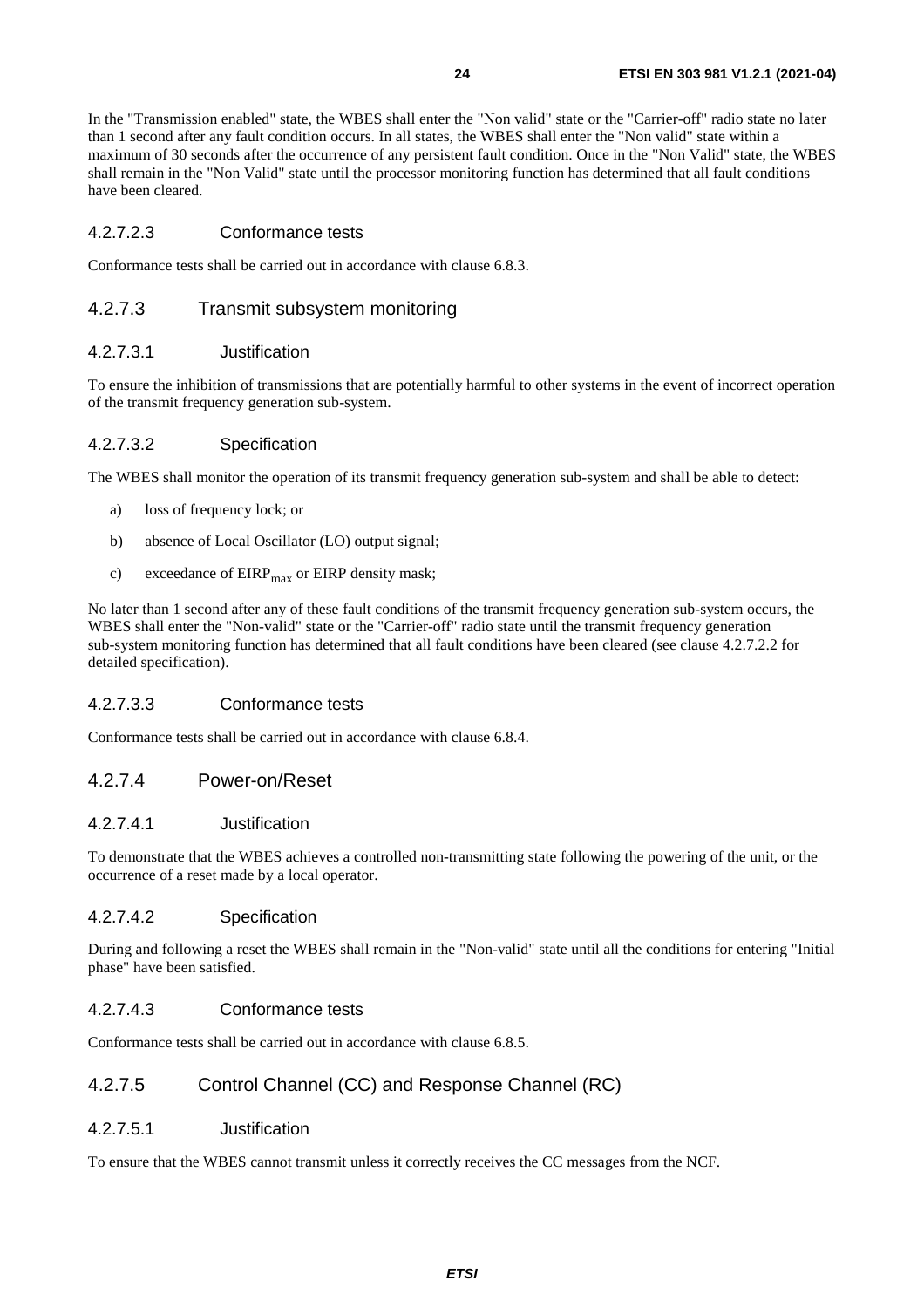<span id="page-24-0"></span>Control Channels (CCs) are used by WBESs to receive control information from the NCF and Response Channels (RCs) to respond to the NCF. For an WBES designed to operate within networks where the NCF determines that the WBES shall cease emissions, then the CCs and RCs are also used for the dialogue with the NCF.

#### 4.2.7.5.2 Specification

#### 4.2.7.5.2.1 Specification 1: types of CCs and RCs

a) The WBES shall have at least one CC from the NCF. If exchange of information with the NCF is necessary for operation of the WBES then the WBES shall have at least one RC to the NCF. Each CC and each RC may be internal or external.

The types (internal or external) of each CC and each RC shall be declared by the manufacturer.

NOTE 1: The availability of the network carrying the external  $CC(s)$  and  $RC(s)$  and the numbers of external  $CC(s)$ and RC(s) are not within the scope of the present document.

NOTE 2: Some satellite operators may require that internal CC(s) and or RC(s) are available.

- b) The connection between the NCF and the WBES via the CCs and RCs shall be either permanent or shall be set up on a call by call basis through a switched network. In case of connection through a switched network the WBES shall be able to receive calls from the NCF and to initiate calls towards the NCF in order to set up the CCs and RCs.
- c) The WBES with an external CC shall not transmit without receiving an appropriate signal from the NCF indicating to the WBES that the NCF is alive and insuring that the WBES is pointing to the target satellite.

#### 4.2.7.5.2.2 Specification 2: CC Reception

- a) The WBES shall enter the "Non-valid" state if it does not correctly receive the CC from the NCF within a period not to exceed 30 seconds. This event is called a "CC disruption":
	- In the case of external CCs and RCs without permanent connection of the NCF with the WBES, the ability to receive CC messages from the NCF is the ability at any time to receive calls and messages within the timing requirements of the present document from the network through which is connected the NCF.
	- The inability to receive CC messages from the NCF may be due to the following various causes but not limited to them: no received signal from the NCF or from the network, a too low level received signal, no network accessible, the inability to lock onto the received carrier frequency, to demodulate, to decode, to receive calls and/or messages, a hardware failure or power off.
- b) The WBES shall remain in the "Non-valid" state as long as the WBES is unable to receive CC messages from the NCF.
- c) From the "Non-valid" state the WBES may enter the "Initial phase" state if the following conditions are met:
	- the WBES is able to receive CC messages from the NCF; and
	- no fault conditions are present.

#### 4.2.7.5.3 Conformance tests

Conformance tests shall be carried out in accordance with clause 6.8.6.

#### 4.2.7.6 Network control commands

#### 4.2.7.6.1 Justification

These requirements ensure that the WBES is capable of:

a) retaining a unique identification in the network;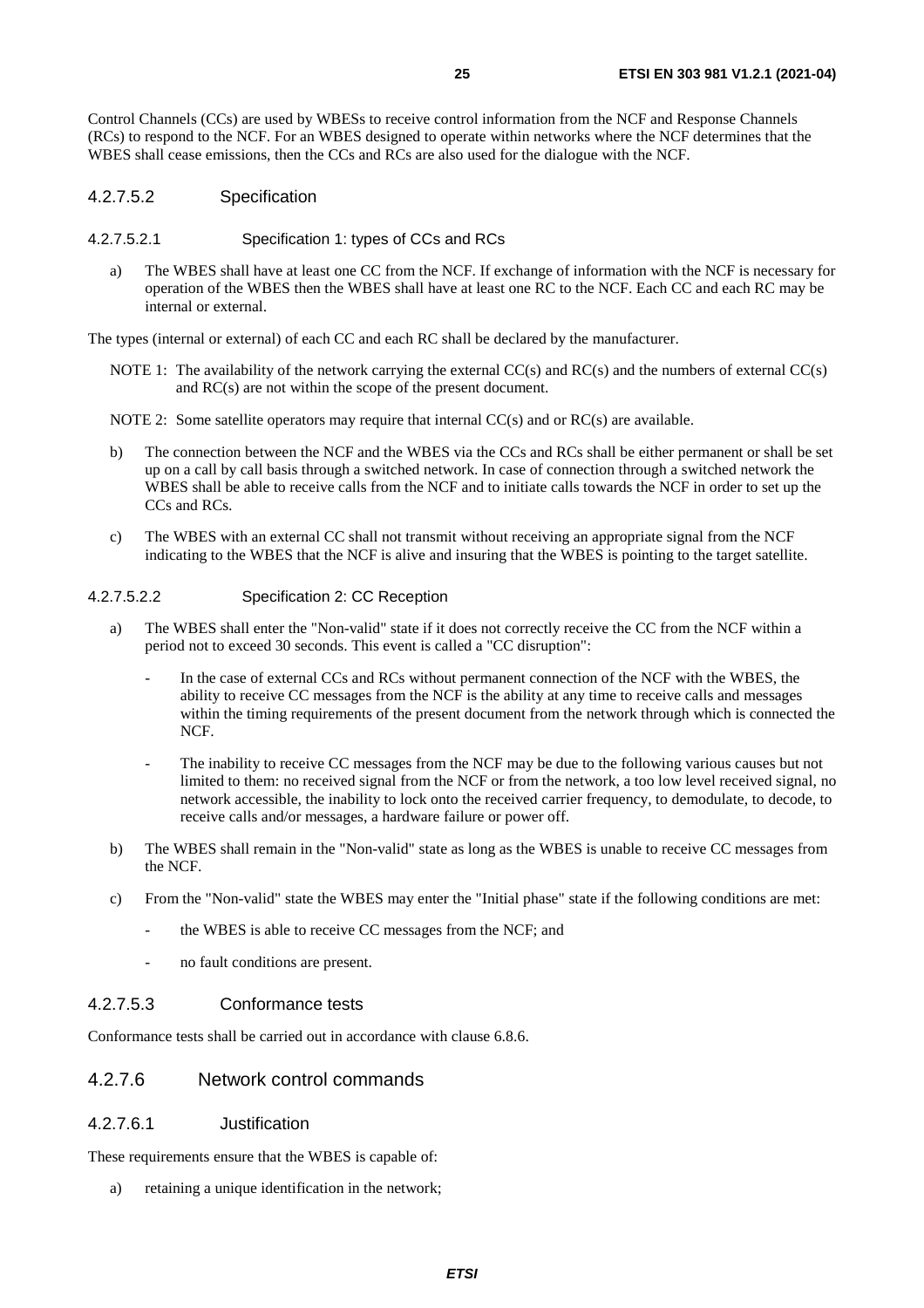<span id="page-25-0"></span>b) receiving commands from the NCF through its CC(s) and executing those commands.

#### 4.2.7.6.2 Specification

The WBES shall hold, in non-volatile memory, its unique identification code in the network.

The WBES shall be capable of receiving through its CCs dedicated messages (addressed to the WBES) from the NCF, and which contain:

- Transmission Enable commands (TxE);
- Transmission Disable commands (TxD).

When in the "Initial phase" or "Transmission enabled" states, once a transmission disable command is received, within 1 second the WBES shall enter into, and shall remain in the "Transmission disabled" state until the transmission disable command is superseded by a subsequent transmission enable command (see also clause 4.2.5).

When in the "Initial phase" or "Transmission disabled" states, once a transmission enable command is received, the WBES may enter into the "Transmission enabled" state.

When entering the "Initial phase" from the "Non-valid" state, the last TxE or TxD command received from the NCF may be used by the WBES to enter the "Transmission enabled" state or the "Transmission disabled" state, respectively, if since the time of reception of that command no "CC disruption" has occurred.

NOTE: The physical unit in charge of the reception of the CCs, of the transmissions of the RCs and of the CC commands reception may be a separate and independent unit from the other units of the WBES or it may be common to several WBESs.

#### 4.2.7.6.3 Conformance tests

Conformance tests shall be carried out in accordance with clause 6.8.7.

### 4.2.7.7 Initial burst transmission

#### 4.2.7.7.1 Justification

Restrictions on the initial burst transmissions are necessary to limit disturbance to other services.

#### 4.2.7.7.2 Specification

For systems where no transmission enable command is foreseen without request from the WBES, in the "Initial phase" state the WBES may transmit initial bursts:

- a) The WBES shall only transmit initial bursts after confirming that no cessation of emission applies where the WBES is located. This confirmation shall be obtained either by local means or from the NCF via an external control channel.
- b) The duty cycle of the initial burst transmission shall not exceed 0,2 %, where the duty cycle is defined as the ratio of burst duration to the duration between two successive bursts.
- c) The initial burst shall be transmitted at an EIRP not greater than  $EIRP<sub>max</sub>$ .
- d) The duration between two successive bursts shall not be less than the required NCF response time as declared by the manufacturer. This response time is defined as the duration, measured at the WBES, between an initial burst transmission and the reception and processing of a transmission enable or disable command from the NCF which is never exceeded during 99 % of the cases under normal conditions in the system for which the WBES is designed, as declared by the manufacturer.

#### 4.2.7.7.3 Conformance tests

Conformance tests shall be carried out in accordance with clause 6.8.8.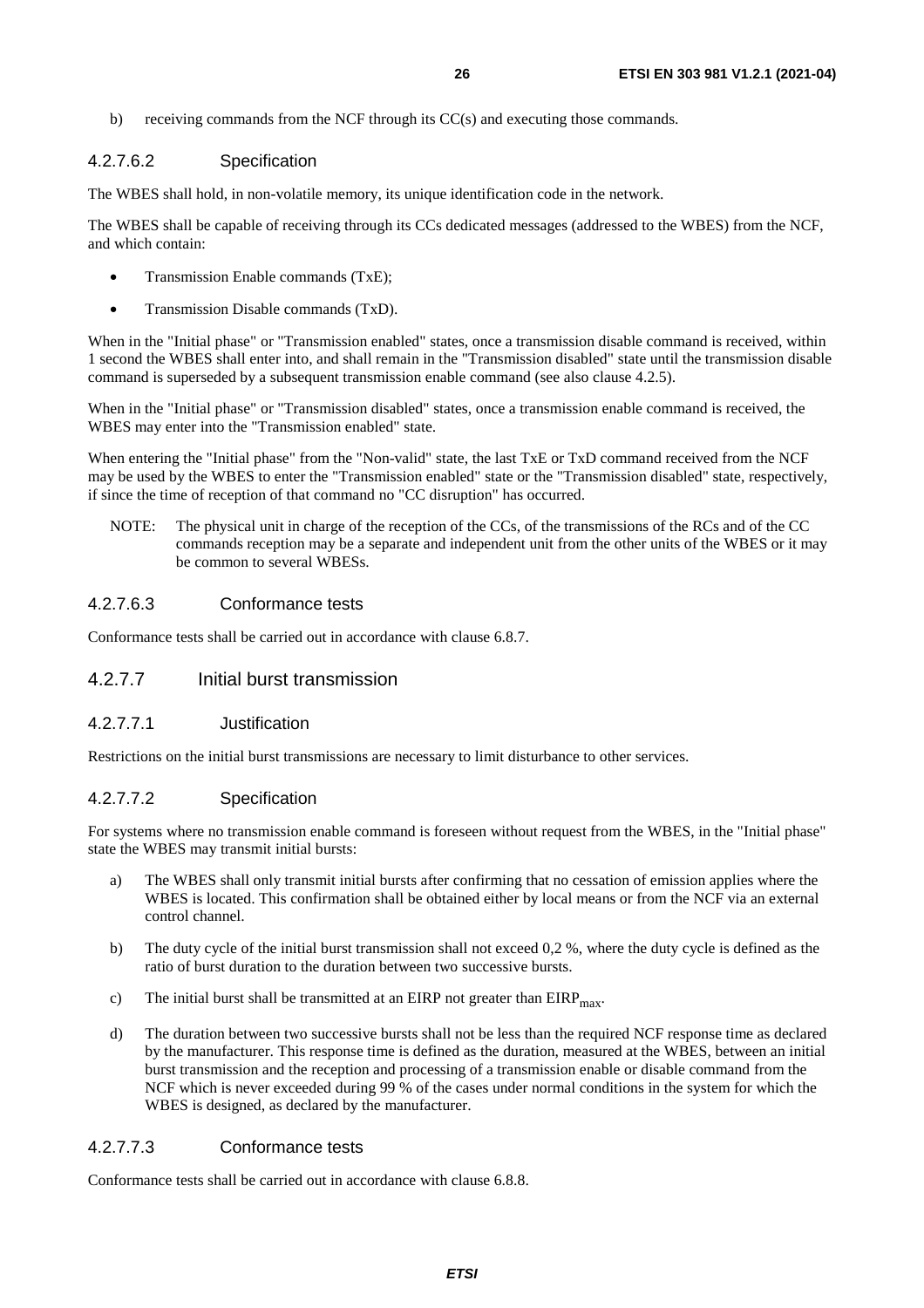#### <span id="page-26-0"></span>4.2.7.8 Inhibition of transmissions

#### 4.2.7.8.1 Justification

To ensure the correct inhibition of transmissions that are potentially harmful to other systems and persons in the event of signal blockage.

#### 4.2.7.8.2 Specification

WBES shall enter the "Carrier-off" radio state within a period not exceeding 1 second, whenever there is a loss of receive carrier, and shall remain in this radio state until the receiver carrier has been restored.

If the receive carrier is not restored within  $IT_{max}$  (see clause 4.2.1.2), then the WBES shall transition to the "Initial phase" state.

The manufacturer shall declare the time to transition from "Carrier off" to "Carrier on" radio state  $(T_{tran}$ ) when in "Transmission enabled" state after the receive carrier is restored within  $IT<sub>max</sub>$ .

#### 4.2.7.8.3 Conformance tests

Conformance tests shall be carried out in accordance with clause 6.8.9.

## 4.2.8 Receive antenna off-axis gain pattern

#### 4.2.8.1 Justification

To protect the wanted signals from interference from terrestrial services and from other satellite services.

#### 4.2.8.2 Specification

#### 4.2.8.2.1 Class A WBES

For Class A WBES, the maximum antenna gain of each of the co-polarized components in any direction ϕ degrees from the antenna main beam axis shall not exceed the following limits:

|         | $G = 36 - 25 \log \phi$ | dBi  | for $\varphi_{min} \leq \varphi < 44^{\circ}$ |
|---------|-------------------------|------|-----------------------------------------------|
|         | $G = -5$                | dBi. | for $44^{\circ} \le \phi < 75^{\circ}$        |
| $G = 0$ |                         | dBi  | for $75^{\circ} \le \varphi \le 180^{\circ}$  |

where:

 $\varphi_{min} = 1^{\circ}$  or 100  $\lambda/D$  degrees, whichever is the greater, for  $D/\lambda \ge 50$ .

 $\varphi_{min} = 2^{\circ}$  or 114 (D/ $\lambda$ )<sup>-1,09</sup> degrees, whichever is the greater, for D/ $\lambda$  < 50.

 D is the nominal diameter of the antenna. (If the antenna is not circular, D is the numerical average of the two linear dimensions.)

In addition the maximum antenna gain of each of the cross-polarized components in any direction φ degrees from the antenna main beam axis shall not exceed the following limits:

|                  | $G_r(\phi) = 23 - 20 \log \phi$         | dBi | for $\varphi_r \leq \varphi \leq 7^\circ$   |
|------------------|-----------------------------------------|-----|---------------------------------------------|
|                  | $G_r(\phi) = 20.2 - 16.7 \log \phi$ dBi |     | for $7^{\circ} < \varphi \leq 32.3^{\circ}$ |
| $G_r(\phi) = -5$ |                                         | dBi | for $32.3^{\circ} < \varphi \le 75^{\circ}$ |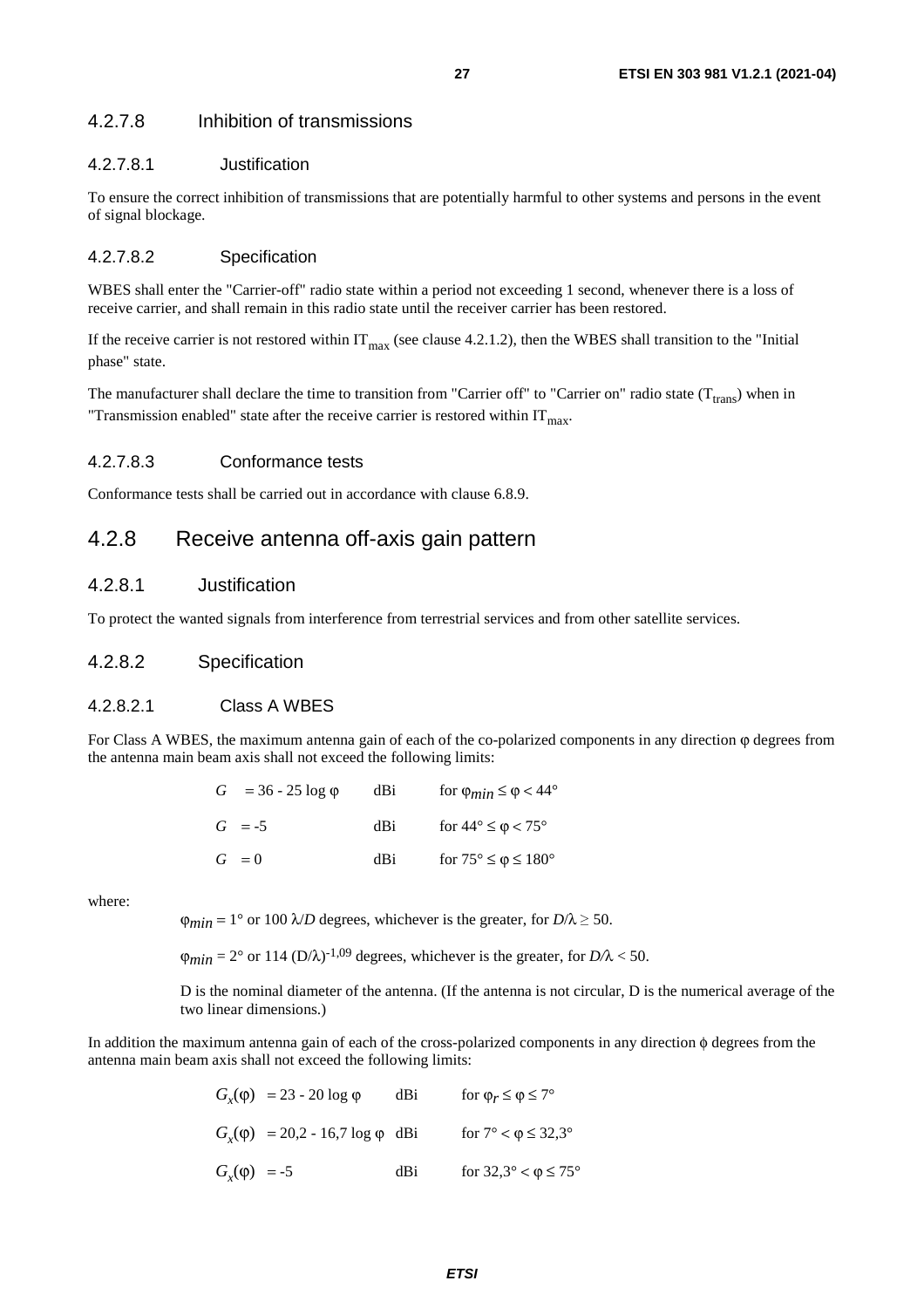$G_r(\phi) = 0$  dBi for  $75^\circ < \phi \le 180^\circ$ 

<span id="page-27-0"></span>where  $\varphi_r$  is equal to 1° or 100  $\lambda/D$ , whichever is greater.

#### 4.2.8.2.2 Class B WBES

For Class B WBES, the maximum antenna gain of each of the co-polarized components in any direction ϕ degrees from the antenna main beam axis shall not exceed the following limits:

| $G = 40 - 25 \log \varphi$ | dBi | for $6^{\circ} \le \varphi < 48^{\circ}$     |
|----------------------------|-----|----------------------------------------------|
| $G = -2$                   | dBi | for $48^{\circ} \le \varphi \le 180^{\circ}$ |

In addition the maximum antenna gain of each of the cross-polarized components in any direction φ degrees from the antenna main beam axis shall not exceed the following limits:

| $G = 30 - 20 \log \phi$ | dBi | for $6^{\circ} \le \varphi < 39.8^{\circ}$     |
|-------------------------|-----|------------------------------------------------|
| $G = -2$                | dBi | for $39.8^{\circ} \le \varphi \le 180^{\circ}$ |

#### 4.2.8.3 Conformance tests

Conformance tests shall be carried out in accordance with clause 6.9.

### 4.2.9 Blocking performance

#### 4.2.9.1 Justification

To prevent high power signals outside the receive frequency band from blocking the reception of signals inside the receive frequency band.

#### 4.2.9.2 Specification

#### 4.2.9.2.1 Class A WBES

Receiver blocking is characterized here through gain compression for a signal inside the receive frequency band that is caused by another signal outside the receive frequency band at high power. The level of the other signal is compared to the level of a signal inside the receive frequency band that would cause the same gain compression.

Receiver blocking rejection at a particular frequency is defined as the level of a second signal at this frequency that causes a certain gain compression to a first signal inside the receive frequency band, minus the level of a second signal at a frequency inside the receive frequency band that causes the same gain compression.

The first signal shall be at the centre frequency of the receive frequency band and have a level in the operational range. The second signal shall cause a gain compression for the first signal of 1 dB.

The rejection for class A WBES shall comply with table 6.

| <b>Frequency</b>                                                                                                             | <b>Minimum rejection</b> |
|------------------------------------------------------------------------------------------------------------------------------|--------------------------|
| below 9 GHz                                                                                                                  | 20dB                     |
| 9 GHz to 10 GHz                                                                                                              | 10dB                     |
| 14 GHz to 16 GHz                                                                                                             | 10dB                     |
| Above 16 GHz                                                                                                                 | 20dB                     |
| <b>INOTE:</b><br>In the frequency ranges 10 GHz to 10,7 GHz and 12,75 GHz to 14 GHz, the<br>rejection needs further studies. |                          |

#### **Table 6: Receiver blocking rejection**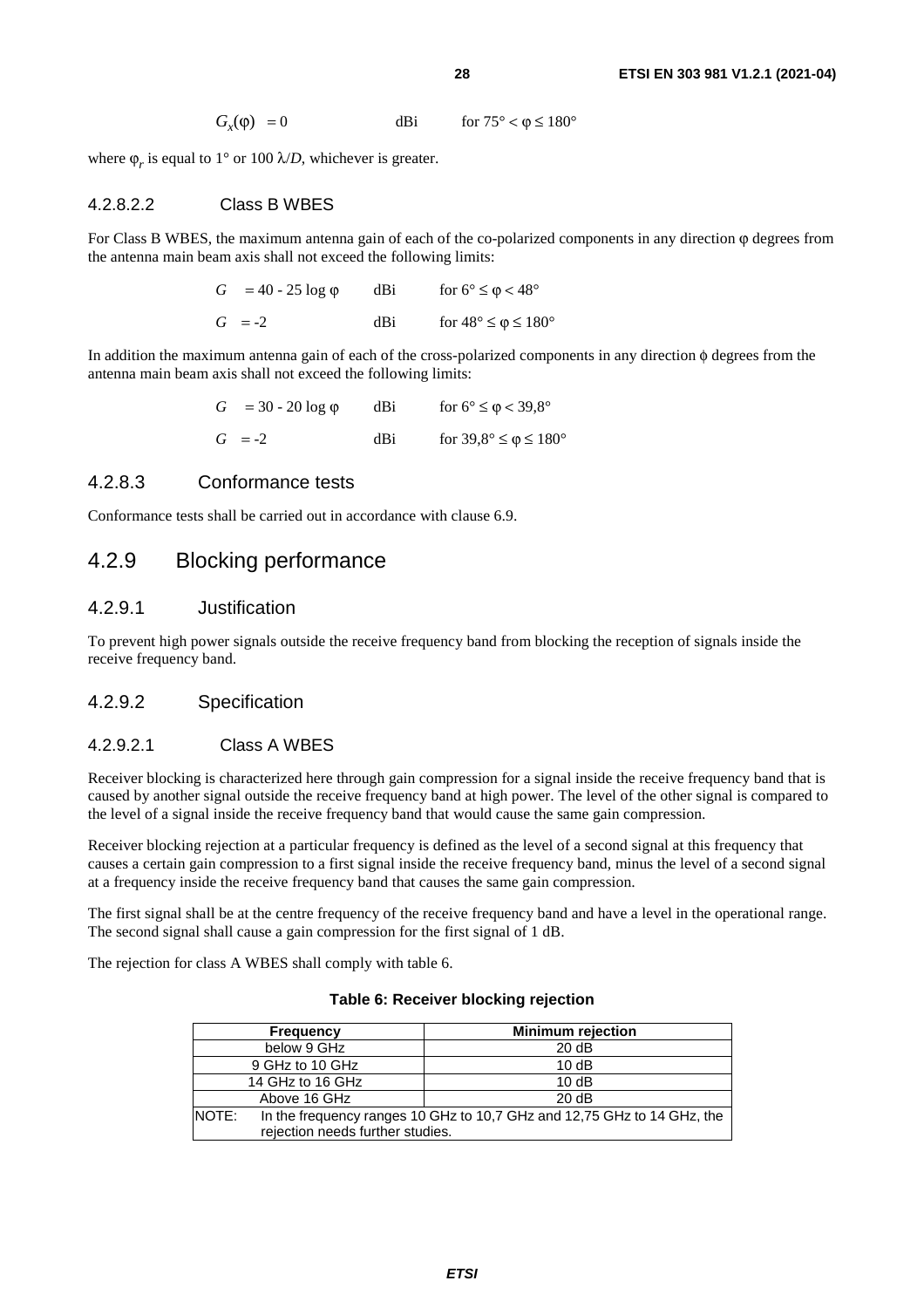#### <span id="page-28-0"></span>4.2.9.2.2 Class B WBES

For a Class B WBES, receiver blocking is characterized through desense for a signal inside the receive frequency band that is caused by another signal outside the receive frequency band at high power.

Receiver blocking rejection at a particular frequency is defined as the level of a second signal at this frequency that causes 1dB desense to a first signal inside the receive frequency band, minus the level of the desired signal inside the receive frequency band.

The rejection for class B WBES shall comply with table 6 above.

#### 4.2.9.3 Conformance tests

Conformance tests shall be carried out in accordance with clause 6.10.

## 4.2.10 Adjacent Signal Selectivity

#### 4.2.10.1 Justification

To enable reception of a wanted signal in presence of other signals on adjacent frequencies which are transmitted with high EIRP density from other satellites.

NOTE: The power level of signals transmitted from satellites in the same constellation are under control of the satellite operator. Signals transmitted from satellites in an adjacent orbit or from satellites in the GSO are attenuated by the discrimination available from antenna gain pattern.

#### 4.2.10.2 Specification

Adjacent Signal Selectivity is a measure of a receiver's ability to receive a signal at its assigned channel frequency in the presence of an adjacent signal at a given frequency offset from the centre frequency of the assigned channel. The adjacent signal shall occupy the same bandwidth as the wanted signal. The frequency offset between adjacent signal and wanted signal shall be equal to the bandwidth of the ideal signal. The power level of the adjacent signal shall be 7 dB higher than the power level of the wanted signal.

The decrease in the measured signal to noise ratio in the presence of the stated adjacent signal shall be no more than 0,5 dB.

#### 4.2.10.3 Conformance tests

Conformance tests shall be carried out in accordance with clause 6.11.

## 4.2.11 Image frequency rejection

#### 4.2.11.1 Justification

With a LO frequency lower than the received frequency, the image frequency lies in a spectrum region allocated to high-power systems including radiolocation. Protection is necessary against the resulting interference.

#### 4.2.11.2 Specification

The LNB shall suppress the image frequencies of the received frequencies by at least 30 dB in case the image frequency falls inside the overall receive frequency band of the EUT and at least 40 dB otherwise.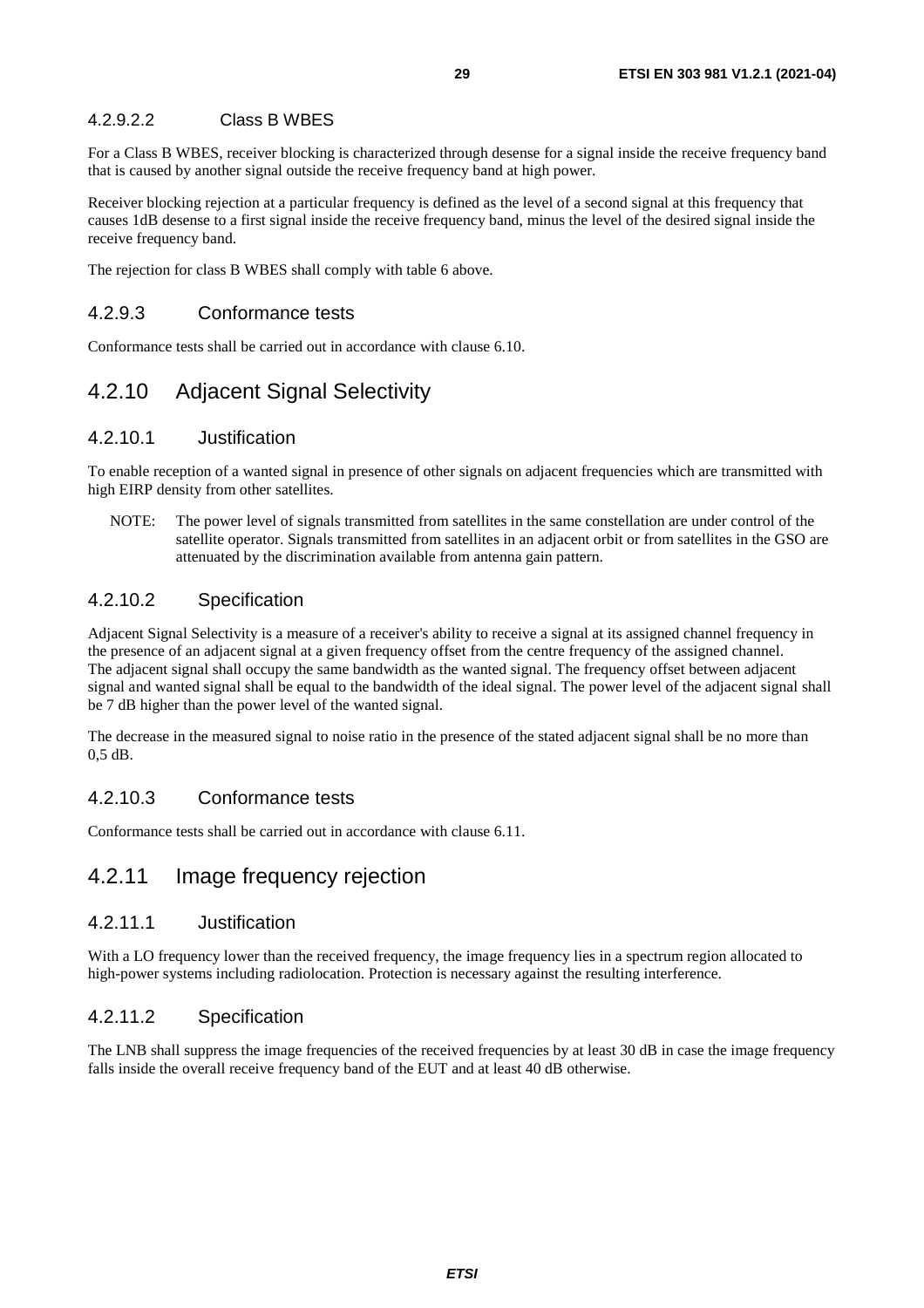### <span id="page-29-0"></span>4.2.11.3 Conformance tests

The test method specified in clause 6.1.8 of ETSI ETS 300 457 [\[3](#page-9-0)] shall apply.

- NOTE 1: If the LNB is integrated with a feed horn, then the input signal may be injected by a feed horn adapter. The LNB manufacturer should supply the feed horn adaptor and characterization frequency and gain data. The data supplied should be used to correct the measurements taken.
- NOTE 2: If signal injection through free space radiation in an anechoic chamber achieves higher accuracy of measurement results, this method may be used.

## 5 Testing for compliance with technical requirements

## 5.1 Environmental conditions for testing

Tests defined in the present document shall be carried out at representative points within the boundary limits of the operational environmental profile defined by its intended use.

Where technical performance varies subject to environmental conditions, tests shall be carried out under a sufficient variety of environmental conditions (within the boundary limits of the operational environmental profile defined by its intended use) to give confidence of compliance for the affected technical requirements.

## 5.2 Ancillary Equipment

Equipment is considered as ancillary if the three following conditions are met:

- the equipment is intended for use in conjunction with the WBES to provide additional operational and/or control features (e.g. to extend control to another position or location); and
- the equipment cannot be used on a standalone basis, to provide user functions independently of the WBES; and
- the absence of the equipment does not inhibit the operation of the WBES.

## 5.3 Nominated Bandwidth

The nominated bandwidth is the bandwidth of the WBES radio frequency transmission, wide enough to encompass all spectral elements of the transmission that have a level greater than the specified spurious radiation limits. The nominated bandwidth is wide enough to take account of the transmit carrier frequency stability. This definition is chosen to allow flexibility regarding adjacent channel interference levels that will be taken into account by operational procedures depending on the exact transponder carrier assignment situation.

The nominated bandwidth is centred on the transmit frequency and is larger than the occupied bandwidth. However, the manufacturer should be aware that the larger the declared nominated bandwidth, the fewer channels will be available within the assigned band.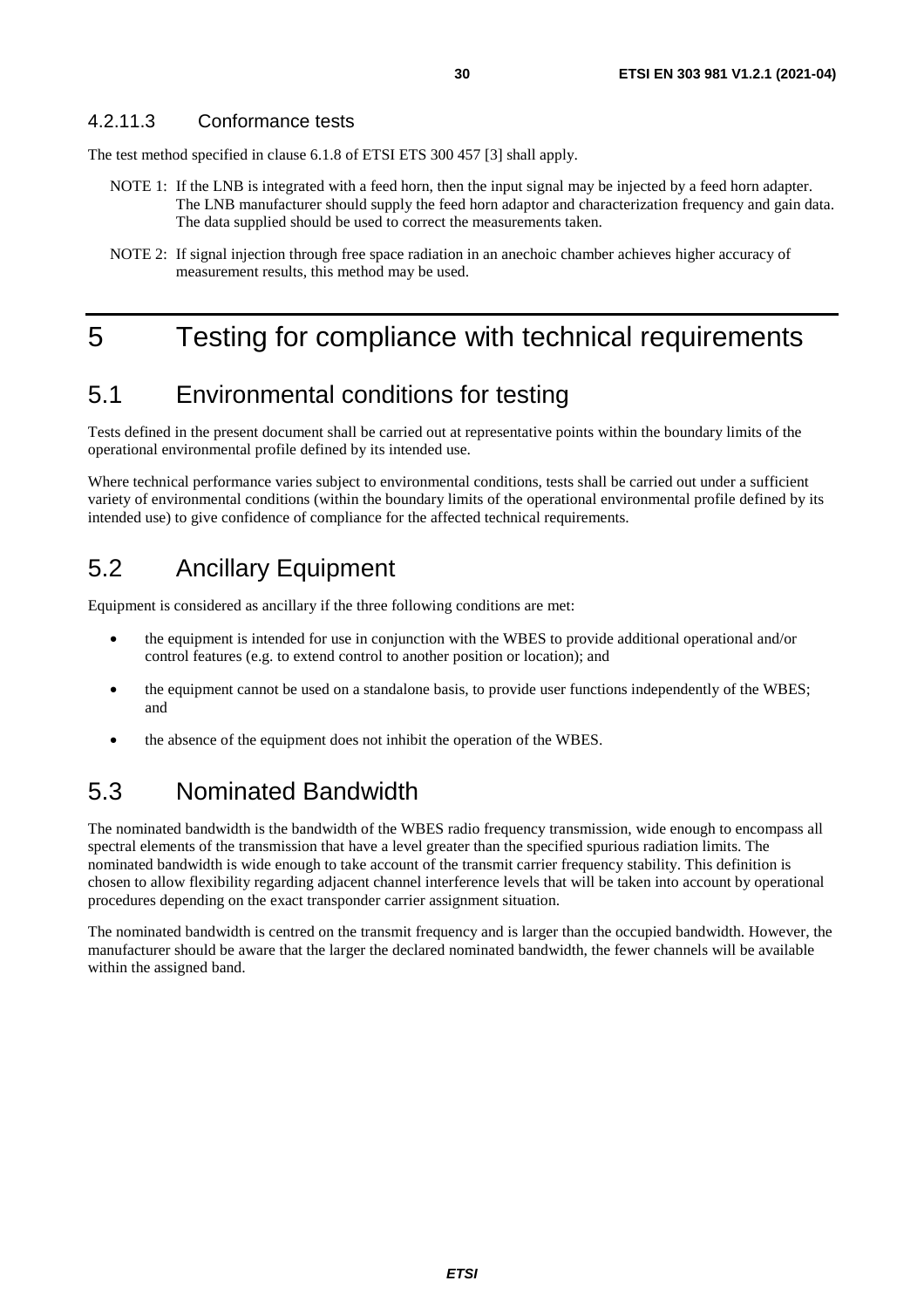## <span id="page-30-0"></span>6 Test methods for all aspects of the WBES

## 6.1 General

## 6.1.1 General requirements

The present clause describes the general requirements for verifying that the performance of the EUT complies with the specifications. However, the specific testing methodology to be used for measuring performance is left to the manufacturer in order to allow the methodology to be matched to the EUT. The manufacturer shall maintain documentary evidence of the results obtained in performing the essential radio tests. At a minimum, the documentary evidence shall include:

- test setup (configurations, test equipment and calibration status);
- test conditions (environmental and operational parameters);
- method of testing;
- results of measurements, measurement resolution and uncertainty; and
- statement of compliance with technical specifications of the present document.

The test conditions for each test shall be representative of the intended operational environment and be noted in the test report where it has a significant effect on the measurement results.

The type, termination and length of each cable used shall be representative of the intended installation and recorded in the test report. For maximum cable lengths longer than 10 m, as declared by the manufacturer, the tests shall be performed with cables no shorter than 10 m.

## 6.2 Off-axis spurious radiation

## 6.2.1 General

The tests for the WBES specification in clause 4.2.2.2 shall be conducted in "Carrier on", "Carrier off" and "Emissions disabled" radio states as required. The tests in "Carrier on" radio state shall be undertaken with the transmitter operating at  $EIRP<sub>max</sub>$ .

## 6.2.2 Test method

### 6.2.2.1 General

The manufacturer shall provide the test house with the test methods used to identify frequencies of off-axis spurious radiation and to measure (or calculate) the radiated power levels of identified spurious radiations.

NOTE: For the purposes of this procedure, the measuring antenna is aligned to the polarization which produces the largest response between the EUT and the measuring antenna.

The WBES may be tested with or without antenna. An "EUT with antenna" is an WBES with integral antenna. An "EUT without antenna" is an WBES with the removable antenna removed.

In the case where the WBES antenna is remotely mounted from the associated electronics, the connecting cable shall be of the same type and length as specified by the manufacturer in the installation manual. If the cable is normally longer than 10 m, a cable of 10 m in length may be used for the test. The type and length of cable used shall be entered in the test report.

The EUT shall be terminated with matched impedance at the terrestrial ports if recommended by the manufacturer in the user documentation and if there is no associated equipment connected to each port.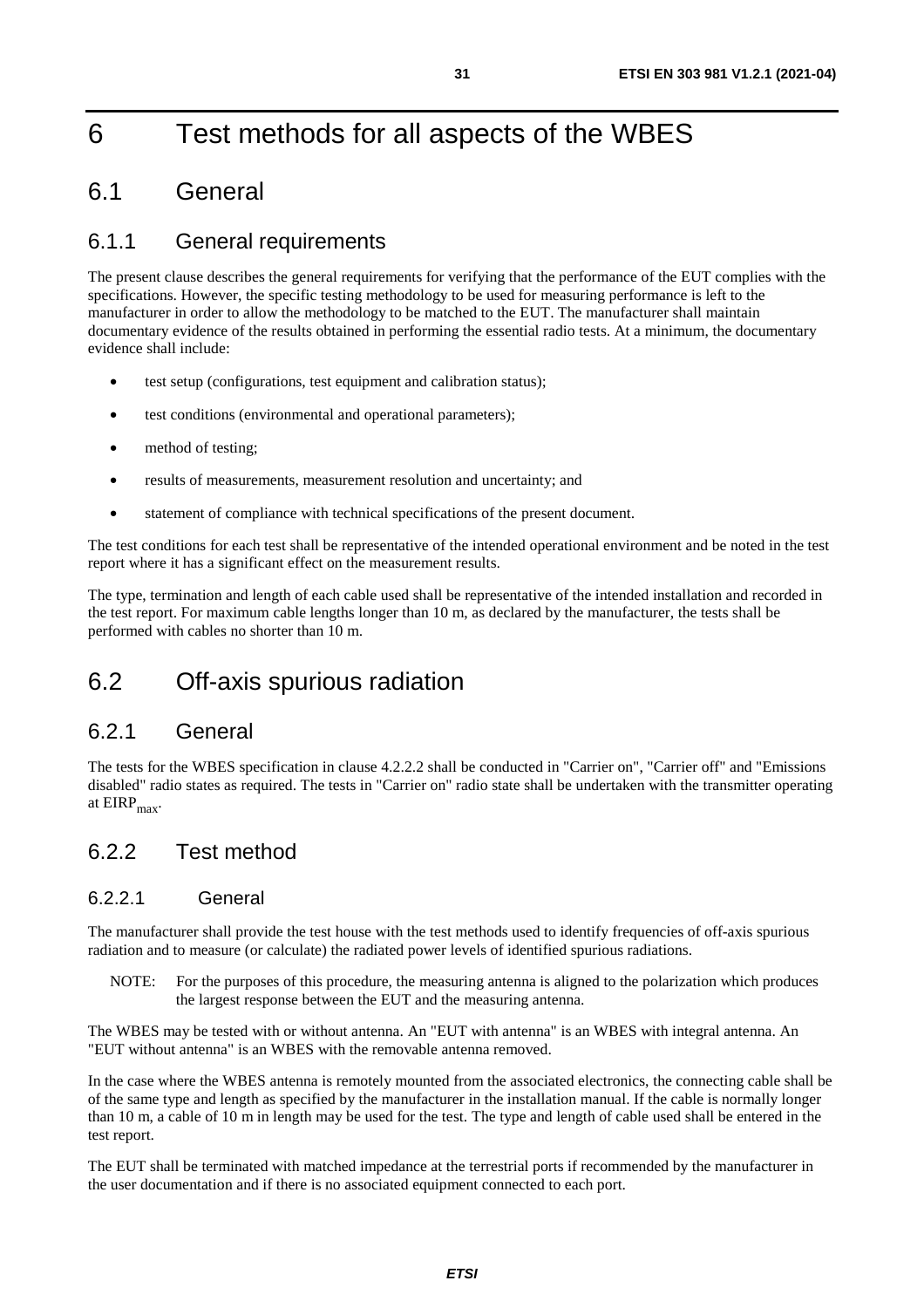<span id="page-31-0"></span>For frequencies up to 80 MHz the measuring antenna shall be a balanced dipole with a length equal to the 80 MHz resonant length and shall be matched to the feeder by a suitable balanced transforming device. Measurements with broadband antennas are also possible provided that the test site has been validated according to CISPR 16-1-4 [[2\]](#page-9-0).

For frequencies between 80 MHz and 1 000 MHz the measuring antenna shall be a balanced dipole which shall be resonant in length. Measurements with broadband antennas are also possible provided that the test site has been validated according to CISPR 16-1-4 [[2\]](#page-9-0).

For frequencies above 1 000 MHz the antenna shall be a horn radiator of known gain/frequency characteristics. The antenna is mounted on a support capable of allowing the antenna to be used in either horizontal or vertical polarization and at the specified height.

### 6.2.2.2 Multi-carrier operation

For WBESs designed to simultaneously transmit several carriers, the verification up to 1 000 MHz shall be performed with one or more carriers due to the frequency separation from the fundamental; above 1 000 MHz the verification shall be repeated for each possible combination of carriers, as identified by the manufacturer.

For each combination of carriers the manufacturer shall provide the test house with the carriers' centre frequencies and characteristics, the maximum value of the total on-axis EIRP of the carriers and the relative levels of the carriers (in dBs) at the input or output of the HPA or antenna.

In the case of combinations of carriers with identical characteristics and when the power at the input of the HPA does not exceed the maximum input power with two carriers, the verification may be limited to the case with two carriers and with the maximum frequency separation between them.

In any other case, the number of configurations to be verified above may be limited to the cases which can be proven by the manufacturer, by documentary evidence or demonstration, to generate the maximum EIRP density level of the out-of-band emissions due to inter-modulation products.

## 6.2.3 Measurements up to 1 000 MHz

### 6.2.3.1 Test site

The test shall be performed either in an open area test site, a semi-anechoic chamber or an anechoic chamber. Ambient noise levels shall be at least 6 dB below the applicable unwanted emissions limit.

The open area test site shall be flat, free of overhead wires and nearby reflecting structures, sufficiently large to permit aerial placement at the specified measuring distance and provide adequate separation between aerial, test unit and reflecting structures, according to CISPR 16-1-4 [\[2](#page-9-0)].

For both the open area test site and the semi-anechoic chamber a metal ground plane shall be inserted on the natural ground plane and it shall extend at least 1 m beyond the perimeter of the EUT at one end and at least 1 m beyond the measurement antenna at the other end.

The distance between the EUT and the measuring antenna should be 10 m. For measurements at a different distance an inverse proportionality factor of 20 dB per decade shall be used to normalize the measured data to the specified distance for determining compliance. Care should be taken in measurement of large test units at 3 m at frequencies near 30 MHz due to near field effects.

### 6.2.3.2 Procedure

- a) The EUT shall be an EUT with antenna or, preferably, without antenna but with the antenna flange terminated by a dummy load.
- b) The EUT shall be in the "Carrier-on" radio state.
- c) The EUT shall be rotated through 360° and, except in an anechoic chamber, the measuring antenna shall be rotated and height varied from 1 m to 4 m above the ground plane to determine the maximum emission.
- d) All identified spurious radiation shall be measured and noted in frequency and level.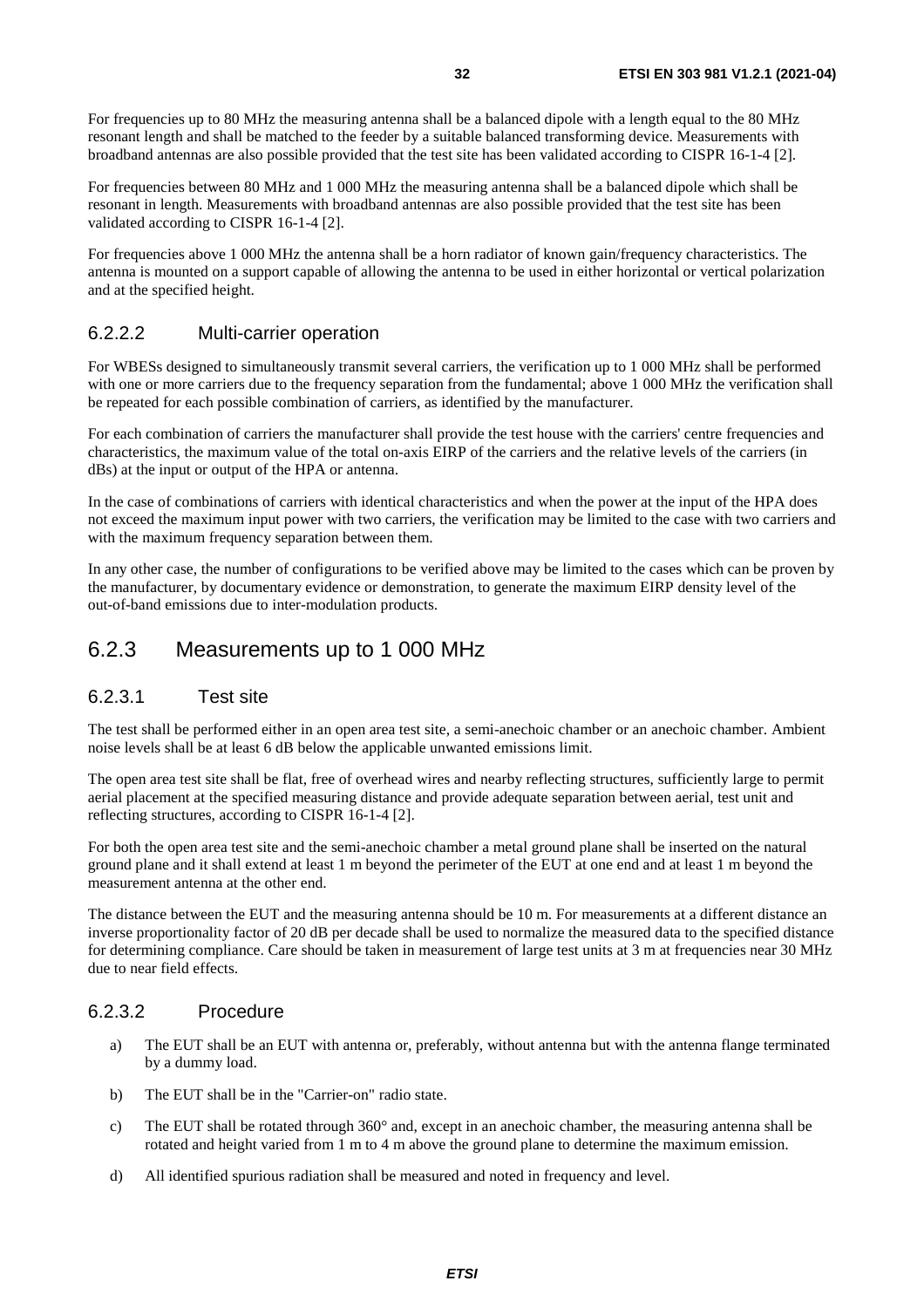## <span id="page-32-0"></span>6.2.4 Measurements above 1 000 MHz

### 6.2.4.1 General

The spectrum analyser resolution bandwidth shall be set to the specified measuring bandwidth or as close as possible. If the resolution bandwidth is different from the specified measuring bandwidth, bandwidth correction shall be performed for the noise-like wideband spurious.

For an EUT with antenna the tests shall be performed in two stages for both the "Carrier-on" and "Carrier-off" radio states:

- Procedure a): Identification of the significant frequencies of spurious radiation.
- Procedure b): Measurement of radiated power levels of identified spurious radiation.

For an EUT without antenna the tests shall be performed in three stages for both the "Carrier-on" and "Carrier-off" radio states:

- Procedure a): Identification of the significant frequencies of spurious radiation.
- Procedure b): Measurement of radiated power levels of identified spurious radiation.
- Procedure c): Measurement of conducted spurious radiation radiated through the antenna flange.

#### 6.2.4.2 Identification of the significant frequencies of spurious radiation

#### 6.2.4.2.1 Test site

The identification of frequencies emitting from the EUT shall be performed either in an anechoic chamber, an open area test site or a semi-anechoic chamber with the test antenna close to the EUT and at the same height as the volume centre of the EUT.

#### 6.2.4.2.2 Procedure

- a) The EUT shall be in the "Carrier-off" radio state.
- b) For an EUT with antenna the main beam of the antenna shall have an angle of elevation corresponding to 8 dBi antenna gain, and, for an EUT without antenna the antenna flange shall be terminated by a dummy load.
- c) The receivers shall scan the frequency band while the EUT revolves.
- d) The EUT shall be rotated though 360° and the frequency of any spurious signals noted for further investigation.
- e) For an EUT with antenna the test shall be repeated with the test antenna being in the opposite polarization.
- f) The test shall be repeated in the "Carrier-on" radio state while transmitting one modulated carrier at maximum power.

### 6.2.4.3 Measurement of radiated power levels of identified spurious radiation

#### 6.2.4.3.1 Test site

The measurement of each spurious radiation noted during procedure a) of the test shall be performed on a test site that is free from reflecting objects, i.e. either an open-area test site, a semi-anechoic chamber or an anechoic chamber.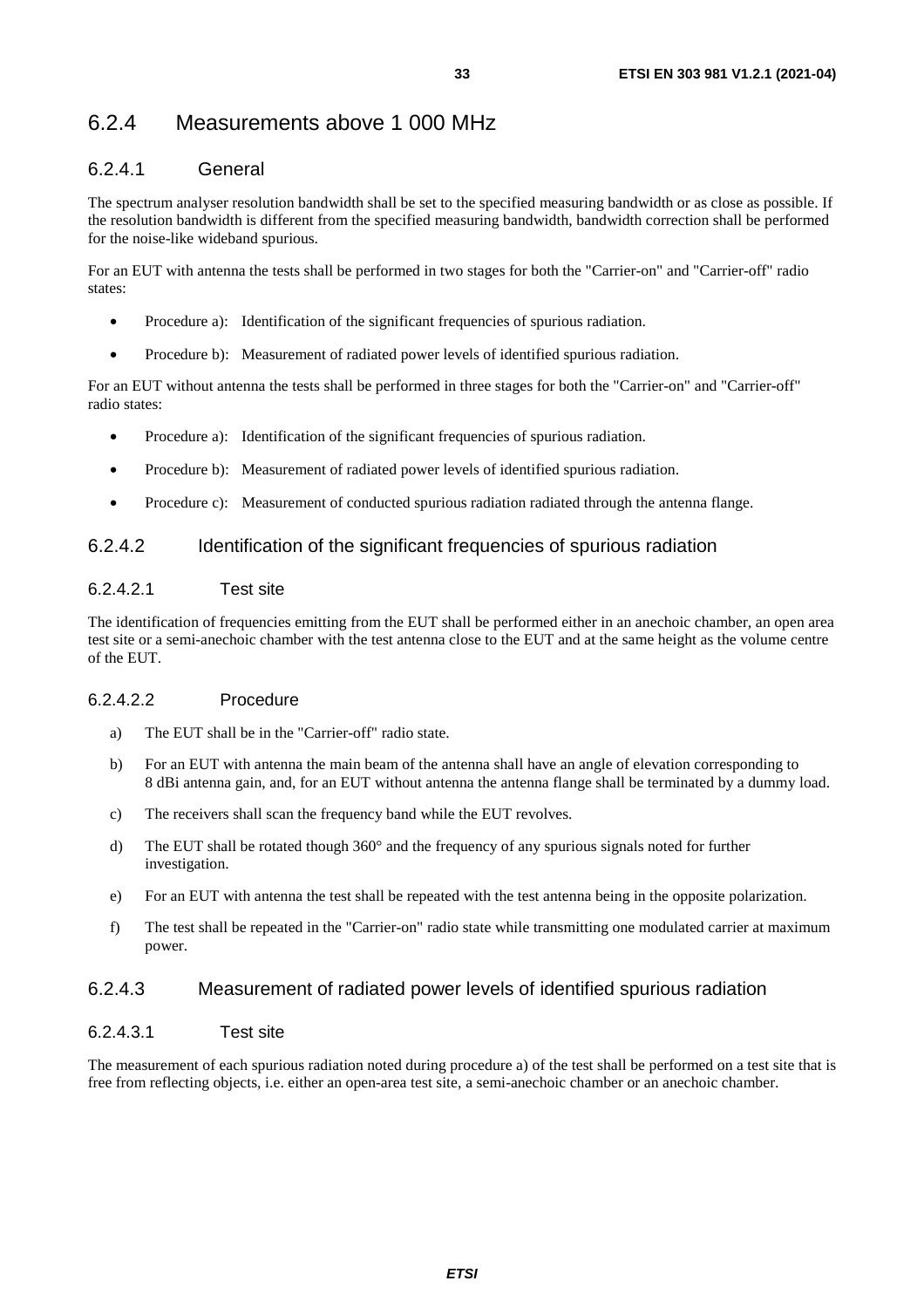<span id="page-33-0"></span>









- a) The test arrangement shall be as shown in figure 3 or 4.
- b) The EUT shall be installed at a height between 0,5 m and 1,0 m on a non-metallic turntable. For an EUT with separable components, the components shall be separated by 1 m to 2 m. For the test arrangement shown in figure 3 the main beam of the antenna shall have an angle of elevation sufficient to achieve a peak gain of 8 dBi in the direction the test receiver. Necessary precautions should be taken to avoid EUT emissions towards GSO satellite networks and NGSO satellite systems.
- c) The measuring antenna shall be positioned at a distance from the EUT (e.g.  $3 \text{ m}$ ,  $5 \text{ m}$  and  $10 \text{ m}$ ) relevant to the applied test site. The measuring antenna shall be adjusted in height and the EUT rotated, while the EUT is in the appropriate carrier condition, for a maximum response on the associated spectrum analyser at each spurious frequency previously identified, this response level shall be noted. The adjustment in height of the measuring antenna does not apply when an anechoic chamber is being used. The measuring antenna shall never enter the 8 dBi off-axis cone around the main beam direction.
- d) The investigation shall be repeated with the measuring antenna in the opposite polarization and the response level similarly noted.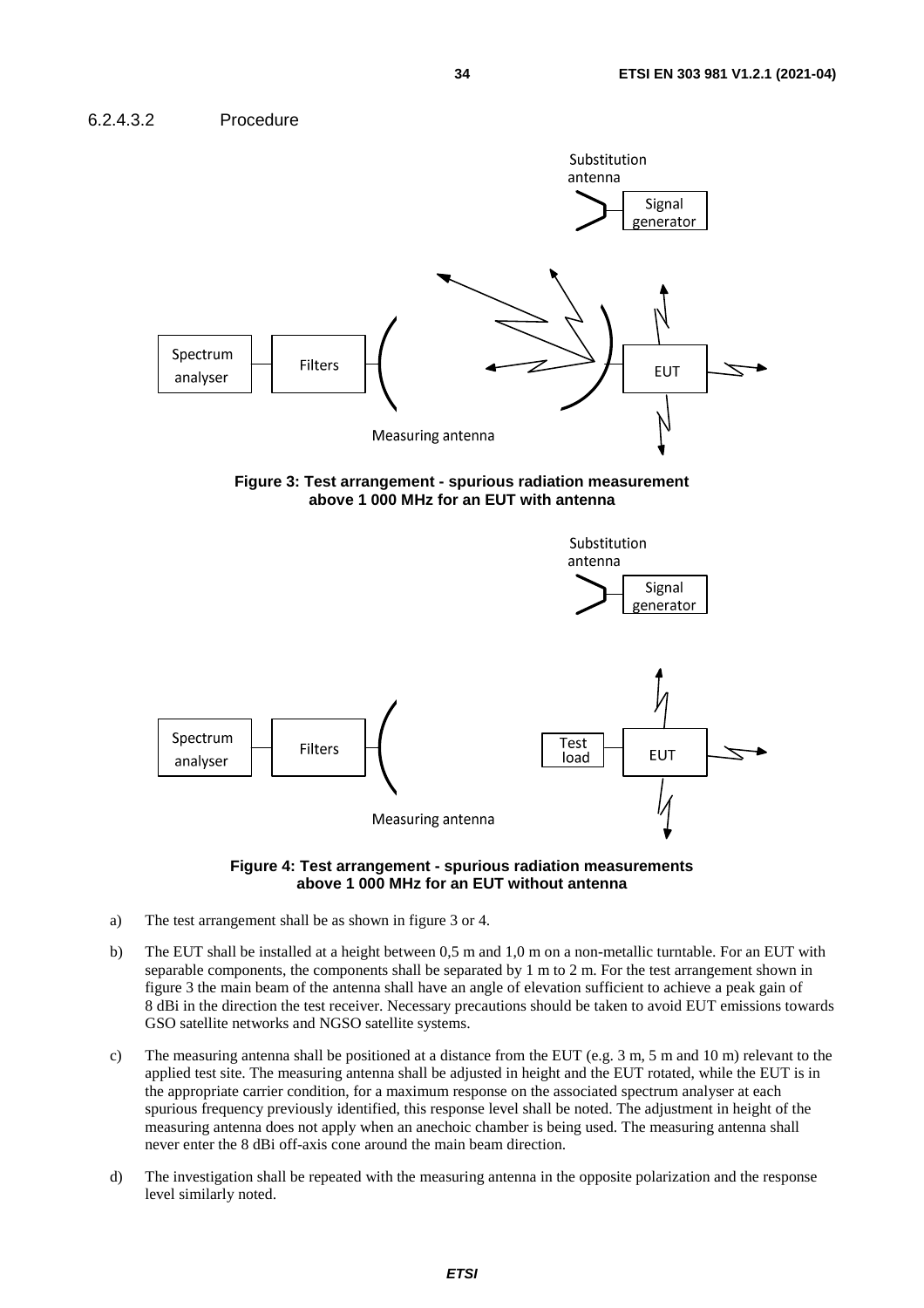- <span id="page-34-0"></span>e) The EUT shall be replaced by the substitution antenna to which is connected a signal generator. The main beam axes of the measuring and substitution antennas shall be aligned. The distance between these antennas shall be the distance determined under test c).
- f) The substitution and measuring antennas shall be aligned in the polarization which produced the larger response between the EUT and the test antenna in steps c) and d).
- g) The output of the generator shall be adjusted so that the received level is identical to that of the previously noted largest spurious radiation.
- h) The output level of the signal generator shall be noted. The EIRP of the spurious radiation is the sum, in dB, of the signal generator output plus the substitution antenna isotropic gain minus the interconnection cable loss.

#### 6.2.4.4 Measurement of conducted spurious radiation at the antenna flange

#### 6.2.4.4.1 Test site

There are no requirements for the test site to be used for this test.

#### 6.2.4.4.2 Procedure



#### **Figure 5: Test arrangement - conducted spurious radiation above the cut-off frequency**

- a) The test arrangement shall be as shown in figure 5 with the notch filter being optional. In order to protect the spectrum analyser while ensuring the necessary measurement accuracy, particularly close to the carrier, if a notch filter is used it shall be tuned to the transmit carrier frequency. In order to ensure that signals below the waveguide cut-off frequency are eliminated, the waveguide length shall be a minimum of 20 wavelengths (42,8 cm at 14,0 GHz) between the EUT and the spectrum analyser.
- b) The frequency range from the cut-off frequency of the waveguide of the EUT to 60 GHz shall be investigated for spurious radiation while in the "Carrier-on" radio state with the carrier being at maximum power and normally modulated.
- c) To obtain the off-axis spurious EIRP value for test, the measured antenna transmit gain, measured at the frequency of the identified unwanted emission, for the off-axis angle corresponding to the angle to the horizon shall be added to the measured power density and any correction or calibration factors summated with the result.
- d) The test shall be repeated in the "Carrier-off" radio state.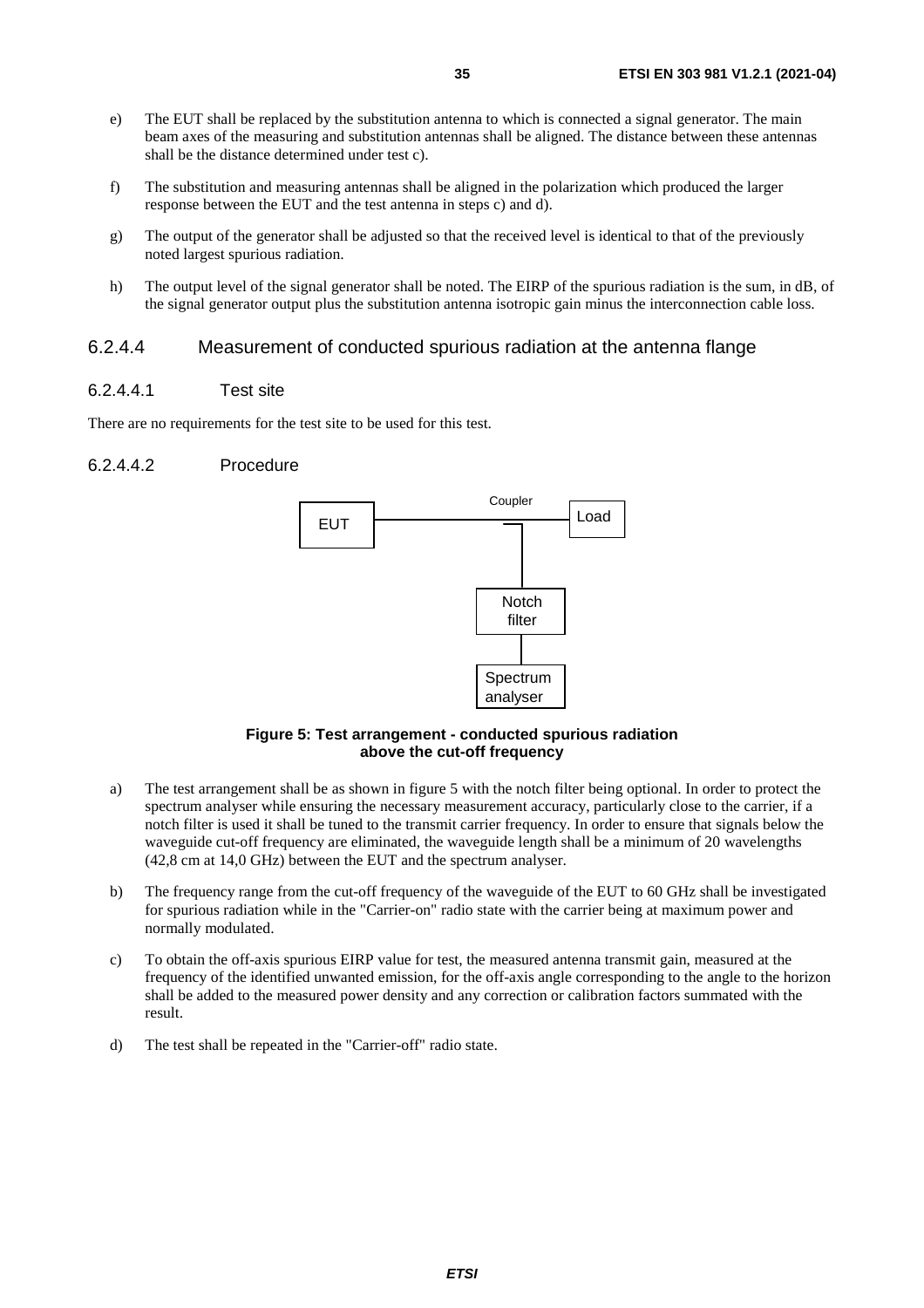## <span id="page-35-0"></span>6.3 On-axis spurious radiation

## 6.3.1 Test method

### 6.3.1.1 General

The tests shall be undertaken with the transmitter operating at  $EIRP<sub>max</sub>$ .

### 6.3.1.2 Test site

There are no requirements for the test site to be used for this test.

### 6.3.1.3 Method of measurement

#### 6.3.1.3.1 General

For WBES equipment for which measurements at the antenna flange are possible and agreed by the manufacturer, the measurements shall be performed at the antenna flange.

For WBES equipment for which measurements at the antenna flange are not possible or not agreed by the manufacturer, the measurements shall be performed with a test antenna.

#### 6.3.1.3.2 Method of measurement at the antenna flange

#### 6.3.1.3.2.1 General

- a) The test arrangement shall be as shown in figure 5 with the notch filter being optional. In order to protect the spectrum analyser while ensuring the necessary measurement accuracy, particularly close to the carrier, if a notch filter is used it shall be tuned to the transmit carrier frequency.
- b) The EUT shall transmit one modulated carrier continuously, or at its maximum burst rate where applicable, centred on a frequency as close to the lower limit of the operating frequency band of the EUT as possible. The EUT shall be operated at  $EIRP<sub>max</sub>$ . The frequency range 14,0 GHz to 14,50 GHz shall be investigated.
- c) Due to the proximity of the carrier the spectrum analyser resolution bandwidth shall be set to a measurement bandwidth of 3 kHz, or as close as possible. If the measurement bandwidth is different from the specified measurement bandwidth, bandwidth correction shall be performed for noise-like wideband spurious radiation.
- d) To obtain the on-axis spurious EIRP, the antenna transmit gain shall be added to any figure obtained in the above measurement and any correction or calibration factor summated with the result. The antenna gain shall be as measured in clause 6.3.1.3.2.2 at the closest frequency to the spurious frequency.
- e) The tests in b) to e) shall be repeated with a transmit frequency in the centre of the operating frequency band.
- f) The tests in b) to e) shall be repeated with a transmit frequency as close to the upper limit of the operating frequency band of the EUT as possible.
- g) The tests in b) to f) shall be repeated in the "Carrier-off" radio state.

#### 6.3.1.3.2.2 Antenna transmit gain

#### 6.3.1.3.2.2.1 General

For the purpose of the present document, the antenna transmit gain is defined as the ratio, expressed in decibels (dBi), of the power that would have to be supplied to the reference antenna, i.e. an isotropic radiator isolated in space, to the power supplied to the antenna being considered, so that they produce the same field strength at the same distance in the same direction. Unless otherwise specified the gain is for the direction of maximum radiation.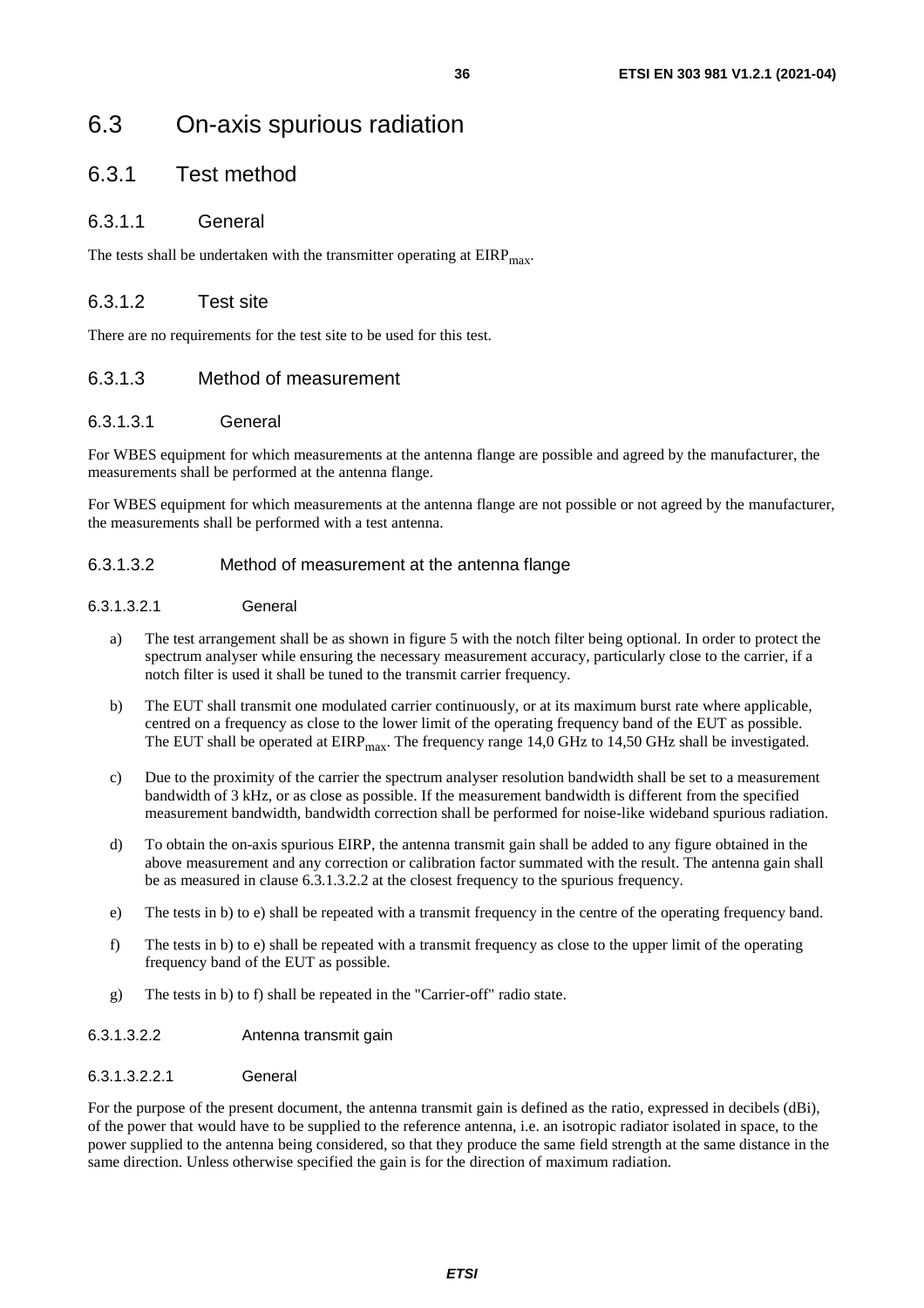For the purpose of this test the EUT is defined as the antenna and its flange. The antenna may include the reflector(s), feed, support struts and an enclosure of equal weight/distribution to any electrical equipment normally housed with the feed at the antenna focal point.

The manufacturer shall provide the test house with the operating frequency range of the EUT. For the tests in clause 6.3.1.3.2.2 the following test frequencies shall be defined:

- Test Frequency A the low test frequency shall be the middle of the lowest carrier in operating frequency range;
- Test Frequency B the mid-range test frequency shall be the middle of the carrier that includes (or is adjacent to) the middle of the operating range; and
- Test Frequency C the high test frequency shall be the middle of the highest carrier in the operating range.

6.3.1.3.2.2.2 Test site

This test shall be performed on either an outdoor far-field test site, compact test range or near-field scanner.



#### **Figure 6: Test arrangement - antenna transmit gain measurement**

- a) The test arrangement shall be as shown in figure 6 with the EUT connected to the test receiver. A signal proportional to the angular position from the servo mechanism shall be applied to the X-axis and the signal level from the test receiver shall be applied to the Y-axis of the plotter.
- b) A test signal at Test Frequency B shall be transmitted by the test transmitter through the test antenna. The E-plane shall be vertical. The EUT antenna main beam axis shall be aligned with the main beam axis of the test transmitter. The polarizer of the EUT antenna shall be rotated and adjusted such that the E-plane coincides with the E-plane of the test transmitter.
- c) The EUT shall be aligned to maximize the received signal and the X-Y plotter adjusted to give the maximum reading on the chart.
- d) The EUT shall be driven in azimuth in one direction through 10°.
- e) The pattern measurement is then obtained by driving the EUT in azimuth back through boresight to  $10^{\circ}$  the other side with the plotter recording the results.
- f) The EUT shall be replaced by the substitution antenna and the received signal level maximized.
- g) This level shall be recorded on the X-Y plotter.
- h) The substitution antenna shall be driven in azimuth as in d) and e).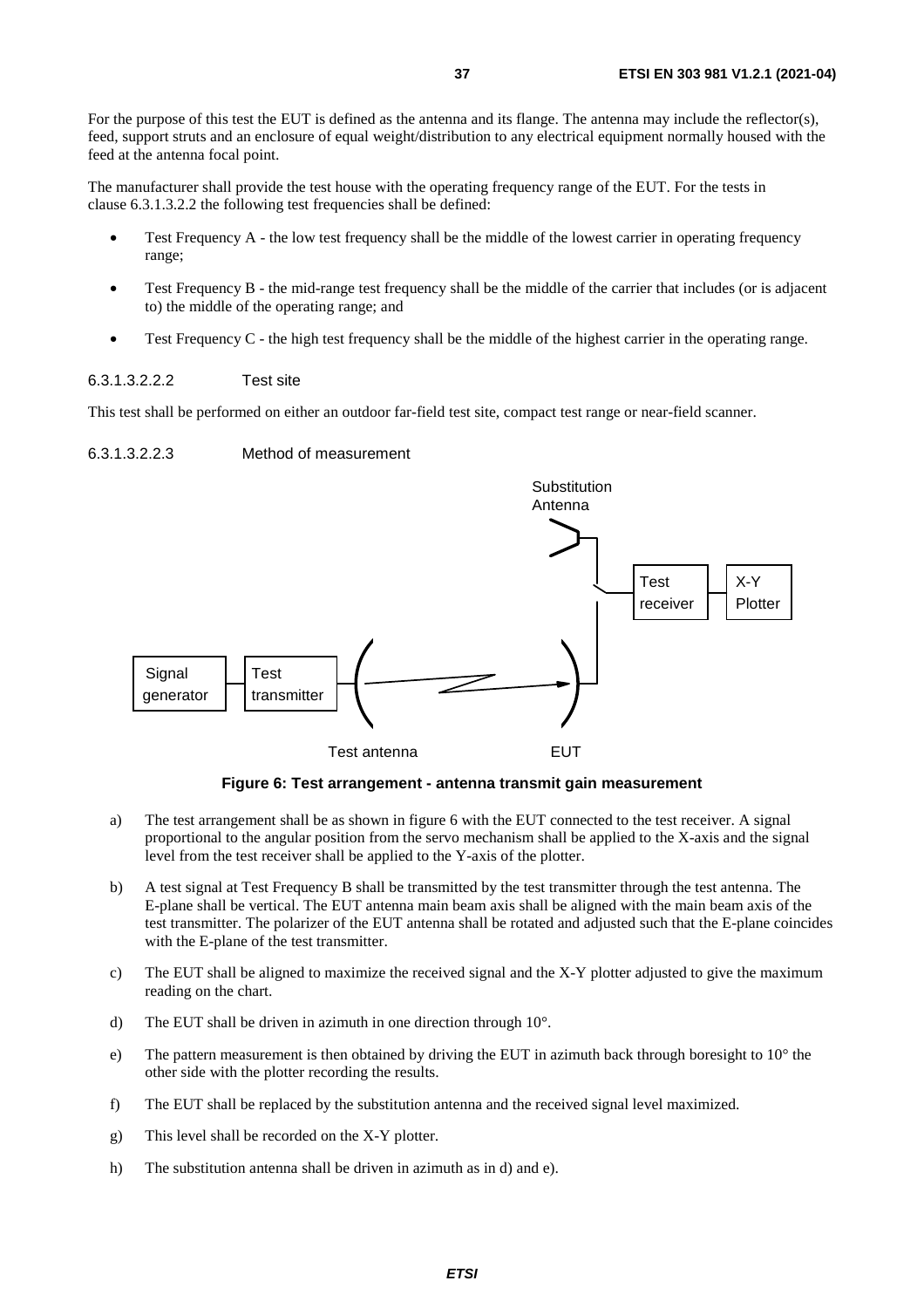i) The gain of the EUT shall be calculated from:

$$
G_{EUT} = L_1 - L_2 + C
$$

where:

 $G_{\text{EUT}}$  is the gain of the EUT (dBi);

 $L_1$  is the peak level obtained with the EUT (dB);

 $L_2$  is the peak level obtained with the substitution antenna (dB);

C is the calibrated gain of the substituted antenna at the test frequency (dBi).

- j) The tests in c) to i) shall be repeated with the frequency changed to Test Frequency A.
- k) The tests in c) to i) shall be repeated with the frequency changed to Test Frequency C.
- l) The tests in b) to k) may be performed simultaneously.

6.3.1.3.3 Method of measurement for an EUT with antenna





Measuring antenna

#### **Figure 7: Test arrangement - on-axis spurious radiation measurements for an EUT with antenna**

- a) The test arrangement shall be as shown in figure 7 with the notch filter being optional.
- b) The EUT shall be installed such that the units are separated by 1 m to 2 m with the indoor unit at a height between 0,5 m and 1,0 m on a non-metallic turntable.
- c) The spectrum analyser resolution bandwidth shall be set to the specified measuring bandwidth or as close as possible. If the resolution bandwidth is different from the specified measuring bandwidth, bandwidth correction shall be performed for noise-like wideband spurious radiation.
- d) The EUT shall transmit one modulated carrier continuously, or at its maximum burst rate where applicable, centred on a frequency as close to the lower limit of the operating frequency band of the EUT as possible. The EUT shall be operated at  $EIRP<sub>max</sub>$ . The frequency range 14,0 GHz to 14,50 GHz shall be investigated and each spurious frequency shall be noted.
- e) Due to the proximity of the carrier the spectrum analyser resolution bandwidth shall be set to a measurement bandwidth of 3 kHz, or lower. If the measurement bandwidth is different from the specified measurement bandwidth, bandwidth correction shall be performed for noise-like wideband spurious radiation.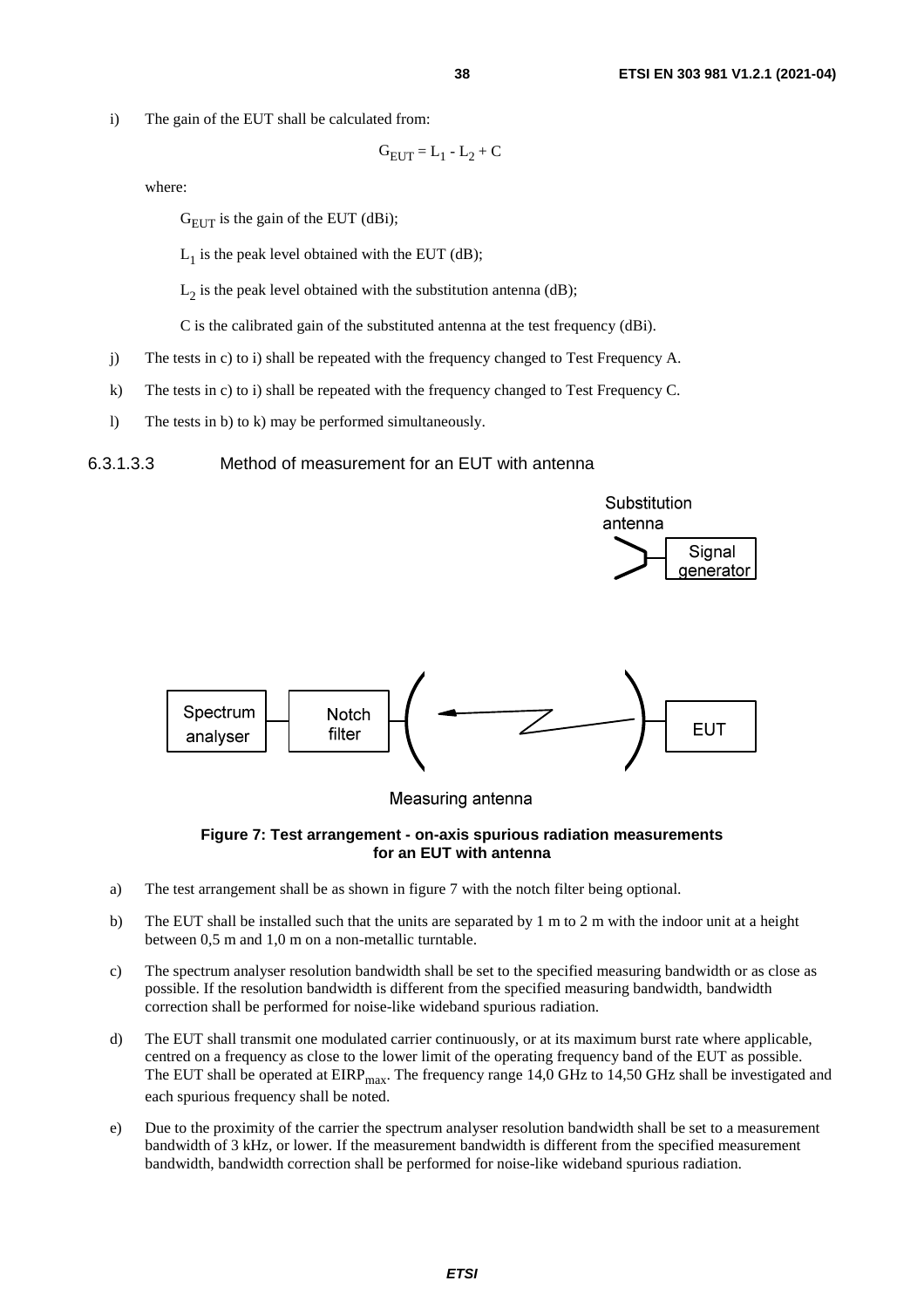- f) The measuring antenna shall be positioned at a distance from the EUT (e.g. 3 m, 5 m, 10 m) relevant to the applied test site and shall be aligned with the EUT antenna for the transmit frequency. The measuring antenna shall be adjusted in height, while the EUT is in the appropriate carrier condition, for a maximum response on the associated spectrum analyser at each spurious frequency previously identified, this response level shall be noted. The adjustment in height of the measuring antenna does not apply when an anechoic chamber is being used.
- g) The EUT shall be replaced by a representative substitution antenna to which a signal generator is connected. The main beam axes of the measuring and substitution antennas shall be aligned. The distance between these antennas shall be the distance determined under test f).
- h) The substitution and measuring antennas shall be aligned to that polarization which produced the largest response between the EUT and the test antenna.
- i) The output of the generator shall be adjusted so that the received level is identical to that of the previously noted largest spurious radiation.
- j) The output level of the signal generator shall be noted. The EIRP of the on-axis spurious radiation is the sum, in dB, of the signal generator output plus the substitution antenna isotropic gain minus the interconnection cable loss.
- k) The tests in d) to j) shall be repeated with a transmit frequency in the centre of the operating frequency band.
- l) The tests in d) to j) shall be repeated with a transmit frequency as close to the upper limit of the operating frequency band of the EUT as possible.
- m) The tests in b) to l) shall be repeated in the "Carrier-off" radio state.

## 6.4 Carrier suppression

### 6.4.1 General

The EUT shall demonstrate the satisfactory suppression of transmissions, to a given emission power limit, upon receipt of the appropriate command from the NCF, or detection of certain fault conditions. (Clauses 4.2.4 and 4.2.5 define the carrier suppression requirement; clauses 4.2.7.2 and 4.2.7.3 define the applicable fault conditions).

## 6.4.2 Test method

For the purposes of this test, the EUT shall transmit one carrier modulated continuously, or at its maximum burst rate where applicable, centred on the middle frequency of the operating frequency band as identified by the manufacturer. Whilst in transmit mode, the "transmission disabled state" shall be initiated by use of the NCF or an STE:

- for conducted measurements the maximum residual carrier power density within the nominated bandwidth shall be measured and added to the antenna on-axis gain, and recorded; or
- for radiated measurements the maximum residual EIRP density within the nominated bandwidth shall be measured and recorded.

The EUT shall be declared compliant with the requirements if the resulting carrier-suppressed EIRP density is at or below the limit given in clause 4.2.4.2.

## 6.5 Antenna beam pointing

### 6.5.1 General

The antenna beam pointing test method is designed to verify the ability of the EUT to detect and correctly respond to beam pointing errors that exceed the threshold,  $\delta\phi_{\text{max}}$ , see clause 4.2.1.2.2.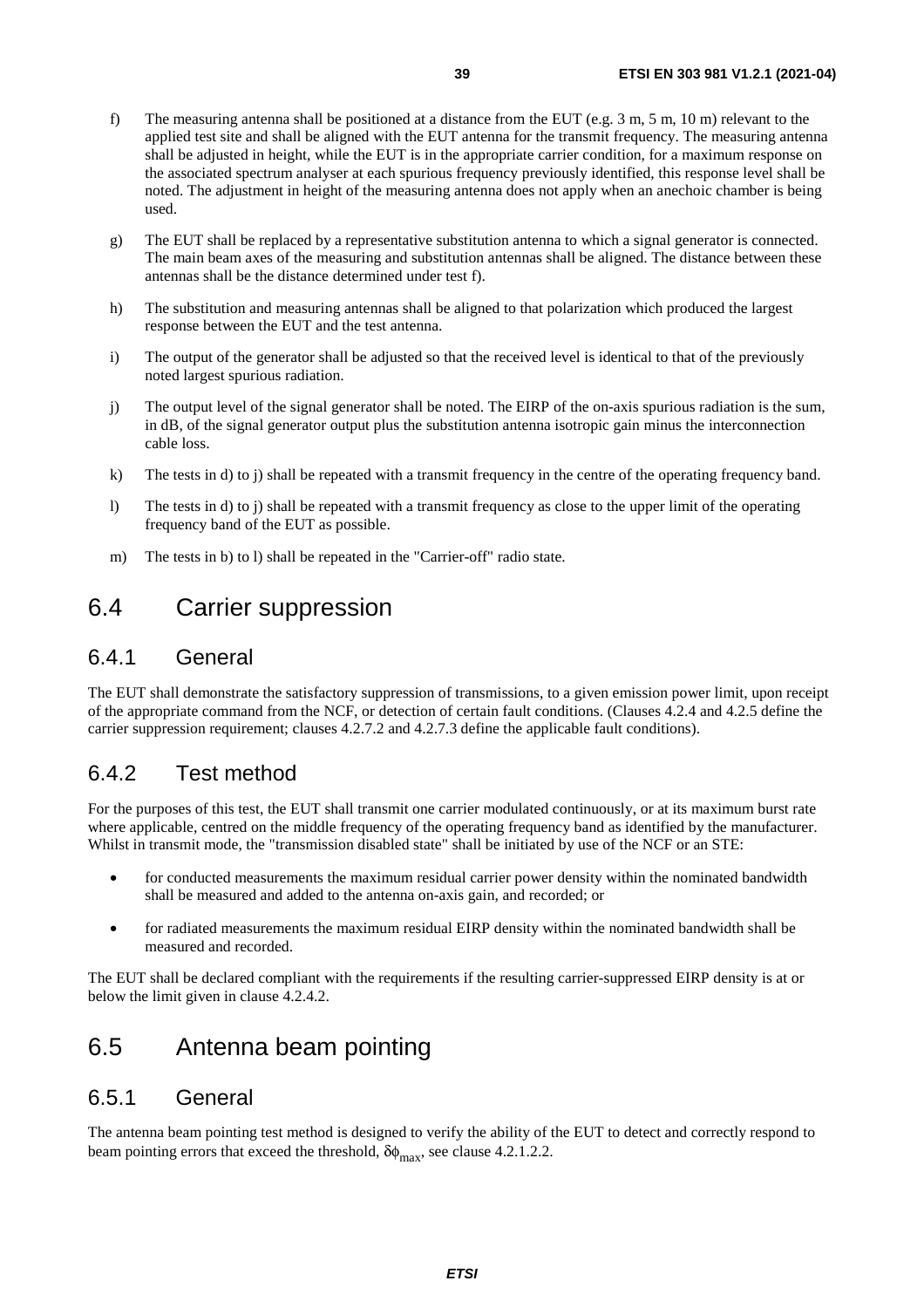For the purpose of these tests the EUT is the WBES with its antenna. Antenna systems may be mechanically or electrically steered, and so this method measures the angular offset between the radiated antenna beam peak and the intended direction of pointing.

### 6.5.2 Test methods

The test shall be carried out using radiated measurements; there is no equivalent method to undertake this test using conducted measurements.

There shall be a means for setting the pointing direction of the antenna provided to the test house by the manufacturer.



#### **Figure 8: Test arrangement - antenna beam pointing**

- a) The test arrangement shall be as shown in figure 8.
- b) A signal proportional to the angular position from the servo mechanism controlling the antenna of the EUT shall be applied to the X-axis and the signal level from the test receiver shall be applied to the Y-axis of the plotter.
- c) The EUT shall be installed at a height between 0,5 m and 1,0 m on a non-metallic turntable. For an EUT with separable components, the components shall be separated by 1 m to 2 m. Necessary precautions should be taken to avoid EUT emissions towards GSO satellite networks and NGSO satellite systems.
- d) The test frequencies shall be the centre frequency of each applicable frequency range.
- e) The pointing direction of the antenna of the EUT shall be set using the method provided by the manufacturer, in the nominal direction of the measurement antenna.
- f) The measuring antenna shall be positioned at a distance from the EUT (e.g. 3 m, 5 m, 10 m) relevant to the applied test site. The measuring antenna shall be placed at the same height and facing the EUT, and the EUT placed in the appropriate carrier condition.
- g) the servo mechanism shall move the EUT through an angle equivalent to  $\pm 3\delta\phi_{\rm max}$  so that the maximum received signal level is recorded on the X-Y plotter.
- h) The angular difference δφ between the direction of maximum signal level and the pointing direction set in e) shall be recorded
- i) The tests in e) to h) shall be repeated in at least five pointing directions equivalent to normal operation of the EUT pointing to azimuths 0°, 90°, 180° and 270° at the lowest operating elevation angle, and at 90° elevation.

The EUT shall be considered compliant with the requirement if the measured  $\delta\phi$  does not exceed  $\delta\phi_{\rm max}$  in any of the pointing directions measured before transmission is immediately ceased.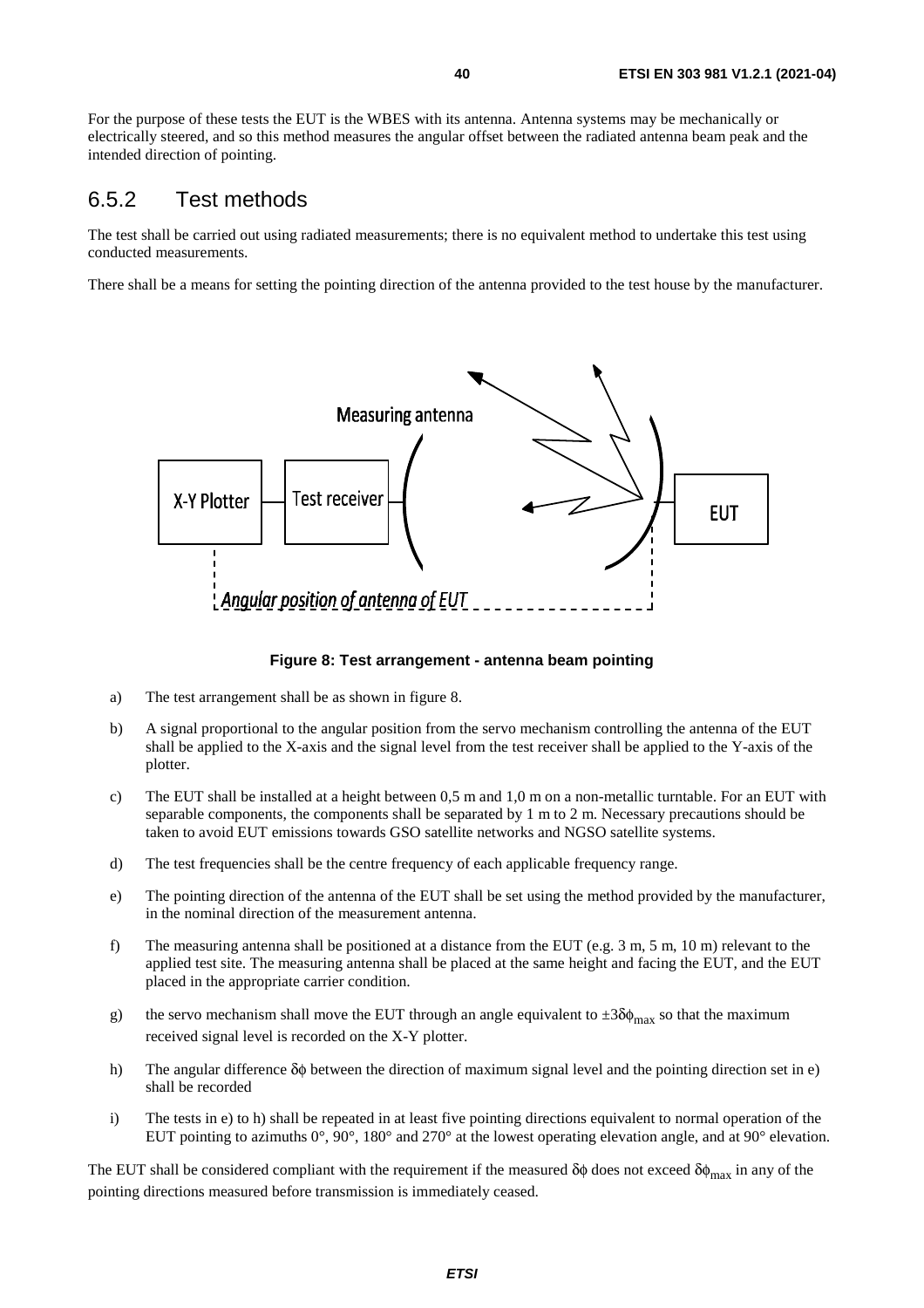# 6.6 Cessation of emissions of the WBES

## 6.6.1 General

There shall be a means of simulating a condition where cessation of emissions is required. The spectrum analyser or the oscilloscope may be used to measure the time difference between the occurrence of the condition and the cessation of emissions. In all test methods, it shall be verified that the time difference does not exceed 1 second as specified in clause 4.2.5.2.3.

Where the EUT adds an operational margin around areas where cessation of emissions is required to account for the position determination accuracy and latency, the test procedure may simulate the actual behaviour of an EUT as its enters into an area where cessation of emissions is required. For example, if the EUT adds a margin of X metres around areas where cessation of emissions is required, then the test may begin with the EUT being simulated at a position more than X metres outside of an area where cessation of emissions is required. The test may then simulate the motion of the EUT towards the area where cessation of emissions is required. In any event, the EUT shall enter the "emission disabled" radio state within 1 second of entering the actual area where cessation of emissions is required.

For the purpose of these tests the EUT is the WBES either with, or without its antenna.

## 6.6.2 Test Method

### 6.6.2.1 Required documentation

The manufacturer shall provide the test house with the mode(s) of cessation of emissions implemented in the EUT and the WBES interfaces involved in the cessation of emissions as specified in clause 4.2.5.2.1.

The manufacturer shall demonstrate by documentary evidence compliance with specification 2 in clause 4.2.5.2.2 for the determination of the conditions under which the WBES shall cease emissions.

### 6.6.2.2 Cessation of emissions from the "Transmission enabled" state

- a) The EUT shall be set in the "Transmission enabled" WBES state.
- b) The EUT shall be set in the "Carrier on" radio state.
- c) A condition requiring the cessation of emission shall be initiated either by the STE or the EUT.
- d) It shall be verified that the EUT enters the "Emissions disabled" radio state.
- e) In order to verify that the EUT is in the "Transmission disabled" WBES state, it shall be verified that the EUT remains in the "Emissions disabled" radio state when the EUT is requested to transmit data.

### 6.6.2.3 Cessation of emission from the "Transmission disabled" state

- a) The EUT shall be set in the "Transmission disabled" state.
- b) A condition requiring the cessation of emission shall be initiated either by the STE or the EUT.
- c) In order to verify that the EUT remains in the "Transmission disabled" WBES state, it shall be verified that the EUT remains in the "Emissions disabled" radio state when the EUT is requested to transmit data.
- d) The STE shall send a TxE command to the EUT.
- e) In order to verify that the EUT remains in the "Transmission disabled" WBES state, it shall be verified that the EUT remains in the "Emissions disabled" radio state when the EUT is requested to transmit data.
- f) The STE shall send a TxD command to the EUT.
- g) The condition requiring the cessation of emissions shall be removed.
- h) In order to verify that the EUT remains in the "Transmission disabled" WBES state, it shall be verified that the EUT remains in the "Emissions disabled" radio state when the EUT is requested to transmit data.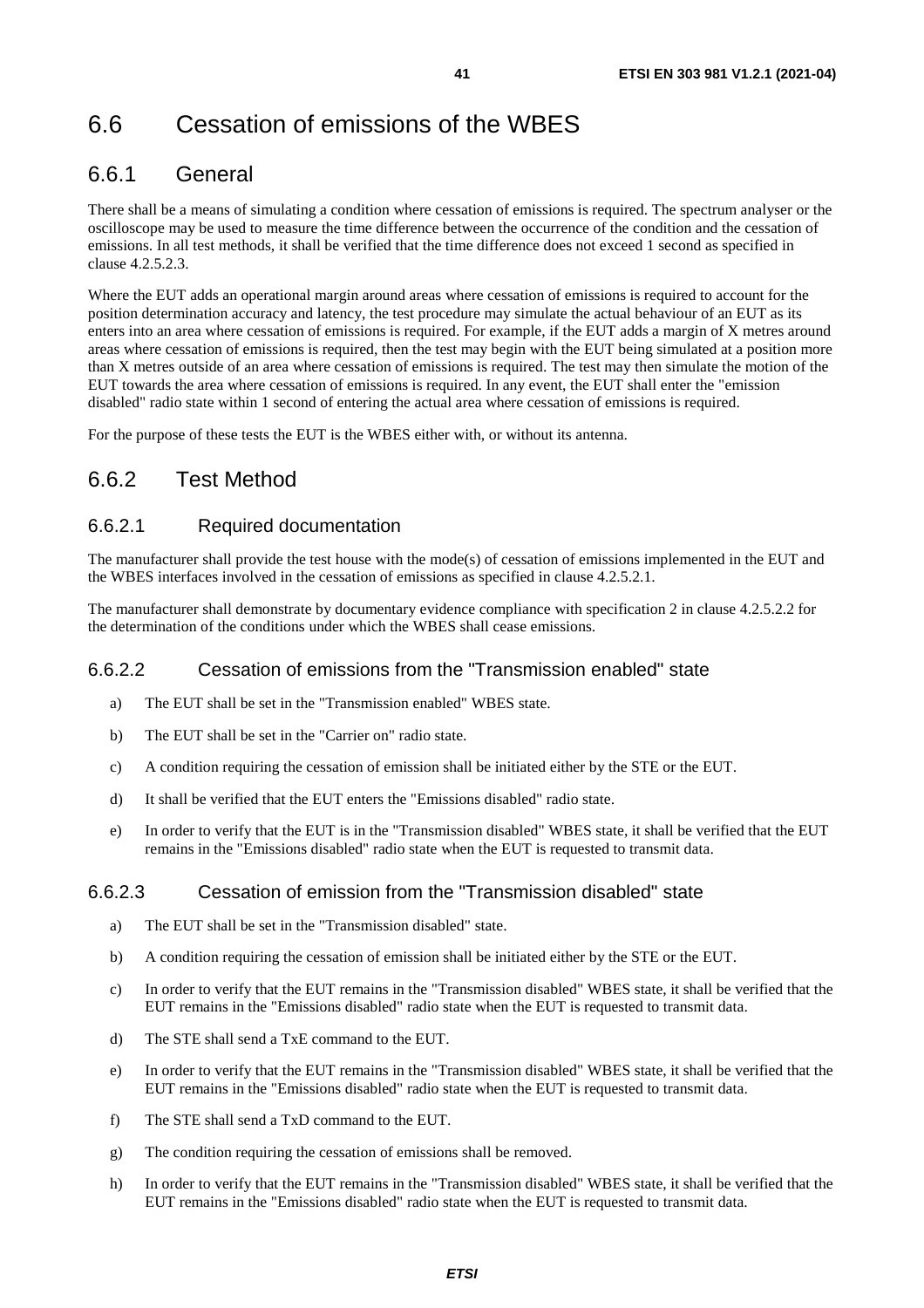### 6.6.2.4 Cessation of emission from the "Initial Phase" state

### 6.6.2.4.1 EUTs transmitting initial bursts

- a) The EUT shall be set in "Initial phase-BurstOn" state.
- b) The STE shall not send the TxE command and the EUT shall be allowed to cycle between "Initial phase-BurstOn" and "Initial phase-BurstOff" as it would under normal operations.
- c) A condition requiring the cessation of emission shall be initiated either by the STE or the EUT.
- d) It shall be verified that the EUT enters the "Emissions disabled" radio state.
- e) In order to verify that the EUT is in the "Initial phase-Standby" WBES state, it shall be verified that the EUT remains in the "Emissions disabled" radio state when the EUT is requested to transmit data.
- f) The STE shall send a TxE command to the EUT.
- g) In order to verify that the EUT remains in the "Initial phase-Standby" WBES state or enters the "Transmission disabled" WBES state, it shall be verified that the EUT remains in the "Emissions disabled" radio state when the EUT is requested to transmit data.
- h) Repeat the test steps a) through g) using a TxD command in step f) instead of the TxE command.

### 6.6.2.4.2 EUTs not transmitting initial bursts

This applies only to EUTs that do not transmit initial bursts (i.e. where only "Initial phase-Standby" is implemented):

- a) The EUT shall be set in "Initial phase-Standby" WBES state.
- b) The STE shall not send the TxE command to maintain the EUT in "Initial phase-Standby" WBES state.
- c) A condition requiring the cessation of emission shall be initiated either by the STE or the EUT.
- d) In order to verify that the EUT remains in the "Initial phase-Standby" WBES state, it shall be verified that the EUT remains in the "Emissions disabled" radio state when the EUT is requested to transmit data.
- e) The STE shall send a TxE command to the EUT.
- f) In order to verify that the EUT remains in the "Initial phase-Standby" WBES state or enters the "Transmission disabled" WBES state, it shall be verified that the EUT remains in the "Emissions disabled" radio state when the EUT is requested to transmit data.
- g) Repeat the test steps a) through f) using a TxD command in step e) instead of the TxE command.

### 6.6.2.5 "Single action" means of cessation of emissions

- a) It shall be verified that there is a "single action" means of ceasing emissions of the EUT (e.g. the switch thrown).
- b) The EUT shall be set in the "Transmission enabled" WBES state.
- c) The EUT shall be set in the "Carrier on" radio state.
- d) The "single action" means of cessation of emissions shall be activated.
- e) It shall be verified that the EUT enters the "Emissions disabled" radio state.
- f) In order to verify that the EUT is in the "Transmission disabled" WBES state, it shall be verified that the EUT remains in the "Emissions disabled" radio state when the EUT is requested to transmit data.
- g) The STE shall send a TxE command to the EUT.
- h) In order to verify that the EUT remains in the "Transmission disabled" WBES state, it shall be verified that the EUT remains in the "Emissions disabled" radio state when the EUT is requested to transmit data.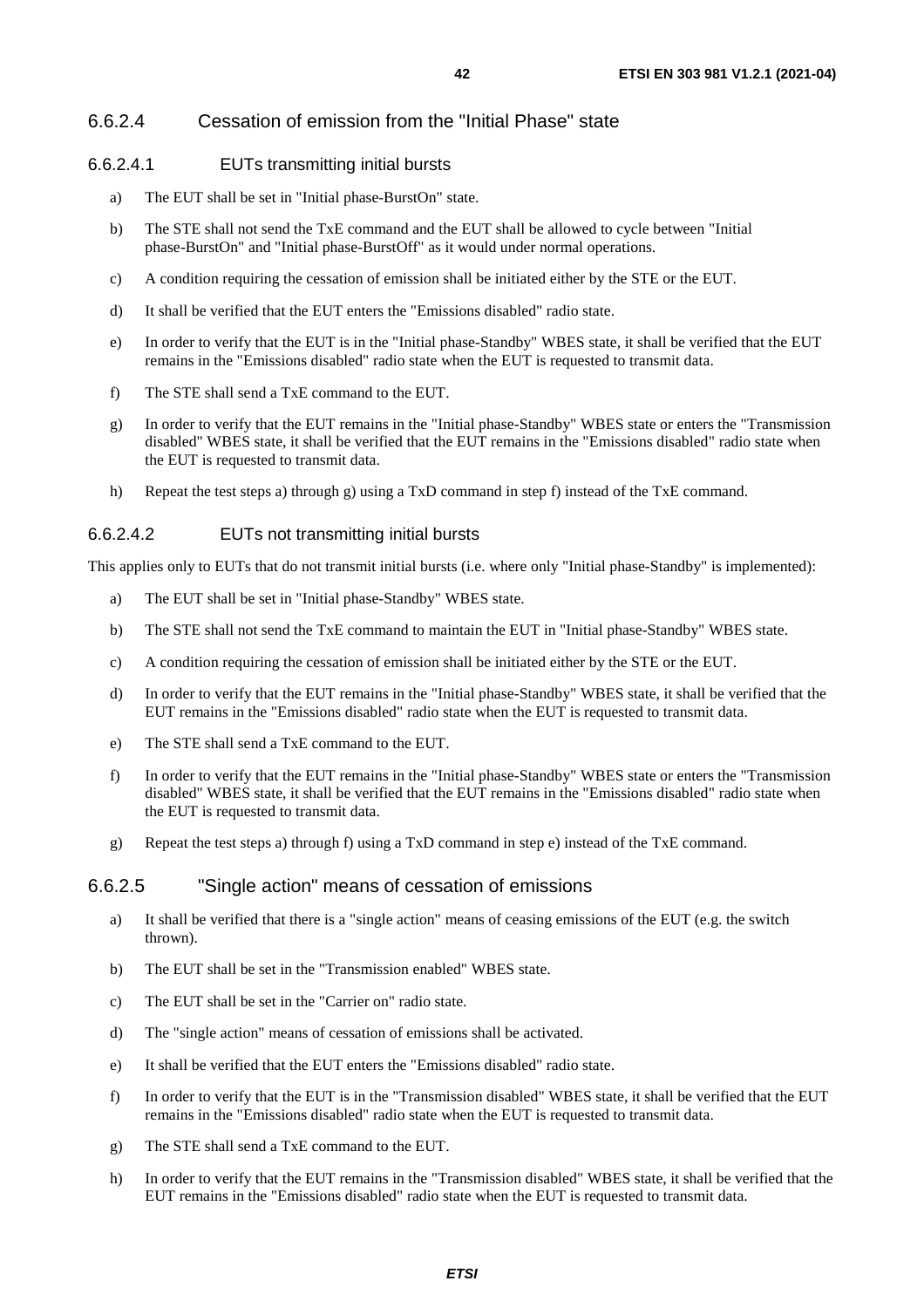- i) The EUT shall be switched off and then switched on and the EUT shall enter the "Initial phase" WBES state without receiving a TxE from the STE.
- j) The "single action" means of cessation of emissions shall be activated.
- k) The STE shall send a TxE command to the EUT.
- l) In order to verify that the EUT remains in the "Initial phase" WBES state or enters the "Transmission disabled" WBES state, it shall be verified that the EUT remains in the "Emissions disabled" radio state when the EUT is requested to transmit data.
- m) The EUT shall be switched off and then switched on and the EUT shall enter the "Initial phase" WBES state without receiving a TxE from the STE.
- n) The STE shall send a TxD command to the EUT so that it enters the "Transmission disabled" WBES state.
- o) The "single action" means of cessation of emissions shall be activated.
- p) The STE shall send a TxE command to the EUT.
- q) In order to verify that the EUT remains in the "Transmission disabled" WBES state, it shall be verified that the EUT remains in the "Emissions disabled" radio state when the EUT is requested to transmit data.

### 6.6.2.6 Fault conditions

The manufacturer shall provide the test house with the means of generating the fault conditions prescribed in clauses 4.2.7.2 (processor monitoring) and 4.2.7.3 (transmit subsystem monitoring):

- a) The EUT shall be set in the "Transmission enabled" WBES state.
- b) The EUT shall be set in the "Carrier on" radio state.
- c) A fault condition requiring the cessation of emission shall be generated either by the STE or directly on the EUT.
- d) It shall be verified that the EUT enters the "Emissions disabled" radio state as long as the fault condition persists.
- e) Steps a) through d) shall be repeated for each applicable fault condition.

# 6.7 Location and Identification of WBES

### 6.7.1 Test arrangement

The test shall be arranged such that EUT can determine its own location, or if external means are employed, the test shall be arranged so that the EUT can be located by the means provided to the test house by the manufacturer. The STE shall be arranged to simulate the NCF.

The position accuracy, precision, resolution and update rates shall be declared by the manufacturer for the WBES type and its intended application.

### 6.7.2 Test method

- a) The EUT shall be in the "Transmission enabled" state.
- b) The EUT shall report its location to the STE.
- c) The difference between the reported EUT location and actual location of the EUT (as simulated in the test) shall meet the requirements declared by the manufacturer.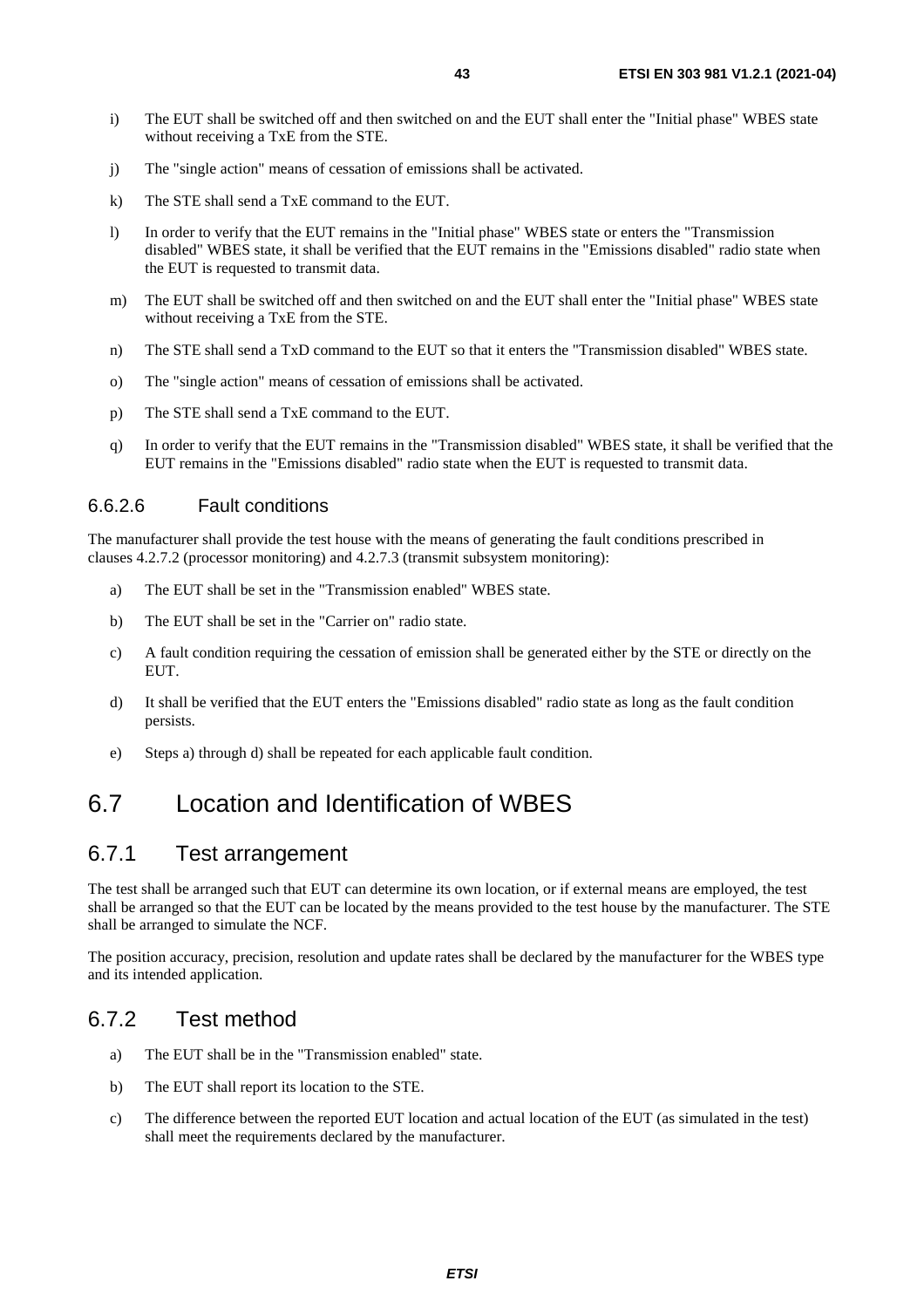## 6.8.1 General

For the purpose of these tests the EUT is the WBES either with, or without its antenna connected.

The manufacturer may modify an WBES for the purpose of these tests provided that full documentation is given to prove that the modifications accurately simulate the required test conditions.

The EUT shall transmit at  $EIRP<sub>max</sub>$ .

The measurement of the EIRP spectral density shall be limited within either the nominated bandwidth or to a 10 MHz bandwidth centred on the carrier frequency, whichever is the greater.

## 6.8.2 Test arrangement

The EUT shall be authorized to transmit and shall be in the "Transmission enabled" state at the commencement of each test, unless otherwise stated. The time difference between the command, or failure, and the occurrence of the expected event (e.g. the transmission suppression) shall be measured and recorded.

## 6.8.3 Processor monitoring- Test method

- a) Each of the processors within the EUT shall, in turn, be caused to fail.
- b) Within 1 second of such failure the EUT shall cease to transmit.
- c) It shall be confirmed that the transmissions have been suppressed within the limits of the "Carrier-off" radio state emission levels.
- d) Within 30 seconds of such failure it shall be confirmed that the transmissions have been suppressed within the limits of the "Emissions disabled" radio state emission levels.
- e) The failed processor shall be restored to normal working condition and the EUT shall restore automatically to normal working before the next processor shall be induced to fail.

## 6.8.4 Transmit subsystem monitoring-Test method

- a) The frequency generation subsystem within the EUT shall be caused to fail in respect of:
	- loss of frequency lock (if applicable);
	- absence of local oscillator (LO) output signal;
	- excess RF output power.
- b) Recognition of each failure in turn by the subsystem monitor shall constitute an SMF event.
- c) Within 1 second of such failure the EUT shall cease to transmit.
- d) It shall be observed that the transmissions have been suppressed within the limits of the "Emissions disabled" radio state emission levels.
- e) The failed elements shall be restored to normal working state and the EUT shall be restored to normal working condition before the next induced failure.

## 6.8.5 Power-on/Reset-Test method

- a) The EUT shall be switched off and the STE shall not transmit the CC.
- b) The EUT shall be switched on.
- c) The EUT shall not transmit during and after switching-on, and shall enter the "Non valid" state.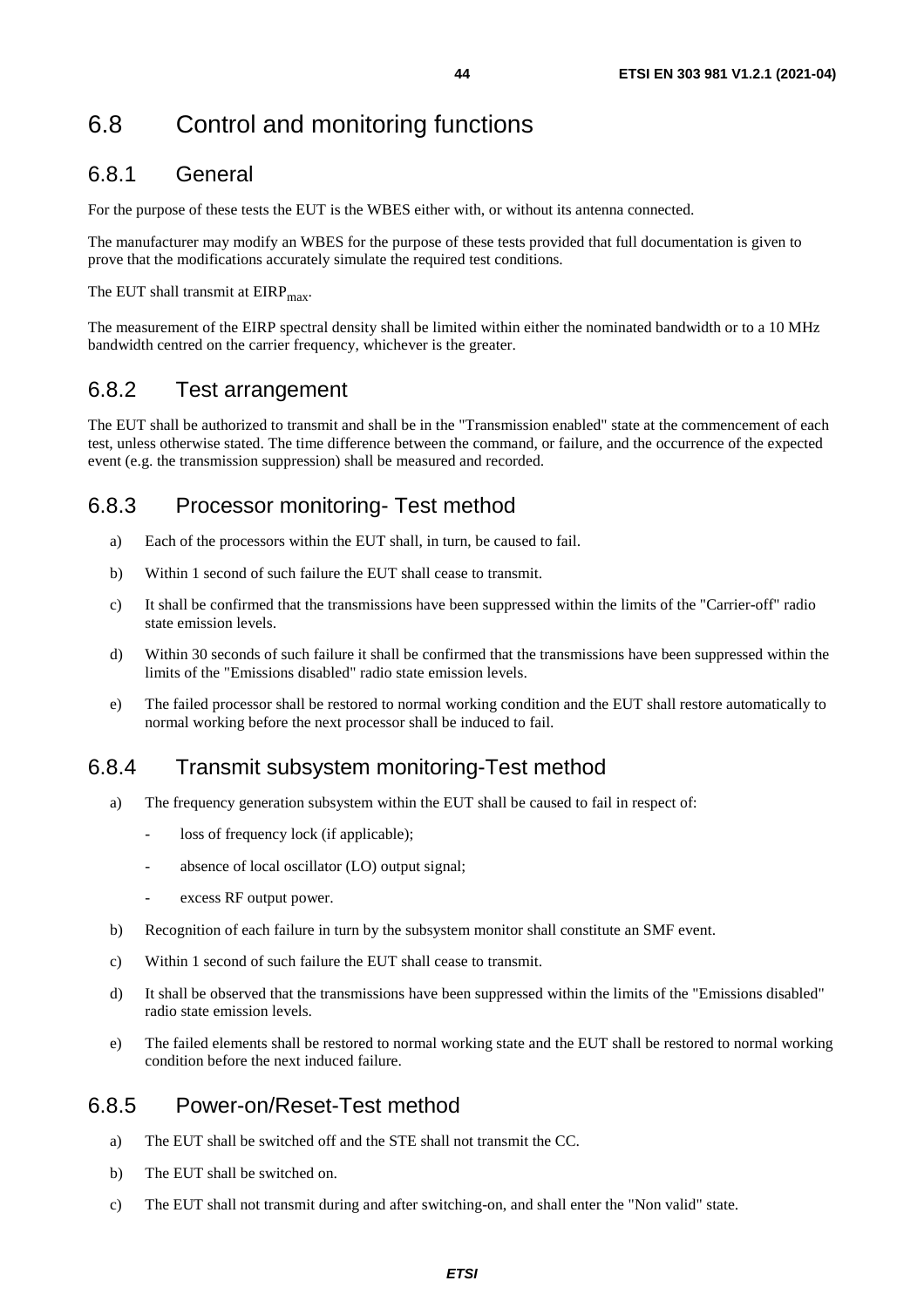If a manual reset function is implemented the following test shall be performed:

- d) The EUT shall be restored to the "Initial phase" state and the STE shall transmit the CC.
- e) The EUT shall remain in the "Initial phase" state.
- f) The reset function shall be initiated.
- g) The EUT shall enter the "Non valid" state.
- h) The EUT shall be restored to the "Initial phase" state and the STE shall transmit the CC as well as a TxE.
- i) The EUT shall enter the "Transmission enabled" state.
- j) The reset function shall be initiated.
- k) The EUT shall enter the "Non valid" state.

### 6.8.6 Control Channel and Response Channel -Test method

For the purposes of these test, the period without correct reception of the CC (T1) shall be as specified in clause 4.2.7.5.2.2.

These test procedures require simulation of the following events:

- The CC has never been received by the EUT after power-on.
- The CC is lost by the EUT after reception of a Transmission Enable command.
- The CC is lost by the EUT without reception of a Transmission Enable command.
- The CC is being lost by the EUT and a call is initiated within the period T1.
- a) Case where the CC has never been received by the EUT after power-on:
	- a1) the EUT shall be switched off and the STE shall not transmit the CC;
	- a2) the EUT shall be switched on;
	- a3) the EUT shall remain in the "Non valid" state.
- b) Case where the CC is lost by the EUT after reception of a Transmission Enable command:
	- b1) the EUT shall be switched-on and the STE shall transmit the CC and a Transmission Enable command;
	- b2) the EUT shall enter the "Initial phase" state and go, if applicable, to the "Transmission enabled" state;
	- b3) a transmission request shall be initiated from the EUT;
	- b4) the STE shall stop transmitting the CC;
	- b5) within the period T1 from event b4), the EUT shall enter the "Non valid" state.
- c) Case where the CC is lost by the EUT without reception of a Transmission Enable command:
	- c1) the EUT shall be switched on and the STE shall transmit the CC;
	- c2) the EUT shall enter the "Initial phase" state;
	- c3) the STE shall stop transmitting the CC;
	- c4) the EUT shall enter in the "Non valid" state not later than T1;
	- c5) a transmission request shall be initiated and the EUT shall remain in the "Non valid" state.
- d) Case where the CC is being lost by the EUT and a call is initiated within the T1 period:
	- d1) the EUT shall be switched on and the STE shall transmit the CC;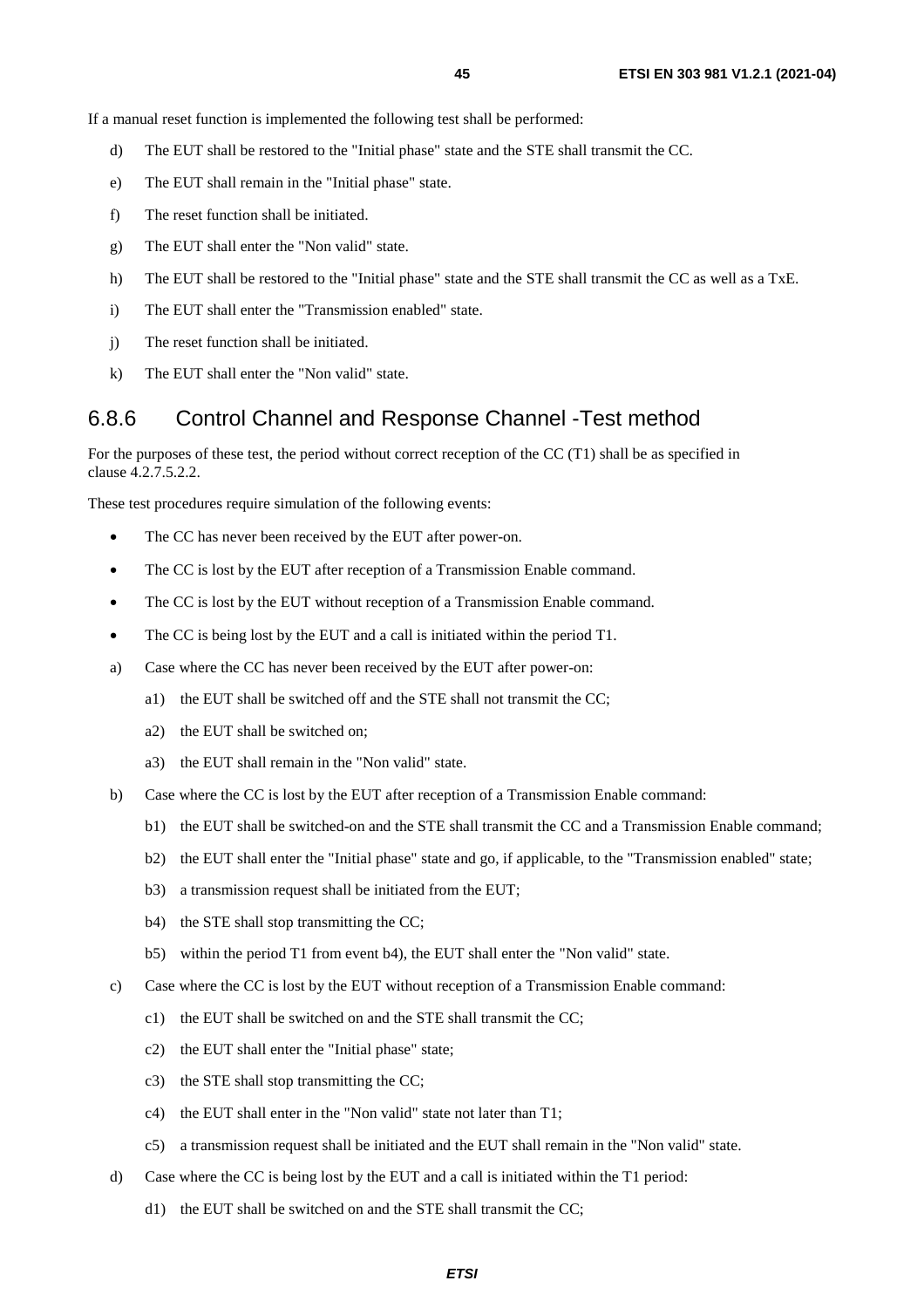- d2) the STE shall stop transmitting the CC;
- d3) within the period T1 from d2), a transmission request shall be initiated from the EUT;
- d4) the EUT may transmit but within the T1 period the EUT shall enter the "Non valid" state.

### 6.8.7 Network Control commands-Test method

The tests shall be performed in the following sequence:

- Transmission Enable command;
- Transmission Disable command received in the "Transmission enabled" state;
- Transmission Disable command received in the "Initial phase" state.
- a) Transmission Enable command:
	- a1) the EUT shall be switched-on and the STE shall transmit the CC;
	- a2) the EUT shall enter the "Initial phase" state;
	- a3) a transmission request shall be initiated from the EUT, the EUT shall remain in the "Initial phase" state;
	- a4) the STE shall transmit a transmit enable command to the EUT;
	- a5) a transmission request shall be initiated from the EUT;
	- a6) the EUT shall enter the "Transmission enabled" state and shall transmit.
- b) Transmission Disable command received in the "Transmission enabled" state:
	- b1) continue from a6);
	- b2) the STE shall transmit a disable command to the EUT;
	- b3) the EUT shall enter the "Transmission disabled" state within 1 second;
	- b4) a transmission request shall be initiated from the EUT;
	- b5) the EUT shall remain in the "Transmission disabled" state;
	- b6) the STE shall transmit an enable command;
	- b7) the EUT shall enter either the "Transmission enabled" state or the "Initial phase" state;
	- b8) if the EUT is in the "Transmission enable" state then the test continues with b11);
	- b9) the STE shall transmit a TxE command;
	- b10) the EUT shall enter the "Transmission enable" state;
	- b11) if a transmission request is not active any more than a new transmission request shall be initiated;
	- b12) the EUT shall transmit;
	- b13) the EUT transmission shall be terminated.
- c) Transmission disable command received in the "Initial phase" state:
	- c1) the EUT shall be switched-on and the STE shall transmit the CC;
	- c2) the EUT shall enter the "Initial phase" state;
	- c3) the STE shall transmit a Transmission Disable command to the EUT;
	- c4) the EUT shall enter the "Transmission disabled" state within 1 second;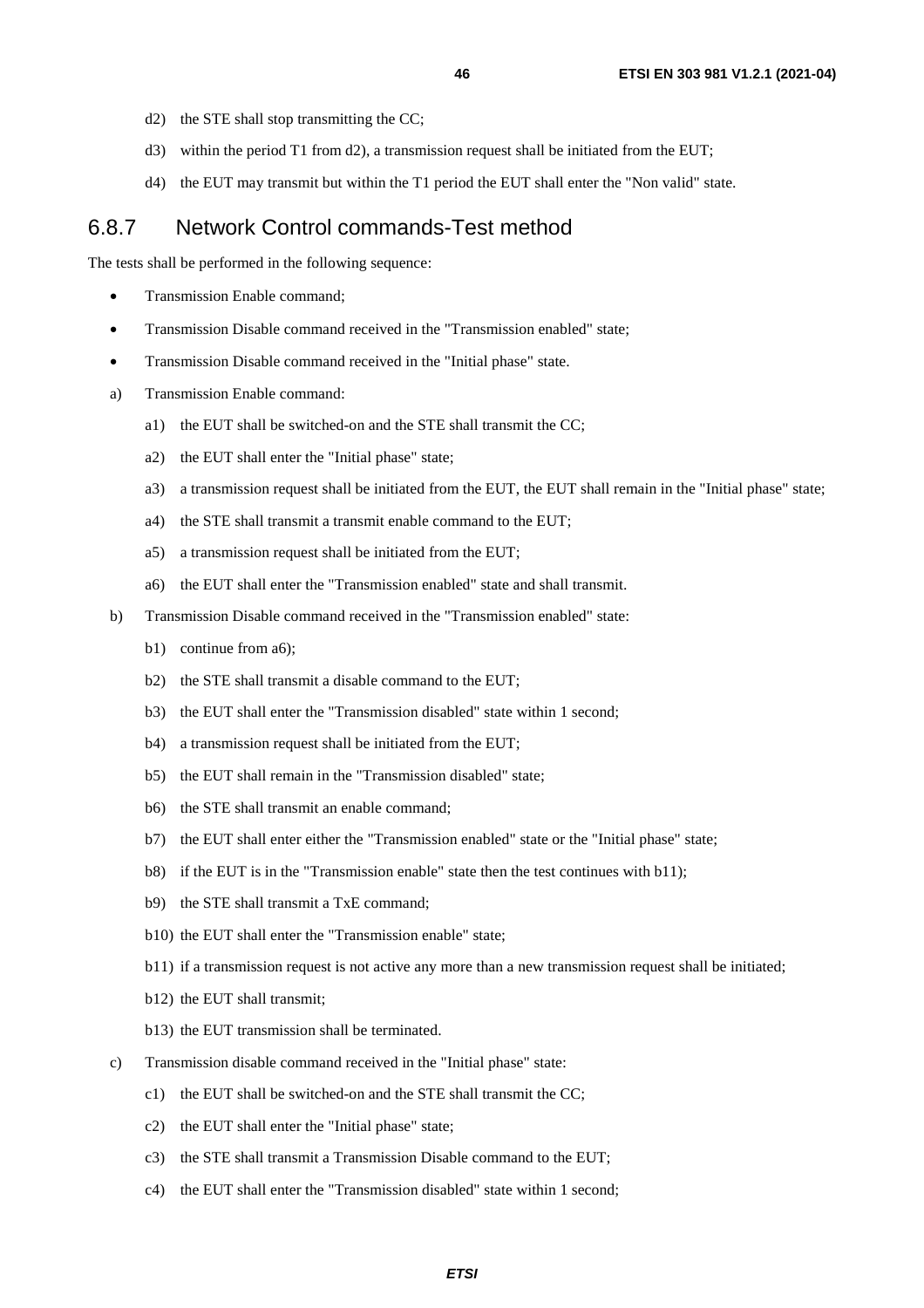- c5) a transmission request shall be initiated from the EUT;
- c6) the EUT shall remain in the "Transmission disabled" state;
- c7) the STE shall transmit a Transmission Enable command;
- c8) the EUT shall enter either the "Transmission enabled" state or the "Initial phase" state;
- c9) if the EUT is in the "Transmission enable" state then the test continues with c12);
- c10) the STE shall transmit a TxE command;
- c11) the EUT shall enter the "Transmission enable" state;
- c12) if a transmission request is not active any more than a new transmission request shall be initiated;
- c13) the EUT shall transmit;
- c14) the EUT transmission shall be terminated.

### 6.8.8 Initial burst transmission-Test method

The manufacturer shall declare the initial burst duration.

The following test shall be performed in sequence:

- a) the EUT shall be switched-off and the STE shall transmit the CC;
- b) the EUT shall be switched-on;
- c) the EUT shall not transmit, except the initial bursts;
- d) it shall be verified that the specifications given in clause  $4.2.7.7.2$  are fulfilled.

### 6.8.9 Inhibition of transmission-Test method

The manufacturer shall declare the values for  $IT_{\text{max}}$  and  $T_{\text{trans}}$ , as specified in clauses 4.2.1.2 and 4.2.7.8.

The receive carrier to the EUT shall be removed:

- a) Within 1 second of such failure the EUT shall cease to transmit.
- b) It shall be observed that the EUT remains in the "Transmission enabled" state and that transmissions have been suppressed within the limits of the "Emissions Disabled" radio state emission levels given in clause 4.2.2.2, table 3.
- c) The receive carrier to the EUT shall be restored within  $IT<sub>max</sub>$ .
- d) It shall be observed that the EUT enters the "Carrier on" radio state and begins transmission within  $T_{\text{trans}}$ .
- e) The receive carrier to the EUT shall be removed.
- f) It shall be observed that after  $IT_{max}$  the EUT enters the "Initial phase" state.

## 6.9 Antenna off-axis gain pattern

### 6.9.1 Test Method

### 6.9.1.1 Test site

This test shall be performed either on an outdoor far field test site, on a compact test range, or by near-field scanner technology.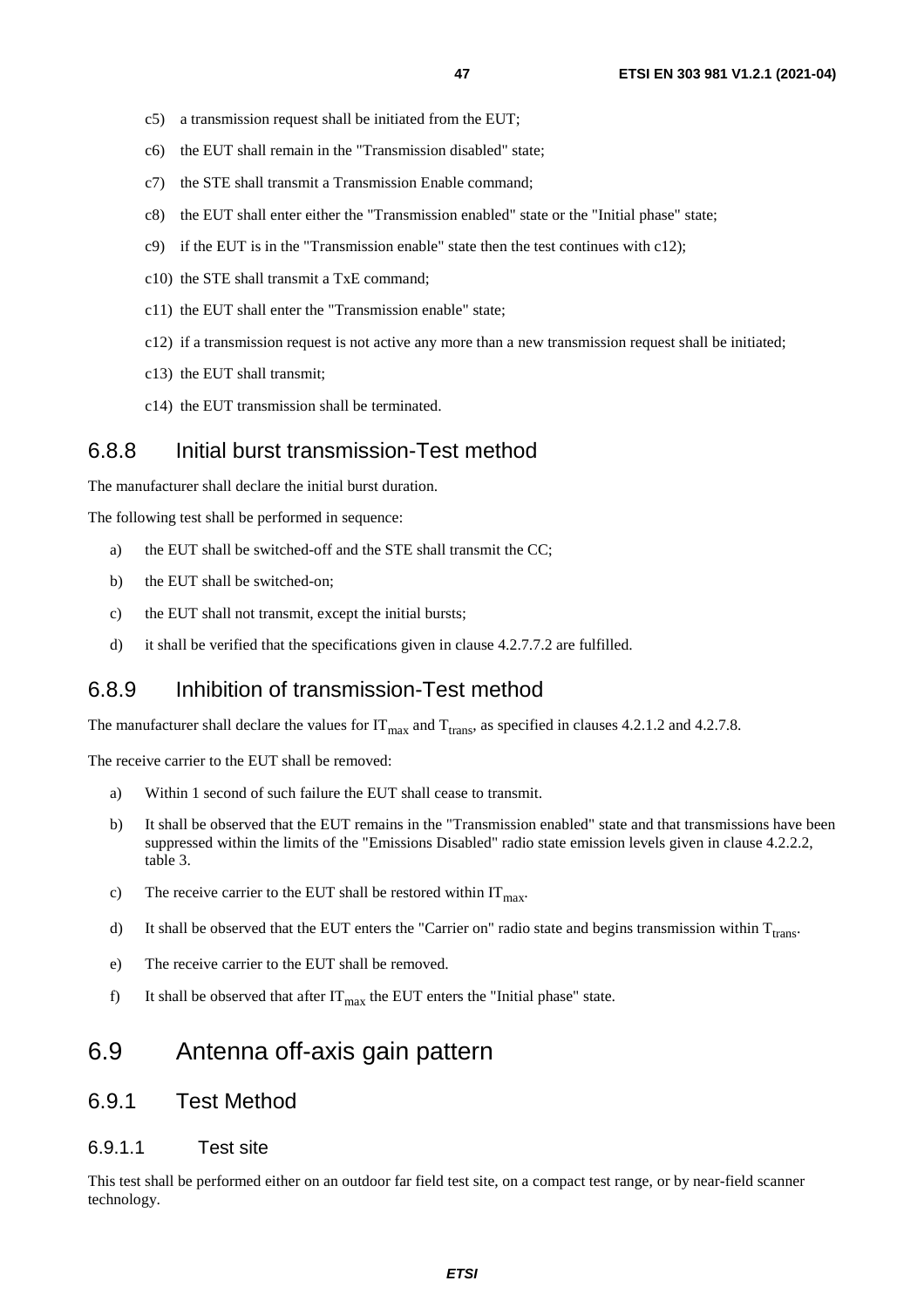6.9.1.2 Method of measurement for EUT antenna with linear polarization



**Figure 9: Test arrangement - antenna receive pattern measurement** 

- a) The test arrangement shall be as shown in figure 9 with the EUT connected to the test receiver. A linearly polarized test antenna shall be used.
- b) A signal proportional to the angular position from the servo mechanism shall be applied to the X-axis and the signal level from the test receiver shall be applied to the Y-axis of the plotter.
- c) The test frequencies shall be the centre frequency of each applicable frequency range. The E plane shall be vertical.
- d) The EUT shall be aligned to maximize the received signal level and the X-Y plotter shall be adjusted to give the maximum reading on the chart.
- e) The EUT shall be driven in azimuth through 180°.
- f) The pattern measurement is then obtained by driving the EUT in azimuth through  $360^\circ$  with the plotter recording the results.
- g) The tests in b) to e) shall be repeated with the frequency changed to the lower limit of the applicable band as declared by the manufacturer.
- h) The tests in b) to e) shall be repeated with the frequency changed to the upper limit of the applicable band as declared by the manufacturer.
- i) The tests in b) to h) shall be repeated with the frequencies changed to the others specified if the design of the equipment is such that operation is possible, but not necessarily simultaneously, in all bands.
- j) The tests in b) to h) shall be repeated with the test signal being transmitted in the H-plane instead of the E-plane.
- k) The tests in b) to h) shall be repeated with the test signal being transmitted in a plane at  $45^{\circ}$  to the H-plane.
- l) The tests in b) to h) shall be repeated with the test signal being transmitted in a plane at  $90^\circ$  to that in k).
- m) The tests in b) to l) shall be repeated between the angles of  $\varphi$ , and  $7^\circ$  with the EUT rotated through 90°, or the test antenna or the polarization subsystem of the EUT rotated by 90°, to give the cross-polar measurement.

### 6.9.1.3 Method of measurement for antennas with circular polarization

- a) The test arrangement shall be as shown in figure 9 with the EUT connected to the test receiver. The sense of polarization for the test antenna and the antenna on the EUT shall be the same.
- b) A signal proportional to the angular position from the servo mechanism shall be applied to the X-axis and the signal level from the test receiver shall be applied to the Y-axis of the plotter.
- c) The test frequencies shall be the centre frequency of each applicable frequency range. A proper reference plane shall be selected and set vertical.
- d) The EUT shall be aligned to maximize the received signal level and the X-Y plotter shall be adjusted to give the maximum reading on the chart.
- e) The EUT shall be driven in azimuth through 180°.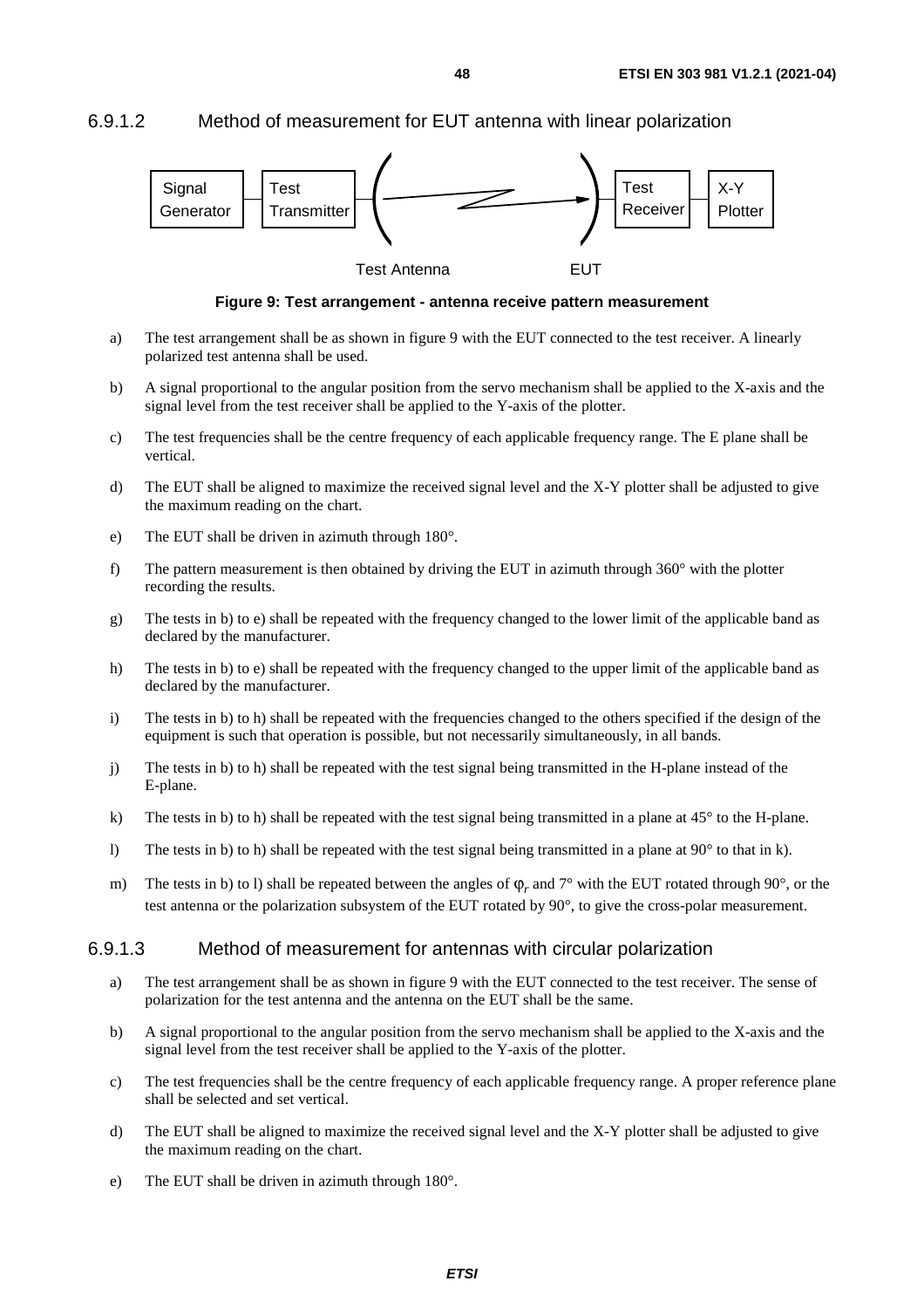- f) The pattern measurement is then obtained by driving the EUT in azimuth through 360° with the plotter recording the results.
- g) The tests in b) to e) shall be repeated with the frequency changed to the lower limit of the applicable band as declared by the manufacturer.
- h) The tests in b) to e) shall be repeated with the frequency changed to the upper limit of the applicable band as declared by the manufacturer.
- i) The tests in b) to h) shall be repeated with the frequencies changed to the others specified if the design of the equipment is such that operation is possible, but not necessarily simultaneously, in all bands.
- j) The tests in b) to h) shall be repeated with the test signal being transmitted in a plane perpendicular to the reference plane selected in c).
- k) The tests in b) to j) shall be repeated with the test antenna in different sense of circular polarization, to give the cross-polar measurement.

## 6.10 Blocking performance

### 6.10.1 Test method - Class A/B WBES

For EUTs where the antenna may be removed, the test signal should be introduced into the antenna port. For integrated EUTs where it is not possible to remove the antenna, a radiated method shall be used:

- a) For radiated measurements, set up the EUT in an outdoor far field test site or compact test range as show in figure 9. For conducted measurements, the output signals of two signal generators shall be combined with equal weight; the combined signal shall be coupled to the antenna port.
- b) The first signal generator shall be set up to present the desired signal. Adjust the signal source so that the EUT reports a signal-to-noise ratio of 15 dB.
- c) A second signal generator shall be used to create a continuous wave source, with the power level set for the appropriate frequency offset according to table 6.
- d) The signal to noise ratio received at the EUT shall be measured.
- e) Record any frequencies for which the SNR degradation exceeds the test requirement.

## 6.11 Adjacent Signal Selectivity

### 6.11.1 Test method

For EUTs where the antenna may be removed, the test signal should be introduced into the antenna port. For integrated EUTs where it is not possible to remove the antenna, a radiated method shall be used.



**Figure 10: Test arrangement - adjacent signal selectivity**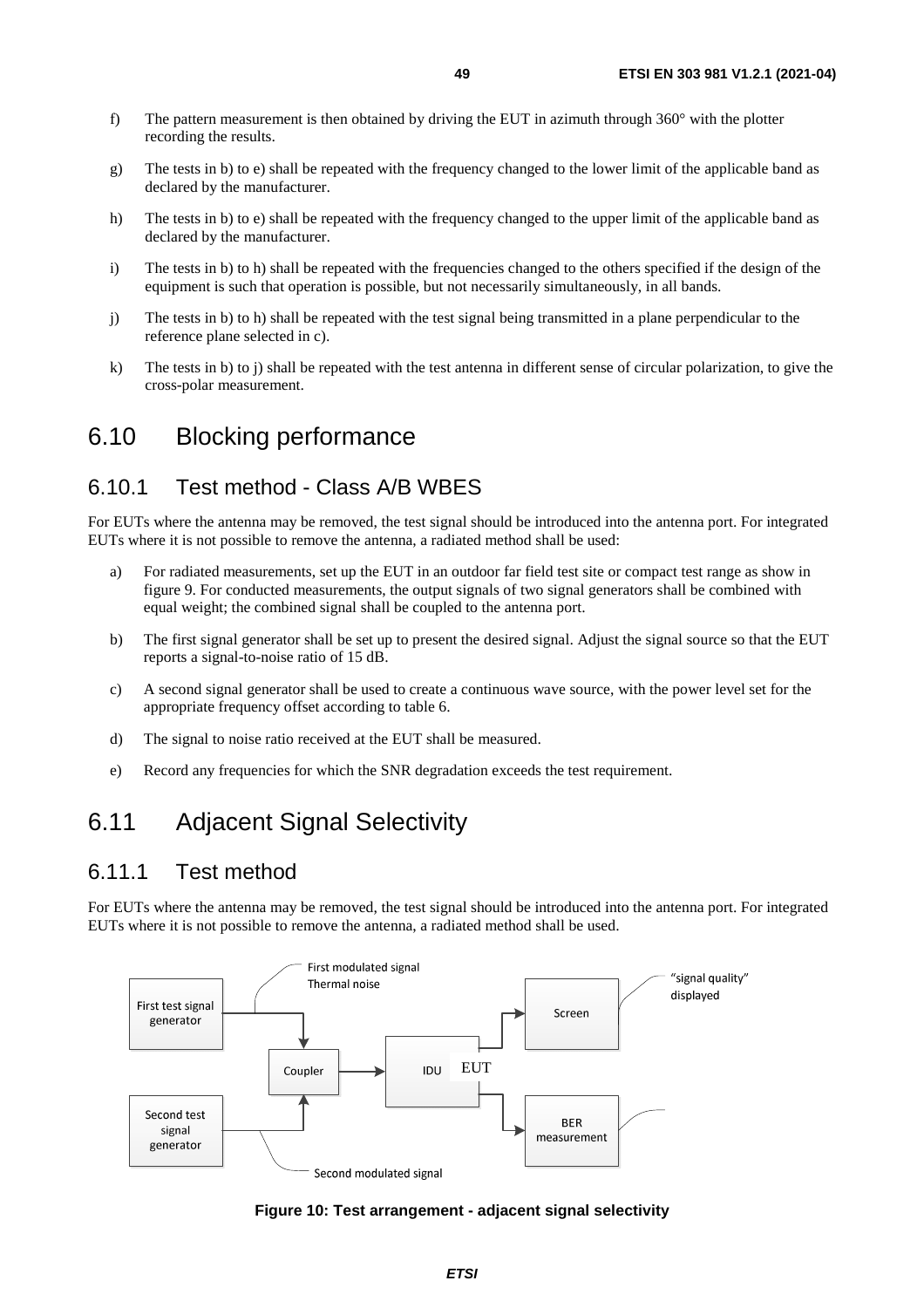- a) Two test signal generators shall be used. Each signal generator shall generate a modulated signal in the RF input frequency range. One of the signal generators shall also generate thermal noise.
- b) The signal generators shall be connected to the EUT input through a splitter (combiner).
- c) The first signal generator signal frequency shall be set to the centre of the EUT input frequency range. The signal level shall be set to the centre of the EUT input level range.
- d) The second signal generator shall be set to the frequencies and levels of the adjacent signals as defined in the requirement.
- e) The EUT shall be set to receive the signal of the first test signal generator.
- f) The second test signal generator shall be set to signal off.
- g) The noise level (or signal to noise ratio) of the first test signal generator shall be varied in order to determine the signal-to-noise ratio threshold.
- h) The second signal generator shall be set to signal on.
- i) The noise level (or signal to noise ratio) of the first test signal generator shall be varied in order to determine the signal-to-noise ratio threshold.
- j) The degradation is equal to the noise level (or signal to noise ratio) determined in step i) minus that determined in step g).
- k) The result is the highest degradation found.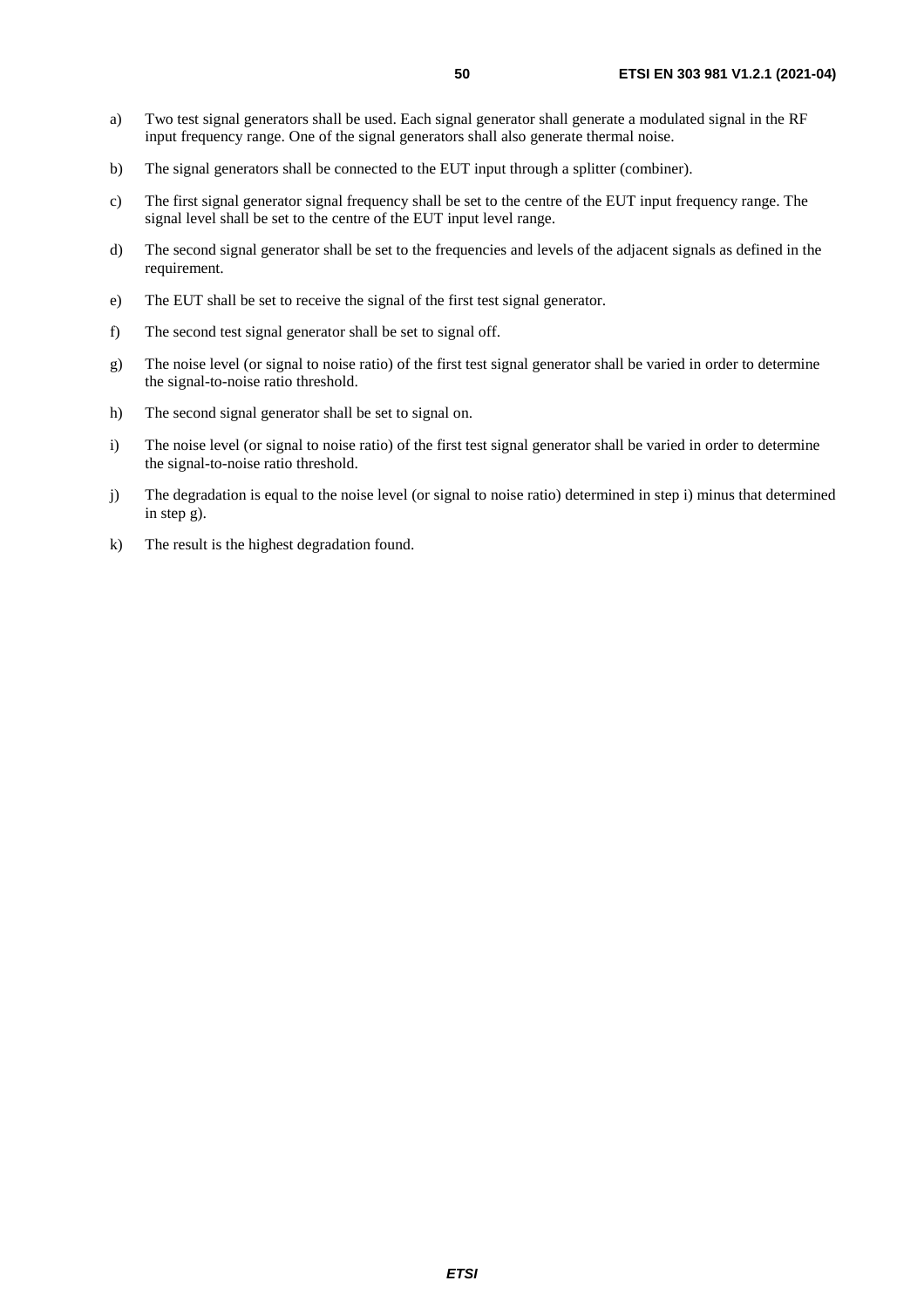# Annex A (informative): Relationship between the present document and the essential requirements of Directive 2014/53/EU

The present document has been prepared under the Commission's standardisation request C(2015) 5376 final [\[i.1\]](#page-9-0) to provide one voluntary means of conforming to the essential requirements of Directive 2014/53/EU on the harmonisation of the laws of the Member States relating to the making available on the market of radio equipment and repealing Directive 1999/5/EC [\[i.7](#page-10-0)].

Once the present document is cited in the Official Journal of the European Union under that Directive, compliance with the normative clauses of the present document given in table A.1 confers, within the limits of the scope of the present document, a presumption of conformity with the corresponding essential requirements of that Directive and associated EFTA regulations.

| <b>Harmonised Standard ETSI EN 303 981</b> |                                            |                                                                                             |                                   |              |                                                                                                                                                                                                                                                                                                                                                                                                                                                                                                                                                                                                                       |  |  |
|--------------------------------------------|--------------------------------------------|---------------------------------------------------------------------------------------------|-----------------------------------|--------------|-----------------------------------------------------------------------------------------------------------------------------------------------------------------------------------------------------------------------------------------------------------------------------------------------------------------------------------------------------------------------------------------------------------------------------------------------------------------------------------------------------------------------------------------------------------------------------------------------------------------------|--|--|
|                                            | Requirement                                |                                                                                             | <b>Requirement Conditionality</b> |              |                                                                                                                                                                                                                                                                                                                                                                                                                                                                                                                                                                                                                       |  |  |
| <b>No</b>                                  | <b>Description</b>                         | <b>Essential</b><br>Clause(s) of<br>the present<br>requirements<br>of Directive<br>document |                                   | U/C          | <b>Condition</b>                                                                                                                                                                                                                                                                                                                                                                                                                                                                                                                                                                                                      |  |  |
| $\mathbf{1}$                               | Antenna beam pointing                      | 3.2                                                                                         | 4.2.1                             | U            |                                                                                                                                                                                                                                                                                                                                                                                                                                                                                                                                                                                                                       |  |  |
| $\overline{2}$                             | Off-axis spurious radiation                | $\overline{3.2}$                                                                            | 4.2.2                             | U            |                                                                                                                                                                                                                                                                                                                                                                                                                                                                                                                                                                                                                       |  |  |
| 3                                          | On-axis spurious radiation                 | 3.2                                                                                         | 4.2.3                             | U            |                                                                                                                                                                                                                                                                                                                                                                                                                                                                                                                                                                                                                       |  |  |
| 4                                          | Carrier suppression                        | 3.2                                                                                         | 4.2.4                             | $\cup$       |                                                                                                                                                                                                                                                                                                                                                                                                                                                                                                                                                                                                                       |  |  |
| $\overline{5}$                             | Cessation of emissions                     | 3.2                                                                                         | 4.2.5                             | Ū            |                                                                                                                                                                                                                                                                                                                                                                                                                                                                                                                                                                                                                       |  |  |
| 6                                          | Location and Identification of<br>the WBES | 3.2                                                                                         | 4.2.6                             | U            |                                                                                                                                                                                                                                                                                                                                                                                                                                                                                                                                                                                                                       |  |  |
| $\overline{7}$                             | Control and Monitoring<br>Functions (CMFs) | 3.2                                                                                         | 4.2.7                             | $\cup$       |                                                                                                                                                                                                                                                                                                                                                                                                                                                                                                                                                                                                                       |  |  |
| 8                                          | Receive antenna off-axis gain<br>pattern   | 3.2                                                                                         | 4.2.8                             | U            |                                                                                                                                                                                                                                                                                                                                                                                                                                                                                                                                                                                                                       |  |  |
| 9                                          | <b>Blocking performance</b>                | 3.2                                                                                         | 4.2.9                             | $\mathsf{C}$ | Satellite communications networks may<br>contain a central control unit that keeps<br>received interference low by taking into<br>account the actual antenna gain pattern of<br>earth stations. The requirement is not<br>relevant for earth stations that are always<br>operated as part of such a network. The<br>requirement is relevant in all other cases.<br>If the receive antenna performance does<br>not meet the requirement in clause 4.2.9,<br>then the earth station will be subject to an<br>additional co-frequency interference<br>caused by its off-axis gain which is not<br>compliant to the mask. |  |  |
| 10                                         | <b>Adjacent Signal Selectivity</b>         | 3.2                                                                                         | 4.2.10                            | U            |                                                                                                                                                                                                                                                                                                                                                                                                                                                                                                                                                                                                                       |  |  |
| 11                                         | Image frequency rejection                  | 3.2                                                                                         | 4.2.11                            | U            |                                                                                                                                                                                                                                                                                                                                                                                                                                                                                                                                                                                                                       |  |  |

### **Table A.1: Relationship between the present document and the essential requirements of Directive 2014/53/EU**

#### **Key to columns:**

#### **Requirement:**

**No** A unique identifier for one row of the table which may be used to identify a requirement.

**Description** A textual reference to the requirement.

#### **Essential requirements of Directive**

Identification of article(s) defining the requirement in the Directive.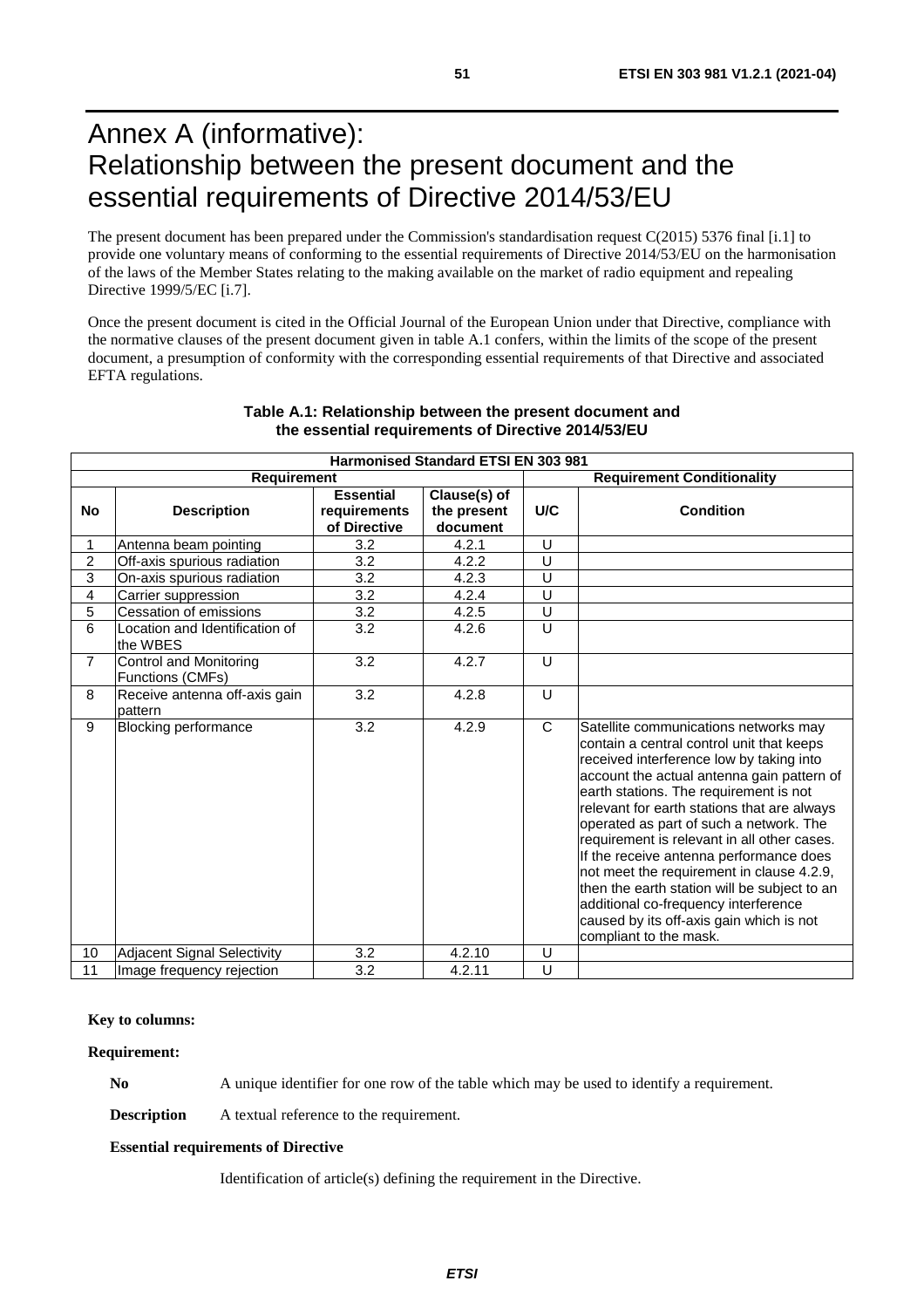#### **Clause(s) of the present document**

Identification of clause(s) defining the requirement in the present document unless another document is referenced explicitly.

#### **Requirement Conditionality:**

- **U/C** Indicates whether the requirement is unconditionally applicable (U) or is conditional upon the manufacturer's claimed functionality of the equipment (C).
- **Condition** Explains the conditions when the requirement is or is not applicable for a requirement which is classified "conditional".

Presumption of conformity stays valid only as long as a reference to the present document is maintained in the list published in the Official Journal of the European Union. Users of the present document should consult frequently the latest list published in the Official Journal of the European Union.

Other Union legislation may be applicable to the product(s) falling within the scope of the present document.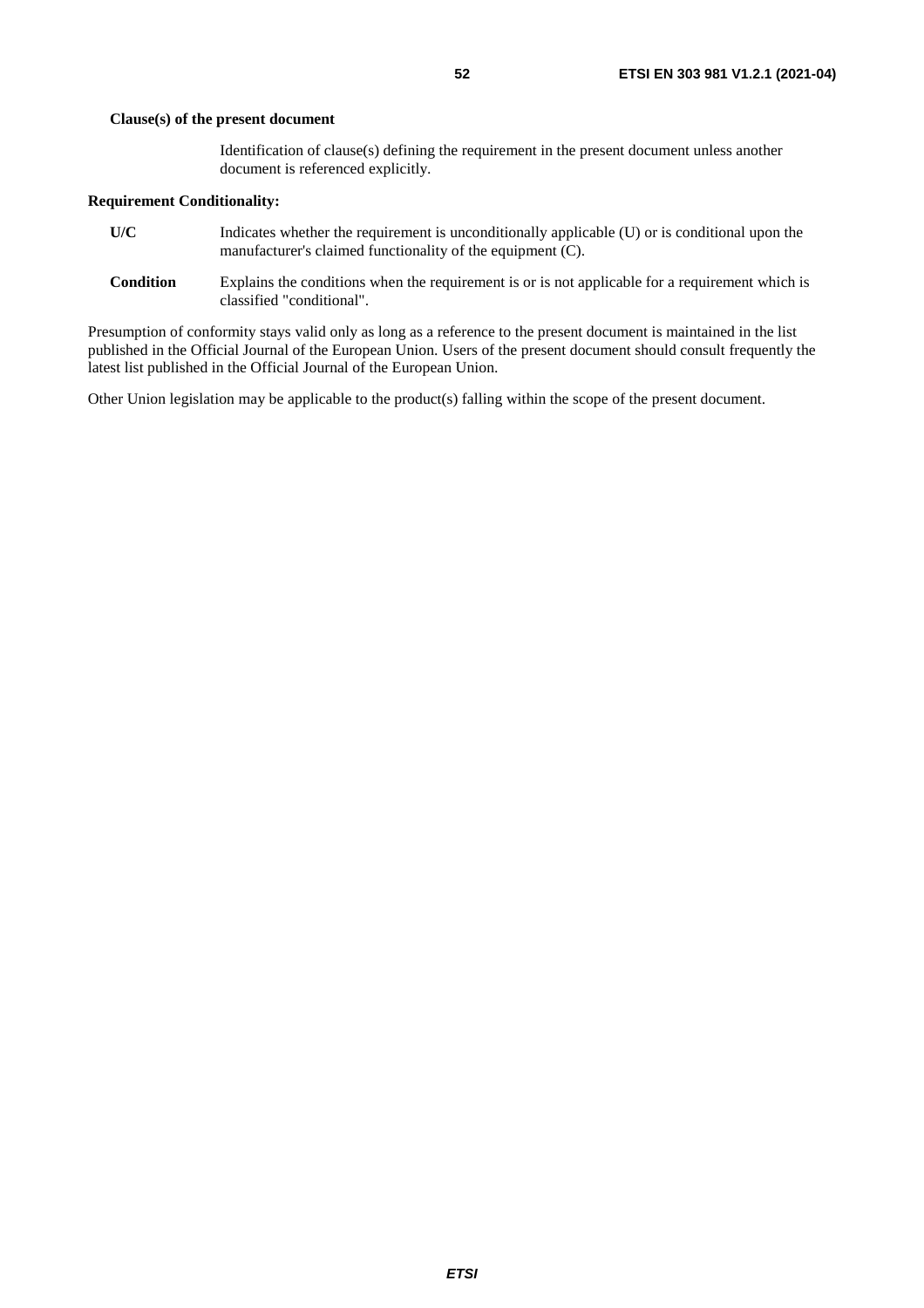# Annex B (normative): Radiated measurement

# B.1 General

This annex introduces several commonly available test sites:

- Free field test sites, such as an anechoic chamber, an anechoic chamber with a ground plane or an Open Area Test Site (OATS), which may be used for radiated tests.
- Indirect Far Field, also known as the Compact Antenna Test Range (CATR). This creates the far field radiated environment using a transformation with a parabolic reflector.
- Near Field To Far Field transform (NFTF). This method takes a series of near field radiated measurements, and computes the metrics defined in Far Field by using a mathematical Near Field to Far Field transformation.

Both absolute and relative measurements can be performed in these sites. Where absolute measurements are to be carried out, the chamber should be verified. A detailed verification procedure is described in the relevant parts of ETSI TR 102 273 [\[i.11](#page-10-0)] or equivalent.

NOTE: To ensure reproducibility and tractability of radiated measurements only these test sites should be used in measurements in accordance with the present document.

# B.2 Free Field Test sites and general arrangements for measurements involving the use of radiated fields

# B.2.1 Anechoic Chamber

An anechoic chamber is an enclosure, usually shielded, whose internal walls, floor and ceiling are covered with radio absorbing material, normally of the pyramidal urethane foam type. The chamber usually contains an antenna support at one end and a turntable at the other. A typical anechoic chamber is shown in figure B.1.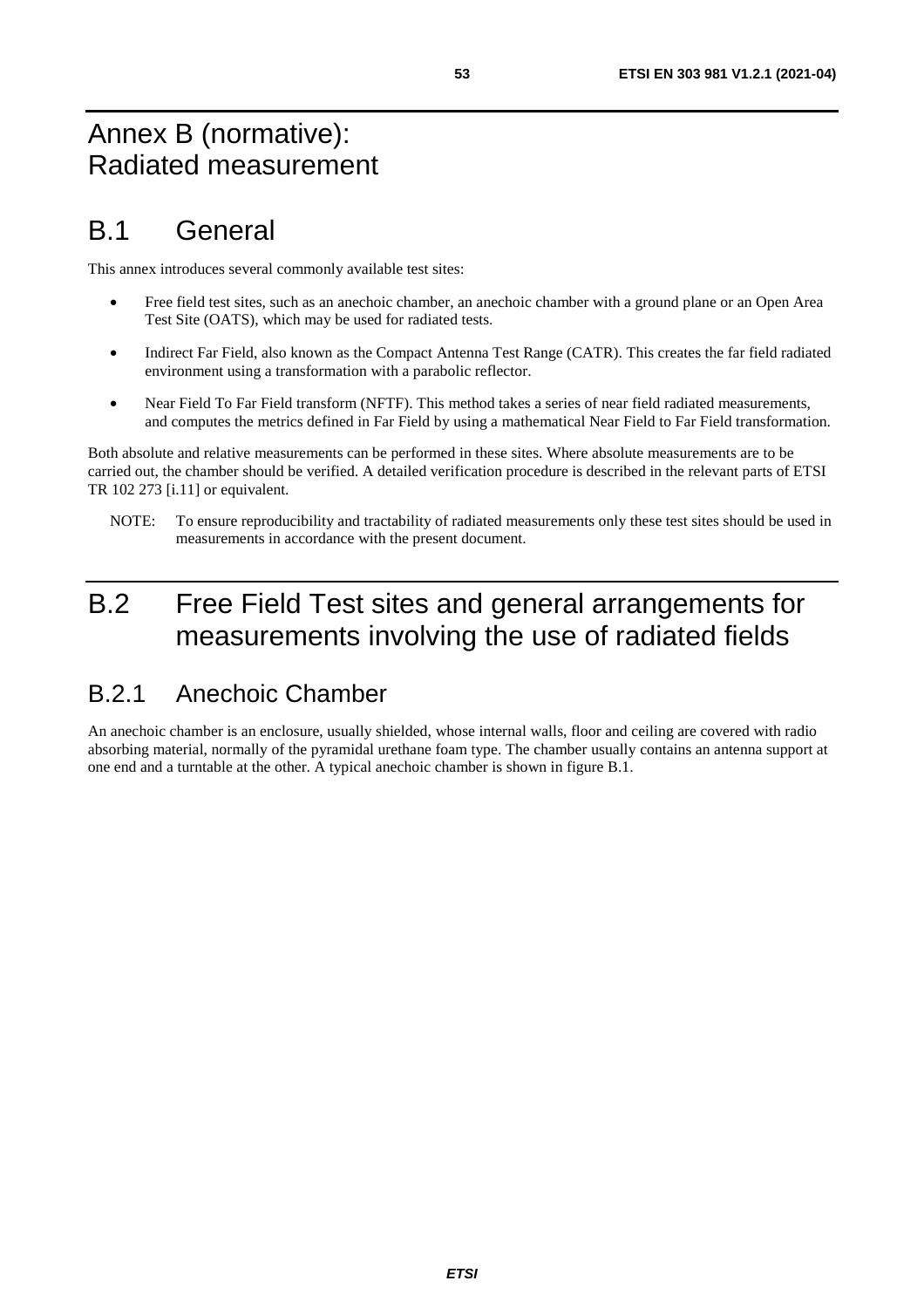

**Figure B.1: A typical Anechoic Chamber** 

The chamber shielding and radio absorbing material work together to provide a controlled environment for testing purposes. This type of test chamber attempts to simulate free space conditions.

The shielding provides a test space, with reduced levels of interference from ambient signals and other outside effects, whilst the radio absorbing material minimizes unwanted reflections from the walls and ceiling which can influence the measurements. In practice it is relatively easy for shielding to provide high levels (80 dB to 140 dB) of ambient interference rejection, normally making ambient interference negligible.

A turntable is capable of rotation through 360° in the horizontal plane and it is used to support the test sample (EUT) at a suitable height (e.g. 1 m) above the ground plane. The chamber shall be large enough to allow the measuring distance of at least 3 m or  $2(d_1 + d_2)^2/\lambda$  (m), whichever is greater (see clause B.2.5.5). The distance used in actual measurements shall be recorded with the test results.

The anechoic chamber generally has several advantages over other test facilities. There is minimal ambient interference, minimal floor, ceiling and wall reflections and it is independent of the weather. It does however have some disadvantages which include limited measuring distance and limited lower frequency usage due to the size of the pyramidal absorbers. To improve low frequency performance, a combination structure of ferrite tiles and urethane foam absorbers is commonly used.

All types of emission, sensitivity and immunity testing can be carried out within an anechoic chamber without limitation.

## B.2.2 Anechoic Chamber with a conductive ground plane

An anechoic chamber with a conductive ground plane is an enclosure, usually shielded, whose internal walls and ceiling are covered with radio absorbing material, normally of the pyramidal urethane foam type. The floor, which is metallic, is not covered and forms the ground plane. The chamber usually contains an antenna mast at one end and a turntable at the other. A typical anechoic chamber with a conductive ground plane is shown in figure B.2.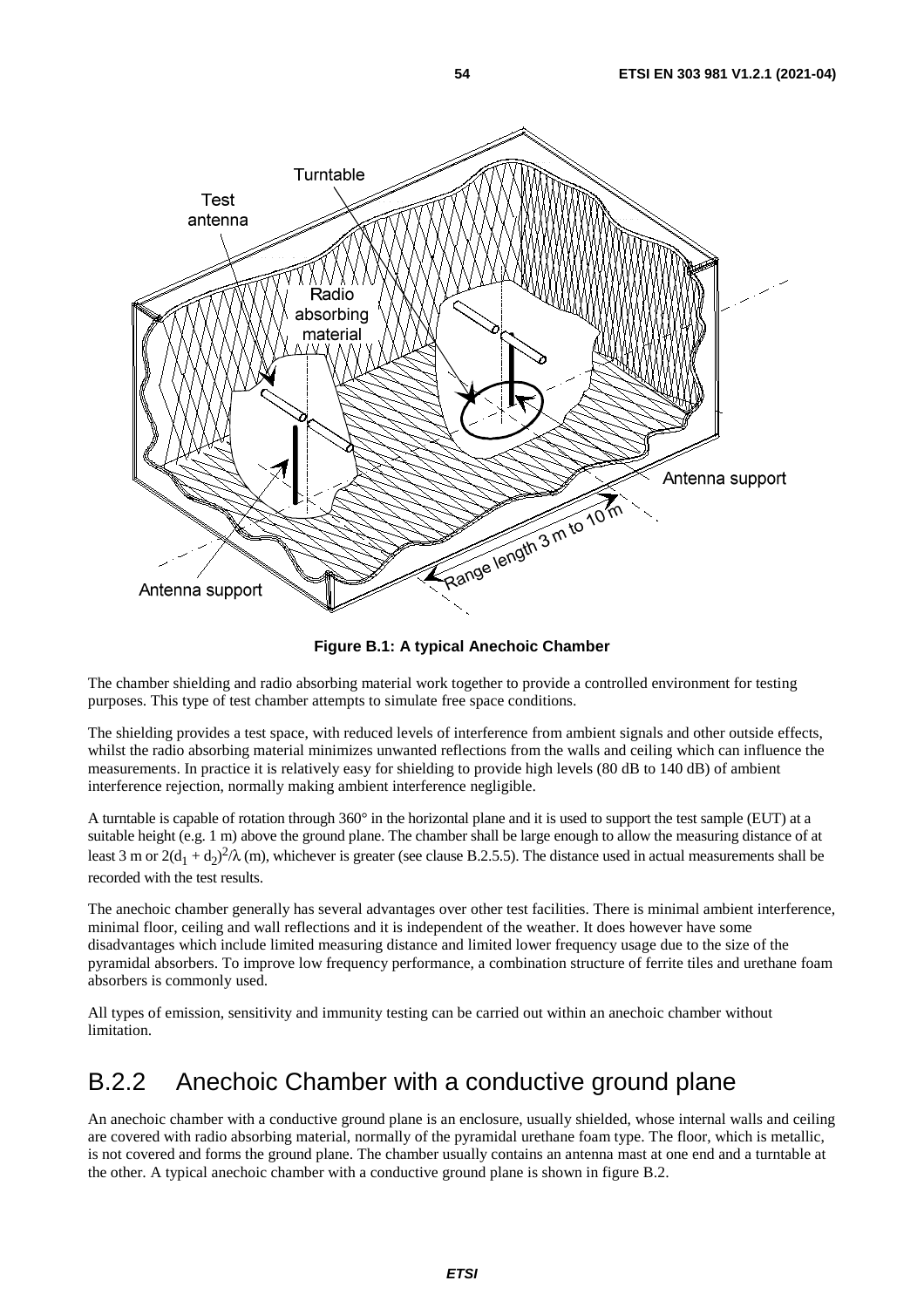This type of test chamber attempts to simulate an ideal Open Area Test Site whose primary characteristic is a perfectly conducting ground plane of infinite extent.



**Figure B.2: A typical Anechoic Chamber with a conductive ground plane** 

In this facility the ground plane creates the wanted reflection path, such that the signal received by the receiving antenna is the sum of the signals from both the direct and reflected transmission paths. This creates a unique received signal level for each height of the transmitting antenna (or EUT) and the receiving antenna above the ground plane.

The antenna mast provides a variable height facility (from 1 m to 4 m) so that the position of the test antenna can be optimized for maximum coupled signal between antennas or between an EUT and the test antenna.

A turntable is capable of rotation through 360° in the horizontal plane and it is used to support the test sample (EUT) at a specified height, usually 1,5 m above the ground plane. The chamber shall be large enough to allow the measuring distance of at least 3 m or  $2(d_1 + d_2)^2/\lambda$  (m), whichever is greater (see clause B.2.5.5). The distance used in actual measurements shall be recorded with the test results.

Emission testing involves firstly "peaking" the field strength from the EUT by raising and lowering the receiving antenna on the mast (to obtain the maximum constructive interference of the direct and reflected signals from the EUT) and then rotating the turntable for a "peak" in the azimuth plane. At this height of the test antenna on the mast, the amplitude of the received signal is noted. Secondly the EUT is replaced by a substitution antenna (positioned at the EUT's phase or volume centre) which is connected to a signal generator. The signal is again "peaked" and the signal generator output adjusted until the level, noted in stage one, is again measured on the receiving device.

Receiver sensitivity tests over a ground plane also involve "peaking" the field strength by raising and lowering the test antenna on the mast to obtain the maximum constructive interference of the direct and reflected signals, this time using a measuring antenna which has been positioned where the phase or volume centre of the EUT will be during testing. A transform factor is derived. The test antenna remains at the same height for stage two, during which the measuring antenna is replaced by the EUT. The amplitude of the transmitted signal is reduced to determine the field strength level at which a specified response is obtained from the EUT.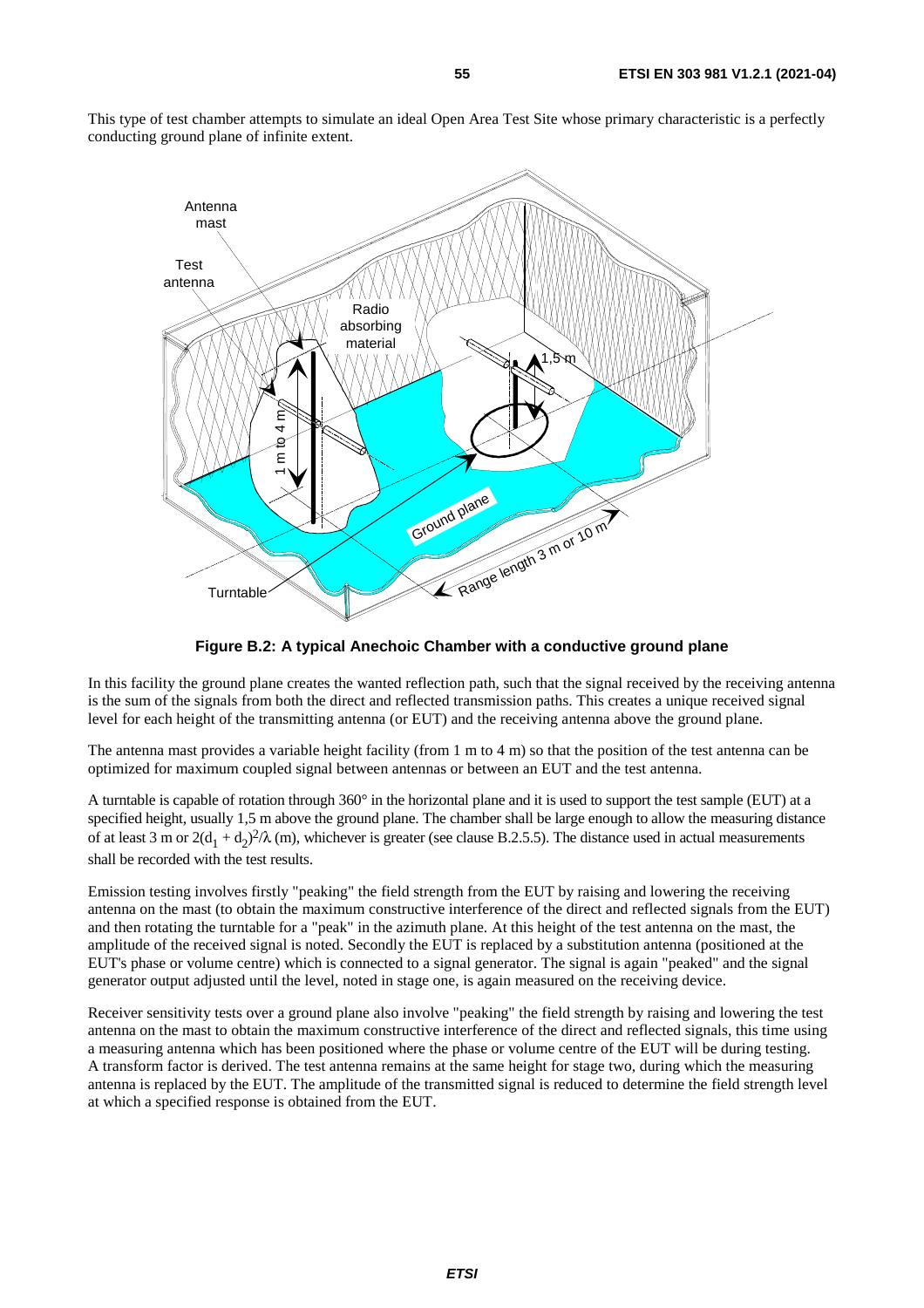# B.2.3 Open Area Test Site (OATS)

An Open Area Test Site comprises a turntable at one end and an antenna mast of variable height at the other end above a ground plane, which in the ideal case, is perfectly conducting and of infinite extent. In practice, whilst good conductivity can be achieved, the ground plane size has to be limited. A typical OATS is shown in figure B.3.



**Figure B.3: A typical Open Area Test Site** 

The ground plane creates a wanted reflection path, such that the signal received by the receiving antenna is the sum of the signals received from the direct and reflected transmission paths. The phasing of these two signals creates a unique received level for each height of the transmitting antenna (or EUT) and the receiving antenna above the ground plane.

Site qualification concerning antenna positions, turntable, measurement distance and other arrangements are same as for anechoic chamber with a ground plane. In radiated measurements an OATS is also used by the same way as anechoic chamber with a ground plane.

Typical measuring arrangement common for ground plane test sites is presented in figure B.4.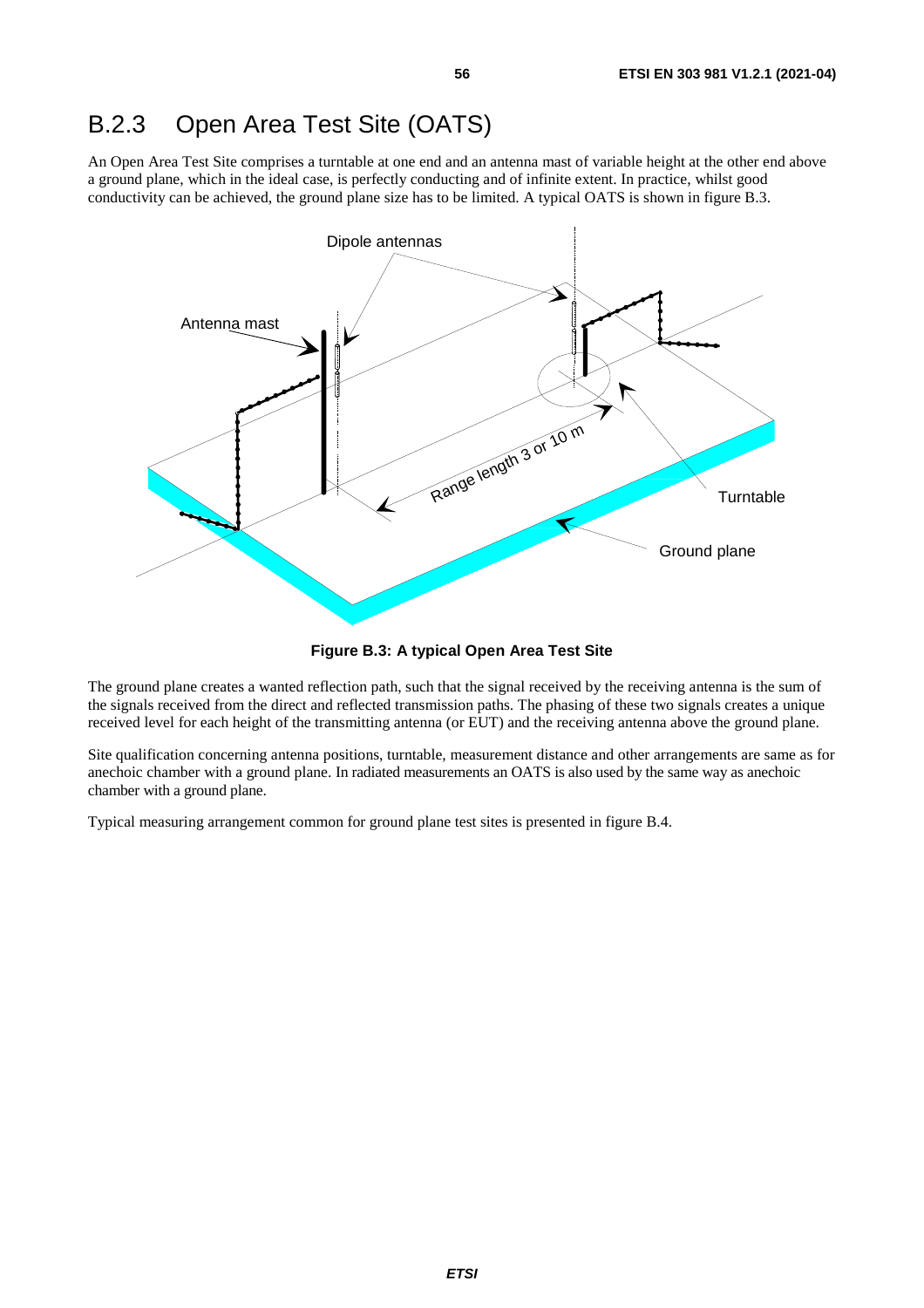

**Figure B.4: Measuring arrangement on ground plane test site (OATS set-up for spurious emission testing)** 

# B.2.4 Minimum requirements for free field test sites

## B.2.4.1 Measurements above 18 GHz

Generally the test site shall be adequate to allow for testing in the far field of the EUT. The test site should therefore consist of an electromagnetic anechoic room where either at least the ground surface is covered with radio absorbing material or up to six surrounding surfaces are covered with radio absorbing material. The absorbing material shall have a minimum attenuation of 30 dB. It shall be verified that reflections are sufficiently reduced.

## B.2.4.2 Test antenna

A test antenna is always used in radiated test methods. In emission tests (i.e. frequency error, effective radiated power, spurious emissions and adjacent channel power) the test antenna is used to detect the field from the EUT in one stage of the measurement and from the substitution antenna in the other stage. When the test site is used for the measurement of receiver characteristics (i.e. sensitivity and various immunity parameters) the antenna is used as the transmitting device.

The test antenna should be mounted on a support capable of allowing the antenna to be used in either horizontal or vertical polarization which, on ground plane sites (i.e. anechoic chambers with ground planes and Open Area Test Sites), should additionally allow the height of its centre above the ground to be varied over the specified range (usually 1 metre to 4 metres).

In the frequency band 30 MHz to 1 000 MHz, dipole antennas (constructed in accordance with ANSI C63.5 [[i.12](#page-10-0)]) are generally recommended. For frequencies of 80 MHz and above, the dipoles should have their arm lengths set for resonance at the frequency of test. Below 80 MHz, shortened arm lengths are recommended. A combination of bicones and log periodic dipole array antennas (commonly termed "log periodics") could be used to cover the entire 30 MHz to 1 000 MHz band. Above 1 000 MHz, waveguide horns are recommended although, again, log periodics could be used.

NOTE: The gain of a horn antenna is generally expressed relative to an isotropic radiator.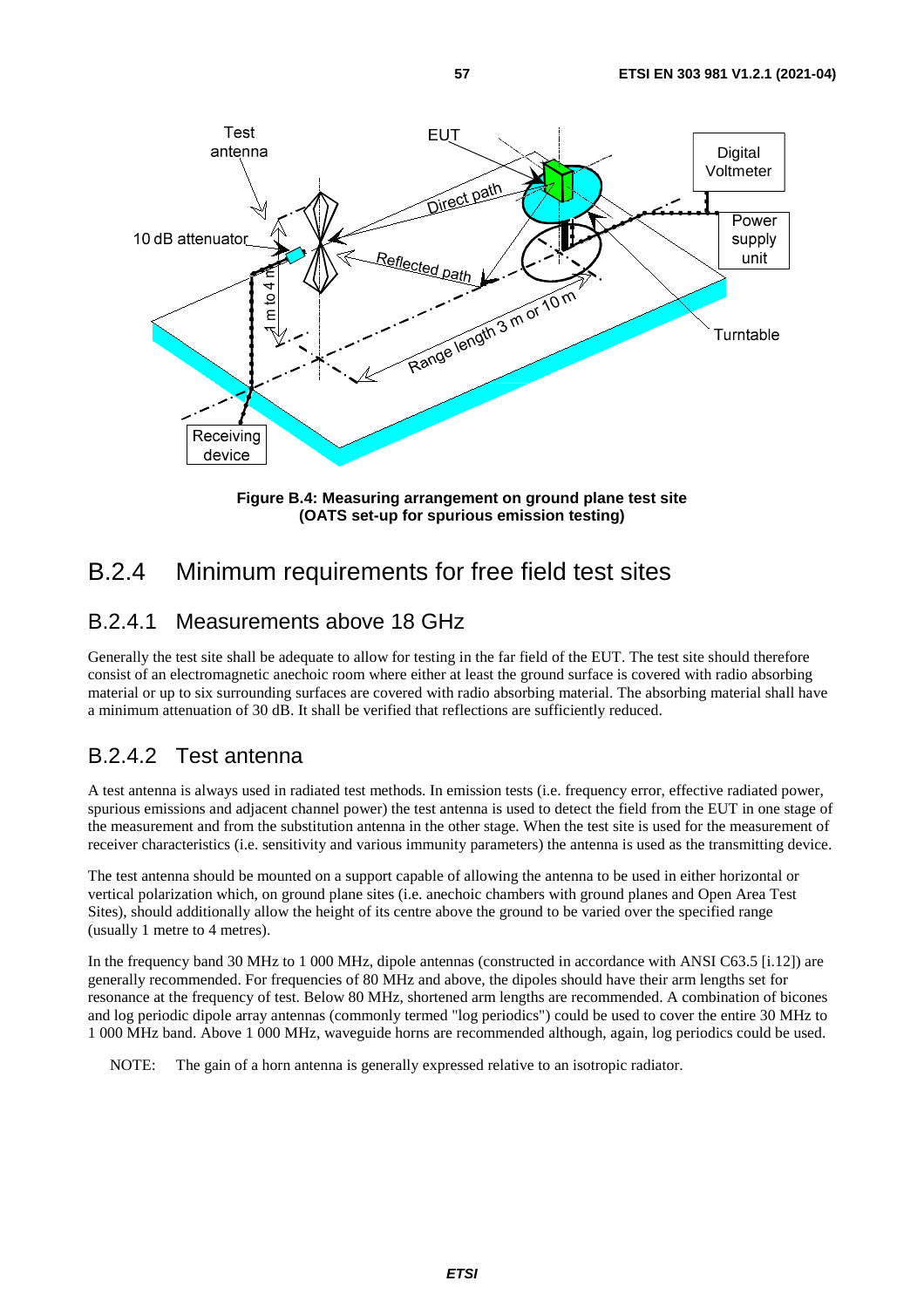## B.2.4.3 Substitution antenna

The substitution antenna is used to replace the EUT for tests in which a transmitting parameter (i.e. frequency error, effective radiated power, spurious emissions and adjacent channel power) is being measured. For measurements in the frequency band 30 MHz to 1 000 MHz, the substitution antenna should be a dipole antenna (constructed in accordance with ANSI C63.5 [[i.12\]](#page-10-0)). For frequencies of 80 MHz and above, the dipoles should have their arm lengths set for resonance at the frequency of test. Below 80 MHz, shortened arm lengths are recommended. For measurements above 1 000 MHz, a waveguide horn is recommended. The centre of this antenna should coincide with either the phase centre or volume centre.

## B.2.4.4 Measuring antenna

The measuring antenna is used in tests on an EUT in which a receiving parameter (i.e. sensitivity and various immunity tests) is being measured. Its purpose is to enable a measurement of the electric field strength in the vicinity of the EUT. For measurements in the frequency band 30 MHz to 1 000 MHz, the measuring antenna should be a dipole antenna (constructed in accordance with ANSI C63.5 [\[i.12](#page-10-0)]). For frequencies of 80 MHz and above, the dipoles should have their arm lengths set for resonance at the frequency of test. Below 80 MHz, shortened arm lengths are recommended. The centre of this antenna should coincide with either the phase centre or volume centre (as specified in the test method) of the EUT.

# B.2.5 Guidance on the use of free field radiation test sites

## B.2.5.1 General

This clause details procedures, test equipment arrangements and verification that should be carried out before any of the radiated test are undertaken.

## B.2.5.2 Verification of the test site

No test should be carried out on a test site, which does not possess a valid certificate of verification. The verification procedures for the different types of free field test sites described in this annex (i.e. anechoic chamber, anechoic chamber with a ground plane and Open Area Test Site) are given in the relevant parts of ETSI TR 102 273 [\[i.11](#page-10-0)] or equivalent.

## B.2.5.3 Preparation of the EUT

The manufacturer should supply information about the EUT covering the operating frequency, polarization, supply voltage(s) and the reference face. Additional information, specific to the type of EUT should include, where relevant, output power, whether different operating modes are available (e.g. high and low power modes) and if operation is continuous or is subject to a maximum test duty cycle (e.g. 1 minute on, 4 minutes off).

Where necessary, a mounting bracket of minimal size should be available for mounting the EUT on the turntable. This bracket should be made from low conductivity, low relative dielectric constant (i.e. less than 1,5) material(s) such as expanded polystyrene, balsa wood, etc.

## B.2.5.4 Power supplies to the EUT

All tests should be performed using power supplies wherever possible, including tests on EUT designed for battery-only use. In all cases, power leads should be connected to the EUT's supply terminals (and monitored with a digital voltmeter) but the battery should remain present, electrically isolated from the rest of the equipment, possibly by putting tape over its contacts.

The presence of these power cables can, however, affect the measured performance of the EUT. For this reason, they should be made to be "transparent" as far as the testing is concerned. This can be achieved by routing them away from the EUT and down to either the screen, ground plane or facility wall (as appropriate) by the shortest possible paths. Precautions should be taken to minimize pick-up on these leads (e.g. the leads could be twisted together, loaded with ferrite beads at 0,15 m spacing or otherwise loaded).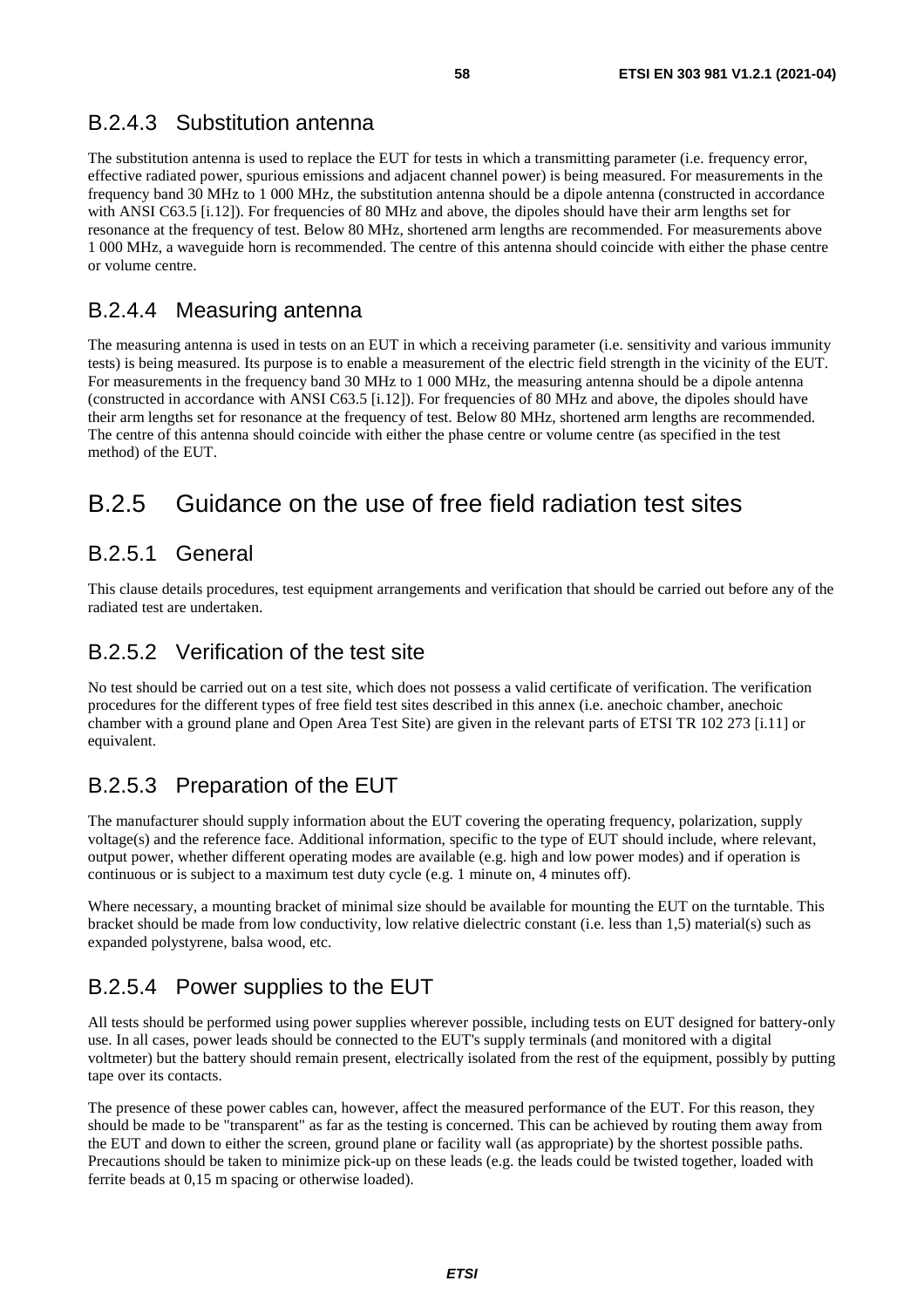### B.2.5.5 Range length

The range length for all these types of test facility should be adequate to allow for testing in the far-field of the EUT i.e. it should be equal to or exceed:

$$
\frac{2(d_1+d_2)^2}{\lambda}
$$

where:

- $d_1$  is the largest dimension of the EUT/dipole after substitution (m);
- $d_2$  is the largest dimension of the test antenna (m);
- $\lambda$  is the test frequency wavelength (m).

It should be noted that in the substitution part of this measurement, where both test and substitution antennas are half wavelength dipoles, this minimum range length for far-field testing would be:

 $10λ$ 

It should be noted in the test report when either of these conditions is not met so that the additional measurement uncertainty can be incorporated into the results.

- NOTE 1: For the fully anechoic chamber, no part of the volume of the EUT should, at any angle of rotation of the turntable, fall outside the "quiet zone" of the chamber at the nominal frequency of the test.
- NOTE 2: The "quiet zone" is a volume within the anechoic chamber (without a ground plane) in which a specified performance has either been proven by test, or is guaranteed by the designer/manufacture. The specified performance is usually the reflectivity of the absorbing panels or a directly related parameter (e.g. signal uniformity in amplitude and phase). It should be noted however that the defining levels of the quiet zone tend to vary.
- NOTE 3: For the anechoic chamber with a ground plane, a full height scanning capability, i.e. 1 m to 4 m, should be available for which no part of the test antenna should come within 1 m of the absorbing panels. For both types of Anechoic Chamber, the reflectivity of the absorbing panels should not be worse than -5 dB.
- NOTE 4: For both the anechoic chamber with a ground plane and the Open Area Test Site, no part of any antenna should come within 0,25 m of the ground plane at any time throughout the tests. Where any of these conditions cannot be met, measurements should not be carried out.

### B.2.5.6 Site preparation

The cables for both ends of the test site should be routed horizontally away from the testing area for a minimum of 2 m (unless, in the case either type of anechoic chamber, a back wall is reached) and then allowed to drop vertically and out through either the ground plane or screen (as appropriate) to the test equipment. Precautions should be taken to minimize pick up on these leads (e.g. dressing with ferrite beads or other loading). The cables, their routing and dressing should be identical to the verification set-up.

NOTE: For ground reflection test sites (i.e. anechoic chambers with ground planes and Open Area Test Sites) which incorporate a cable drum with the antenna mast, the 2 m requirement may be impossible to comply with.

Calibration data for all items of test equipment should be available and valid. For test, substitution and measuring antennas, the data should include gain relative to an isotropic radiator (or antenna factor) for the frequency of test. Also, the VSWR of the substitution and measuring antennas should be known.

The calibration data on all cables and attenuators should include insertion loss and VSWR throughout the entire frequency range of the tests. All VSWR and insertion loss figures should be recorded in the log book results sheet for the specific test.

Where correction factors/tables are required, these should be immediately available.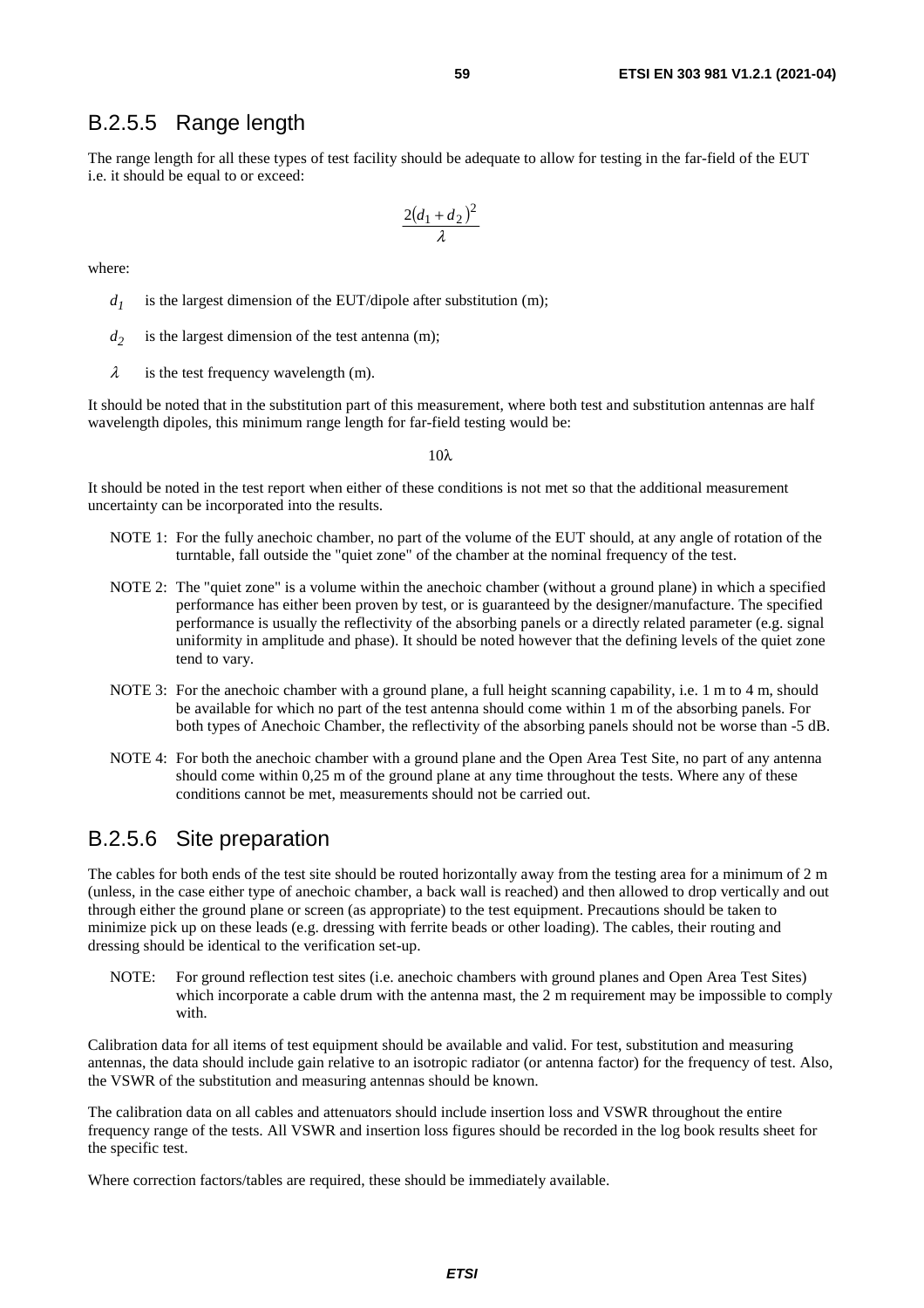For all items of test equipment, the maximum errors they exhibit should be known along with the distribution of the error e.g.:

- cable loss:  $\pm 0.5$  dB with a rectangular distribution;
- measuring receiver: 1,0 dB (standard deviation) signal level accuracy with a Gaussian error distribution.

At the start of measurements, system checks should be made on the items of test equipment used on the test site.

## B.2.5.7 Coupling of signals

The presence of leads in the radiated field may cause a disturbance of that field and lead to additional measurement uncertainty. These disturbances can be minimized by using suitable coupling methods, offering signal isolation and minimum field disturbance (e.g. optical and acoustic coupling).

## B.2.5.8 Standard test methods

### B.2.5.8.0 General

Two methods of determining the radiated power of a device are described in clauses B.2.5.8.1 and B.2.5.8.2.

### B.2.5.8.1 Calibrated setup

The measurement receiver, test antenna and all associated equipment (e.g. cables, filters, amplifiers, etc.) shall have been recently calibrated against known standards at all the frequencies on which measurements of the equipment are to be made.

On a test site according to clause B.2, the equipment shall be placed at the specified height on a support, and in the position closest to normal use as declared by the manufacturer.

The test antenna shall be oriented initially for vertical polarization and shall be chosen to correspond to the frequency of the transmitter.

The output of the test antenna shall be connected to the spectrum analyser via whatever (fully characterized) equipment is required to render the signal measurable (e.g. amplifiers).

The transmitter shall be switched on, if possible without modulation, and the spectrum analyser shall be tuned to the frequency of the transmitter under test.

The test antenna shall be raised and lowered through the specified range of height until a maximum signal level is detected by the spectrum analyser.

The transmitter shall then be rotated through 360° in the horizontal plane, until the maximum signal level is detected by the spectrum analyser.

The test antenna shall be raised and lowered again through the specified range of height until a maximum signal level is detected by the spectrum analyser.

The maximum signal level detected by the spectrum analyser shall be noted and converted into the radiated power by application of the pre-determined calibration coefficients for the equipment configuration used.

### B.2.5.8.2 Substitution method

On a test site, selected from clause B.2, the equipment shall be placed at the specified height on a support, as specified in clause B.2, and in the position closest to normal use as declared by the manufacturer.

The test antenna shall be oriented initially for vertical polarization and shall be chosen to correspond to the frequency of the transmitter.

The output of the test antenna shall be connected to the spectrum analyser.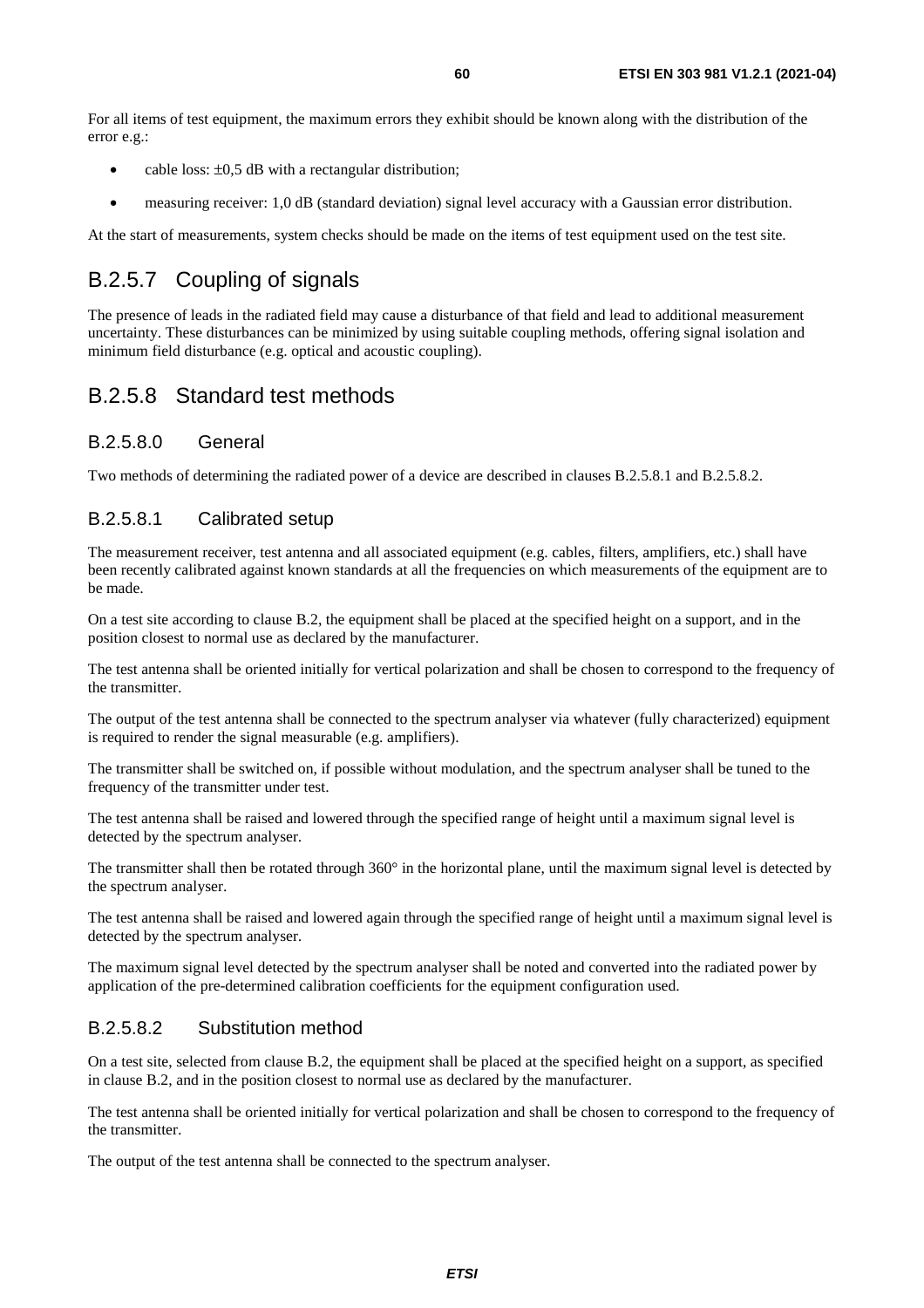The transmitter shall be switched on, if possible without modulation, and the measuring receiver shall be tuned to the frequency of the transmitter under test.

The test antenna shall be raised and lowered through the specified range of height until a maximum signal level is detected by the spectrum analyser.

The transmitter shall then be rotated through  $360^\circ$  in the horizontal plane, until the maximum signal level is detected by the spectrum analyser.

The test antenna shall be raised and lowered again through the specified range of height until a maximum signal level is detected by the spectrum analyser.

The maximum signal level detected by the spectrum analyser shall be noted.

The transmitter shall be replaced by a substitution antenna as defined in clause B.2.4.3.

The substitution antenna shall be orientated for vertical polarization and the length of the substitution antenna shall be adjusted to correspond to the frequency of the transmitter.

The substitution antenna shall be connected to a calibrated signal generator.

If necessary, the input attenuator setting of the spectrum analyser shall be adjusted in order to increase the sensitivity of the spectrum analyser.

The test antenna shall be raised and lowered through the specified range of height to ensure that the maximum signal is received. When a test site according clause B.2.1 is used, the height of the antenna shall not be varied.

The input signal to the substitution antenna shall be adjusted to the level that produces a level detected by the spectrum analyser, that is equal to the level noted while the transmitter radiated power was measured, corrected for the change of input attenuator setting of the spectrum analyser.

The input level to the substitution antenna shall be recorded as power level, corrected for any change of input attenuator setting of the spectrum analyser.

The measurement shall be repeated with the test antenna and the substitution antenna orientated for horizontal polarization.

The measure of the radiated power of the device is the larger of the two levels recorded at the input to the substitution antenna, corrected for gain of the substitution antenna if necessary.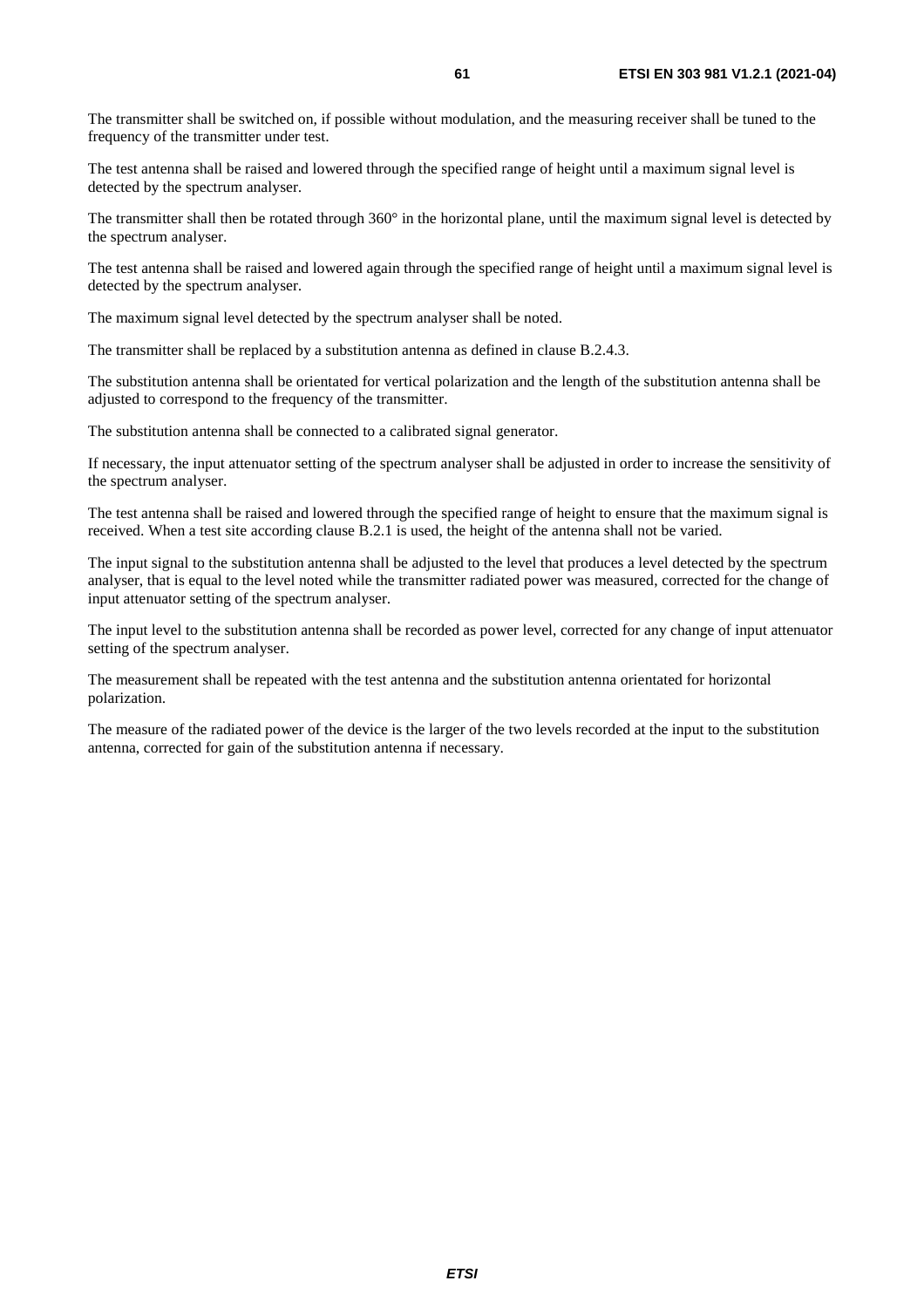# B.3 Guidance on the use of indirect far field test sites

# B.3.1 General

The Indirect Far Field (IFF) or Compact Antenna Test Range (CATR) measurement setup is shown in Figure B.5 below.



**Figure B.5: IFF (CATR) measurement setup** 

The key aspects of this test method setup are:

- Indirect Far field of Compact Antenna Test Range as described in 3GPP TR 37.842 [\[i.13\]](#page-10-0) with quiet zone diameter at least equal to D (where D is the nominal diameter of the antenna).
- A positioning system such that the angle between the dual-polarized measurement antenna and the DUT has at least two axes of freedom and maintains a polarization reference.

The applicability criteria of this test method are:

- The total test volume is a cylinder with diameter d and height h.
- EUT shall fit within the total test volume for the entire duration of the test.
- Either a single antenna or multiple antenna EUTs can be tested.
- EIRP, spurious emissions and blocking metrics can be tested.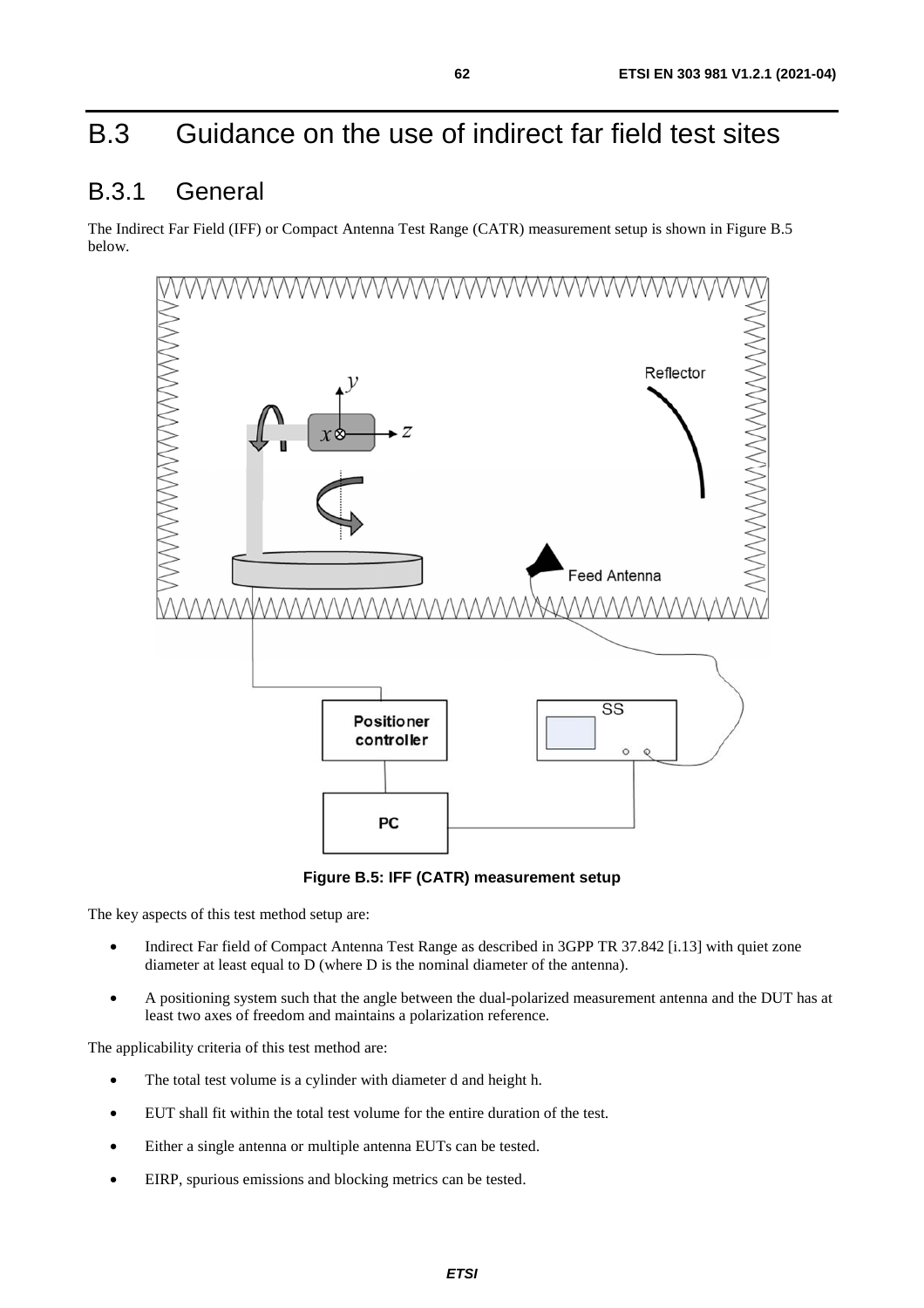## B.3.2 Far-field criteria

The CATR system does not require a measurement distance of  $R > \frac{2D^2}{\lambda}$  to achieve a plane wave as in a standard far field range.

Table B.1 and table B.2 below show the paths losses which can be expected for the CATR compared to a Fraunhofer

limit distance ( $R > \frac{2D^2}{\lambda}$ ).

| Table B.1: Examples of near field/far field boundary for different antenna sizes |
|----------------------------------------------------------------------------------|
| for a traditional far field anechoic chamber                                     |

| (cm) | <b>Frequency</b><br>(GHz) | <b>Near/far boundary</b><br>(cm) | <b>Path Loss</b><br>(dB) |
|------|---------------------------|----------------------------------|--------------------------|
|      | 28                        |                                  | 54,8                     |
| 10   | 28                        | 187                              | 66,8                     |
| 15   | 28                        | 420                              | 73.9                     |
| 30   | 28                        | 1 681                            | 85 9                     |

#### **Table B.2: Example of CATR path losses**

| <b>EUT size</b><br>[cm] |  | <b>Frequency</b><br>(GHz) | <b>Path Loss</b><br>(dB)                                  |  |
|-------------------------|--|---------------------------|-----------------------------------------------------------|--|
|                         |  | 28                        | 52,3                                                      |  |
| 10                      |  | 28                        | 58,3                                                      |  |
| 15                      |  | 28                        | 61.8                                                      |  |
| 30                      |  | 28                        | 67.8                                                      |  |
| NOTE:                   |  |                           | Final values will depend on CATR specific implementation. |  |

For CATR, the far field distance is seen as the focal length R, distance between the feed and reflector for a CATR, which can be calculated as shown below (as a rule of thumb although it can vary depending on system implementation):

- Nominal diameter of antenna  $= D \text{ [m]}$
- Size of CATR reflector  $= 2 \times D$
- Focal length  $(R) = 3.5$  x (size of reflector) = 3.5 x (2 x D)

In a CATR, from the reflector to the quiet zone, there is a plane wave with no space loss.

For both direct far field and CATR, free space path loss is calculated by applying the free space loss formula:

$$
\left(\frac{4\pi R}{\lambda}\right)^2
$$

(where R is the far field distance)

## B.3.3 Calibration Measurement Procedure

The calibration measurement is done by using a reference antenna (marked "SGH" in figure B.6) with known efficiency or gain values. In the calibration measurement the reference antenna is measured in the same place as the EUT, and the attenuation of the complete transmission path ( $C \leftrightarrow A$ , as in figure B.6) from the EUT to the measurement receiver (EIRP), and from the RF source to EUT is calibrated out. Figure B.6 presents a setup of a typical compact antenna test range for EIRP calibration.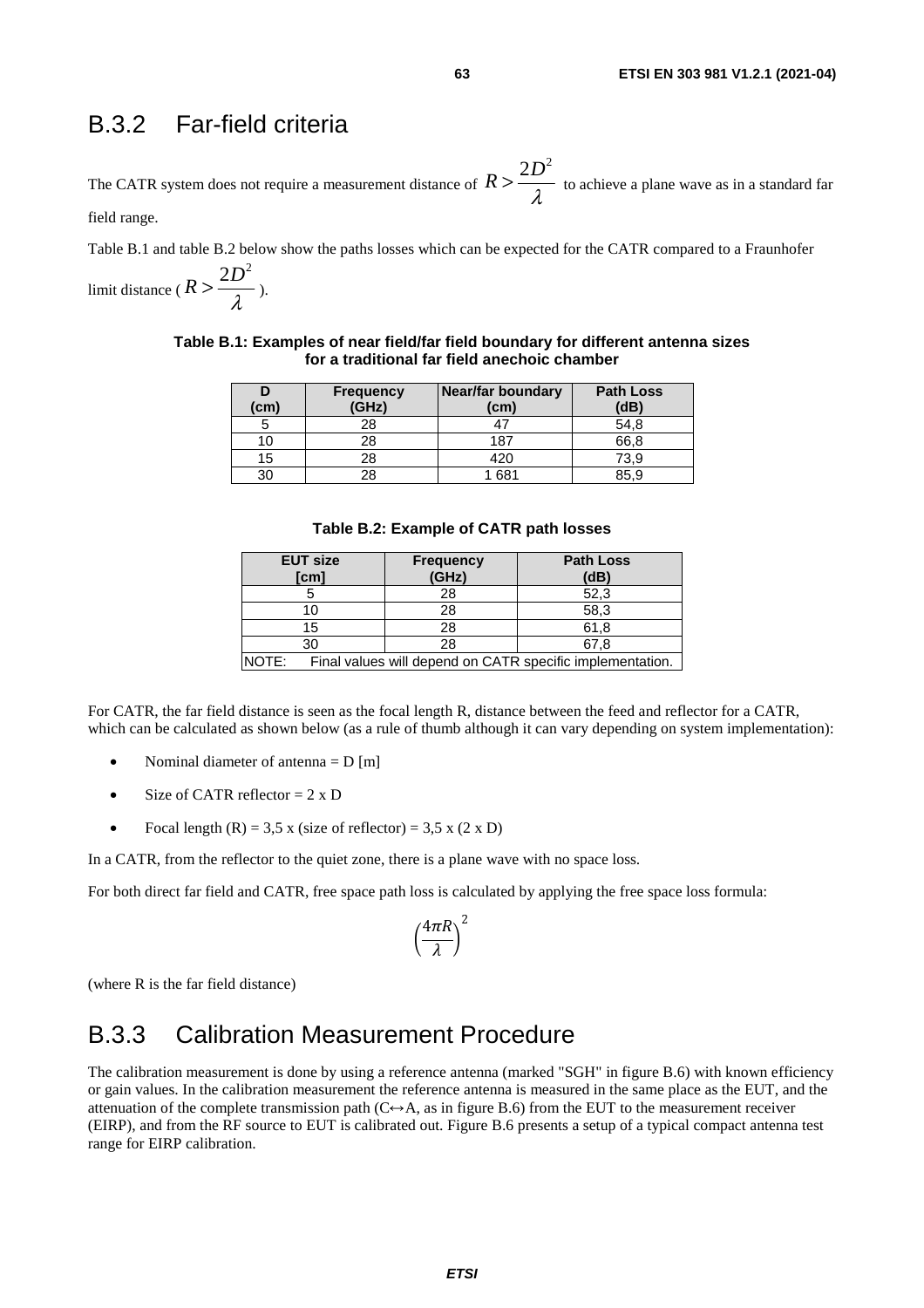

**Figure B.6: CATR calibration system setup for EIRP** 

# B.4 Guidance on the use of near-field-to-far-field transform test sites

# B.4.1 General

The NFTF measurement setup of EUT RF characteristics is shown in figure B.7.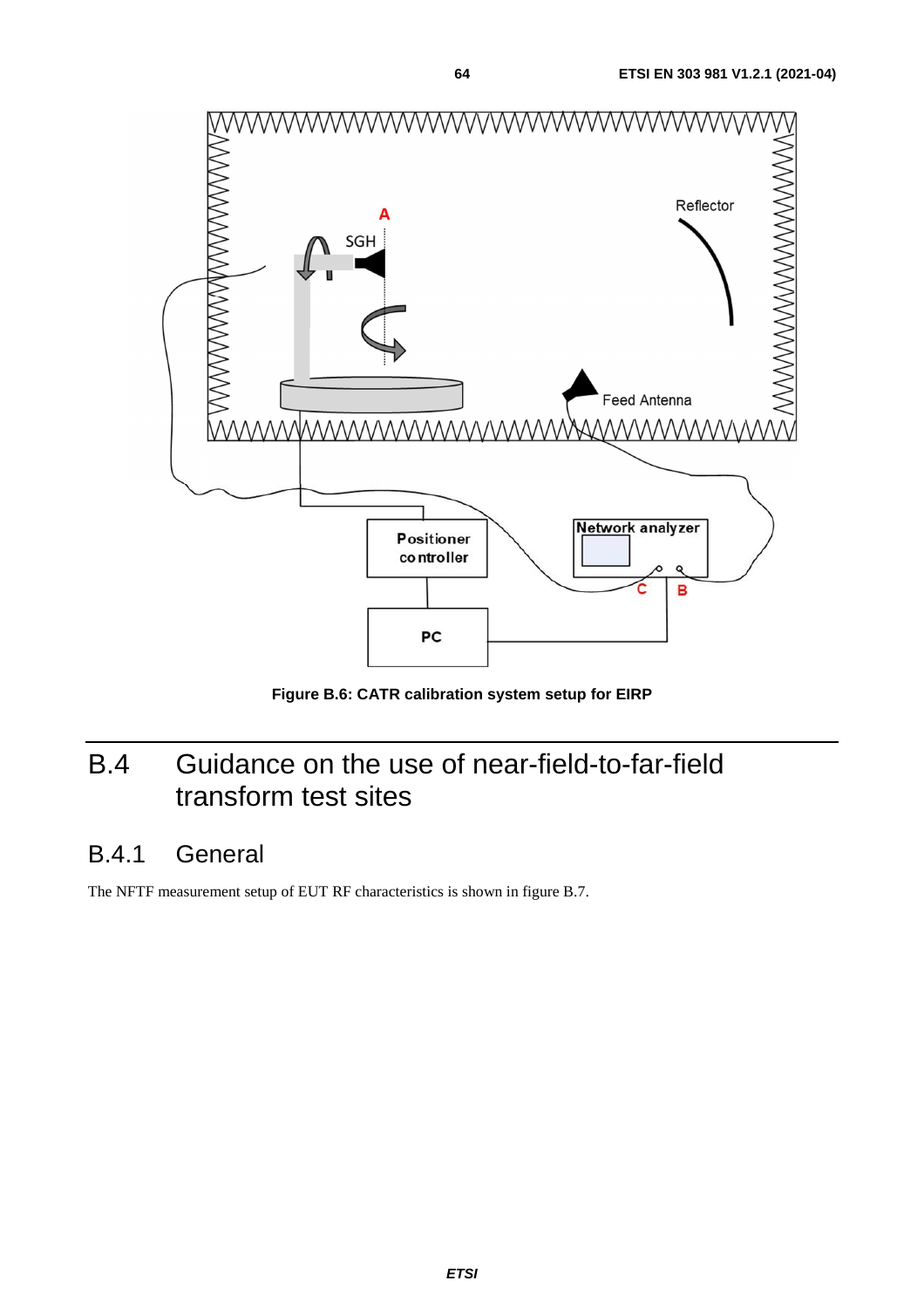

**Figure B.7: Typical NFTF measurement setup** 

The key aspects of the Near Field test range are:

- Radiated Near Field beam pattern is measured and converted to a measurement metric (such as EIRP) using the NFTF mathematical transform.
- A positioning system such as the angle between the dual-polarized measurement/link antenna and the EUT has at least two axes of freedom and maintains a polarization reference.

## B.4.2 Calibration Measurement Procedure

Calibration accounts for the various factors affecting the measurements of the EIRP. These factors include components such as range length path loss, cable losses, gain of the receiving antenna, etc. Each measured data point for radiated power is transformed from a relative value in dB to an absolute value in dBW. For doing that the total path loss from the EUT to the measurement receiver, named L path loss is calibrated out. The calibration measurement is usually done by using a reference antenna with known gain. This approach is based on the so called gain-comparison method. Figure B.8 shows the typical configuration for measuring path loss.





The L<sub>path loss</sub> can be determined from the power into the reference antenna by adding the gain of the reference antenna:

$$
\mathbf{P}_{\text{iso}} = \mathbf{P}_{\text{ref}} + \mathbf{G}_{\text{ref}}
$$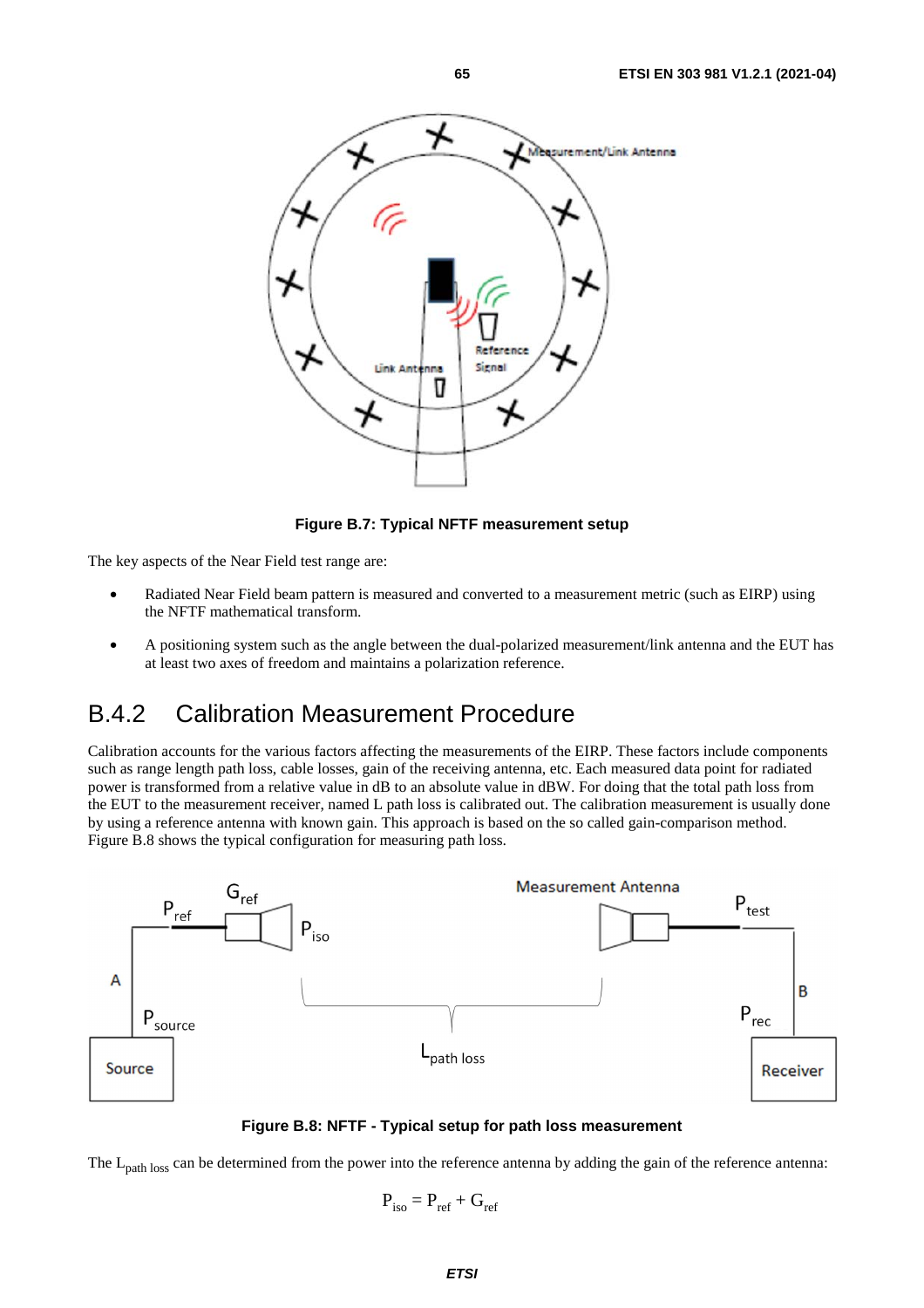so that:

$$
L_{\text{path loss}} = P_{\text{ref}} + G_{\text{ref}} - P_{\text{test}}
$$

In order to determine  $P_{ref}$ , a cable reference measurement is performed in order to calibrate out the A and B paths. Assuming that the power at the source is fixed, it can be shown that:

$$
\mathbf{P}_{\text{ref}} - \mathbf{P}_{\text{tes}} = \mathbf{P}_{\text{rec}} - \mathbf{P}_{\text{rec}}
$$

Where  $P_{rec}$  and  $P_{rec'}$  are the power measured at the receiver during the calibration measurement with the reference antenna and the power measured at the receiver during the cable reference measurement respectively.  $L_{path loss}$  is then given by:

$$
L_{\text{path loss}} = G_{\text{ref}} + P_{\text{rec'}} - P_{\text{rec}}
$$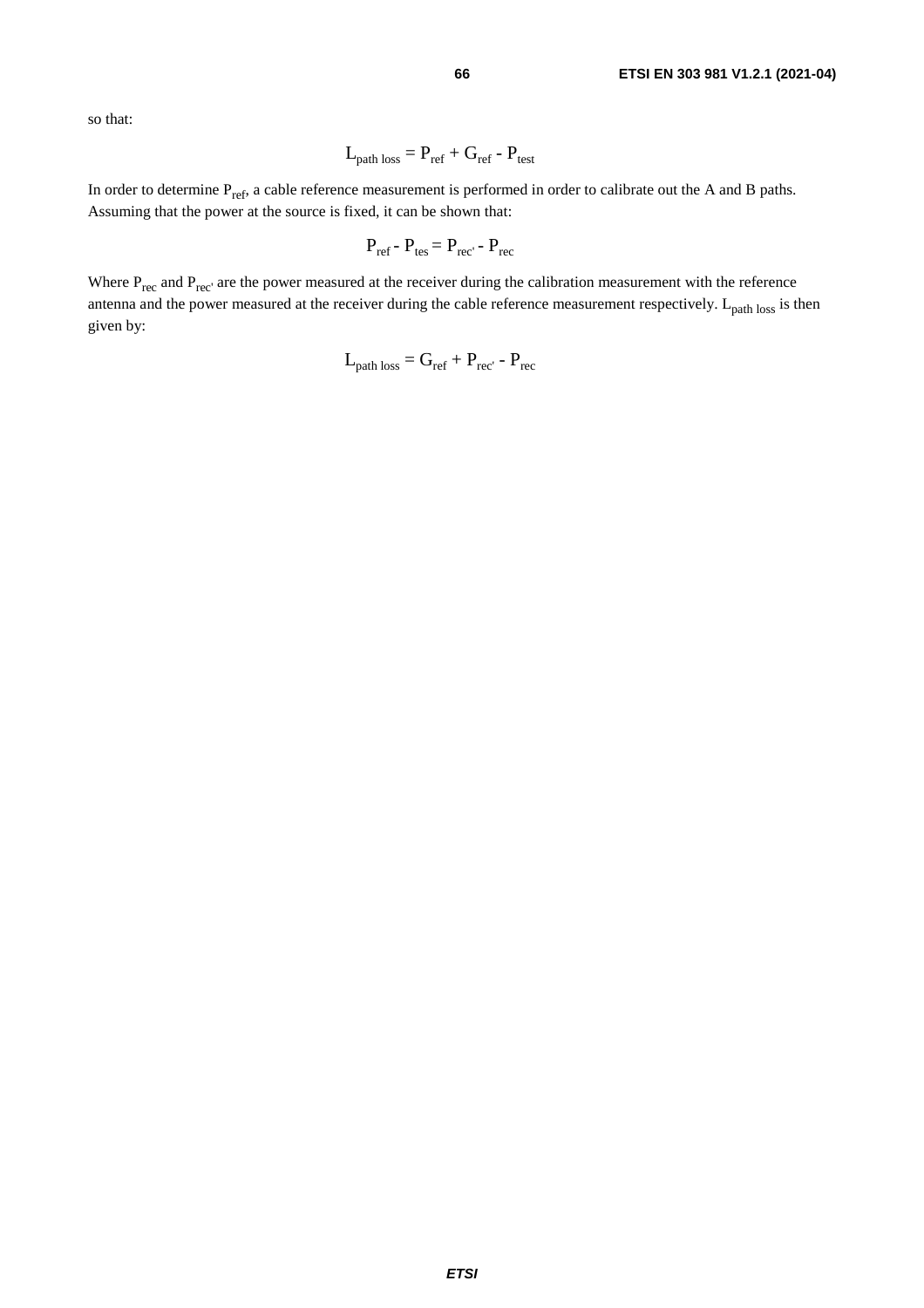# Annex C (normative): Conducted measurements

In view of the low power levels of the equipment to be tested under the present document, conducted measurements may be applied to equipment provided with an antenna connector. Where the equipment to be tested does not provide a suitable termination, a coupler or attenuator that does provide the correct termination value shall be used.

The equivalent isotropically radiated power is then calculated from the measured value, the known antenna gain, relative to an isotropic antenna, and if applicable, any losses due to cables and connectors in the measurement system.

The Voltage Standing Wave Ratio (VSWR) shall not be greater than 1,5:1 over the frequency range of the measurement.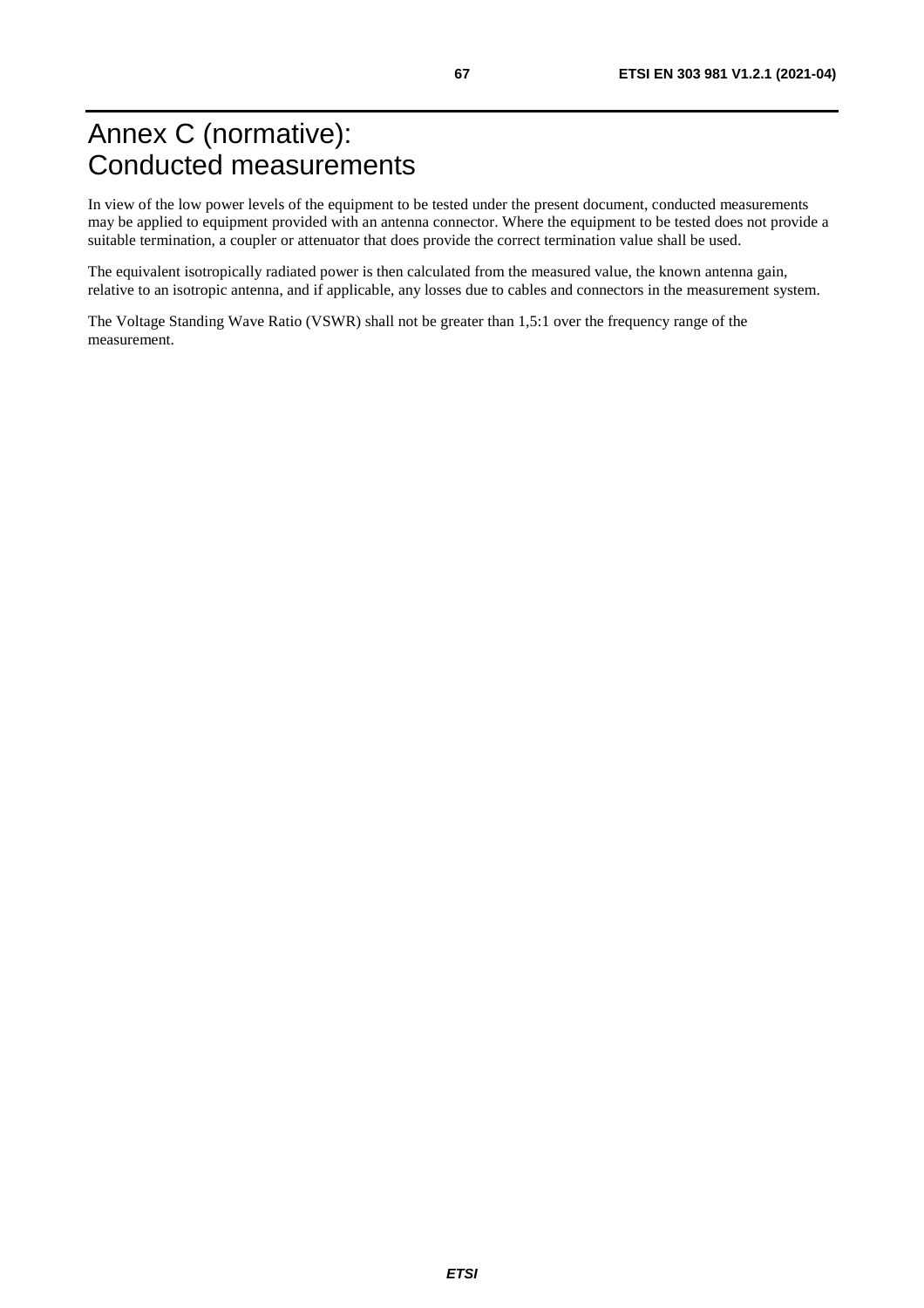# Annex D (informative): General Requirements for RF Cables

All RF cables including their connectors at both ends used within the measurement arrangements and set-ups should be of coaxial or waveguide type featuring within the frequency range they are used:

- a VSWR of less than 1,2 at either end;
- a shielding loss in excess of 60 dB.

When using coaxial cables for frequencies above 40 GHz attenuation features increase significantly and decrease of return loss due to mismatching caused by joints at RF connectors and impedance errors should be considered.

All RF cables and waveguide interconnects should be routed suitably in order to reduce impacts on antenna radiation pattern, antenna gain, antenna impedance. Table D.1 provides some information about connector systems that can be used in connection with the cables.

| <b>Connector System</b> | <b>Frequency</b>    | <b>Recommended coupling torque</b> |
|-------------------------|---------------------|------------------------------------|
| N                       | 18 GHz              | 0,68 Nm to 1,13 Nm                 |
| <b>SMA</b>              | 18 GHz              | $~1$ 0.56 Nm                       |
|                         | (some up to 26 GHz) |                                    |
| $3,50$ mm               | 26,5 GHz            | 0.8 Nm to 1.1 Nm                   |
| 2,92 mm                 | 40 GHz              | 0.8 Nm to 1.1 Nm                   |
|                         | (some up to 46 GHz) |                                    |
| $2.40$ mm               | $50$ GHz            | 0.8 Nm to 1.1 Nm                   |
|                         | (some up to 60 GHz) |                                    |
| $1,85$ mm               | 65 GHz              | 0.8 Nm to 1.1 Nm                   |
|                         | (some up to 75 GHz) |                                    |

#### **Table D.1: Connector systems**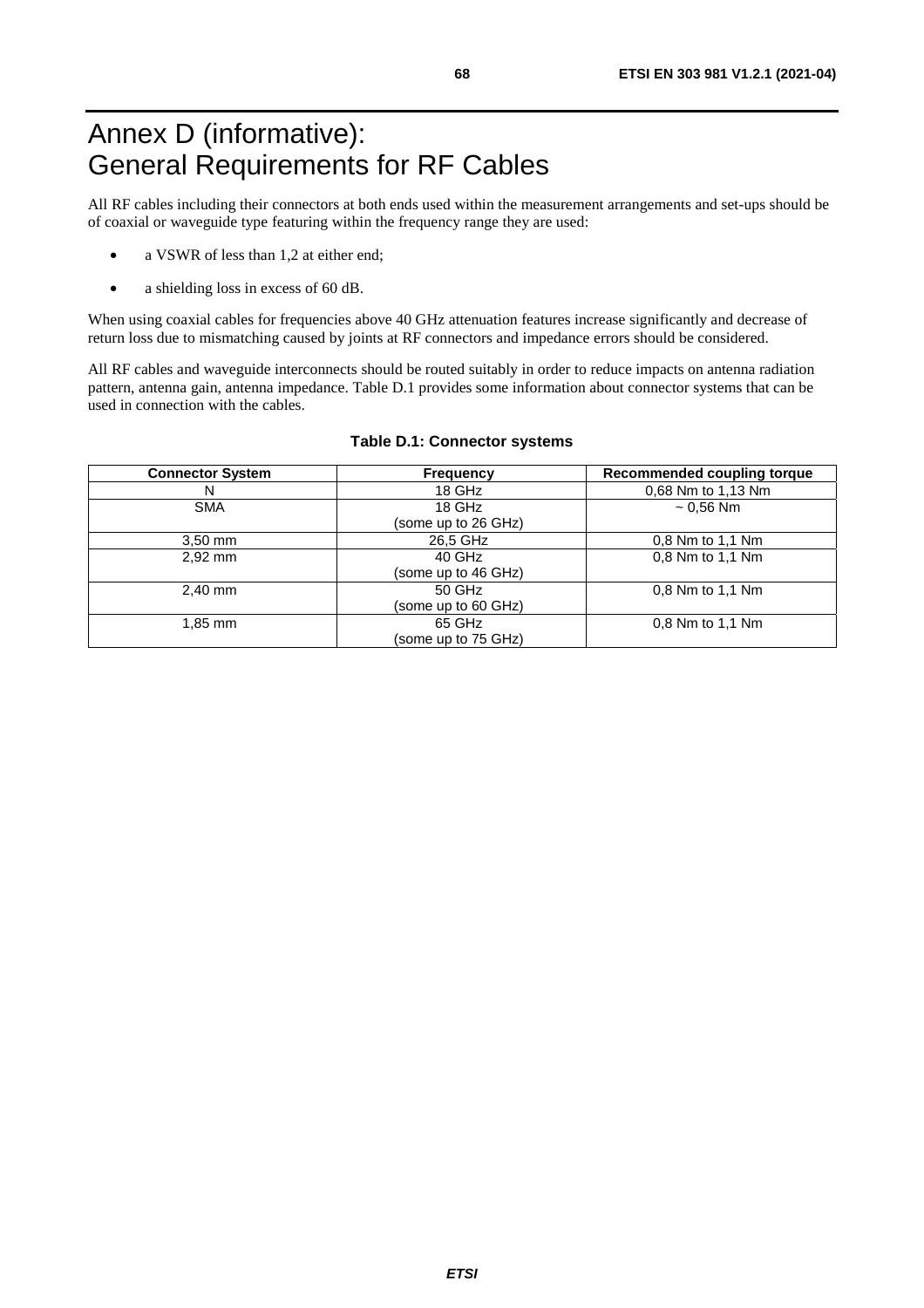# Annex E (informative): RF Waveguides

Wired signal transmission in the millimetre range is preferably realized by means of waveguides because they offer low attenuation and high reproducibility. Unlike coaxial cables, the frequency range in which waveguides can be used is limited also towards lower frequencies (highpass filter characteristics). Wave propagation in the waveguide is not possible below a certain cutoff frequency where attenuation of the waveguide is very high. Beyond a certain upper frequency limit, several wave propagation modes are possible so that the behaviour of the waveguide is no longer unambiguous. In the unambiguous range of a rectangular waveguide, only H10 waves are capable of propagation.

The dimensions of rectangular and circular waveguides are defined by international standards such as IEC 60153 [[i.9](#page-10-0)] for various frequency ranges. These frequency ranges are also referred to as waveguide bands. They are designated using different capital letters depending on the standard. Table E.1 provides an overview of the different waveguide bands together with the designations of the associated waveguides and flanges.

For rectangular waveguides, which are mostly used in measurements, harmonic mixers with matching flanges are available for extending the frequency coverage of measuring receivers. Table E.1 provides some information on waveguides.

| <b>Band</b> | Frequency    | <b>Designations</b> |              | <b>Internal</b><br>dimensions of<br>wavequide |                          | Designations of frequently used<br>flanges |                     |                             |                                       |                                     |
|-------------|--------------|---------------------|--------------|-----------------------------------------------|--------------------------|--------------------------------------------|---------------------|-----------------------------|---------------------------------------|-------------------------------------|
|             | in GHz       | MIL-<br>W-85        | <b>EIA</b>   | $153 -$<br><b>IEC</b>                         | <b>RCSC</b><br>(British) | in mm                                      | <b>in</b><br>inches | MIL-F-<br>3922              | UG-XXX/U<br>equivalent<br>(reference) | <b>Remarks</b>                      |
| Ka          | 26.5 to 40.0 | $3 - 006$           | <b>WR-28</b> | R320                                          | <b>WG-22</b>             | 7,11x<br>3,56                              | 0.280 x<br>0,140    | 54-006<br>68-002<br>67B-005 | <b>UG-559/U</b><br><b>UG-381/U</b>    | Rectangular<br>Rectangular<br>Round |
| Q           | 33,0 to 55,0 | $3 - 010$           | <b>WR-22</b> | R400                                          | <b>WG-23</b>             | 5,69x<br>2,84                              | 0,224x<br>0,112     | 67B-006                     | <b>UG-383/U</b>                       | Round                               |
| U           | 40.0 to 60.0 | $3 - 014$           | <b>WR-19</b> | R <sub>500</sub>                              | <b>WG-24</b>             | 4.78x<br>2,388                             | 0,188x<br>0.094     | 67B-007                     | <b>UG-383/U-M</b>                     | Round                               |
| V           | 50.0 to 75.0 | $3 - 017$           | <b>WR-15</b> | R620                                          | <b>WG-25</b>             | 3,759x<br>1.879                            | 0,148x<br>0.074     | 67B-008                     | <b>UG-385/U</b>                       | Round                               |
| E           | 60.0 to 90.0 | $3 - 020$           | <b>WR-12</b> | R740                                          | <b>WG-26</b>             | 3.099x<br>1.549                            | 0,122x<br>0.061     | 67B-009                     | <b>UG-387/U</b>                       | Round                               |

#### **Table E.1: Waveguide bands and associated waveguides**

As waveguides are rigid, it is impractical to set up connections between antenna and measuring receiver with waveguides. Either a waveguide transition to coaxial cable is used or - at higher frequencies - the harmonic mixer is used for frequency extension of the measuring receiver and is directly mounted at the antenna.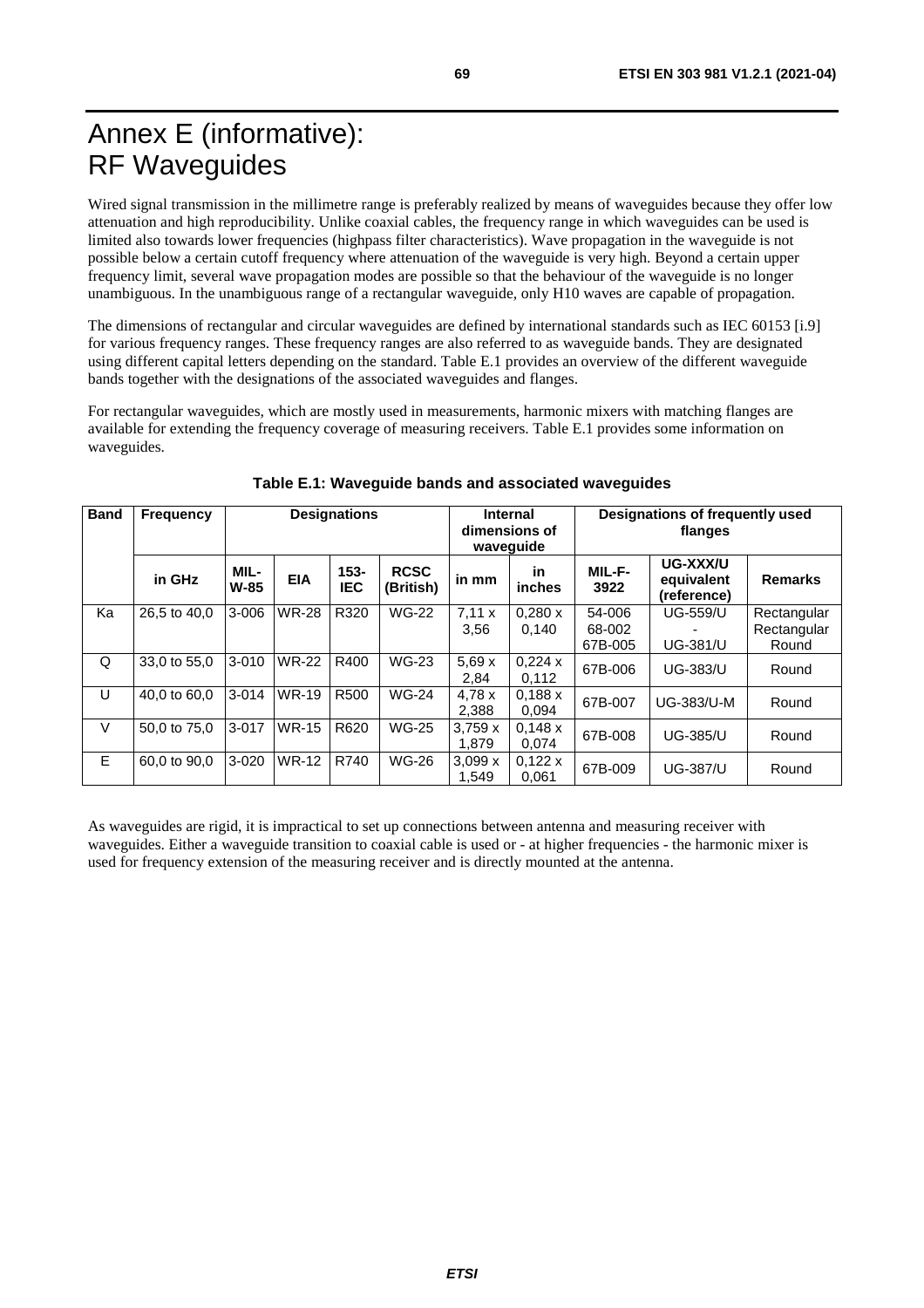# Annex F (informative): Measurement Equipment

# F.1 Special considerations for the interpretation of measurement results

"Standard" measurement equipment is available up to a frequency range of around 66 GHz with a sensitivity of -72 dBm at 18 GHz down to around -64 dBm at 40 GHz (1 MHz RBW, 3 MHz VBW, 100 MHz span). For higher frequencies the sensitivity will further decrease.

Additional information on radiated measurements up to 100 GHz is available in ETSI TS 103 052 [\[i.3\]](#page-9-0).

The test site and the method of measurement should also be in accordance with CISPR 16-1-4 [\[2](#page-9-0)] as applicable.

Where a radome is required in operation, the tests should be conducted with the radome in place or, if testing with the radome in place is impractical, then an appropriate analytic technique should be used to compensate for the absence of the radome.

To enable the performance tests to be carried out the use of an NCF or a Special Test Equipment (STE), made available by the manufacturer or system manufacturer, may be necessary. Since this STE will be specific for the particular system, it is not possible to provide detailed specifications in the present document. However, the following baseline is provided:

- if the WBES requires to receive a modulated carrier from the satellite in order to transmit, then special test arrangements are required to simulate the satellite signal, thus enabling the WBES to transmit allowing measurement of transmission parameters;
- any characteristic of these special test arrangements which may have direct or indirect effects on the parameters to be measured should be clearly stated by the manufacturer.

All tests with carrier-on should be undertaken with the transmitter operating at  $EIRP<sub>max</sub>$ , as per the specific requirement, and with the normal radio operating parameters, as declared by the manufacturer.

If the Equipment Under Test (EUT) is an WBES that requires hardware and/or software modification(s) performed by the manufacturer for these tests then full documentation of such modification(s) should be provided to demonstrate that the modification(s) will simulate the required test condition, without its main characteristics being changed.

# F.2 Maximum measurement uncertainty

The interpretation of the results for the measurements described in the present document should be as follows:

- the measured value related to the corresponding limit should be used to decide whether an equipment meets the requirements of the present document;
- the measurement uncertainty value for the measurement of each parameter should be recorded;
- the recorded value of the measurement uncertainty should be wherever possible, for each measurement, equal to or less than the Maximum Measurement Uncertainties shown in table F.1.

The measurement uncertainty figures should be calculated in accordance with the guidance provided in ETSI TR 100 028 [\[i.6](#page-10-0)] and should correspond to an expansion factor (coverage factor)  $k = 1,96$  or  $k = 2$  (which provide confidence levels of respectively 95 % and 95,45 % in the case where the distributions characterizing the actual measurement uncertainties are normal (Gaussian)).

Table F.1 is based on such expansion factors.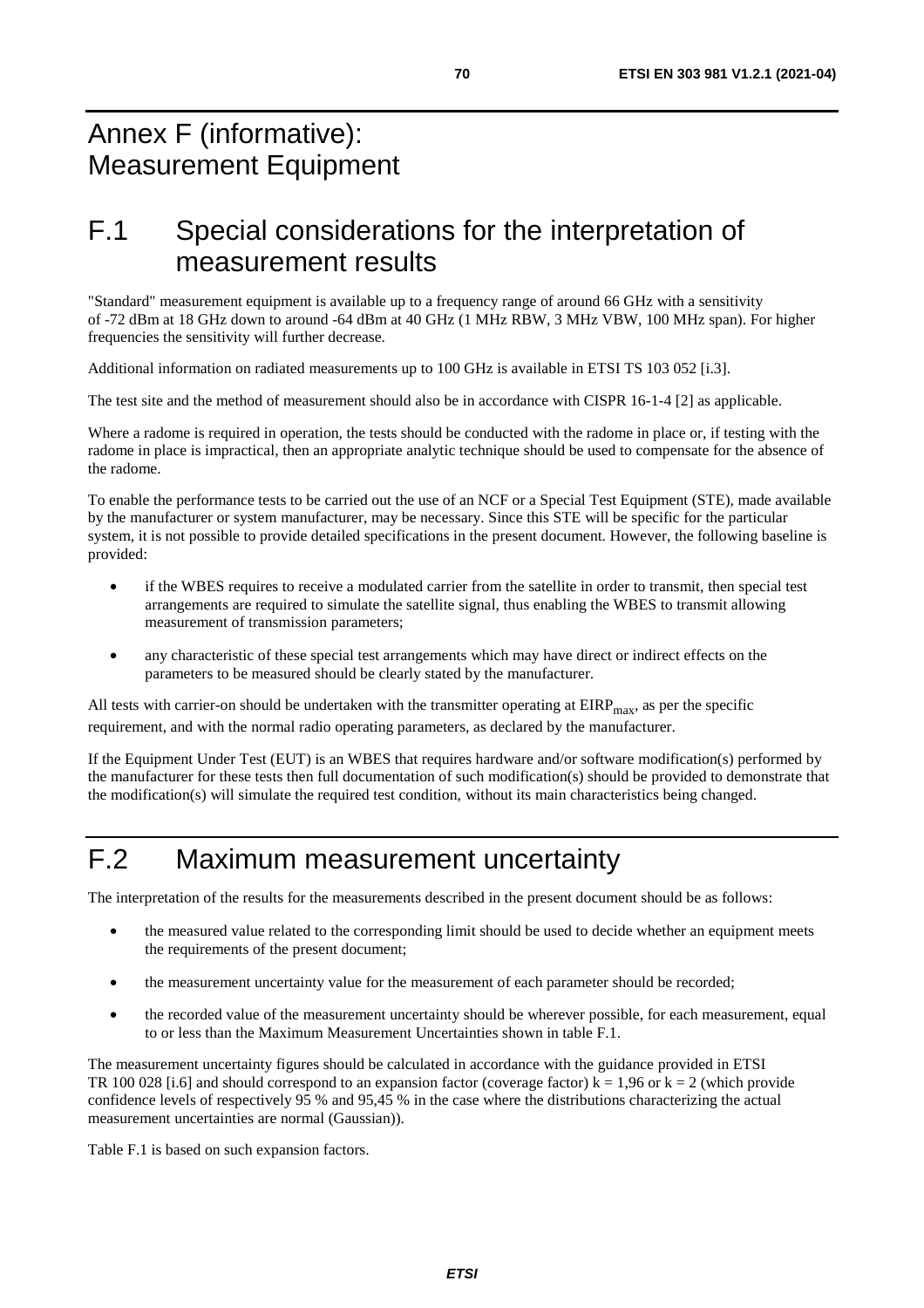| <b>Parameter</b>                                 | <b>Maximum expanded</b><br>measurement uncertainty |
|--------------------------------------------------|----------------------------------------------------|
| Radio frequency                                  | $±1 \times 10^{-7}$                                |
| Radiated RF power ( $f \leq 40$ GHz)             | $±6$ dB                                            |
| Radiated RF power (f > 40 GHz)                   | $±8$ dB                                            |
| Calibrated measurement horn                      | $±2$ dB                                            |
| Conducted Measurements ( $f \leq 18$ GHz)        | $±1,5$ dB                                          |
| Conducted Measurements (18 Hz < $f \leq 40$ GHz) | $\pm 2.5$ dB                                       |
| Conducted Measurements (f > 40 GHz)              | $±4$ dB                                            |
| Temperature                                      | ±1 °C                                              |
| <b>Humidity</b>                                  | ±5%                                                |
| DC and low frequency voltages                    | ±3%                                                |

#### **Table F.1: Maximum measurement uncertainty**

# F.3 Measuring receiver

The term "measuring receiver" refers to a frequency-selective voltmeter or a spectrum analyser. In order to obtain the required sensitivity, a narrower measurement bandwidth may be necessary. In such cases, this should be stated in the test report form. The bandwidth of the measuring receiver and the deployed detectors should be as given in table F.2.

| Table F.2: Measurement receiver parameters |  |
|--------------------------------------------|--|
|--------------------------------------------|--|

| Frequency range: (f)                                                                                                           | <b>Measuring receiver bandwidth</b>  | <b>Detector</b>       |  |  |  |  |  |
|--------------------------------------------------------------------------------------------------------------------------------|--------------------------------------|-----------------------|--|--|--|--|--|
| 30 MHz $\leq$ f $\leq$ 1 000 MHz                                                                                               | 100 kHz or 120 kHz                   | peak/RMS (see note 1) |  |  |  |  |  |
| 1 000 MHz < $f \leq 40$ GHz                                                                                                    | 1 MHz                                | peak/RMS              |  |  |  |  |  |
| $f > 40$ GHz                                                                                                                   | 1 MHz (see note 2)                   | peak/RMS              |  |  |  |  |  |
| NOTE 1: With the values from the peak and the RMS detector the quasi peak value can be calculated for                          |                                      |                       |  |  |  |  |  |
|                                                                                                                                | particular measurement applications. |                       |  |  |  |  |  |
| NOTE 2: The actual frequency accuracy should be taken into account to determine the minimum<br>measurement bandwidth possible. |                                      |                       |  |  |  |  |  |

In case a narrower measurement bandwidth was used, the following conversion formula has to be applied:

$$
B = A + 10 \log \frac{BWref}{BW \text{ MEASURED}}
$$

Where:

- A is the value at the narrower measurement bandwidth;
- B is the value referred to the reference bandwidth; or
- use the measured value, A, directly if the measured spectrum is a discrete spectral line. (A discrete spectrum line is defined as a narrow peak with a level of at least 6 dB above the average level inside the measurement bandwidth.)

Wired signal transmission in the millimetre range is preferably realized by means of waveguides because they offer low attenuation and high reproducibility. Unlike coaxial cables, the frequency range in which waveguides can be used is limited also towards lower frequencies (highpass filter characteristics). Wave propagation in the waveguide is not possible below a certain cutoff frequency where attenuation of the waveguide is very high. Beyond a certain upper frequency limit, several wave propagation modes are possible so that the behaviour of the waveguide is no longer unambiguous. In the unambiguous range of a rectangular waveguide, only H10 waves are capable of propagation.

The dimensions of rectangular and circular waveguides are defined by international standards such as IEC 60153 [[i.9](#page-10-0)] for various frequency ranges. These frequency ranges are also referred to as waveguide bands. They are designated using different capital letters depending on the standard. Table E.1 provides an overview of the different waveguide bands together with the designations of the associated waveguides and flanges.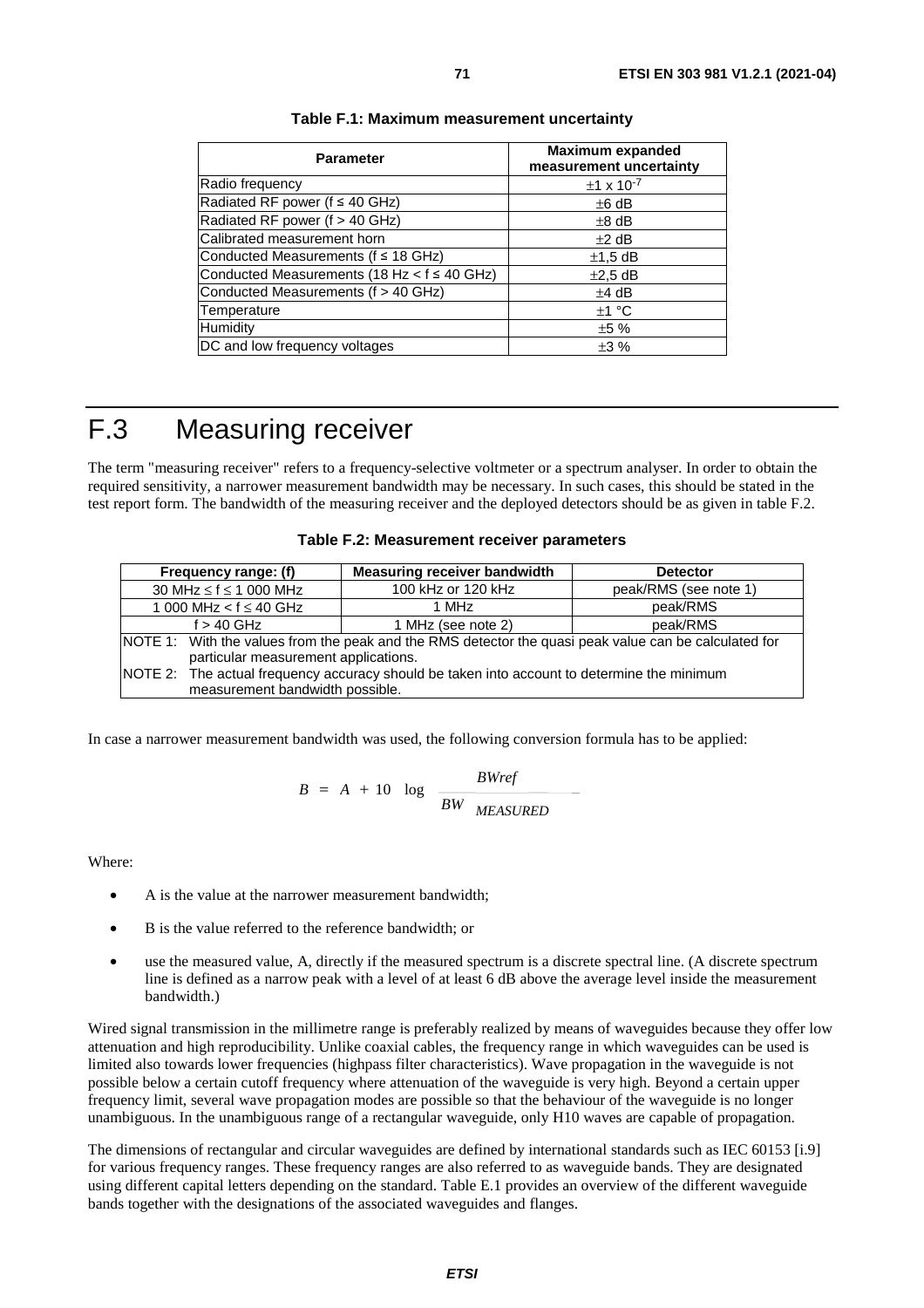For rectangular waveguides, which are mostly used in measurements, harmonic mixers with matching flanges are available for extending the frequency coverage of measuring receivers. Table E.1 provides some information on waveguides.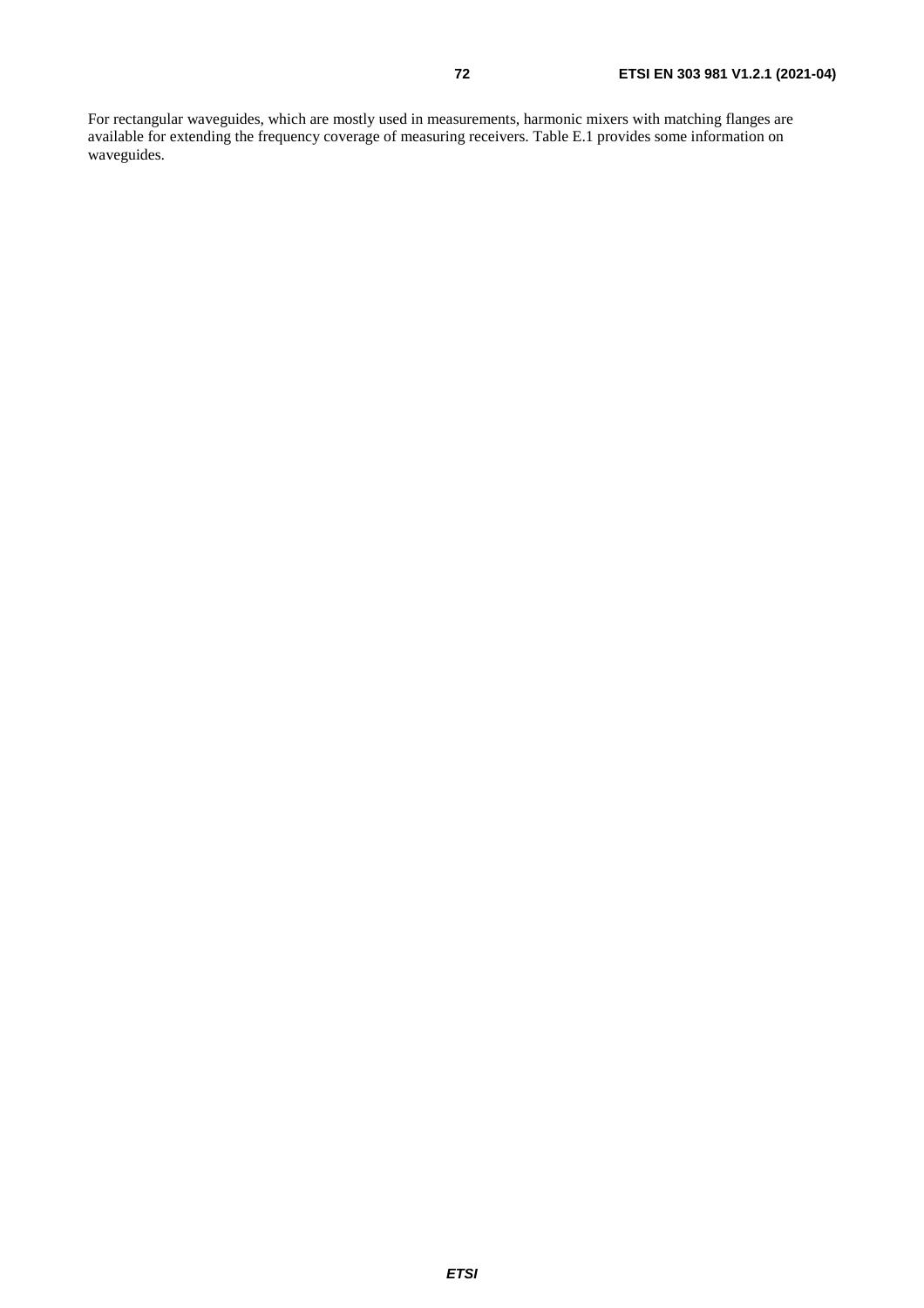## Annex G (informative): Applicability of parameters given in ETSI EG 203 336

ETSI EG 203 336 [\[i.8\]](#page-10-0) gives guidance on the selection of technical parameters for the production of Harmonised Standards covering articles 3.1(b) and 3.2 of the Radio Equipment Directive [\[i.7\]](#page-10-0). Clause 5.3 of ETSI EG 203 336 [\[i.8](#page-10-0)] gives receiver parameters under article 3.2 that should be contained in a Harmonised Standard.

Table G.1 explains how these parameters are considered in the present document.

| Table G.1: Parameters given in ETSI EG 203 336 [i.8] |  |
|------------------------------------------------------|--|
|------------------------------------------------------|--|

| ETSI EG 203 336 [i.8] |                                                                                   | <b>Present document</b> |                                                 | <b>Explanation</b>                                                                                                                                                                                                                                                                                                                                                                                                                                                     |                         |  |
|-----------------------|-----------------------------------------------------------------------------------|-------------------------|-------------------------------------------------|------------------------------------------------------------------------------------------------------------------------------------------------------------------------------------------------------------------------------------------------------------------------------------------------------------------------------------------------------------------------------------------------------------------------------------------------------------------------|-------------------------|--|
| Clause                | <b>Parameter</b>                                                                  | <b>Clause</b>           | <b>Parameter</b>                                |                                                                                                                                                                                                                                                                                                                                                                                                                                                                        |                         |  |
| 5.3.2                 | Receiver sensitivity                                                              |                         |                                                 | There is no causal relationship between receiver<br>sensitivity and interference in the case of satellite<br>communications. Therefore, a quantitative<br>calculation is not possible.                                                                                                                                                                                                                                                                                 |                         |  |
| 5.3.3                 | Receiver co-channel<br>rejection                                                  | 4.2.9                   | Receive<br>antenna off-<br>axis gain<br>pattern | Co-channel signals transmitted by other satellite<br>networks are rejected by means of low off-axis<br>antenna gain. Typical rejection for a 50 cm<br>antenna is 7,5 dB at 3° off-axis, and 21 dB at 5°.                                                                                                                                                                                                                                                               |                         |  |
| 5.3.4.2.1             | Single signal selectivity -<br>receiver adjacent signal<br>selectivity            | 4.2.11                  | Adjacent signal<br>selectivity                  |                                                                                                                                                                                                                                                                                                                                                                                                                                                                        |                         |  |
| 5.3.4.2.2             | Receiver spurious response<br>rejection                                           |                         |                                                 | This is covered by receiver blocking and adjacent<br>channel requirements which are already included<br>in the receiver parameters.                                                                                                                                                                                                                                                                                                                                    |                         |  |
| 5.3.4.3.1             | Receiver blocking                                                                 | 4.2.10                  | Blocking<br>performance                         |                                                                                                                                                                                                                                                                                                                                                                                                                                                                        |                         |  |
| 5.3.4.3.2             | Receiver radio-frequency<br>intermodulation                                       |                         |                                                 | In an FSS network, receiver radio-frequency<br>intermodulation is not relevant, because possibly<br>inter-modulating signals originating from other<br>networks are rejected thanks to requirements on<br>receive antenna off-axis gain pattern and<br>adjacent signal selectivity. Interfering signals up<br>to 28 dB above the wanted carrier can be<br>tolerated with minimal impact on performance.<br>See calculation below:<br>Gain of a typical 50 cm parabolic | 33,3 dBi                |  |
|                       |                                                                                   |                         |                                                 | antenna (see note) at 11 GHz:<br>Co-polar antenna discrimination                                                                                                                                                                                                                                                                                                                                                                                                       |                         |  |
|                       |                                                                                   |                         |                                                 | (see note):<br>at $3^\circ$<br>$\bullet$<br>at 5°<br>$\bullet$                                                                                                                                                                                                                                                                                                                                                                                                         | $-7,5$ dB<br>$-21,0$ dB |  |
|                       |                                                                                   |                         |                                                 | Adjacent channel selectivity:<br>Relative power tolerated in<br>adjacent channel for 0,5 dB<br>degradation in wanted C/N<br>(measured at receiver)                                                                                                                                                                                                                                                                                                                     | $+7,0$ dB               |  |
|                       |                                                                                   |                         |                                                 | Relative power (arriving at<br>$\bullet$<br>antenna from 3° off-axis)                                                                                                                                                                                                                                                                                                                                                                                                  | $+14,0$ dB              |  |
|                       |                                                                                   |                         |                                                 | Relative power (arriving at<br>antenna from 5° off-axis)                                                                                                                                                                                                                                                                                                                                                                                                               | $+28,0$ dB              |  |
| 5.3.4.3.3             | Receiver multiple signal<br>selectivity - receiver adjacent<br>signal selectivity | 4.2.11                  | Adjacent signal<br>selectivity                  |                                                                                                                                                                                                                                                                                                                                                                                                                                                                        |                         |  |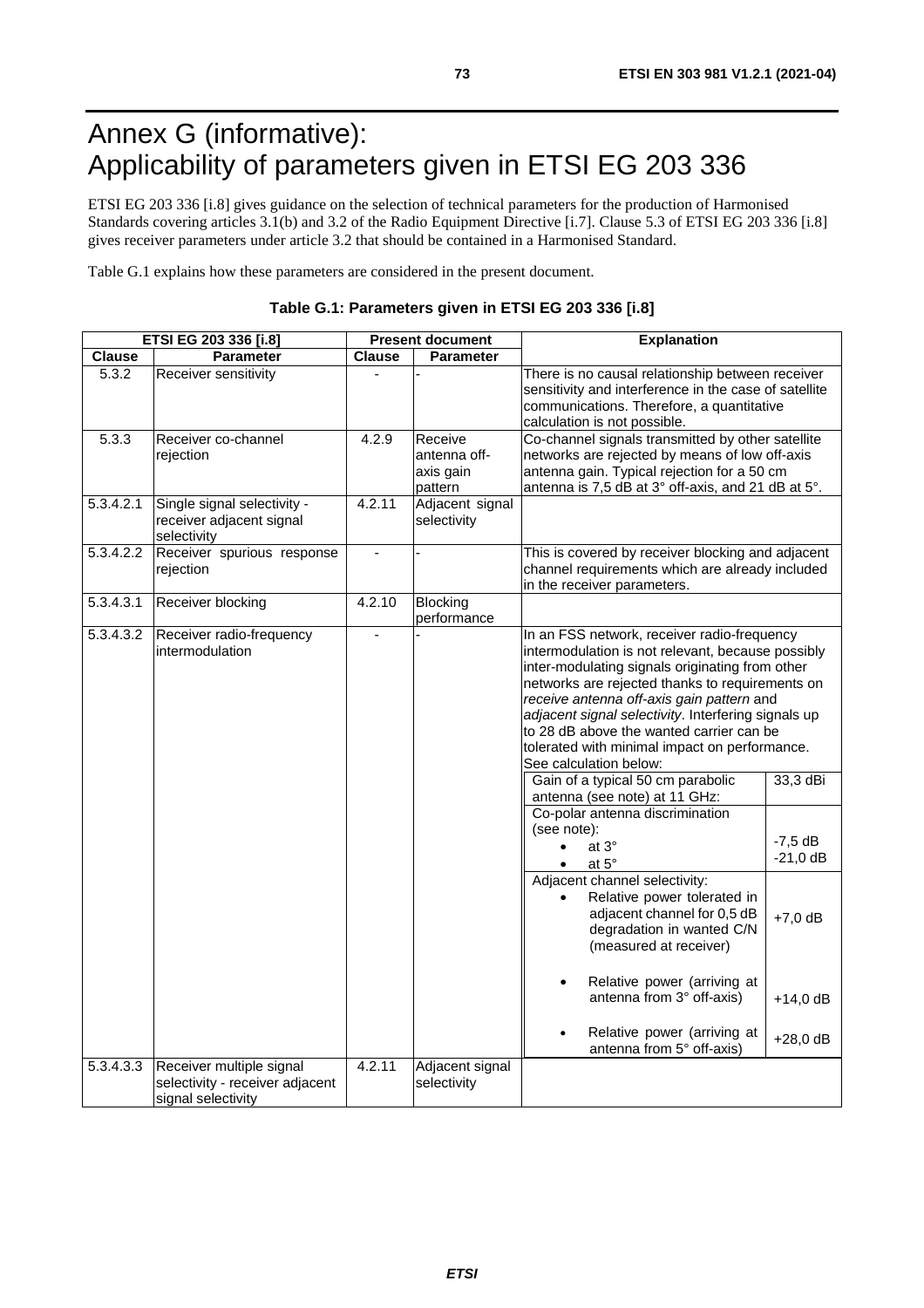| <b>ETSI EG 203 336 [i.8]</b>                      |                           | <b>Present document</b> |                  | <b>Explanation</b>                                                                                                                                                                                                                                                                                                                                                                                                           |  |
|---------------------------------------------------|---------------------------|-------------------------|------------------|------------------------------------------------------------------------------------------------------------------------------------------------------------------------------------------------------------------------------------------------------------------------------------------------------------------------------------------------------------------------------------------------------------------------------|--|
| <b>Clause</b>                                     | <b>Parameter</b>          | <b>Clause</b>           | <b>Parameter</b> |                                                                                                                                                                                                                                                                                                                                                                                                                              |  |
| 5.3.4.4.1                                         | Receiver dynamic range    |                         |                  | The satellite earth stations are deployed in a<br>manner that results in a situation where it is<br>impossible to receive a wanted signal that is high<br>enough to produce any overloading effect<br>(satellite systems are power limited). So that it is<br>not necessary to specify receiver dynamic range<br>(see ETSI EG 203 336 [i.8], clause 5.3.6.1).                                                                |  |
| 5.3.4.4.2                                         | Reciprocal mixing         |                         |                  | It is considered that the reciprocal mixing effects<br>are implicitly covered in HSs where<br>comprehensive interference characteristics are<br>specified in terms of selectivity and/or blocking<br>requirements, thus removing the need for this<br>parameter to be included in HSs as the effects of<br>receiver selectivity and reciprocal mixing cannot<br>be separated (see ETSI EG 203 336 [i.8],<br>clause 5.3.6.2). |  |
| 5.3.4.4.3                                         | Desensitization           |                         |                  | From the latest version of ETSI EG 203 336 [i.8]:<br>"As desensitization is a receiver effect addressed<br>by other parameters, its inclusion as a separate<br>parameter in an HS is not required".                                                                                                                                                                                                                          |  |
| 5.3.5                                             | Receiver unwanted         | 4.2.3                   | Off-axis         |                                                                                                                                                                                                                                                                                                                                                                                                                              |  |
|                                                   | emissions in the spurious |                         | spurious         |                                                                                                                                                                                                                                                                                                                                                                                                                              |  |
|                                                   | domain                    |                         | radiation        |                                                                                                                                                                                                                                                                                                                                                                                                                              |  |
|                                                   |                           | 4.2.4                   | On-axis          |                                                                                                                                                                                                                                                                                                                                                                                                                              |  |
|                                                   |                           |                         | spurious         |                                                                                                                                                                                                                                                                                                                                                                                                                              |  |
|                                                   |                           |                         | radiation        |                                                                                                                                                                                                                                                                                                                                                                                                                              |  |
| NOTE:<br>See Recommendation ITU-R BO.1213 [i.10]. |                           |                         |                  |                                                                                                                                                                                                                                                                                                                                                                                                                              |  |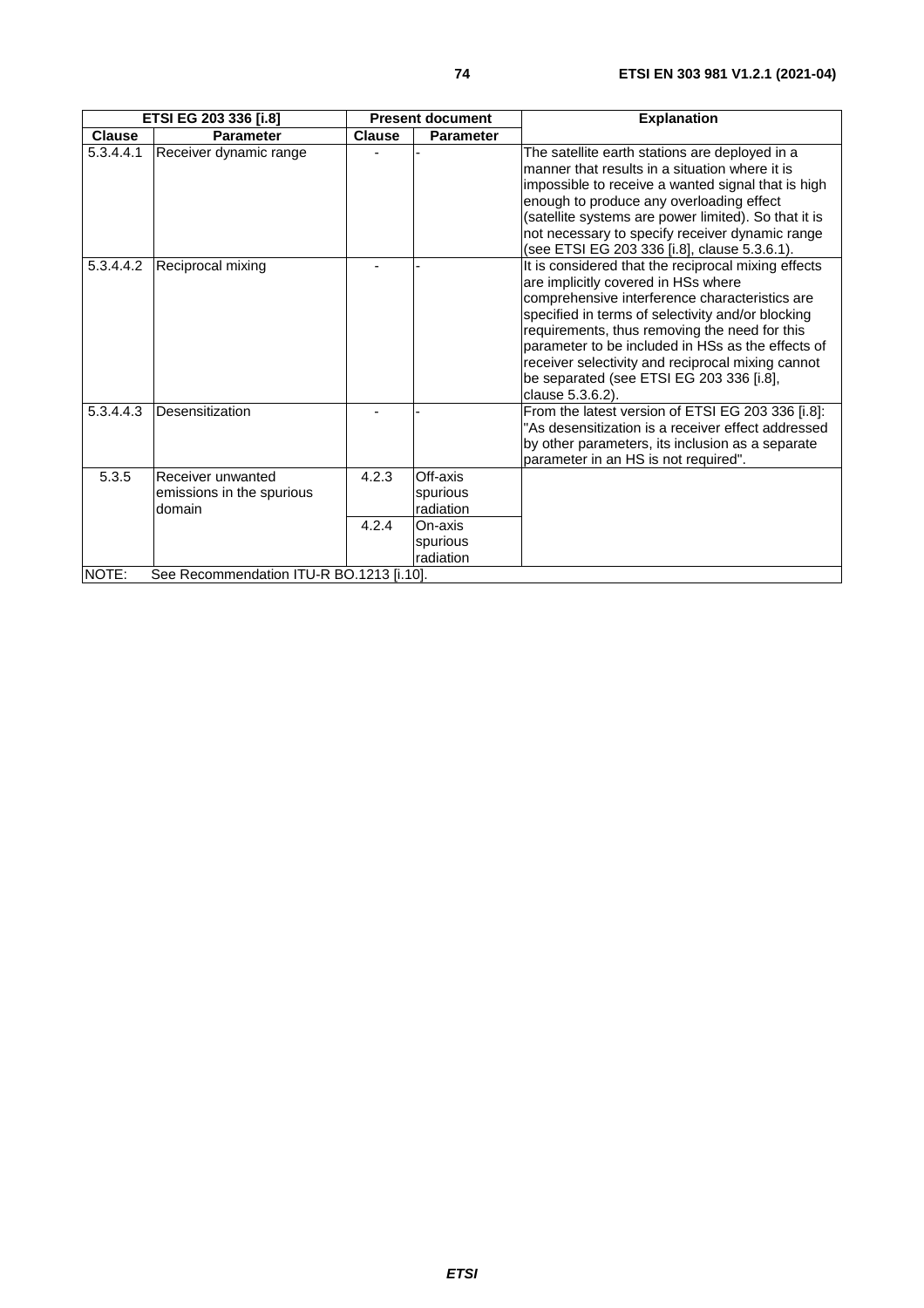## Annex H (informative): Bibliography

- Council Directive 73/23/EEC of 19 February 1973 on the harmonization of the laws of Member States relating to Electrical Equipment designed for use within certain voltage limits (LV Directive).
- Council Directive 89/336/EEC of 3 May 1989 on the approximation of the laws of the Member States relating to electromagnetic compatibility (EMC Directive).
- Directive 2004/40/EC of the European Parliament and of the Council of 29 April 2004 on the minimum health and safety requirements regarding the exposure of workers to the risks arising from physical agents (electromagnetic fields) (18th individual Directive within the meaning of Article 16(1) of Directive 89/391/EEC).
- ETSI ETR 169 (1995): "Satellite Earth Stations and Systems (SES); Common Technical Regulations (CTRs) in the satellite earth station equipment field".
- EN 60068: "Environmental testing. Test methods for vibration and shock" (produced by CENELEC).
- EN 55022: "Limits and methods of measurement of radio disturbance characteristics of information technology equipment" (produced by CENELEC).
- SAE J1211: "Recommended Environmental Practices for Electronic Equipment Design, Recommended Practice".
- CEPT/ERC/Recommendation 74-01: "Unwanted emissions in the spurious domain".
- EN 60529 (1991): "Degrees of protection provided by enclosures (IP code)" (produced by CENELEC).
- EN 60068-2-6 (2008): "Environmental testing Part 2-6: Test Test Fc: Vibration (sinusoidal)" (produced by CENELEC).
- EN 60068-2-11 (1999): "Environmental testing Part 2-11: Tests Test KA: Salt mist" (produced by CENELEC).
- EN 60068-2-27 (2007): "Environmental testing Part 2-27: Tests Test Ea and guidance: Shock" (produced by CENELEC).
- Directive 1999/5/EC of the European Parliament and of the Council of 9 March 1999 on radio equipment and telecommunications terminal equipment and the mutual recognition of their conformity (R&TTE Directive).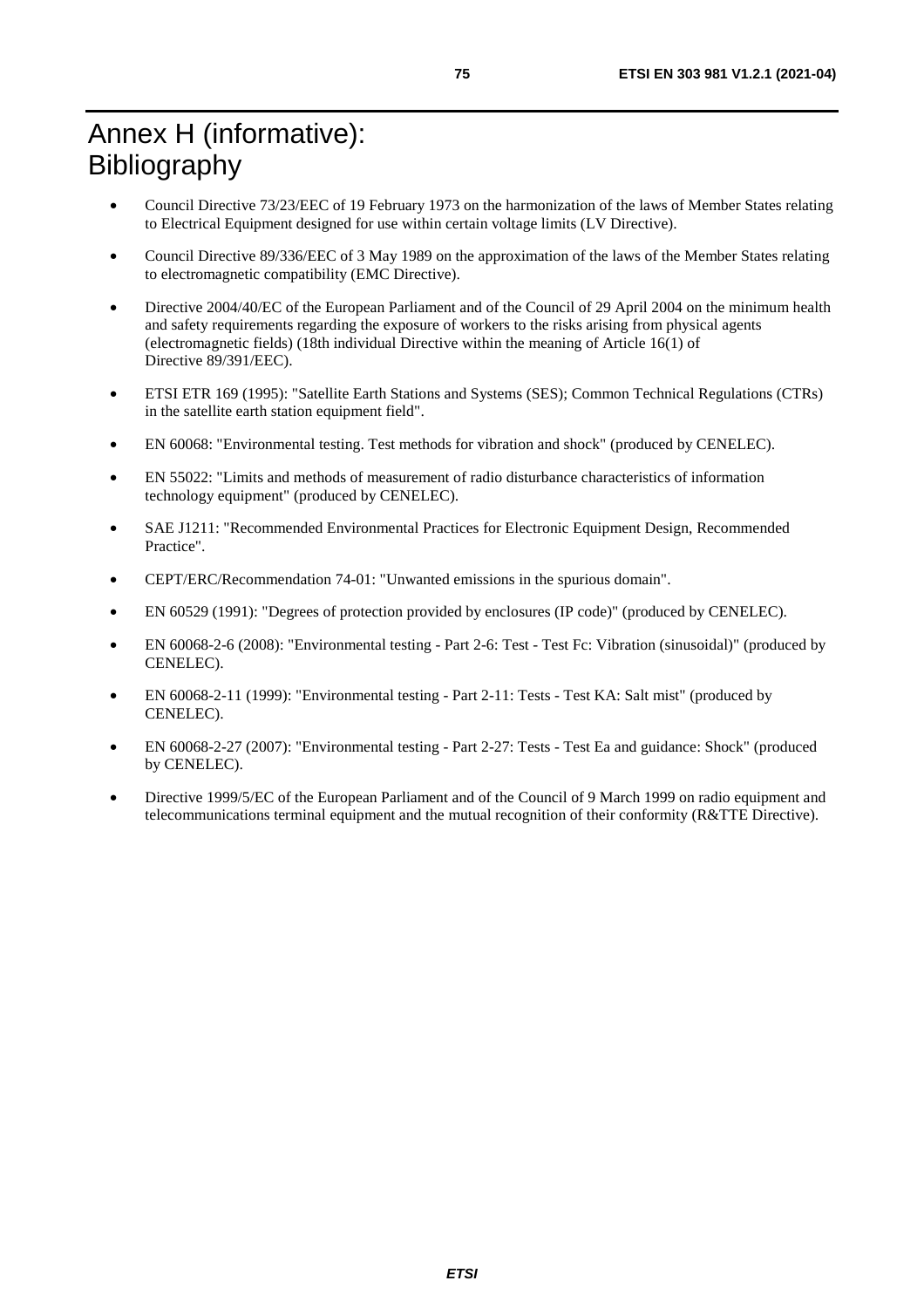## Annex I (informative): Change history

| <b>Version</b> | Information about changes                                                                    |  |  |  |  |
|----------------|----------------------------------------------------------------------------------------------|--|--|--|--|
| V1.0.5         | Applying the latest template to annex A                                                      |  |  |  |  |
| V1.0.6         | Clean version, with no revisions marks                                                       |  |  |  |  |
| V1.0.7         | Editorial corrections to informative references and EN number reference in table A.1         |  |  |  |  |
| V1.0.9         | Amendments to respond to comments of HAS consultant (May 2020 assessment)                    |  |  |  |  |
| V1.0.10        | Various editorial changes like replacing must with shall, applying correct styles, adding an |  |  |  |  |
|                | informative reference and removing normative references not used                             |  |  |  |  |
| V1.0.11        | Version submitted for 2 <sup>nd</sup> assessment                                             |  |  |  |  |
| V1.0.12        | Minor editorial changes to respond to comments of HAS Consultant (August 2020 assessment)    |  |  |  |  |
| V1.1.0         | Version submitted for ENAP                                                                   |  |  |  |  |
| V1.2.0         | Minor revisions agreed at resolution meeting (January 2021)                                  |  |  |  |  |